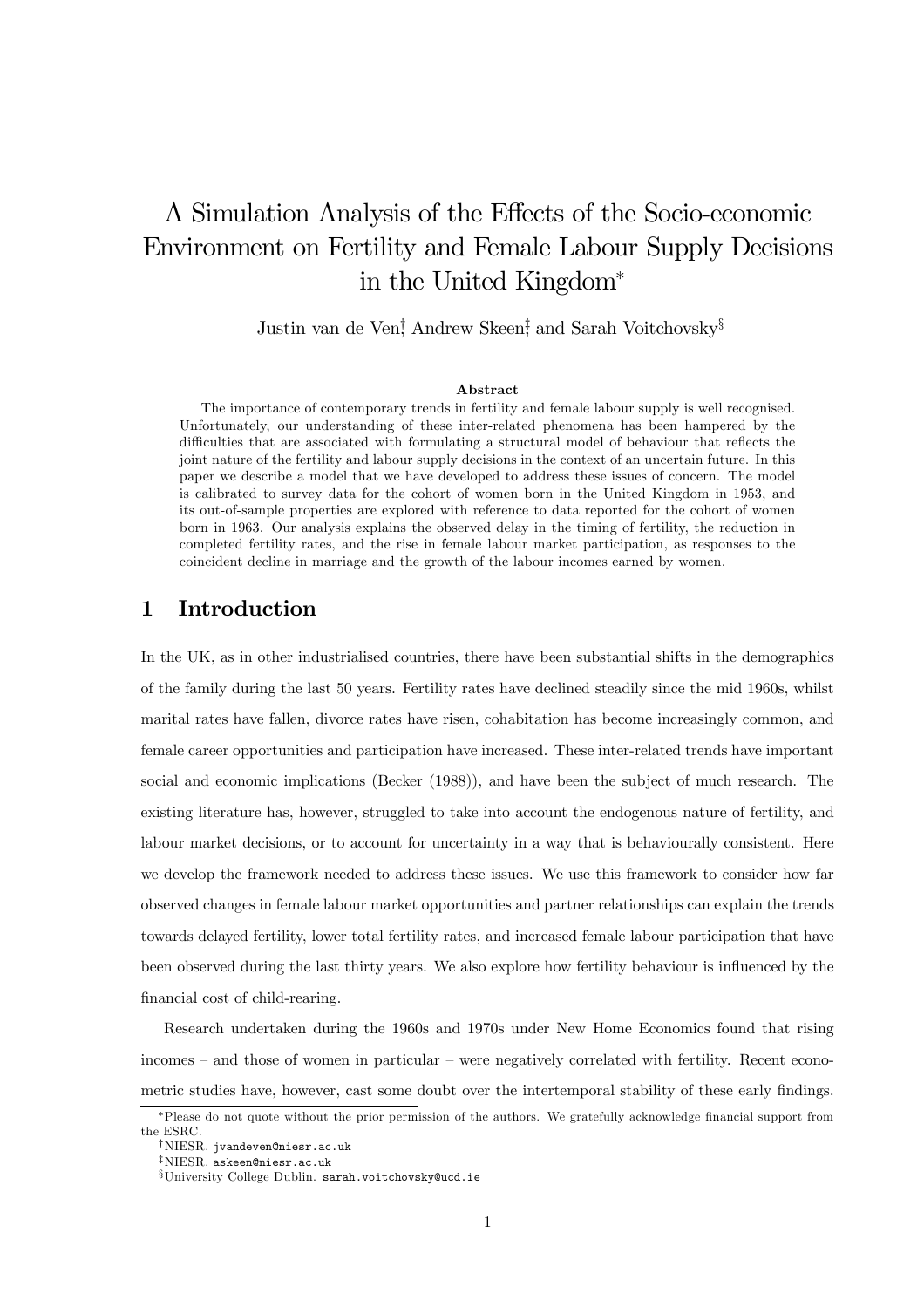Specifically, it has been found that the cross-country correlation between income and fertility switched sign from negative to positive in the mid-1980s. Kogel (2004), for example, reports substantial heterogeneity across countries in the time-series relationship between income and fertility, and a distinct weakening of the prevailing negative correlation.

The changing nature of the relationship between the labour market and fertility has been attributed to a number of factors, including interactions with unemployment (and the consequent uncertainty regarding lifetime incomes), changes in social norms toward working mothers, and the introduction of family friendly working policies. The nature of the marital contract, and spousal relationships more generally, have also changed markedly during recent decades, and have an important influence on contemporary fertility trends. A study based on qualitative data from Australia (Weston et al. (2004)), for example, suggests that although the average desired family size remains above the replacement rate (2.1 children per woman), expected fertility is much lower (at 1.7 children per woman). This mismatch between aspirations and experienced reality is attributed to pre-conditions for fertility, which include the adequacy and stability of both relationship status and income. It appears that the time taken to resolve uncertainty regarding these pre-conditions results in a delay of first issue, and a reduction in total fertility due to the consequent shortening of the reproductive lifetime.<sup>1</sup> In a similar vein, Berrington (2004) reports observations drawn from panel data for the United Kingdom, which indicate that women tend to revise down their fertility intentions as they age, in response to the experienced evolution of fertility (particularly fertility postponement), relationship status, and socio-economic circumstances.

In a closely related paper, Attansio et al. (2008) use a life-cycle model of consumption and labour supply to explore female labour market trends of three birth cohorts in the United States. They find that the observed trends in female labour supply are likely to be largely attributable to changes in the costs of child rearing. The current study extends the work of Attansio et al. (2008) by taking into account the endogenous nature of labour supply and fertility decisions in the context of uncertainty. We find that our model is sufficiently flexible to capture the trends described by survey data with which we are concerned; in the context of increasing uncertainty regarding partner relationships, and the strong growth observed for female labour incomes, our model predicts higher rates of female labour market participation, a delay in the fertility decision, and a reduction in completed rates of fertility.

The paper begins in Section 2 by reporting survey statistics that place contemporary demographic and labour market trends in their historical context, and which describe the specific observations around which the study is based. The structural model of behaviour that was devised to undertake the study is described in Section 3, and it's calibration is reported in Section 4.<sup>2</sup> An out-of-sample analysis

<sup>&</sup>lt;sup>1</sup>The view that the delay in first issue is partly responsible for the trend toward lower total fertility rates is not new  $$ see, for example, Macunovich (1996) and Adsera (2005).

<sup>&</sup>lt;sup>2</sup>Much of the research regarding fertility is undertaken using reduced form models. See, Arroyo & Zhang (1997) for a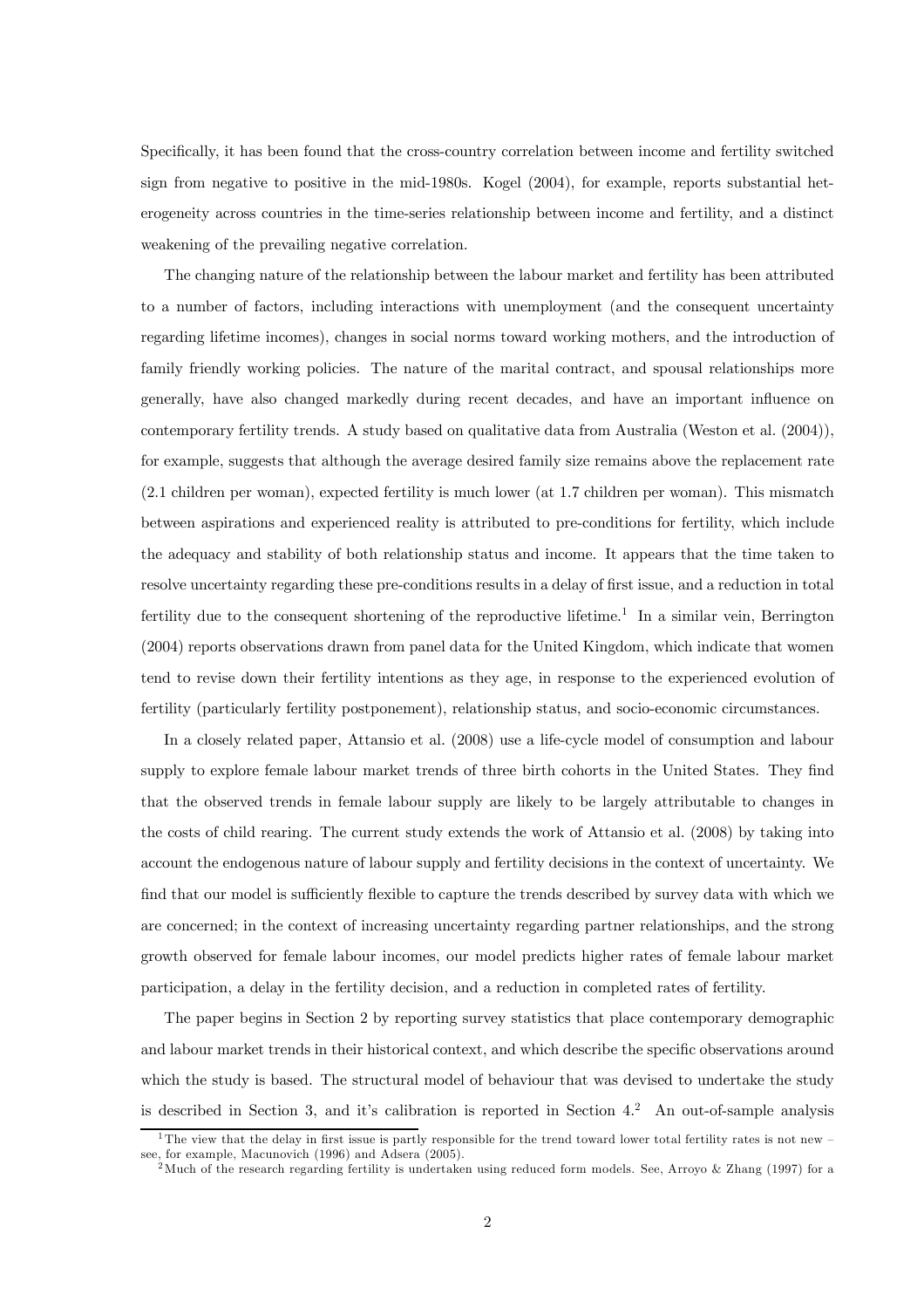of the model's ability to reflect contemporary trends observed for fertility and female labour supply is reported in Section 5, and fertility responses to the financial costs of child-rearing are reported in Section 6. Section 7 concludes.

# 2 The Changing Nature of Household Demographics and Female Employment

The current study focuses upon interactions between four key household characteristics: relationship status, wages, labour supply, and fertility. It is well recognised that marriage has become less important in recent decades, that women are working more than ever before, and that fertility rates are at historically low levels. This section places recent trends observed for these inter-related characteristics in their historical context, and draws out the hypotheses that motivate the analysis conducted later in the study.

We begin by exploring temporal trends observed for statistics of population aggregates. Figure 1 reports rates of marriage and divorce observed in England and Wales during the last 150 years. These statistics indicate the extent to which marriage has "broken down" during the last half century. Prior to 1940, marriage represented a core social institution; marital rates were high and divorce almost non-existent. Following the end of the Second World War, however, divorce rates spiked to previously unobserved levels, and marriage rates fell. Although divorce rates fell away rapidly during the 1950's, this recovery was short lived — the 35 years between 1971 and 2006 saw divorce rates climb from fewer than 6 out of every 1000 marriages per year to approximately 13 today. At the same time, the proportion of women reported as married has fallen in a smooth trend from 65% of the population in 1971 to 48% in 2006, replaced in large part by a rise in cohabitating relationships.

Erosion of the marital state has important social and economic implications. From the perspective of household budgets, the trend away from marriage, ceteris paribus, suggests higher costs (due to the lost economies of scale) and greater exposure to risk (due to the ability to risk-share when financial resources are pooled). Although the coincident rise in rates of cohabitation may have off-set these effects, the off-set is likely to be less than complete due to the greater instability that is associated with cohabitation, relative to formal marriages. The break-down of the "bread-winner" model of the family associated with the failure of marriage also points to evolving gender roles.

One of the most profound effects of changing gender roles on the economy has been the increase in female labour market participation. Figure 2 displays the proportion of the population of working age who were identified as employed by sex and year since 1959 (the earliest year for which comparable data are available). These statistics reveal that fewer than half of all working aged women were employed survey of fertility trend studies that focuses upon the distinction between structural and reduced form models.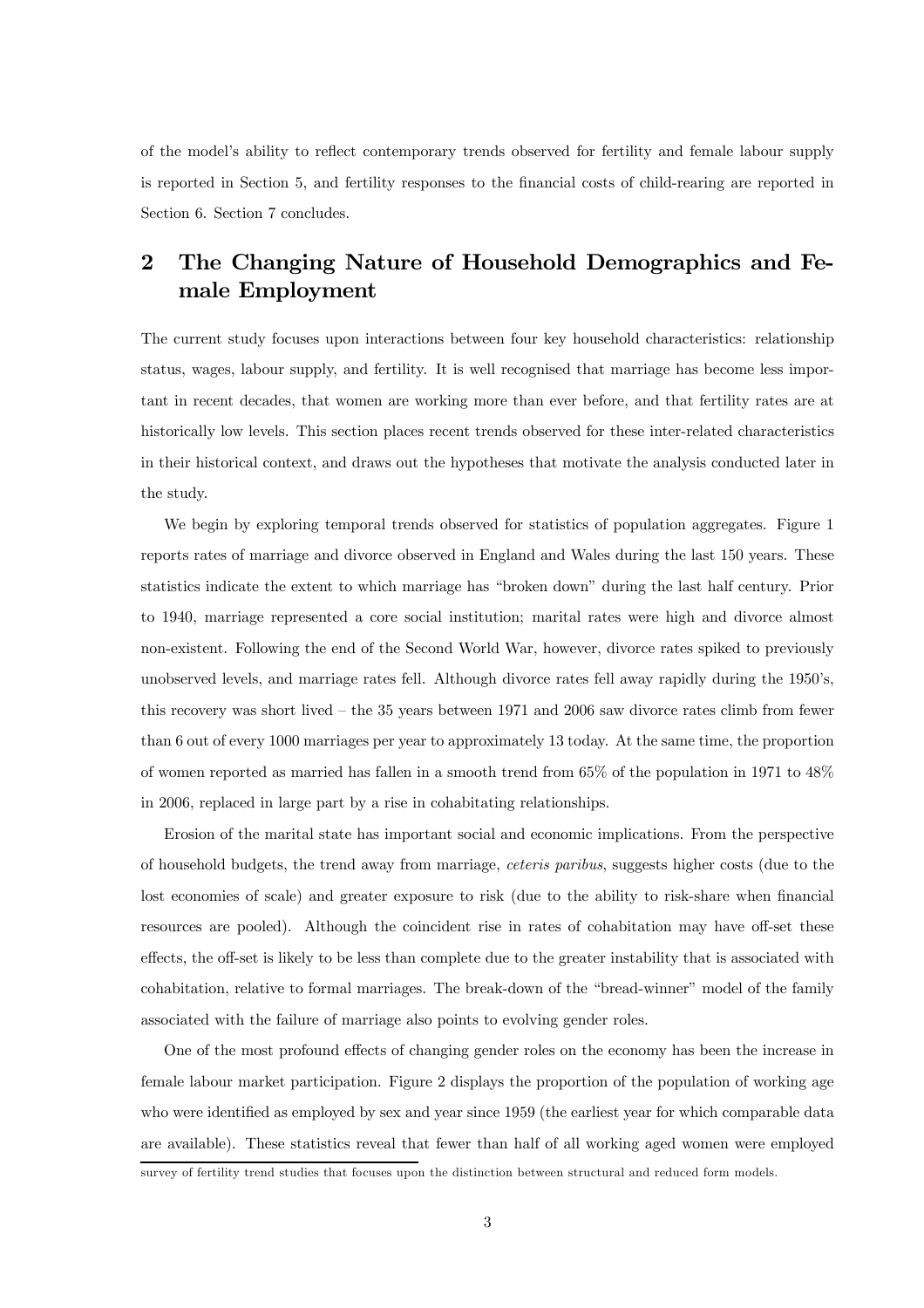



Figure 1: Long-run Trends of Marriage and Divorce in England and Wales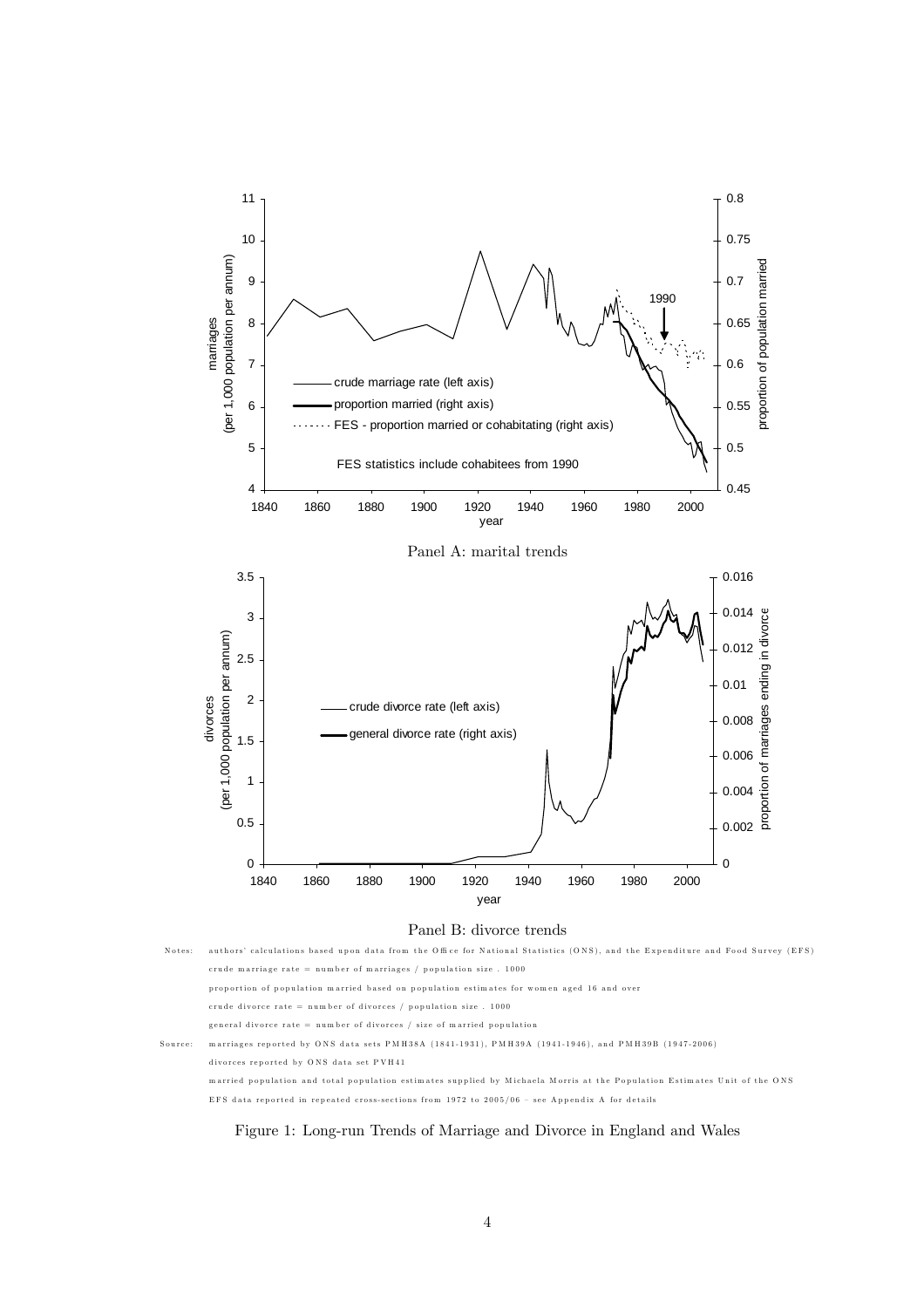

Figure 2: Employment Rates by Age, Year and Sex for England and Wales

in 1960, compared with over  $70\%$  in 2006. At the same time, employment rates of men have fallen  $$ particularly following recessionary periods — so that the difference between male and female rates of employment has fallen from 46% in 1960 (when almost all men of working age were employed) to just 8% in 2006.

As female rates of employment have risen over the last half century, so too have the earnings paid to women in full-time employment. The rate of this growth is reported by statistics displayed in Figure 3. Panel A of the figure indicates that the real wages of all full-time employed women grew by an average rate of 2.7% per annum between 1970 and 2007 (the period for which data are available), and are now more than 2.8 times what they were 37 years ago. During the same period, the real earnings of full-time employed men grew by 1.8% per annum, so that women's average earnings rose from approximately half of men's earnings in 1970, to just over three quarters in 2007. In contrast, the average earnings of women employed full-time in manual labour fell relative to men's earnings during the 20 years prior to 1970.

Panel B of Figure 3 indicates that similar rates of 'catch-up' were observed for women's wages, relative to those of men, across the wage distribution prior to 1980. From the early 1980's, however, women's wages (relative to men) have tended to grow more rapidly at the bottom of the wage distribution than at the top. As a consequence of this dis-proportional growth, women's average full-time earnings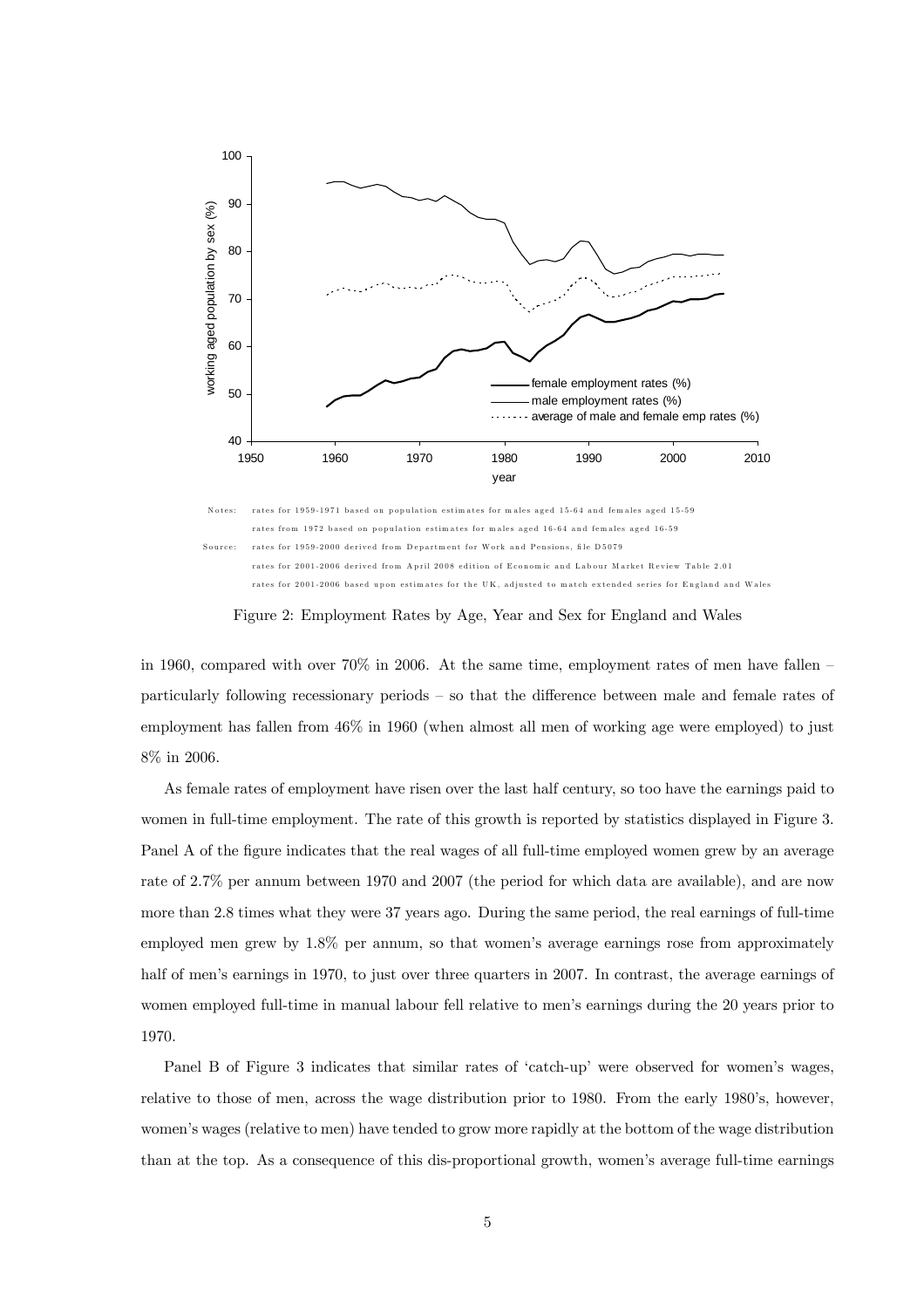were 85% of men's in the bottom earnings decile in 2007, and were 74% of men's in the top earnings decile.

Taken together, Figures 1 to 3 reflect increasing independence of women from men. The statistics are also likely to be jointly determined: reduced emphasis on marriage and the male 'bread-winner' model of the household, combined with relatively strong wage growth for women, imply that women now have a more powerful incentive to participate in the labour market than they did in the past; increased female labour market experience is likely to have contributed to their relative wage growth; and the financial independence that women derive from employment limits the negative financial impact on them of relationship breakdown. These trends are also likely to have had important implications for fertility. Under the classical Barro-Becker model, increased female labour market participation represents a negative influence on fertility due to the time cost associated with child-rearing. This effect is, of course tempered by the coincident fall observed for rates of male employment  $-$  there is a very slight upward trend in average employment rates reported in Figure 2, from 71% in 1959 to 75% in 2006. It is also off-set by the fact that increased female labour supply means that women are better able to meet the financial burden of child rearing.

Figure 4 reports historical trends observed for fertility rates in England and Wales, which reflect the experience of most other European countries. This figure indicates that crude birth rates have approximately halved during the last 160 years, from around 25 births per 1,000 members of the population per year in the mid 1800s, to approximately 12.5 births today.<sup>3</sup> Importantly, however, most of this fall occurred prior to the second world war. The brief revival of fertility rates at the end of the second world war (the baby-boom), was reversed during the 1960s and 1970s, leaving cross-sectional fertility rates relatively stable during the last 30 years. This stability is in spite of the strong trends observed for marriage and female labour market participation that are discussed above.

The statistics reported in Figure 4 suggest that it is important to consider social changes over the last 150 years when seeking to identify the determinants of fertility. This is beyond the scope of the current study. Rather, we are interested here in understanding how the increasing uncertainty associated with partner-relations and the strong wage growth observed for women since the 1970's, may have contributed to increased female labour supply and associated fertility decisions during the period. We turn now to discuss the specific empirical trends considered for analysis.

### 2.1 Trends for analysis

We focus upon the experience of the cohort of women who were born in 1953, and how this relates to the cohort of women born in 1963. These cohorts were selected for analysis because: a) data are currently

<sup>3</sup>The fall in the crude birth rate that is displayed in Figure 4 is driven by the fall in mortality rates, as well as by the fall in fertility rates. Cohort specific fertility rates that control for increased longevity are reported in the next subsection.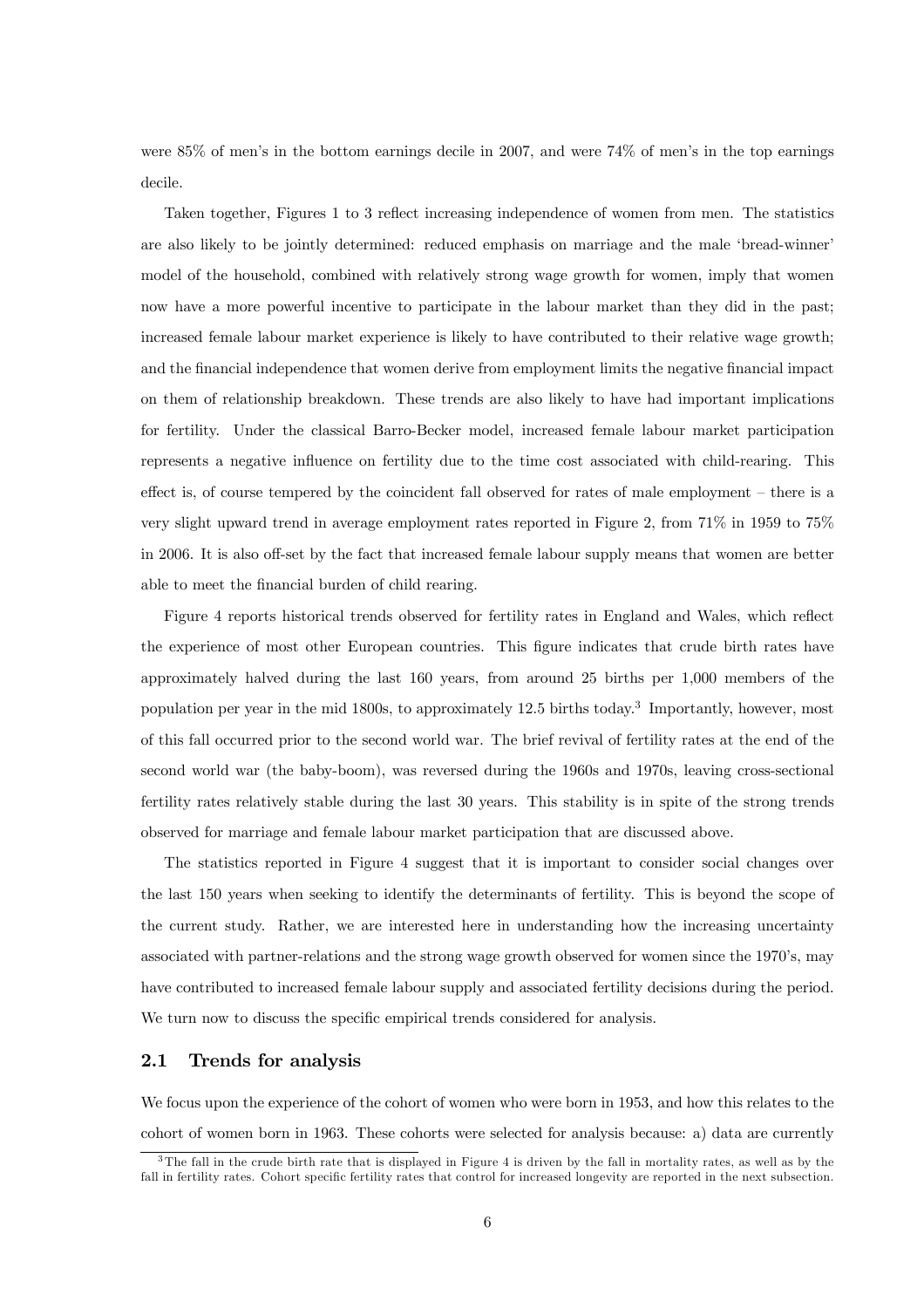



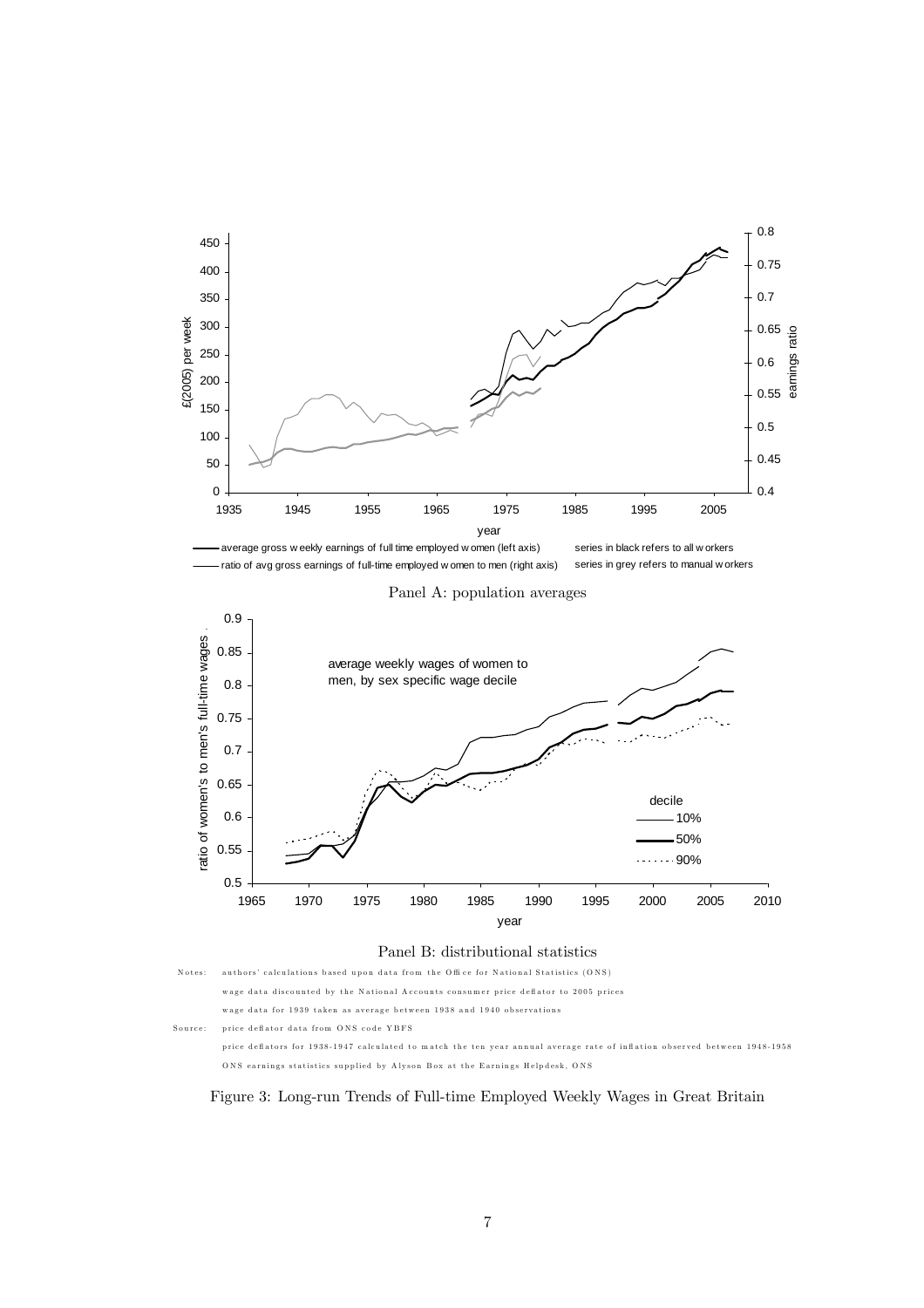

Notes: authors' calculations based upon data from various sources as reported below Source: number of births for 1841-1931 derived from Office for National Statistics (ONS) dataset PBH 214 number of births for 1941 derived from O NS dataset PBH 11 population size for 1841-1941 derived from census data, as reported by the Great Britain Geographic Information System Project crude birth rates and total fertility rates for 1945-2006 derived from unpublished datasets, provided by June Leach at Vital Statistics, ON S death rates for 1841-2006 derived from the Hum an M ortality D atabase

#### Figure 4: Cross-sectional Fertility Rates observed for England and Wales

available for the full fertile life of each cohort; and b) differences between the two cohorts describe trends that are most relevant for the current historical context.<sup>4</sup> For comparison, we also report here statistics for the cohort of women who were born in 1943. Statistics for marriage and divorce are reported in Figure 5 during the period for which data are available. The statistics reported in Figure 5 reflect the temporal trends observed for population aggregates that are discussed above; marital rates by age have fallen, and rates of marital dissolution have risen in younger birth cohorts. Figure 5 reveals that the largest disparities between cohorts were observed during young ages. In the ten years that separate the 1953 and 1963 birth cohorts, rates of marriage amongst women in their early 20's almost halved, and rates of marital dissolution rose by approximately 50%. In contrast, statistics reported for the 1943 and 1953 birth cohorts indicate similar rates of marriage and marital dissolution for women in their 50's. In relation to the wider focus of the current study, it is of note that the early 20's of a woman's life also constitute an important period for career development and fertility decisions.

We now report statistics for the labour market experience of women from the 1943, 1953, and 1963 birth cohorts. Labour supply statistics are reported in Figure 7, and these are best interpreted in

<sup>4</sup>We have been careful to select for analysis women who entered their fertile life after the 'baby bust', commonly identified as accompanying the introduction of the oral contraceptive pill. The British minister for health announced that the oral contraceptive pill could be obtained through the National Health Service on December 4 1961. Between 1962 and 1969 the number of users of the oral contraceptive in the UK increased from approximately 50,000 to 1 million. Abortion was made legal in 1967, and Family Planning Services were introduced into the National Health Service in 1974.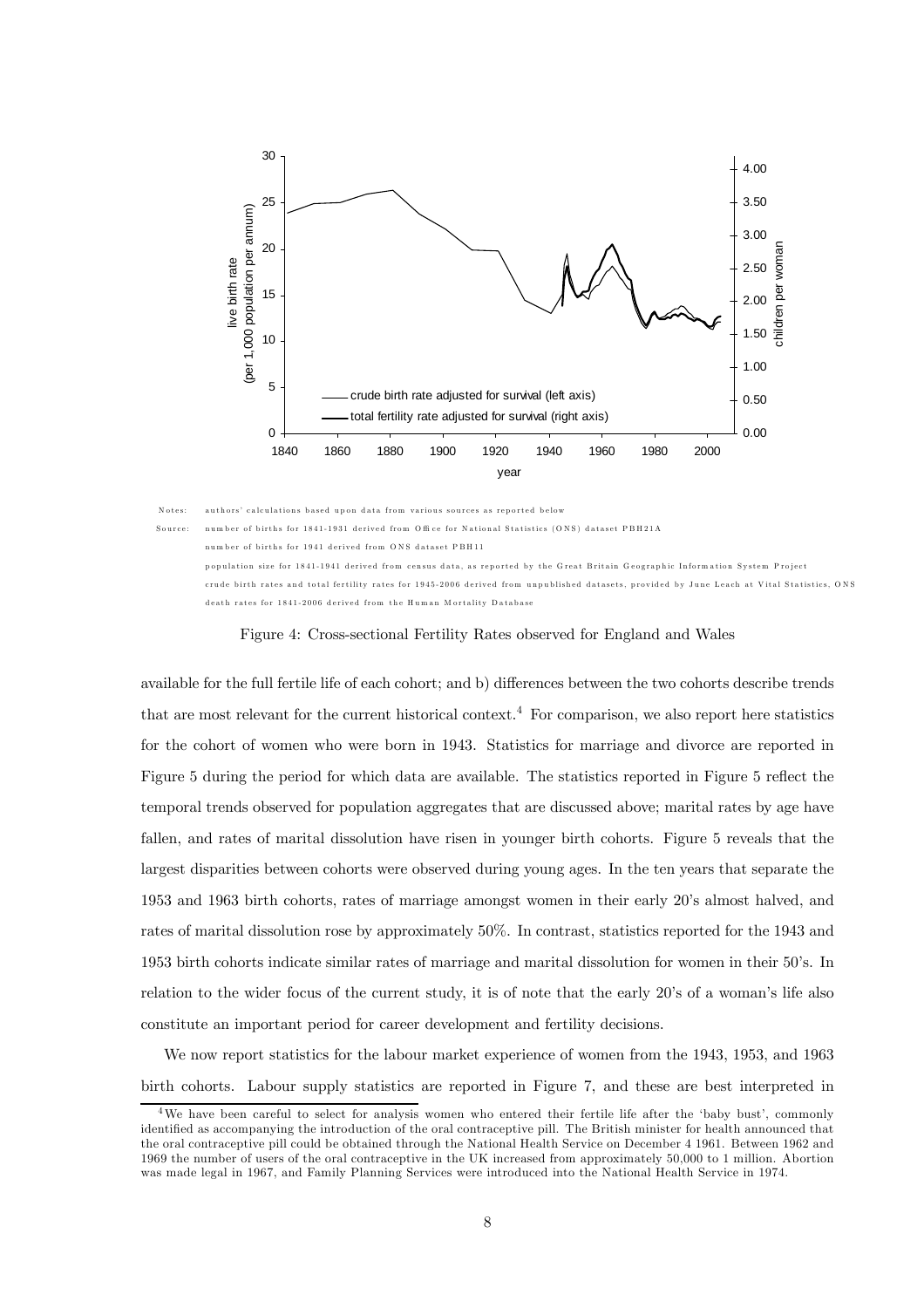

Notes: authors' calculations based upon data from the Office for National Statistics (ONS) m arriage rates  $=$  m arriages / population not m arried m arriage dissolution rates = m arital dissolutions / p opulation m arried

Source: D ata regarding the num bers of m arriages and divorces by age of wife and year of divorce were derived from Tables 3.19, 3.6, and 4.1 of back issues of the ONS publication Marriage, Divorce, and Adoption Statistics, Series FM 2. Probabilities of relationship dissolution include the effects of attrition through spousal mortality, as implied by the principal projections for male cohort life-expectancy calculated by the ONS, and under the assumption that all marriages are between same aged partners. Population aggregates for England and Wales by sex, age, and year were provided by M ichaela M orris of the Population Estim ates Unit, ONS. Issues of Series FM 2 prior to 1999 were m ade available by June Leach at the O NS

Figure 5: Rates of Marriage and Marital Dissolution by Age and Birth Cohort for England and Wales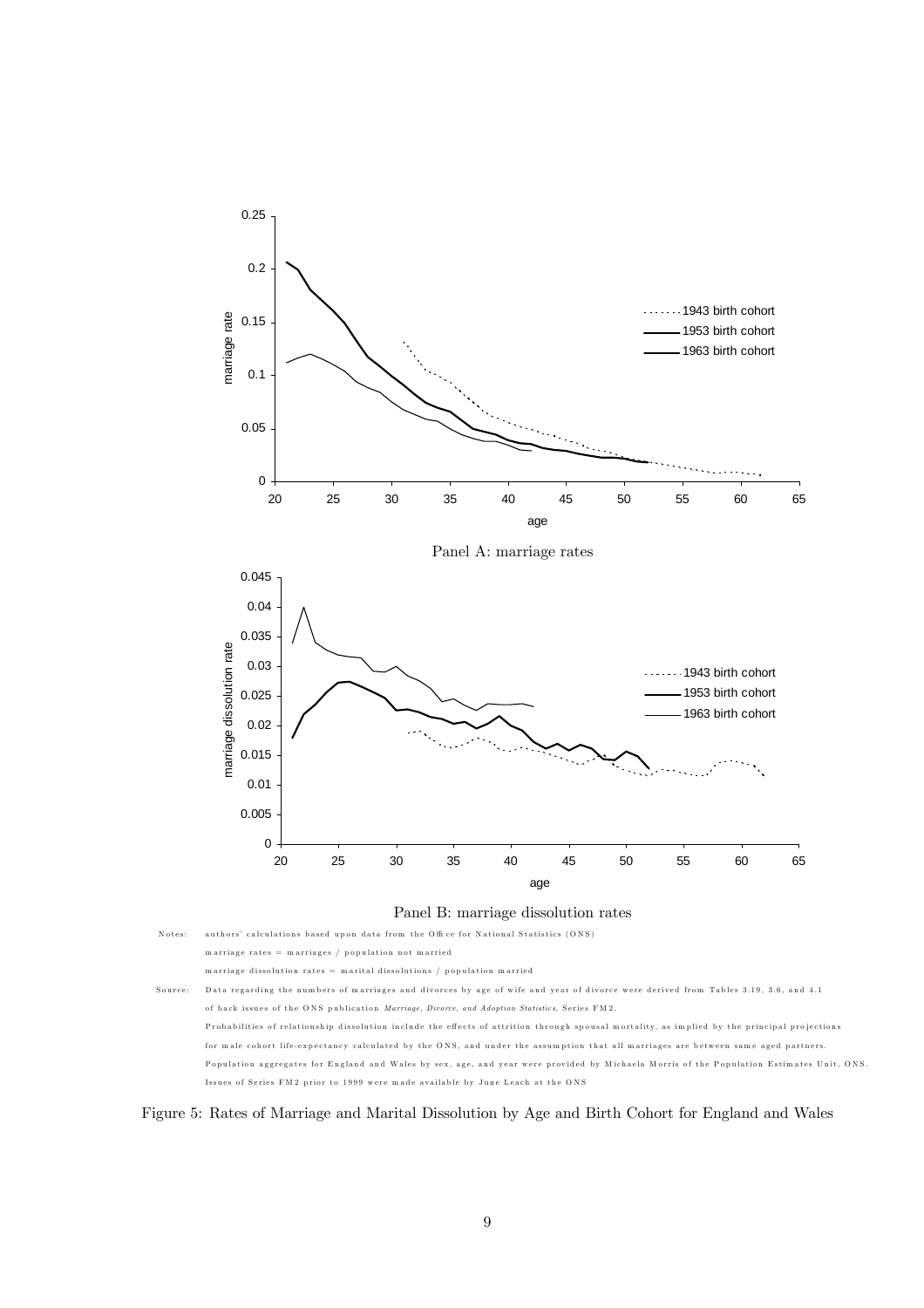conjunction with the associated wage statistics, which are reported in Figure 6. Figure 7 indicates that rates of full-time employment during peak child-rearing years were higher amongst younger birth cohorts, with part-time employment more prevalent amongst women from the 1953 birth cohort than the 1963 cohort. Furthermore, overall rates of employment also tend to be higher amongst younger cohorts for women between ages 25 and 35, with very similar rates of employment observed thereafter. These observations echo the statistics for marriage that are discussed above: women from younger birth cohorts, are less likely to marry in their 20's, are more likely to divorce if married, and tend to work more than women from older birth cohorts.

Figure 6 reveals that the average weekly wages of each of the three birth cohorts start out at similar levels at the beginning of the working lifetime, with the profiles of younger cohorts growing more rapidly with age early in life than those of older cohorts. It is likely that the statistics observed for labour market participation and wages are endogenously determined: the anticipation of strong wage growth is an incentive to labour market participation early in the working life; and — when wages increase with labour market experience — high rates of employment can generate strong wage growth. It is not possible to distinguish which of these two considerations might dominate on the basis of the statistics that are reported here, and full consideration of this issue remains a subject for future research.

The population aggregate fertility rates that are reported in Figure 4 indicate very little variation since 1970. It is of note, however, that the population aggregates reported in Figure 4 obscure the experience of individual birth cohorts, and we consequently report cohort specific fertility rates in Figure 8. Panel A of this figure, which echoes the statistics reported in Figure 4, indicates that the most pronounced falls in completed fertility were observed between birth cohorts who were aged in their peak child-bearing years during the 1960s. From the 1948 birth cohort — which had modal fertility at age 23 in 1971 — the downward trend in completed fertility rates has been slow and reasonably stable, at just over 0.01 children per year by cohort age. Coincidentally, the 1948 birth cohort was also the last cohort to have had a completed fertility above the replacement rate.

The most evident and well documented of the contemporary trends in fertility is the tendency for women to have children later in life than they did in the past. This is made clear by Panel B of Figure 8, which reports fertility rates for the three birth cohorts that are discussed above. Panel B of Figure 8 reveals that the distribution of fertility is now less concentrated than it was in the past, as the mode has shifted to higher ages and the positive skew has diminished: the mode of the distribution of births occurred at a maternal age of 23 years for the 1943 cohort, and increased to 27 years for the 1963 cohort. At the same time, the (sample) skewness fell from 0.774 to 0.287.

Trends in the distribution of completed fertility by year of birth of women are reported in Table 1. This table reveals that the proportion of childless women fell sharply between the 1920 and 1930 birth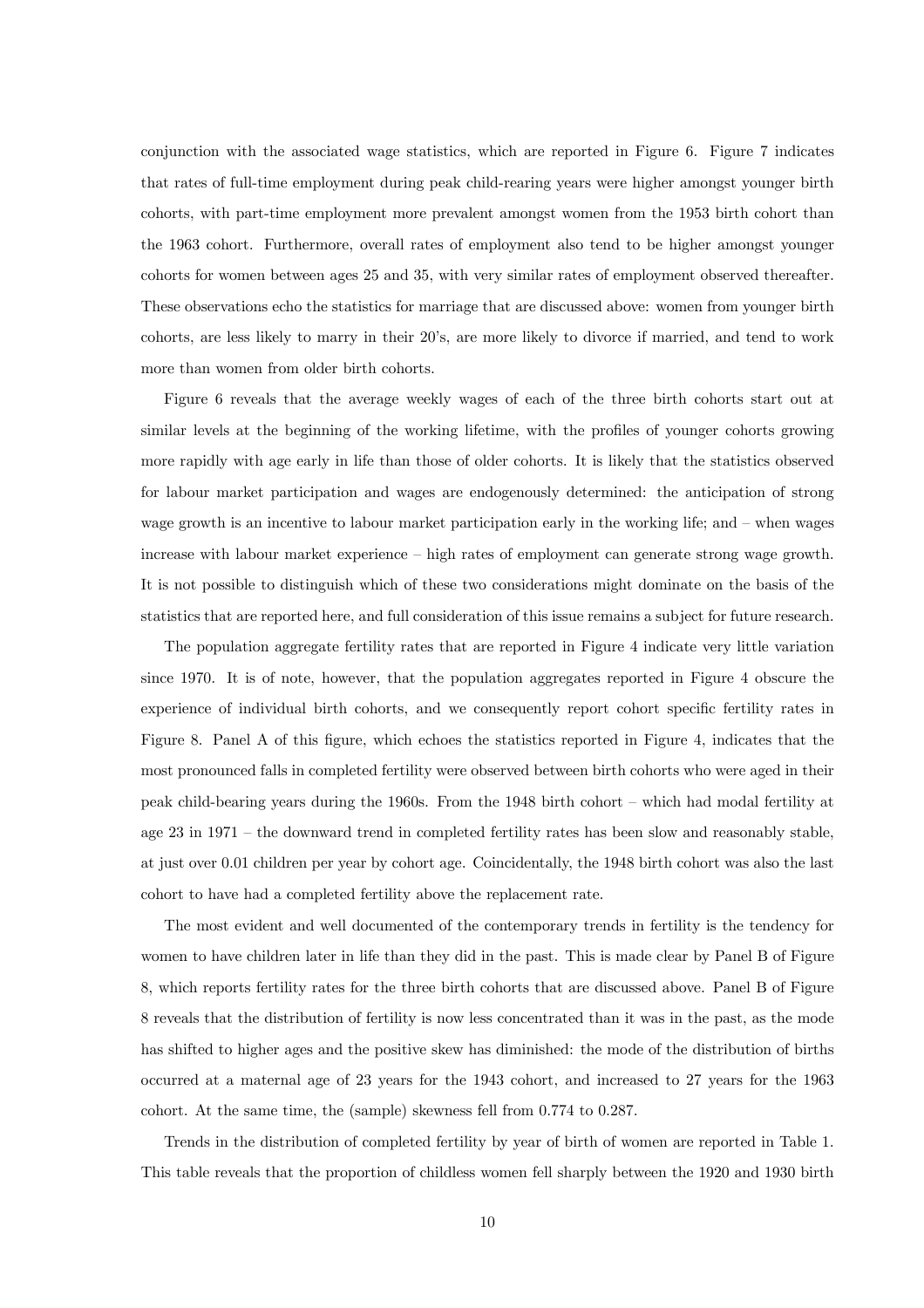

price deflator data from Office for National Statistics, code YBFS

Figure 6: Female Average Gross Labour Income by Employment Status, Age and Birth Cohort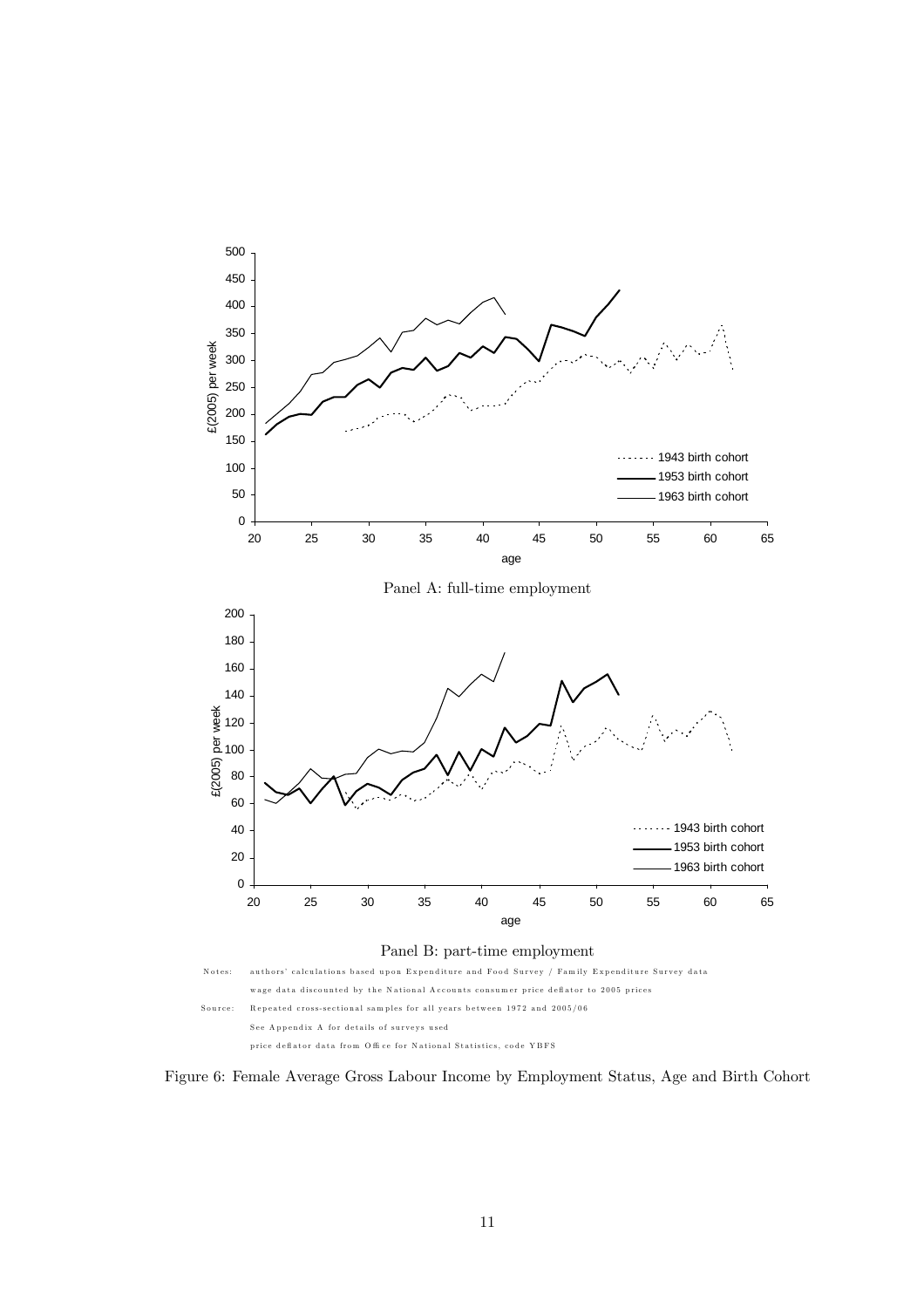

Panel B: part-time employment

Notes: authors' calculations based upon Expenditure and Food Survey / Family Expenditure Survey data Source: R epeated cross-sectional sam ples for all years between 1972 and 2005/06 See A ppendix A for details of surveys used

Figure 7: Rates of Female Employment by Age and Birth Cohort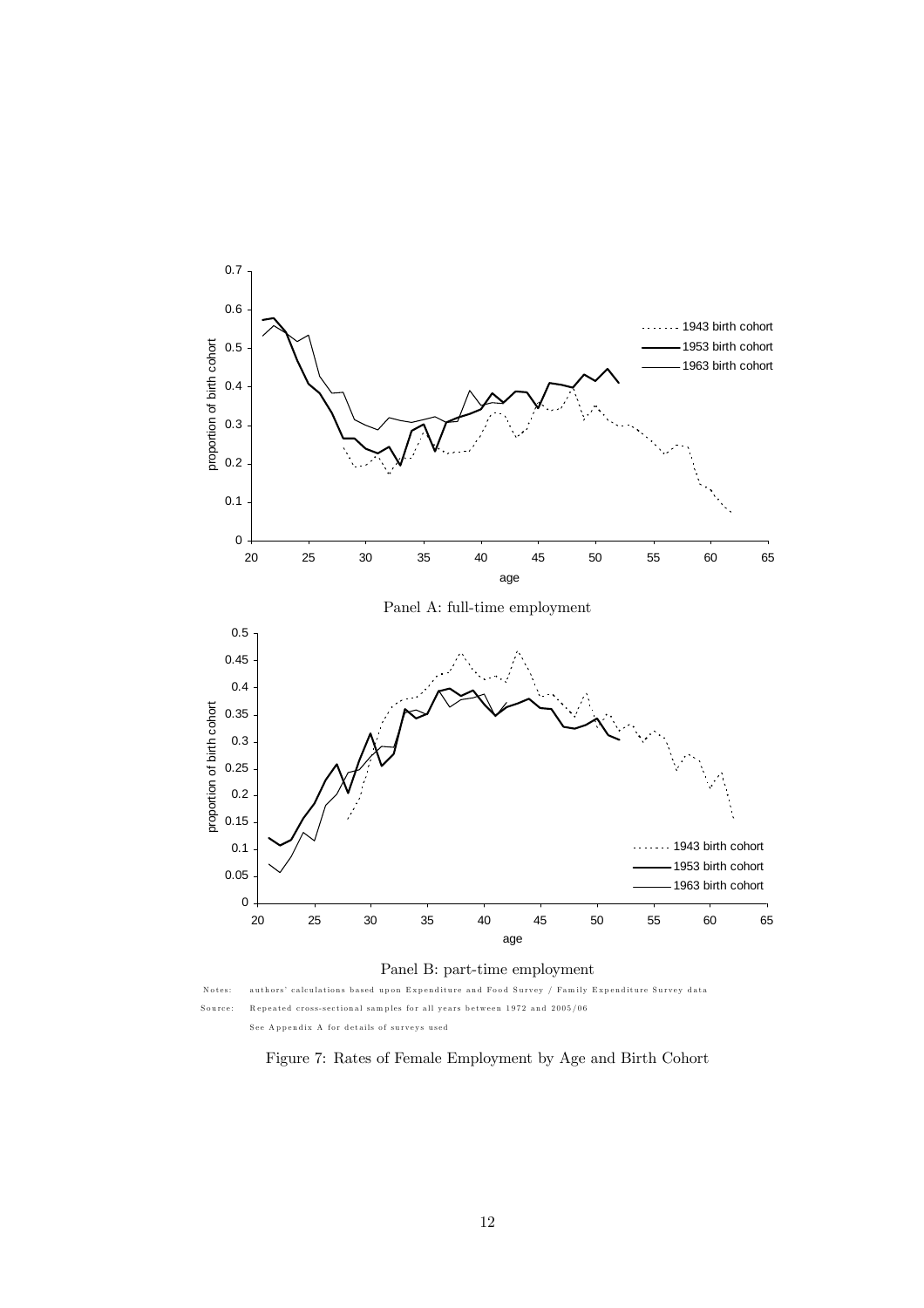

Notes: author calculations based upon data from the Office for National Statistics publication, Birth Statistics, Table 10.1

Figure 8: Fertility Statistics by Female Birth Cohort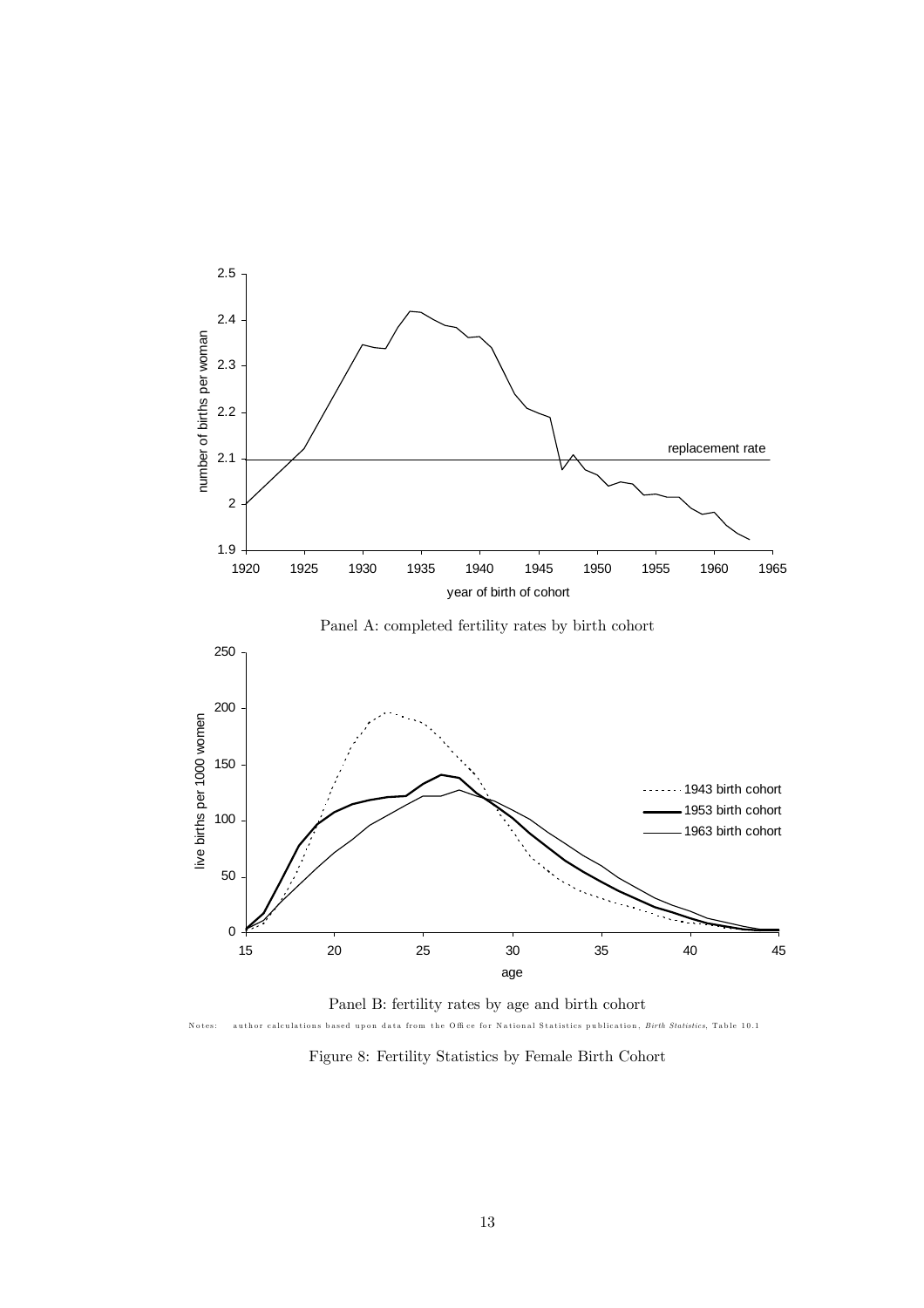| year of birth |    |    |    |    |           |
|---------------|----|----|----|----|-----------|
| of woman      |    |    |    |    | 4 or more |
| 1920          | 21 | 21 | 27 | 16 | 15        |
| 1930          | 13 | 18 | 30 | 19 | 20        |
| 1940          | 11 | 13 | 36 | 22 | 18        |
| 1945          | 10 | 14 | 43 | 21 | 12        |
| 1950          | 13 | 13 | 44 | 20 | 10        |
| 1955          | 16 | 13 | 41 | 20 | 10        |
| 1960          | 18 | 13 | 38 | 20 | 10        |
| 1961          | 19 | 13 | 38 |    | 10        |

Table 1: Distribution of Women by Birth Cohort and Completed Fertility — England and Wales

Source: Office for National Statistics, *Birth Statistics* , FM1, no. 35, Table 10.5

cohorts, and continued to fall more gradually until the 1945 birth cohort. From the 1945 birth cohort, however, the proportion of women who remained childless during their entire lives has grown, and was just under the peak observed for 1920 for the cohort of women born in 1961 — the most recent cohort for which completed fertility statistics are available. More generally, the statistics reported in Table 1 for the four cohorts of women born between 1920 and 1945 indicate substantial variation across the completed fertility distribution: first a wide-spread movement toward larger family sizes between the 1920 and 1930 birth cohorts, and then a gradual fall in fertility to the 1945 birth cohort. In contrast, the distributional statistics reported for the 1950 to 1961 birth cohorts indicate that the contemporary fall in fertility is largely the product of a fall in the proportion of women who had two children, and a coincident rise in the proportion of women had no children. The proportions of women who had just one, or more than two children during their lives has remained unchanged for women born between 1950 and 1961.

The current study focuses upon how far the increased uncertainty regarding personal relationships, and the strong wage growth observed for women can explain the delay in the timing of fertility, the slight fall in total fertility rates, and the changing nature of female labour market participation observed during the last thirty years.

# 3 Modelling Consumption, Labour Supply, and Fertility Decisions

The analysis follows women through their respective life courses, with the life course disaggregated into annual increments. Longevity is uncertain, subject to an exogenously defined age specific probability of mortality, and decisions are considered to be made at the level of the household. Households choose their consumption, fertility, and labour supply to maximise expected lifetime utility, given their existing circumstances, preferences, and beliefs regarding the future. Circumstances are described by a woman's age, relationship status, number of children, wage potential (received if they choose to work), and survival, plus the wage potential of a woman's spouse (if one is present, and received if they work),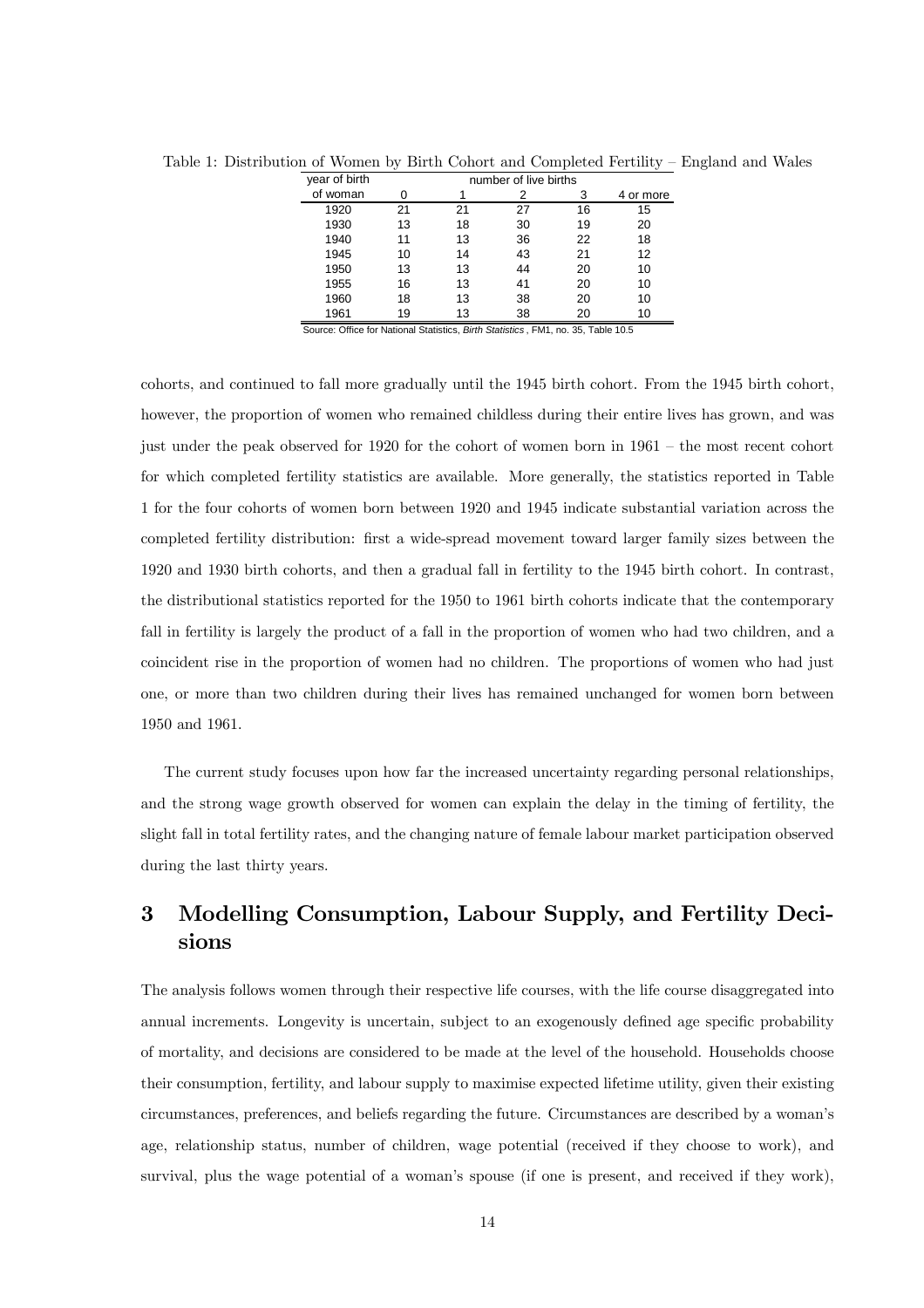and the household's net wealth. Preferences are defined by a utility function (that is the same for all households), and beliefs are rational in the sense that they are consistent with the processes that generate household circumstances.

Incorporating an appreciation of uncertainty into individual expectations regarding future circumstances increases the complexity of the utility maximisation problem. We consequently limit uncertainty to the timing of mortality and the key characteristics of interest — relationship status and wages — with the remaining characteristics (age, number of children, and net wealth) considered to evolve deterministically, given the decisions that household's choose to make.

In the terminology of the dynamic programming literature, consumption, labour supply, and fertility are control variables, which are selected to maximise the value function described by a time separable utility function, subject to seven state variables, four of which are stochastic, and three deterministic. This section begins by defining the assumed preference relation. The wealth constraint is then described, followed by the processes that are assumed for the evolution of wages and relationship status. The section concludes with an explanation of the approach adopted to solve the lifetime utility maximisation problem.

#### 3.1 The utility function

Expected lifetime utility of household i at age t is described by the time separable function:<sup>5</sup>

$$
U_{i,t} = E_t \left[ \sum_{j=t}^{T} \delta^{j-t} \phi_{j-t,t} u \left( \frac{c_{i,j}}{\theta_{i,j}}, l_{i,j}, n_{i,j}^c \right)^{1-1/\gamma} \right]^{\frac{1}{1-1/\gamma}}
$$
(1)

$$
= \left[ u \left( \frac{c_{i,t}}{\theta_{i,t}}, l_{i,t}, n_{i,t}^c \right)^{1-1/\gamma} + \delta E_t \left( \phi_{1,t} U_{i,t+1}^{1-1/\gamma} \right) \right]^{\frac{1}{1-1/\gamma}} \tag{2}
$$

where  $E_t$  is the expectations operator; T is the maximum potential age;  $\delta$  is the discount factor (assumed to be the same for all households and time invariant);  $\phi_{i-t,t}$  is the probability of living to age j, given survival to age t;  $u(.)$  is within period (year) utility; and  $1/\gamma$  is relative risk aversion.  $c_{i,t} \in R^+$  is composite consumption;  $\theta_{i,t} \in R^+$  is adult equivalent size based on the revised OECD scale;  $l_{i,t} \in [0,1]$ is the proportion of a household's time spent in leisure; and  $n_{i,t}^c$  is the number of dependant children in the household.

Adult women are considered to have three discrete labour options; they can choose to be full-time employed,  $l_{i,t}^f = l_t^{FT,f}$ , part-time employed,  $l_{i,t}^f = l_t^{PT,f}$ , or not employed,  $l_{i,t}^f = l_t^{NE,f}$ . Men are considered to be either employed,  $l_{i,t}^m = l_t^{FT,m}$ , or not employed,  $l_{i,t}^m = l_t^{NE,m}$ , in view of the fact that very few men are observed to work part-time in the UK.<sup>6</sup> Household leisure is defined as  $l_{i,t} = l_{i,t}^f$ 

 $5$ It is usual to assume that utility is time separable in this context, despite concerns raised in the wider literature (see Deaton & Muellbauer (1980), pp. 124-125, or Hicks (1939), p. 261).

<sup>&</sup>lt;sup>6</sup>A part-time labour option for men was originally included in the analysis. Including an option for men to work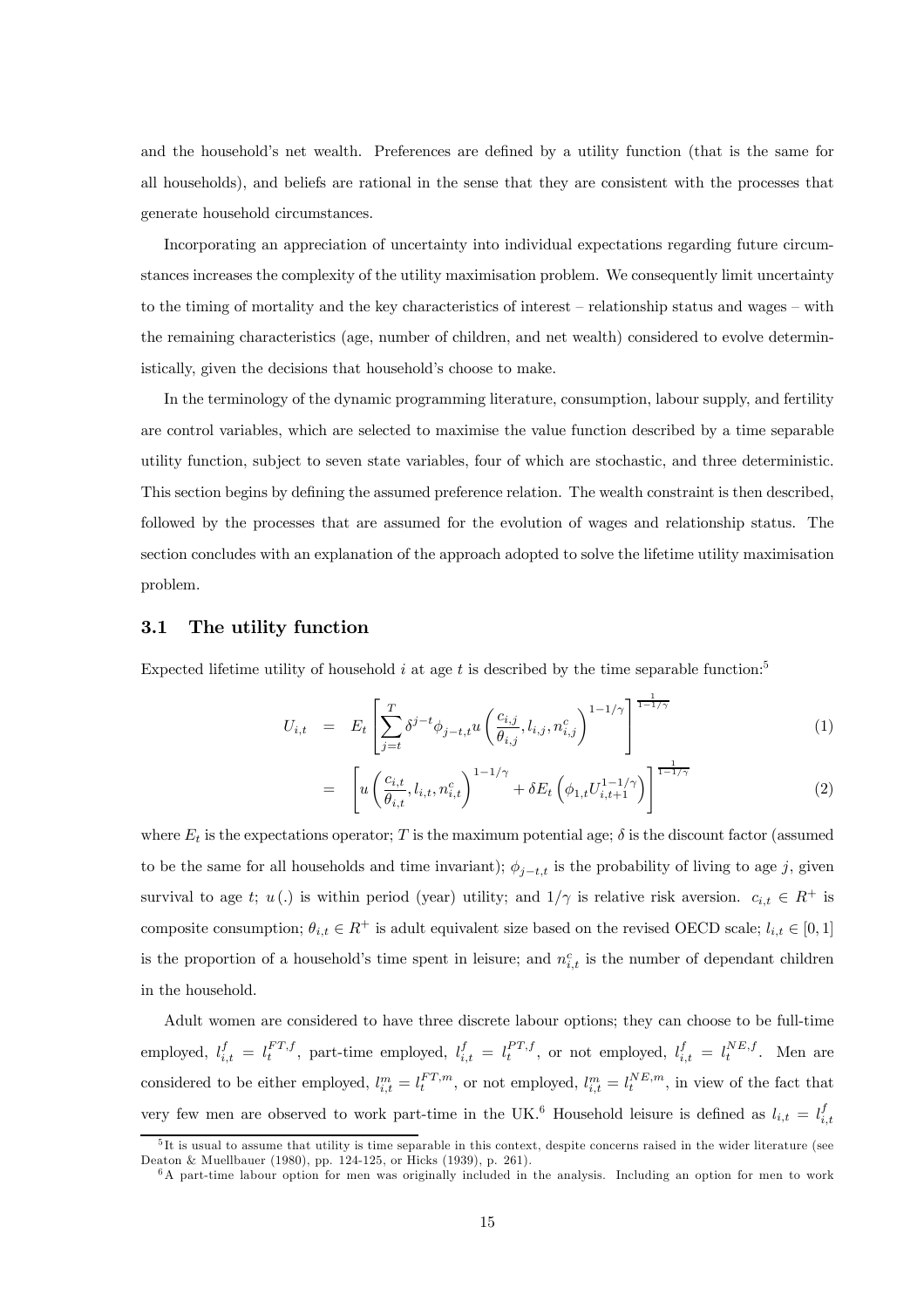for single women, and  $l_{i,t} = 0.5 \left( l_{i,t}^f + l_{i,t}^m \right)$  for couples. We have chosen to focus on a discrete rather than continuous labour supply decision because we believe that this provides a closer approximation to the practical reality, as is described at greater length in Section 4. Nevertheless, if people do have greater flexibility over their labour decisions than we consider here (as is almost certainly the case in practice — again described at greater length below), then our considered framework will dampen labour supply responsiveness to incentives, and may consequently require a labour elasticity that overstates the practical reality.

The equivalence scale considered for analysis depends upon the numbers of adults,  $n_{i,t}^a$ , and children,  $n_{i,t}^c$  in a household, and its inclusion in the preference relation reflects the fact that household size has been found to have an important influence on the timing of consumption (e.g. Attanasio & Weber (1995) and Blundell et al. (1994)).<sup>7</sup> The OECD-modified scale is currently the standard scale for adjusting before housing costs incomes in European Union countries, and is consequently adopted for the current study.<sup>8</sup>

The assumption that discount rates are time invariant has been relaxed by other studies in two important respects. Gustman & Steinmeier (2005), for example, allow variation in the rate of time preference to be an important factor in matching observed heterogeneity of household labour supply behaviour. We have chosen not to do this to ensure that heterogeneity of household behaviour generated by the model is driven by heterogeneity in observable household characteristics. Alternatively, behavioural myopia has been considered through the assumption of time-varying discount rates, usually in the form of quasi-hyperbolic discounting following Laibson (1997). Such preferences complicate the model because they are time inconsistent, giving rise to the potential for "conflict between the preferences of different intertemporal selves" (Diamond & Köszegi (2003), p. 1840). Myopia is not considered here.

A Constant Elasticity of Substitution function was selected for within period utility, augmented to include the welfare effects of dependant children:

$$
u\left(\frac{c_{i,j}}{\theta_{i,j}}, l_{i,t}, n_{i,t}^c\right) = \left[\left(\frac{c_{i,j}}{\theta_{i,j}}\right)^{(1-1/\varepsilon)} + \alpha_l^{1/\varepsilon} l_{i,t}^{(1-1/\varepsilon)} + \alpha_c \left(n_{i,t}^c, t\right)^{(1-1/\varepsilon)}\right]^{\frac{1}{1-1/\varepsilon}}
$$
(3)

where  $\varepsilon > 0$  is the (period specific) elasticity of substitution between equivalised consumption  $(c_{i,t}/\theta_{i,t})$ and leisure  $(l_{i,t})$ . The parameter  $\alpha_l > 0$  is referred to as the utility price of leisure, and  $\alpha_c(.)$  is a step-wise function that depends upon age and the number of dependant children in a household. This structure of perfernces in relation to children abstracts from the altruism that is assumed in the standard

part-time does not substantially increase the computation time of the model. The scarcity of associated survey data, however, complicated model calibration, and so was omitted from the study.

<sup>7</sup>An empirical study by Fernandez-Villaverde & Krueger (2006) of US data from the Consumer Expenditure Survey suggests that roughly half of the variation observed for lifetime household consumption can be explained by changes in household size, as described by equivalence scales. See Balcer & Sadka (1986) and Muellbauer & van de Ven (2004) on the use of this form of adjustment for household size in the utility function.

<sup>8</sup>This scale assigns a value of 1 to the head of household, 0.5 to each additional person aged 14 and over, and 0.3 to each child aged under 14.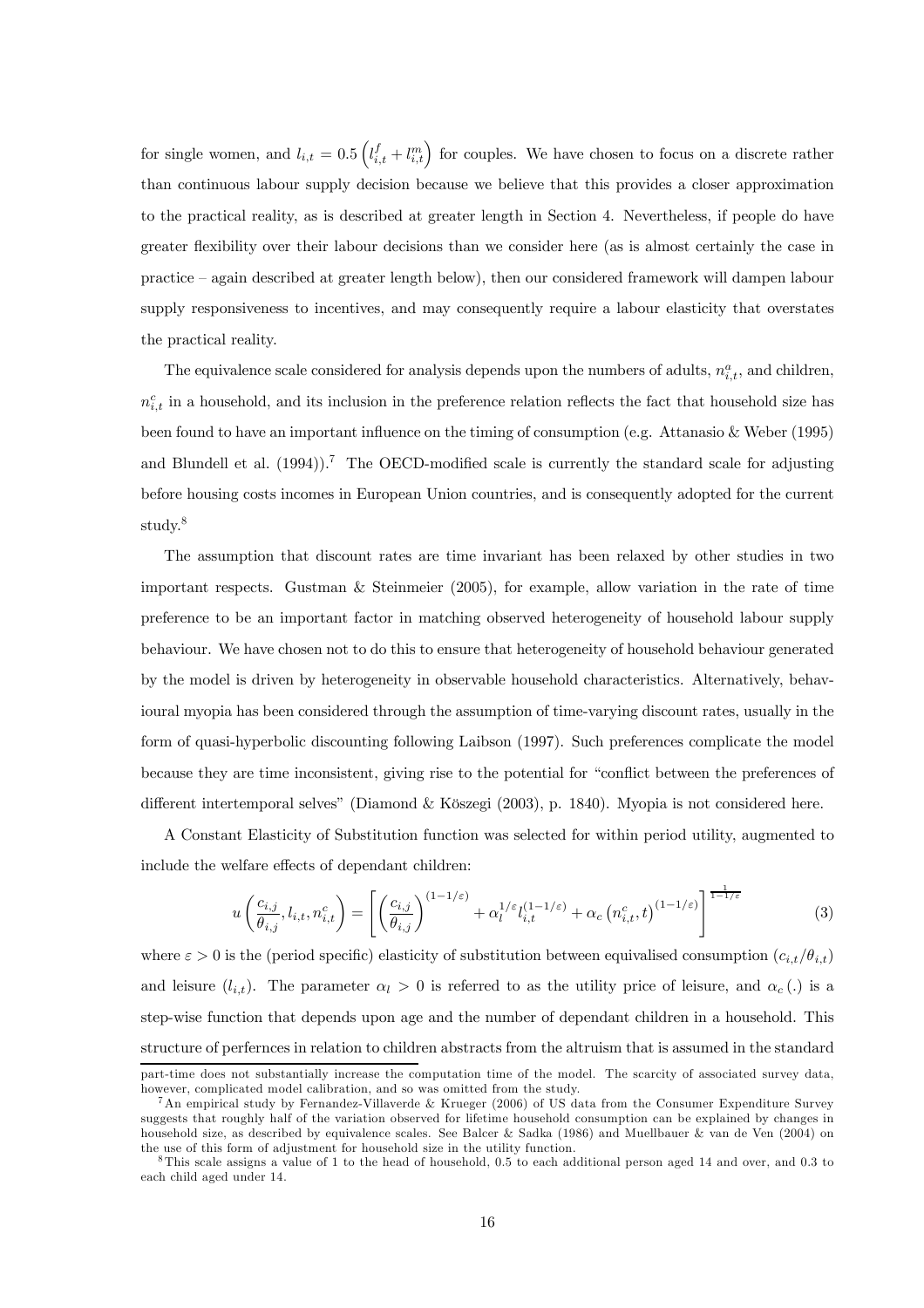Barro-Becker model. It can also be contrasted with the model considered by Boldrin & Jones (2002), in which parents derive utility from children solely because the children are assumed to care for their parents in old age. This specification of preferences implicitly assumes that characteristics which affect utility, but are not explicitly stated, enter the utility function in an additive way.

#### 3.2 The wealth constraint

Equation (1) is considered to be maximised, subject to an age specific credit constraint imposed on liquid net worth,  $w_{i,t} \geq D_t$ . We define liquid net worth by:

$$
w_{i,t} = \begin{cases} w_{i,t-1} + \tau \left( l_{i,t-1}, w_{i,t-1}, x_{i,t-1}^f, x_{i,t-1}^m, n_{i,t-1}^a, n_{i,t-1}^{c,a}^a, n_{i,t-1}^{c,a}^a, t-1 \right) - c_{i,t-1} & \text{if } t \leq t_{SPA} \\ (1-\eta) \left[ w_{i,t-1} + \tau \left( l_{i,t-1}, r_i w_{i,t-1} + x_{i,t-1}, n_{i,t-1}^a, n_{i,t-1}^c, t-1 \right) - c_{i,t-1} \right] & \text{if } t = t_{SPA} \\ (4) \end{cases}
$$

where  $\tau(.)$  is the tax and benefit function,  $x_{i,t}^f$  is private non-property income of the woman in household i at age t,  $x_{i,t}^m$  is the private non-property income of the woman's spouse (if one exists),  $n_{i,t}^{c,aj}$  indicates the number of dependant children in the household (distinguished by age group  $j$ ),  $t_{SPA}$  is state pension age, and  $\eta$  is the (exogenously imposed) proportion of wealth annuitised at state pension age. In practice, liquid net worth,  $w_{i,t}$ , is comprised of housing, cash balances, risky financial investments, and so on. Demand for these alternative asset classes is affected by a range of considerations, including transactions costs, the uncertainty of investment returns, differential tax treatment, and the consumption of housing services. We simplify the analysis by abstracting from the asset allocation problem, and leave associated sensitivity analysis as an issue for further research.  $D_t$  is specified to ensure that a household will never be forced to consume a negative sum, subject to the constraint that all debts are repaid by age  $t_{SPA}$ .

During the working lifetime,  $t < t_{SPA}$ ,  $x_{i,t}^k$  is equal to labour income,  $y_{i,t}^k$  (described below). During retirement,  $t \ge t_{SPA}$ ,  $x_{i,t}^f$  is equal to the annuity income of the household (with  $x_{i,t}^m = 0$ ), so that:<sup>9</sup>

$$
x_{i,t}^f = \begin{cases} y_{i,t}^f & \text{if } t < t_{SPA} \\ \eta \chi \left[ w_{i,t_{SPA}-1} + \tau_{i,t_{SPA}-1} - c_{i,t_{SPA}-1} \right] & \text{if } t = t_{SPA} \\ x_{i,t-1}^f \frac{(0.5+0.5\left( n_{i,t-1}^a \right))}{(0.5+0.5\left( n_{i,t-1}^a - 1\right))} & \text{if } t > t_{SPA} \end{cases}
$$
(5)

$$
x_{i,t}^m = \begin{cases} y_{i,t}^m & \text{if } t < t_{SPA} \\ 0 & \text{if } t \ge t_{SPA} \end{cases}
$$
 (6)

where  $\chi$  is an actuarially fair annuity rate. The assumption that pension rights are indistinguishable from liquid wealth prior to  $t_{SPA}$  simplifies the analysis, and significantly speeds up computation times, which facilitates analysis. Furthermore, the lower line of (5) indicates that the annuity purchased at age  $t_{SPA}$  falls by 50% (in real terms) in the event that a woman looses her spouse, which we have found to be an important factor when seeking to capture consumption late in life.

<sup>&</sup>lt;sup>9</sup>The annuity purchased at age  $t_{spa}$  is assumed to reduce to 65% when the number of adults in a simulated household decreases to 1 in response to the mortality of a spouse. This adjustment to retirement income was necessary to capture the decline in expenditure with age observed in survey data.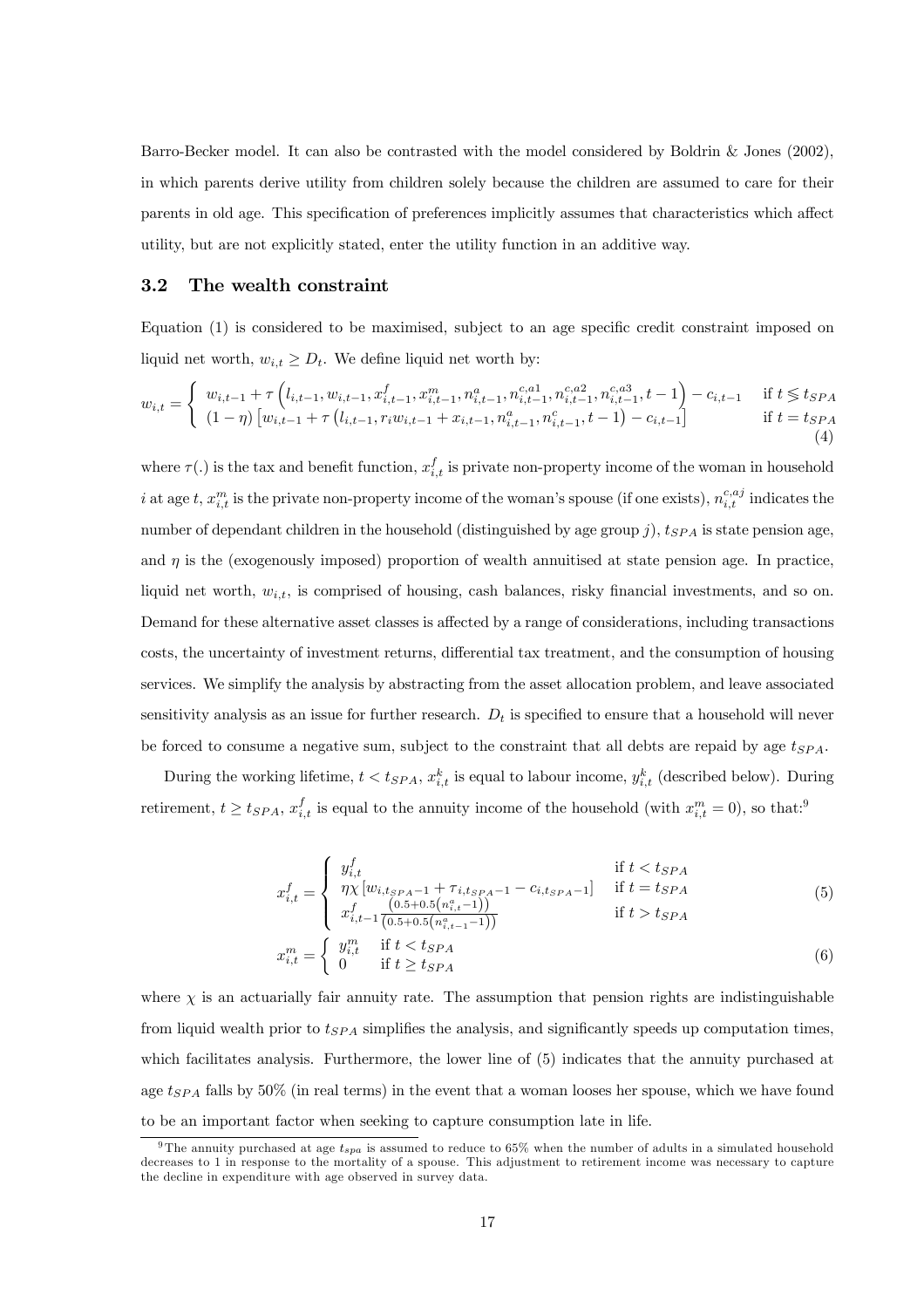The interest rate accruing to net liquid wealth is assumed to depend upon whether  $w_{i,t}$  indicates net investment assets, or net debts:

$$
r_{i,t} = \begin{cases} r^I & \text{if } w_{i,t} > 0\\ r_l^D + (r_u^D - r_l^D) \min\left\{\frac{-w_{i,t}}{\max[x_{i,t}^f, x_{i,t}^m, \Phi h_{i,t}^f, \Phi h_{i,t}^m]}, 1\right\}, r_l^D < r_u^D \quad \text{if } w_{i,t} \le 0 \end{cases}
$$

where  $h_{i,t}^k$  is the wage that adult k would earn if they chose to be full-time employed (and received a wage offer, discussed below). This specification for the interest rate implies that the interest charge on debt increases from a minimum of  $r_l^D$  when the debt to income ratio is low, up to a maximum rate of  $r_u^D$ , when the ratio is high. Assuming  $\Phi < 1$  implies that households in debt are treated more generously if at least one adult member chooses to be full-time employed than if not.

#### 3.3 Labour income dynamics

The focus of the current study places particular emphasis on the way in which wages are modelled. Define  $h_{i,t}^f$  as the human capital of the adult woman in household i at age t, replacing f with m for the coincident male (if one exists). Labour income is then described by:

$$
y_{i,t}^k = \begin{cases} \Omega_{i,t}^k \cdot h_{i,t}^k & \text{if } l_{i,t}^k = l_t^{FT,k} \\ \Omega_{i,t}^k \cdot \phi_t^k h_{i,t}^k & \text{if } l_{i,t}^k = l_t^{PT,k} \\ 0 & \text{if } l_{i,t}^k = l_t^{NE,k} \end{cases} \tag{7}
$$

where k superscripts define sex-specific variables, and  $\Omega_{i,t}^k$  is a dummy variable that identifies whether an individual is considered to receive a 'wage offer'.  $\Omega_{i,t}^k$  is included to reflect the incidence of (involuntary) unemployment, and is consequently assumed to evolve stochastically, subject to an age and sex specific probability. Labour supply decisions are considered to be made after the current period's evaluations of  $\Omega_{i,t}^k$  are revealed, but before the uncertainty regarding future wage offers is resolved.

In the first period of the simulated lifetime,  $t_0$ , each woman is allocated human capital,  $h_{i,t_0}^f$ , via a random draw from a log-normal distribution,  $\ln \left( h_{i,t_0}^f \right)$  $\left( \rho \sim N\left( \mu_{t_0}, \sigma^2_{t_0} \right)$ . Men only enter the analysis when a woman is identified as beginning a new (cohabitating) relationship, and they exit the model in the event of a relationship dissolution. In other work (e.g. Sefton et al. (2008)) we have simplified the analytical problem by focussing upon the household's wage potential, and distinguishing the wages of cohabitating partners on a fixed proportional basis. In the current context, however, it is important that we take into consideration the influence that past labour market activity has on a woman's current and future wage potential. As such, it is necessary to record the human capital of a woman separately from that of her partner.

It is assumed that a single woman does not know with precision the human capital of her future partner in the event that she enters a new relationship, but that she is aware of the stochastic process that is assumed to exist between the full-time wages of new partners. As such, a male's human capital is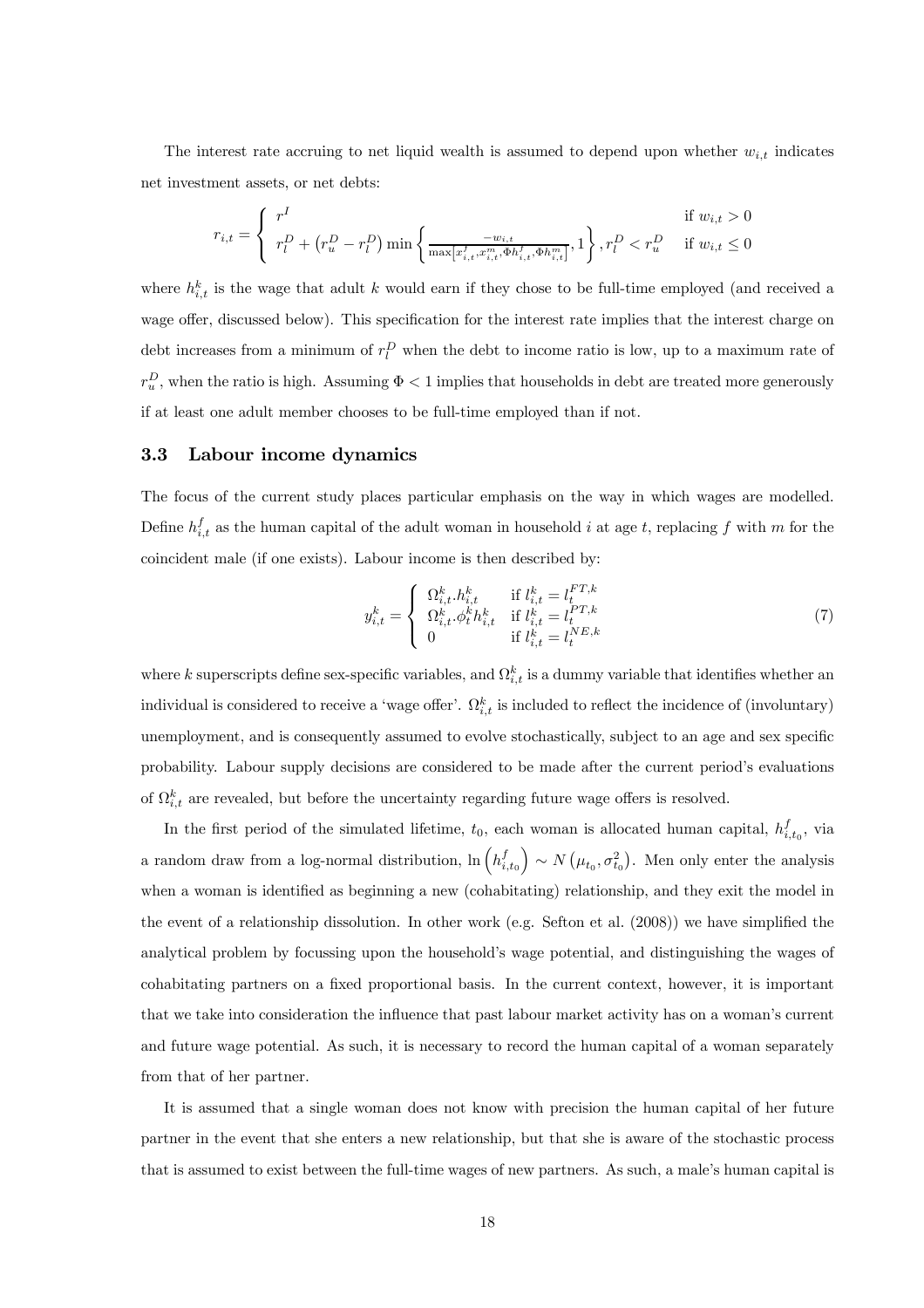only stored for households in which the woman of interest is considered to be in a relationship. When a woman enters a new relationship in the model, her partner's human capital is drawn from the following stochastic process:

$$
\ln\left(h_{i,t}^{m}\right) = \omega_0 + \omega_1 \ln\left(h_{i,t}^{f}\right) + \sum_{i=1}^{A} \omega_i^a a g e_t + \omega_2 n_{i,t}^{c,a} + \omega_3 n_{i,t}^{c,a} + \omega_4 n_{i,t}^{c,a} + \varepsilon_{i,t}
$$
\n(8)

where age<sub>t</sub> represent age specific dummy variables,  $\varepsilon \sim N(0, \sigma_{\varepsilon})$  is a normally distributed disturbance term, and all other variables are as defined previously.

The human capital of each adult in a household is considered to evolve  $as:^{10}$ 

$$
\ln\left(\frac{h_{i,t}^k}{\mu_t^k}\right) = \begin{cases} \beta^k \ln\left(\frac{h_{i,t-1}^k}{\mu_{t-1}^k}\right) + \varepsilon_{i,t}^{1,k} & \text{if } l_{i,t}^k = l_t^{FT,k} \\ \beta^k \ln\left(\frac{h_{i,t-1}^k}{\mu_{t-1}^k}\right) + \alpha_{2,t}^k + \varepsilon_{i,t}^{2,k} & \text{if } l_{i,t}^k = l_t^{PT,k} \\ \beta^k \ln\left(\frac{h_{i,t-1}^k}{\mu_{t-1}^k}\right) + \alpha_{3,t}^k + \zeta_{i,t}^k & \text{if } l_{i,t}^k = l_t^{NE,k} \end{cases} \tag{9}
$$

where k superscripts define sex specific variables, and  $\varepsilon^{j,k} \sim N\left(0, \sigma_{\varepsilon}^{j,k}\right)$  and  $\zeta^k \sim N\left(0, \sigma_{\zeta}^k\right)$  are normally distributed disturbance terms. The parameters  $\beta$  reflect intertemporal persistence of wages. Trend wage growth, is captured by the  $\mu$  and  $\alpha$  terms. As in the case of the wage offer identifier  $(\Omega)$  described above, labour decisions in each period are considered to be made after the current period's evaluations for  $h_{i,t}^k$  are revealed, but before uncertainty regarding the future evolution of human capital is resolved.

This specification for the evolution of wages is closely related to the associated literature (see Sefton & van de Ven (2004) for discussion), although the assumption that the dynamic form depends upon labour supply is something of an innovation. We have included labour in the dynamic process assumed for human capital to capture an experience effect of employment on wages — in the current context, individuals are considered to build up 'careers' during their simulated working lives. This experience effect is important for a study of fertility decisions as it can be an important factor in determining the foregone earnings of childcare (e.g. Joshi (1990)).

An experience effect on wages is most commonly allowed for in the wider econometric literature by including some measure of the accumulated number of years of employment as an explanatory variable. In the current context, this would increase the computational burden substantially, as it would require the addition of associated state variables. The form that was adopted to incorporate an experience effect requires no such addition, and consequently limits this computational burden.

<sup>&</sup>lt;sup>10</sup>This specification for wage dynamics was arrived at after testing an alternative in which the  $\beta$  terms were allowed to vary between labour market states. Allowing the  $\beta$  terms to vary by employment state has the advantage that it permits the effects of differential labour market experience to vary by income level. In the current context, where we do not distinguish by socio-economic classification, occupation, or education attainment, econometric analysis supported widely differing values for  $\beta$  by labour market state. The alternative values for  $\beta$  implied potentially perverse incentives for some income levels — e.g. substantial wage growth for women on low incomes in return for reduced labour market participation in the middle of the working life, and vice versa for women on high incomes. We attributed these results to omitted variable bias, and leave associated sensitivity analysis as an issue for further research.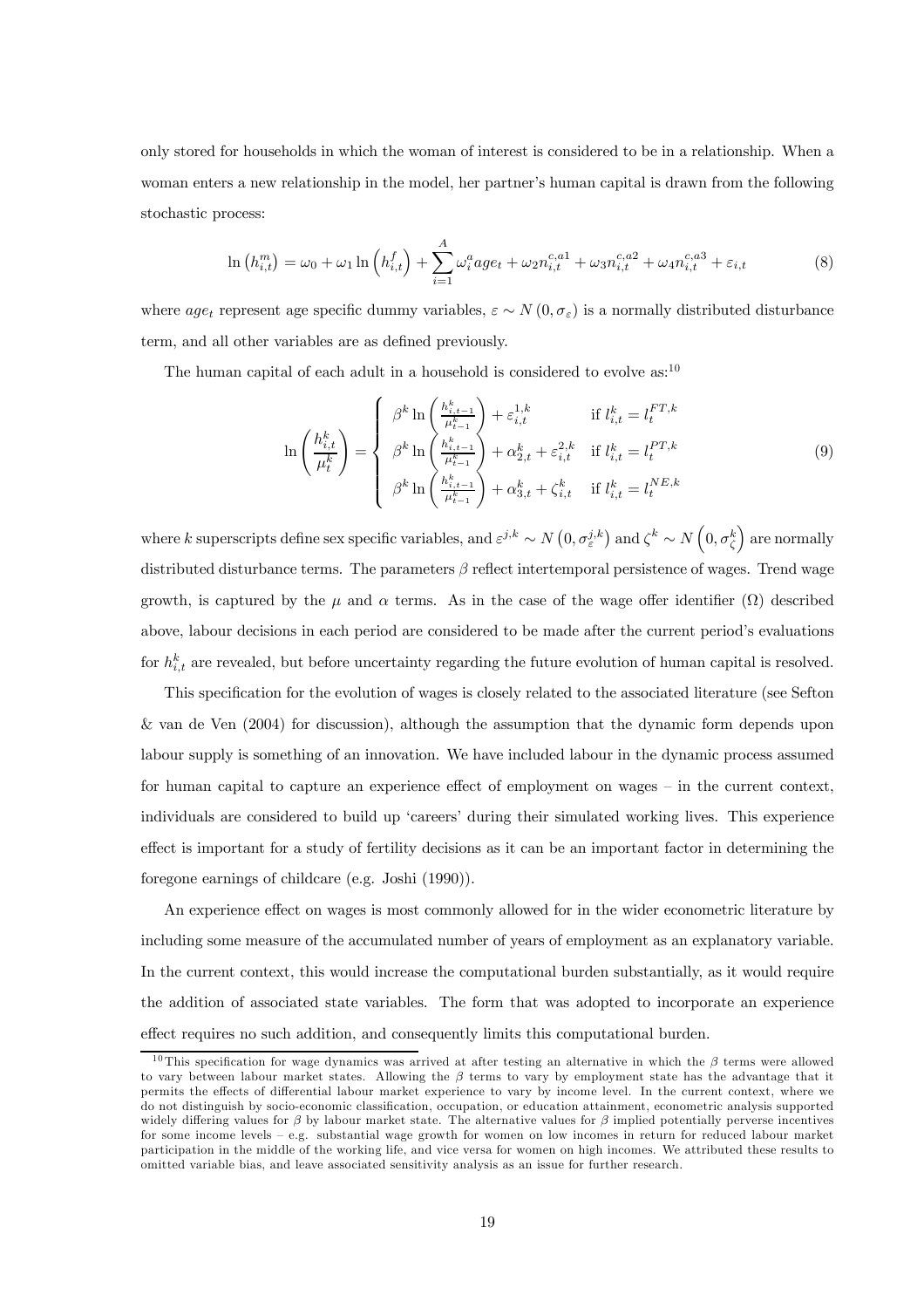The endogeneity assumed for the wage generating processes has two important implications for the analysis reported here. First, it complicates solution of the utility maximising problem by invalidating two stage budgeting. And second, the endogeneity of the wage process has an influence on the relationship between preferred savings rates and an agent's wealth endowment. Given our assumption of homothetic preferences, the preferred consumption to leisure ratio would be independent of an agent's wealth endowment if wages were entirely exogenous and the leisure decision was considered to be made over a continuous intensive margin.<sup>11</sup> The endogeneity assumed for wages, however, implies that the preferred consumption to leisure ratio is not independent of the asset endowment. As assets rise, the influence that the experience effect on wages has on the labour / leisure decision is weakened. This implies that savings rates tend to fall more steeply with wealth when a positive experience effect on wages is considered for analysis.

The functional form that was adopted for the wage generating process is likely to embody a distortion of the practical reality in a number of respects. One of the most important of these is the assumption that the entire population, distinguished by age and sex, tends to regress to the same mean  $(\mu)$ . In practice, it is reasonable to suppose that the  $\mu$  terms should depend upon various individual specific characteristics – such as occupation, education, socio-economic status, and indeed accumulated labour market experience — many of which are not taken into consideration by the current study. As a consequence, the model of labour income dynamics that is considered here is likely to over-state the distributional mobility of labour incomes that is observed in practice.

Furthermore, wage data are often modelled under the assumption of an MA(1) error structure (as in Attansio et al. (2008)) — again, we have had to omit an allowance for this as it would require the addition of a state variable, with a proportional increase in computation time. Computational limitations also bore upon the specification of uncertainty that is considered for analysis. Specifically, we were forced to choose between two discrete alternatives: to capture the imperfect correlation that exists between the probabilities that each partner in a cohabitating relationship receives a wage offer, or to capture the imperfect correlation between the year to year variation of in-work labour incomes of spouses. We chose the former option, as we believe that behaviour regarding female labour supply and fertility is likely to be more sensitive to uncertainty over the receipt of wage offers than it is to heterogeneous variation of the human capital of each partner in cohabitating relationships. Sensitivity analysis in relation to each of these issues remains an issue for further research.

To mitigate computation time we have ignored the stochastic term described in equation (8) for

<sup>&</sup>lt;sup>11</sup>The assumption of a discrete labour supply decision implies that the proportional relationship between preferred consumption and labour supply would not be a fixed function of the price ratio, even if wages were exogenous in the context that is considered here.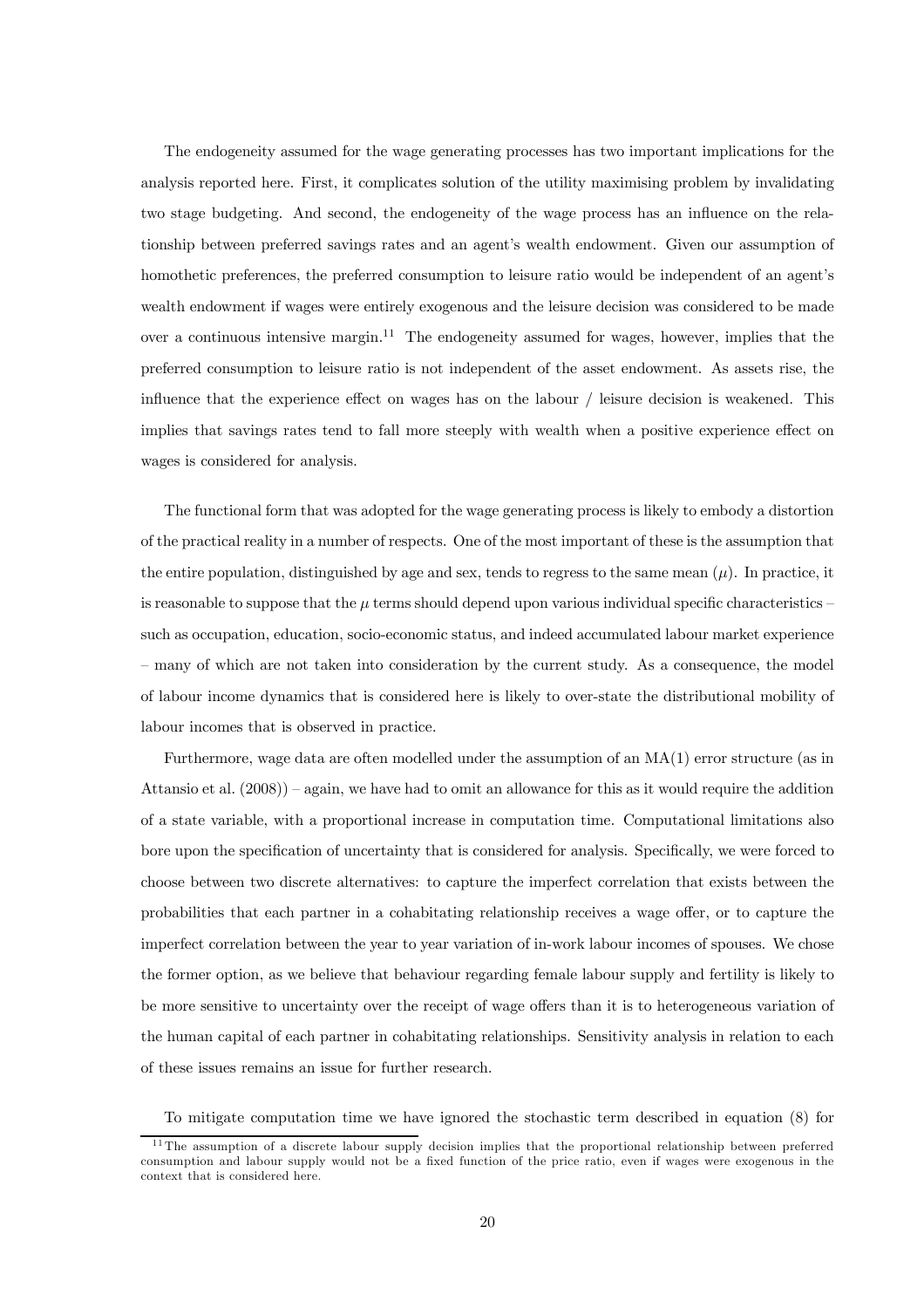simulating the incomes of new male partners, and have assumed that the human capital of each adult in established couples evolves stochastically, subject to perfectly correlated innovations. Note that ignoring the stochastic term in equation (8) does not imply that single women are considered to know with certainty their future partners' wages. This is because women remain uncertain about the future of their own wages, upon which the wages of their potential spouses are considered to depend. Furthermore, they do not know whether either they, or their future partner, will receive a wage offer. Nevertheless, the effect of omitting the stochastic term of equation (8) will be to reduce the extent of uncertainty associated with labour income when entering a new cohabitating relationship, and to reduce the dispersion of aggregate labour incomes amongst newly cohabitating couples.

The assumption that the incomes of established couples evolve subject to perfectly correlated innovations will tend to exaggerate the dispersion of aggregate labour incomes for cohabitating couples, thereby off-setting the understatement of dispersion amongst newly cohabitating couples. Furthermore, it is of note that allowing for imperfect correlation in the receipt of wage offers by each partner in a cohabitating relationship implies that the model is sufficiently flexible to capture at least part of the insurance effect of spousal labour supply.

#### 3.4 Modelling adults and children

All households in the model are comprised of either one or two adults, as we follow women through their respective life-courses and allow for cohabitating partners; all other adults that might share the same residence in practice – including off-spring who are older than  $17$  years of age – are assumed to constitute separate households. The relationship status of women is considered to be uncertain between adjacent years, subject to age dependant probabilities of relationship formation and dissolution. These probabilities do not depend upon whether there are dependant children in the household due to associated data limitations. Associated sensitivity analysis to this assumption remains an issue for further research.

The number of children in a household is an endogenous decision, which is considered to be made between discrete alternatives. The fact that children typically remain dependant in a household for a limited number of years means that it is necessary to record both their numbers and ages when including them in a life-cycle model such as this, which substantially exaggerates the computational burden. If, for example, a household was considered to be able to have children at any age between 20 and 45, with no more than one birth in any year, and no more than six dependant children at any one time, then this would add an additional 334,622 state variables to the computation problem (with a proportional increase in computation time). It was consequently necessary to limit fertility decisions to a number of discrete 'birth ages'. Households are assumed to have perfect control over their fertility decisions at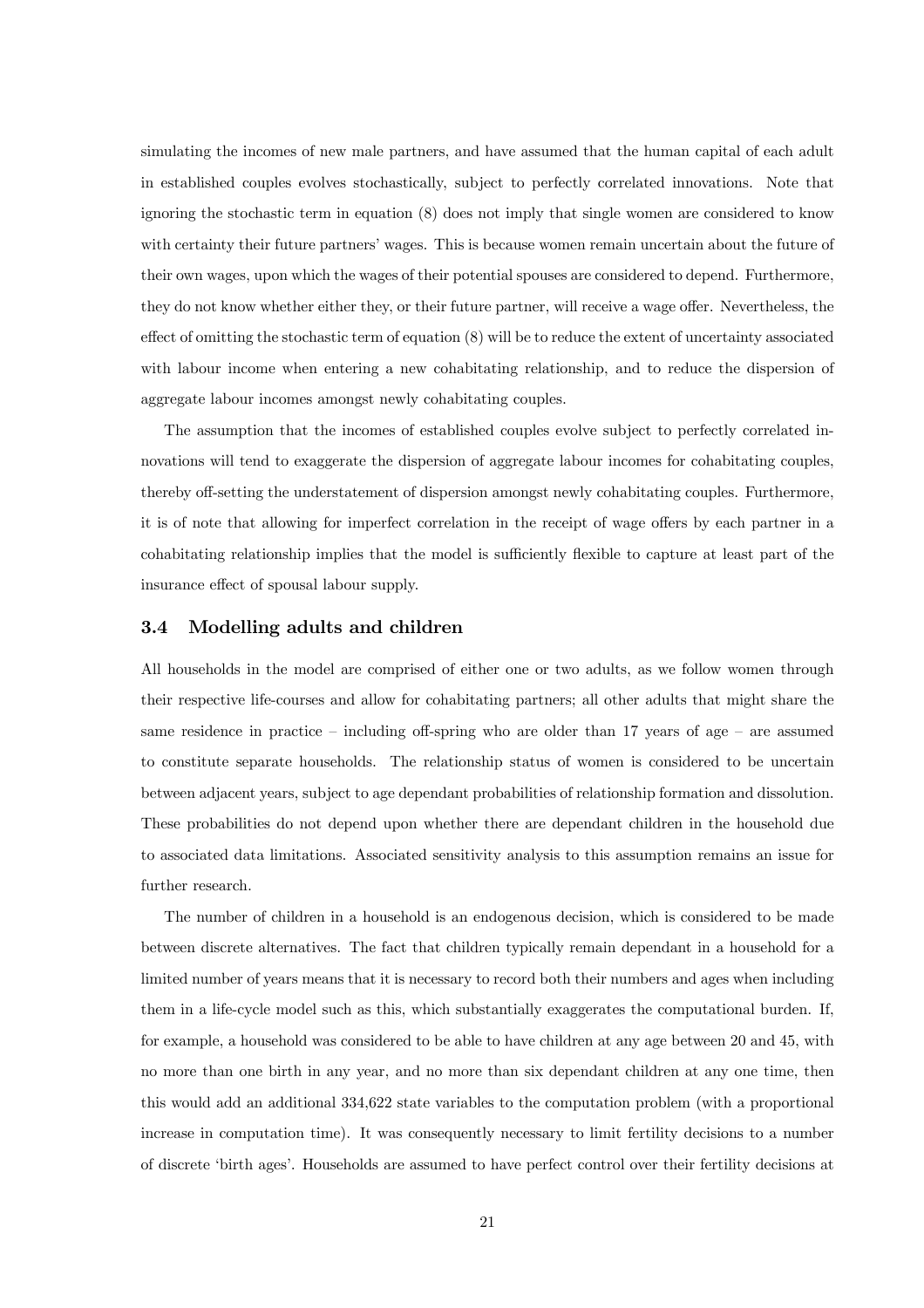each of these birth ages, subject to an upper limit on the number of births that can take place at each. Once born, children are assumed to remain dependants of the woman until they exceed 17 years of age.

### 3.5 Model solution procedure

Structural analyses of behavioural responses to changes in the decision making environment most commonly make a series of assumptions that permit the solution of utility maximising decisions in the form of estimable equations. Analysis then proceeds by a) applying standard regression techniques to estimate the parameters of the assumed model, and b) conducting behavioural experiments given the model's estimated parameters. The focus of the current study, however, implies that we are unable to make the assumptions that are necessary to solve for closed form regression equations. This is due to our concern with female labour market opportunities, and the uncertainty that is associated with their intertemporal development. As no analytical solution exists to our behavioural problem, we use numerical methods to undertake our analysis. Nevertheless, the main features of our analysis remain the same as those of structural analyses more generally: we postulate a behavioural framework (as described above), we specify the parameters of the assumed model to reflect observations drawn from survey data (described in the next section), and we then conduct behavioural experiments given our estimated model (reported in Section 5).

The numerical analysis that we use for the current study proceeds in two discrete stages. The first involves solving for decisions that maximise expected lifetime utility, given any potential combination of household characteristics. That is, if we were randomly to select one woman from the adult population, then the first stage of analysis should describe the decisions of that woman's household that will maximise expected lifetime utility, given our assumed preference structure and intertemporal dynamics, the woman's age, her relationship status, the number of dependant children, and the household's labour market opportunities. The second stage of analysis then uses Monte Carlo methods and the information provided by the first stage to project the entire life course for a synthetic birth cohort. The analyses that are reported here are based upon the panel data generated for synthetic birth cohorts.

Regarding the first stage of analysis referred to above, the procedures required to solve for utility maximising decisions in the context of uncertainty are now routine, and the current study is based upon the approach adopted by Sefton et al. (2008). In brief, this involves dividing the state space — that is, all of the characteristics that a household may potentially have — into a series of age specific grids, with log scales used for continuous state variables to provide greater detail where the population is likely to be concentrated. Backward induction methods based upon Euler conditions are then used to solve for the single continuous control variable (consumption) at each of the grid loci, given an assumed combination of the discrete control variables (leisure and fertility). A decision is then considered to be made on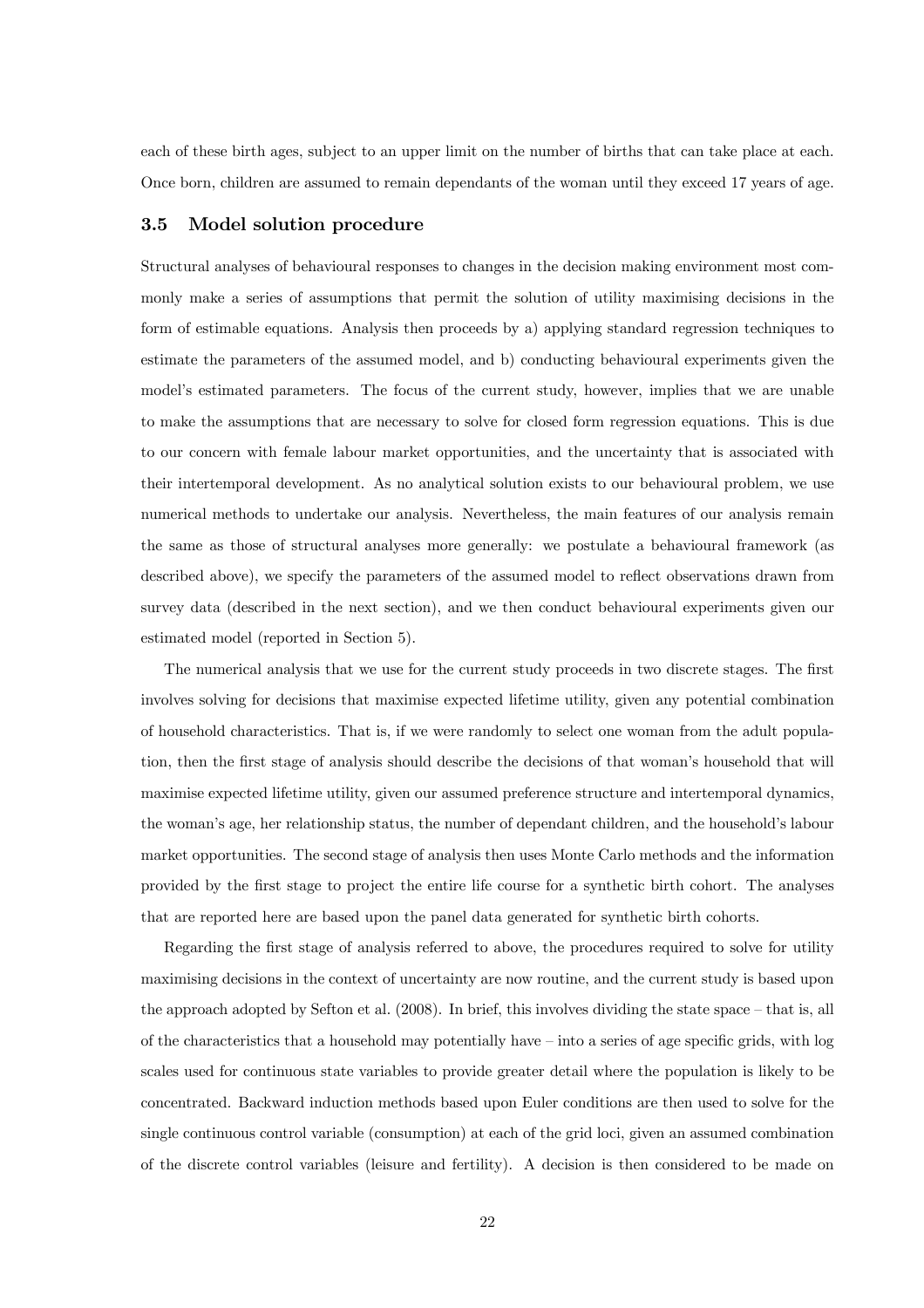the basis of the associated value function. Gaussian quadrature is used to evaluate expectations taken over the log-normal distributions that are assumed for the sex specific income processes, and cubic interpolation is used to evaluate behaviour between grid loci. This approach is standard in most respects, with the exception of its reliance on Euler conditions.

The reliance on Euler conditions to solve for utility maximising decisions is complicated in our context because the value function is neither smooth, nor concave (though it is increasing and continuous). Non-concavities arise because the fertility and labour supply decisions are considered to be made between discrete alternatives, and because the budget set is non-convex (due to income tests imposed on welfare benefits). These non-concavities imply that Euler conditions may not identify the global optima with which we are concerned.

A number of alternative approaches can be used to guard against the selection of sub-optimal decisions in the current context. French (2005), for example, adopts a brute-force method by searching across the grid that defines all possible combinations of his assumed control variables. This is very time consuming, which complicates calibration and associated analysis. The approach that we adopt involves two discrete stages. In the first stage, we use the Bus & Dekker (1975) bisection algorithm to search over all feasible (bounded) consumption choices for a value (of consumption) that satisfies the associated Euler condition. Having found a local optimum, we use a localised grid to search above and below for an alternative solution.<sup>12</sup> If an alternative is found, then we search recursively for any further solutions above and below. This is repeated until no further solutions are found. From these solutions we select only those that are feasible.<sup>13</sup> Of all feasible solutions, the one associated with the highest evaluation of the value function is selected. This is relatively straightforward for our decision problem, as we are concerned with a single continuous control variable (consumption).

### 4 Model Calibration

The model calibration that is reported here was arrived at by the following two-stage procedure. In the first stage, estimates were obtained for observable model parameters, based upon historical survey data. Given the estimates obtained in the first stage, values for the unobserved parameters of the model were calibrated in the second stage. This second stage involved generating a simulated population cohort based upon assumed starting values for the unobserved model parameters, and the model parameters

 $12$ This involved projecting a limited grid about an identified solution, and evaluating the first order condition for the Euler maximisation problem at each point on the revised grid. If the first order condition was found to have the opposite sign to it's value at the associated limit (lower bound, for grid points below the identified solution, and upper bound otherwise) at any point on the revised grid, then the bisection algorithm was reapplied to solve the associated Euler conditions for the local maximum.

 $13$ This was a check that the marginal change in the value function with respect to wealth is locally increasing. Nonsmoothness in the value function implies jumps in marginal rates. The interpolation routines will tend to smooth these jumps, possibly introducing an infeasible solution to the Euler equation.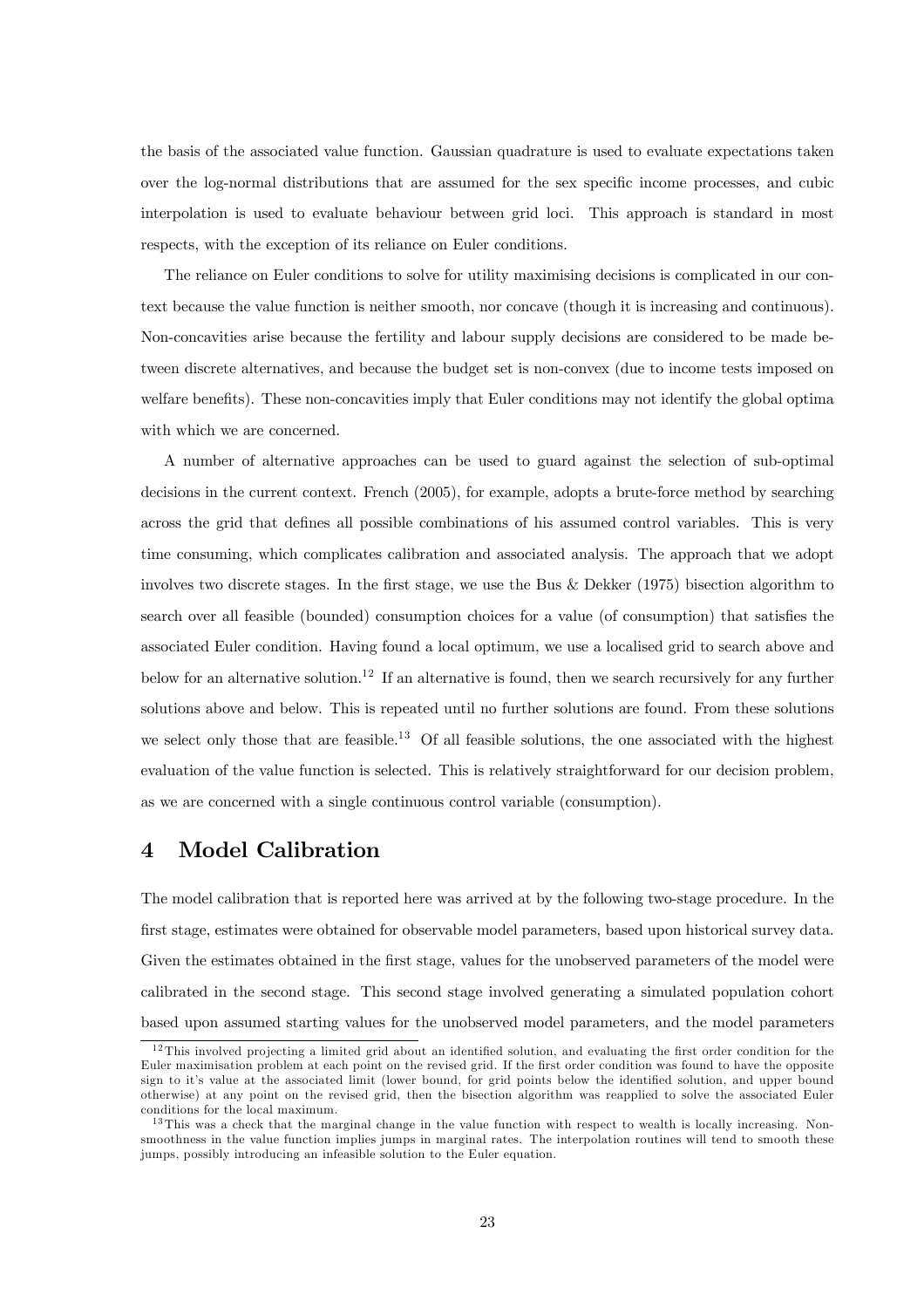estimated in the first stage (following the methods described in Section 3.5). Unconditional 'simulated moments' for employment, fertility and consumption were calculated for the simulated population, and compared against associated 'sample moments' estimated from survey data. The unobserved model parameters were then adjusted to fit the simulated moments as best we could to the sample moments.

This section begins by describing the parameters obtained in the first-stage estimation, before moving on to the second stage. In the interests of clarity, all parameter estimates for the 1953 female birth cohort are reported in Table 13. Details regarding the principal data sources considered for the calibration can be found in Appendix A. Throughout the text that follows, we use the anagram EFS to refer to pseudo panel data reported by repeated cross-sections of the Family Expenditure Survey from 1972 to 2000/01, and the Expenditure and Food Survey from 2001/02 to 2005/06.

# 4.1 First stage estimates for observable model parameters Life expectancy and limits of the considered lifetime

We consider decisions by households with women aged 21 and over. This starting age was selected to capture the timing of fertility early in life as reported by survey data for the 1953 birth cohort.

The survival probabilities assumed for the current study are based upon the principal projections for female cohort life-expectancy produced by the Office for National Statistics (ONS).<sup>14</sup> Male probabilities of life expectancy enter the model through the probabilities that are assumed for relationship dissolution, as is discussed below. The projections for life-expectancy considered for analysis embody official estimates for the trend improvement of future mortality rates, and their use in estimating the model is consistent with our assumption of rationally behaved agents.

We assume a maximum age of life of 110 in the current analysis;  $T = 110$ . The official data permit annual mortality rates to be calculated to age 94. Mortality probabilities between ages 95 and 110 were exogenously specified to obtain a smooth progression from the official estimate at age 94 to a 100% probability of mortality at age 110.

#### The tax function and retirement annuities

The tax function,  $\tau$ , considered for analysis is a stylised representation of the tax and benefits system that was applied in the United Kingdom (UK) in 2005. It is considered to depend upon labour supply, wealth, non-property income, demographic size, and age. The age dependency assumed for the tax function divides the lifetime into two periods: the working lifetime  $t < t_{SPA}$ , and retirement  $t_{SPA} \leq t$ , where  $t_{SPA}=65$  is assumed for analysis.<sup>15</sup>

 $14$ The life tables considered here are based on historical mortality rates from 1981 to 2006, and assumed calendar year mortality rates thereafter.

 $15$ The state pension age in 2005/06 was 60 for women and 65 for men. Current legislation implies that the state pension age for both men and women in the UK will be 65 from 6 April 2020. It is subsequently scheduled to increase from 65 to 68 between 2024 and 2046.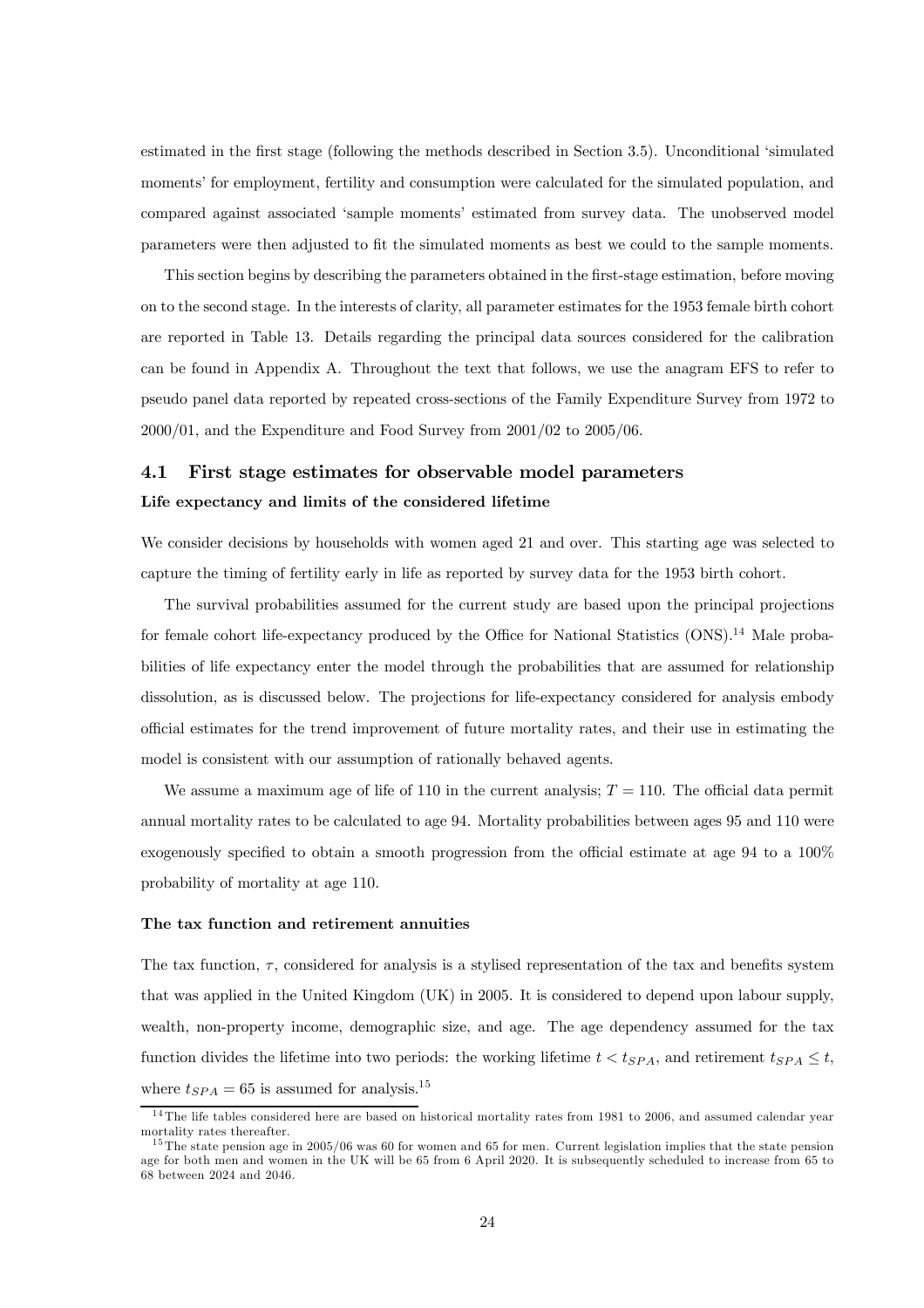During the working lifetime, the tax function is specified to reflect profiles reported in the 2005 Tax Benefit Model Tables (TBMT) issued by the Department for Work and Pensions.<sup>16</sup> These profiles reflect the incidence of income taxes, National Insurance Contributions, the Child Benefit, the Working Tax Credit and the Child Tax Credit. Although this list omits a great deal of the detail of the UK tax and benefits system, it does include the principal schemes that affected healthy families with children during 2005.

The specification of the tax function during retirement,  $\tau(.)$ ,  $t \geq t_{SPA}$ , is based upon the Basic State Pension (which is assumed to be received by every household), and the Pension Credit as they were applied in the UK during 2005/06. Benefits payable under the Pension Credit were means tested, being withdrawn in regard to both private assets and income in retirement. Of the various holdings that are included in the composite asset considered for analysis,  $w_{i,t}$ , two classes are omitted from the means tests that were applied by the Pension Credit: owner occupied housing, and the first £6,000 of additional wealth. In the current analysis this is reflected by applying an income test only, and assuming that 50% of liquid wealth is annuitised at retirement,  $\eta = 0.5$  (implying that 50% of wealth is exempt from means testing).

Full details of the tax and benefit schedules considered for analysis are reported in Appendix B. Our focus on the labour market opportunities of women, however, makes the tax treatment of childcare costs a particular issue of concern, which we discuss at further length here.

In 2005/06, working parents could claim 70% of childcare costs under the (means tested) Working Tax Credit.<sup>17</sup> The EFS is the only data source that provides details regarding the costs of childcare for the entire time period with which we are concerned. Unfortunately, however, the data collected by the EFS in this regard are not very comprehensive, nor is the sample sufficiently large to provide precise estimates for all of the population subgroups of interest.<sup>18</sup> We consequently report EFS sample statistics for the costs of childcare alongside comparable statistics derived from the Family Resources Survey (FRS), which address the afore mentioned limitations of the EFS, but were only collected from 1994.19

Preliminary analysis of both the EFS and FRS data indicated that the costs of childcare are strongly influenced by the age of children. Three child age groups were identified: children under 5 years

<sup>&</sup>lt;sup>16</sup> See http://www.dwp.gov.uk/asd/tbmt.asp. Underlying spreadsheets were provided by Sean Gibson from the Dissemination Unit, DWP.

 $17$  Eligibility was limited to UK residents aged 16 or over, working at least 16 hours per week (a restriction that also extended to cohabitating partners) with children under 15 years of age. The Working Tax Credit only made allowance in relation to costs incurred for officially "registered" childcare.

 $18$ The costs of childcare were only included as a separate item in the EFS from 1992, and were aggregated with the costs of other household domestic help (including window washers, maids, etc.) before that year.

 $19$ Analysis by Brewer & Shaw (2004) indicates that the Family Resources Survey tends to understate the incidence of low cost (or free) forms of childcare. Nevertheless, estimates of the average costs of childcare derived from the Family Resources Survey are very similar to those obtained from alternative data sources (Section 3.3 of Brewer & Shaw (2004)).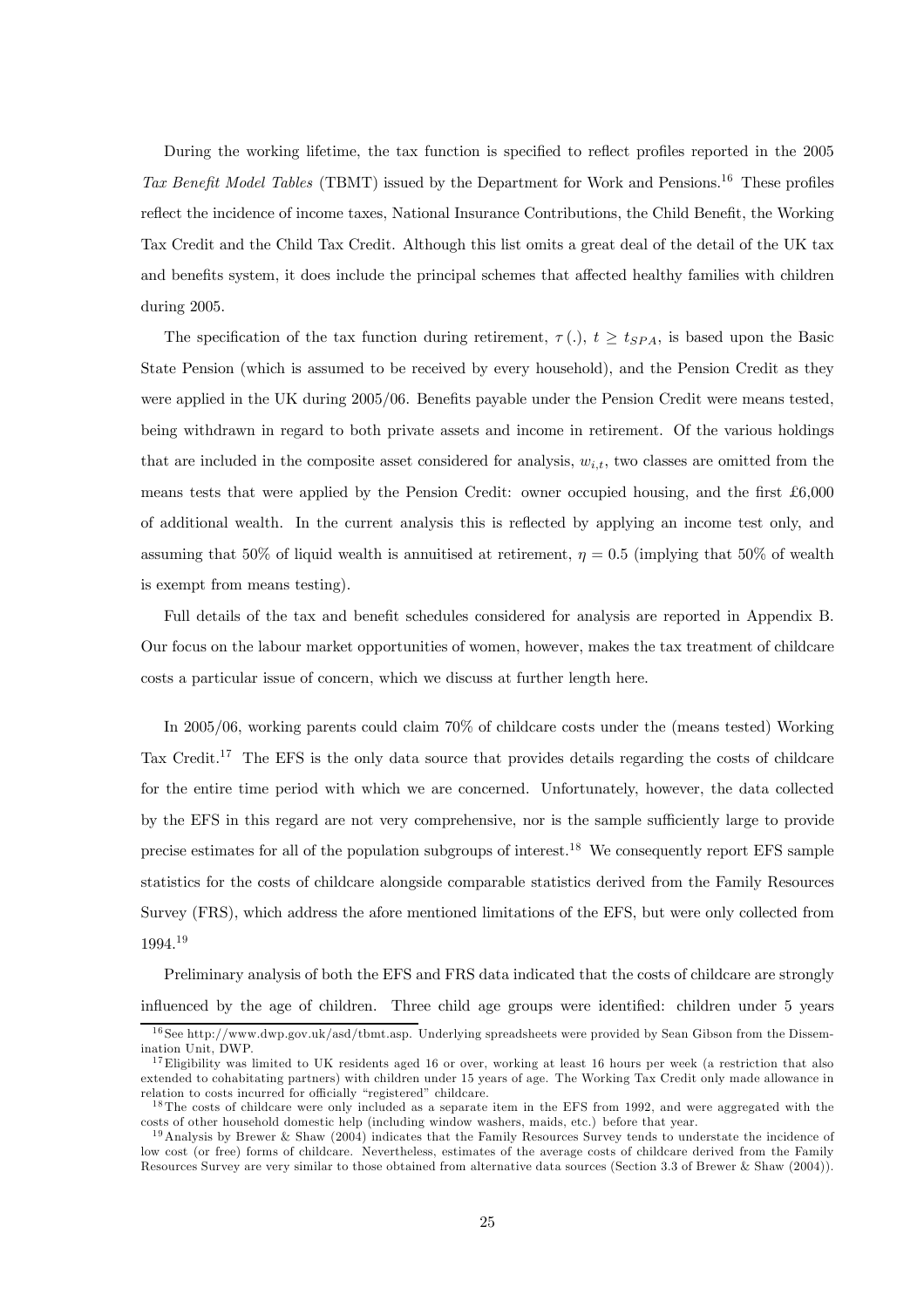of age for whom childcare costs tend to be relatively high, children between 5 and 13 years of age for whom childcare costs are non-negligible but appreciably lower, and children aged 14 and over for whom childcare costs can reasonably be ignored.<sup>20</sup> Furthermore, we failed to find systematic evidence of economies of scale in the costs of childcare provision with respect to the number of children in a household. Figure 9 consequently reports the average childcare costs per child, distinguished by year, female relationship status, female employment status, and age of child. As for all other financial statistics reported in the remainder of this paper, the childcare costs displayed in Figure 9 are discounted by the National Accounts consumption deflator, and are expressed as proportions of the average gross weekly earnings of all full-time employees in the UK for  $2005 \text{ Q}4.^{21}$ 

Figure 9 indicates that the average childcare costs measured by the EFS are of a similar magnitude to those estimated from FRS data, where FRS data are available. The statistics suggest that average childcare costs per child have grown substantially since the mid 1970s. Average childcare costs for children under 5 were almost six times as high as those for children between 5 and 13 years of age in 2004, excluding part-time employed women with partners for whom average childcare costs of children between 5 and 13 years of age were negligible. Furthermore, for all but full-time employed women with partners, the growth in average childcare costs described by the EFS data is approximately captured by a fixed exponential rate.

Nevertheless, the childcare costs reported by the EFS tend to understate those implied by the FRS for all but full-time employed single women with children under 5. That this is the case is of little surprise, given that the EFS makes explicit reference to childcare payments, nursery, creche, and playschool costs, but does not include reference to other forms of child-minding that are commonly taken into consideration by alternative data sources (such as after school clubs, holiday play schemes, and regular time spent with friends, or relatives). In this regard, it is of note that the EFS definition of childcare costs focusses more explicitly on forms of childcare which are eligible for claim under the Working Tax Credit than does the FRS definition. Furthermore, the real growth rates for childcare costs implied by the EFS data – which vary between and  $7.3$  and  $14.8\%$  per annum – appear very high, due in large part to the particularly low costs reported for the 1970's.

Given these observations, and the data limitations to which we are subject, we opted to base childcare costs on the statistics calculated from EFS data in the first instance, taking into account temporal variation through an exponential growth rate for all but the childcare costs incurred by fulltime employed women with partners and children under 5 (for whom a constant arithmetic increase

<sup>&</sup>lt;sup>20</sup>This is consistent with observations reported by Brewer & Shaw (2004), see figure 3.18.

 $21$  For the household sector consumption deflator, see ONS code YBFS. The average gross weekly earnings of all fulltime employees in the UK for 2005 Q4 was £466 per week, as reported in the Labour Force Survey Historical Quarterly Supplement, Table 35 (available from the National Statistics website: http://www.statistics.gov.uk/).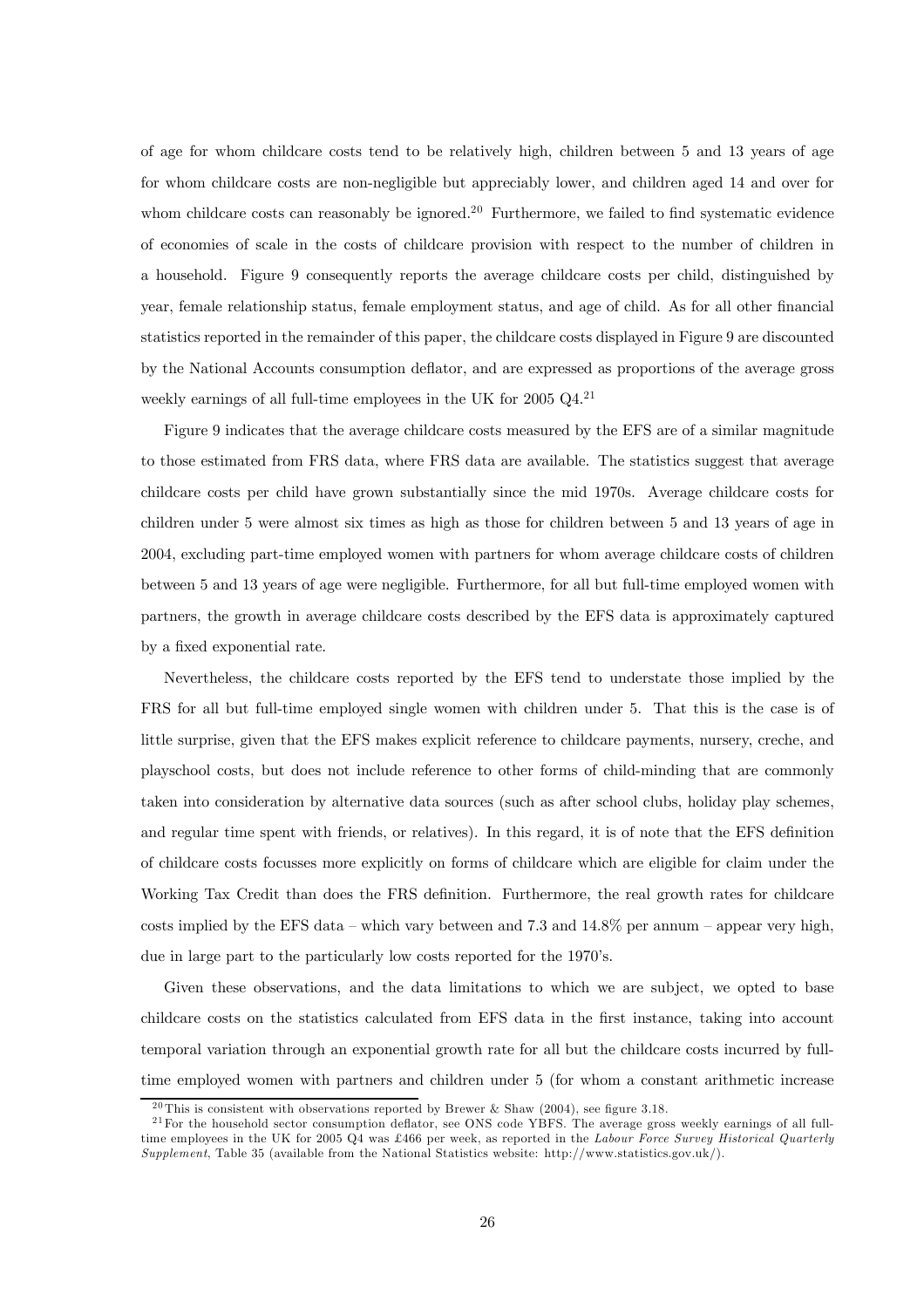

Figure 9: Childcare Costs by Year, Child Age, and Mother's Employment Status: single women and women with partners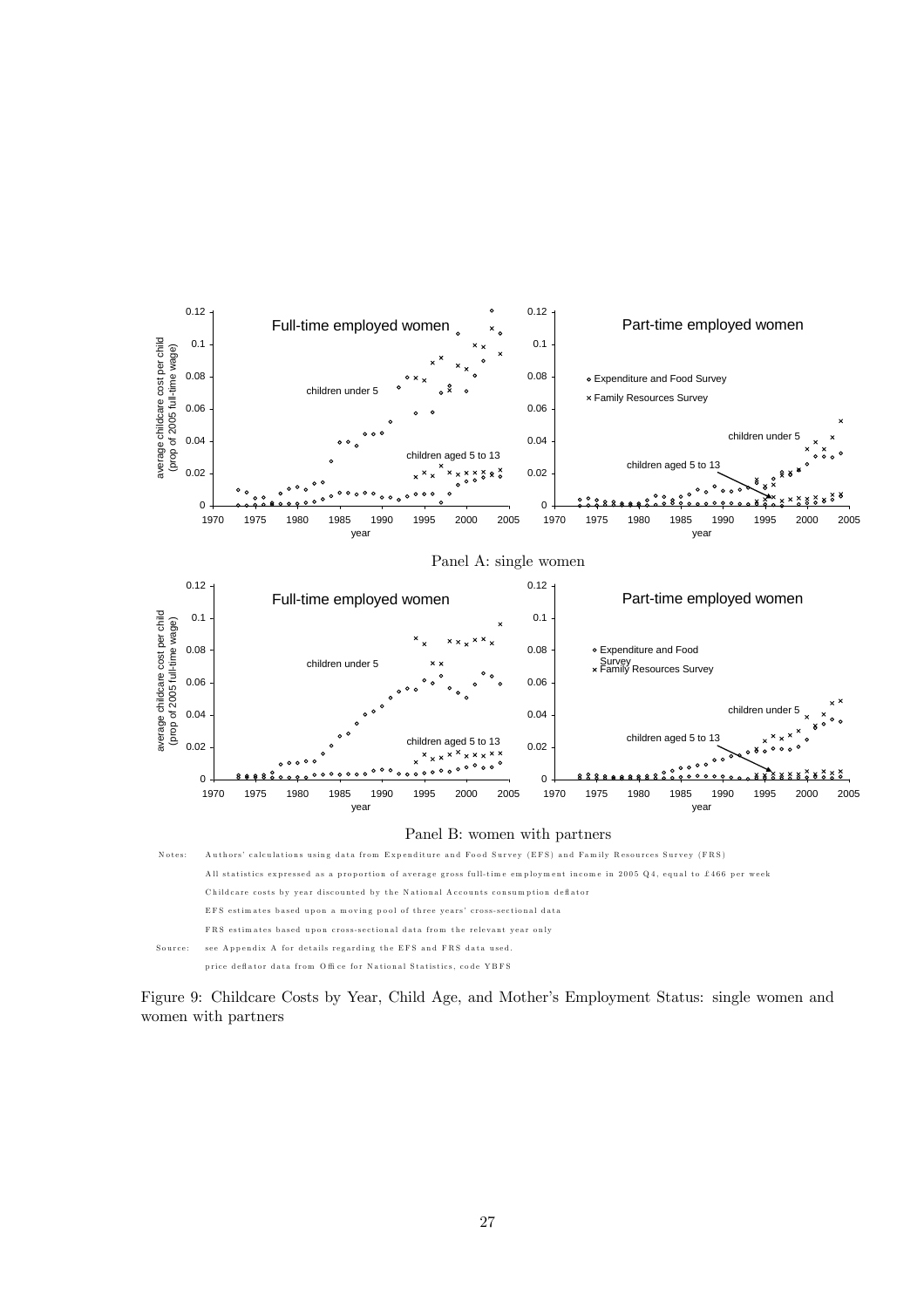in the average cost per child was assumed). These statistics were then adjusted as part of the model calibration that is reported in the following subsection.

An additional issue raised by the above discussion of childcare costs is the indexing that was assumed for the tax function more generally. For the current analysis, we assume that:

- $\bullet$  tax thresholds grow at the rate of 0.6% per annum. This is the real rate of growth of the basic rate tax threshold observed between  $2000/01$  and  $2006/07.<sup>22</sup>$
- welfare benefits grow at a rate of 1.9% per annum, which is based upon a weighted average of the real rates of growth observed for the Child Benefit, unemployment benefits, and the Basic State Pension between 1948 and 2007.<sup>23</sup>

#### Interest rates

- The rate of return to positive holdings of net liquid wealth  $(r<sup>I</sup>)$  is assumed to be 2.9% per annum. This is based upon the average nominal interest rate of 4.9% per annum returned by banks and building societies to cash ISAs during the period between April 1999 and December 2006.<sup>24</sup>
- The average real interest charges applied between January 1995 and January 2006 to credit card loans, and to unsecured personal loans in excess of £10,000, were, respectively, 18.0% and 9.7% per annum.<sup>25</sup> The lower limit cost of debt  $(r_l^D)$  assumed for analysis was consequently set to 8% per annum, and the upper limit  $(r_u^D)$  to 18%.

#### Distinguishing the implications of alternative labour supply decisions

The employment categories that are considered for analysis were selected after considering the distribution of hours of employment by age. The density function of hours worked for employed women aged 32 and born between 1952 and 1954 is reported in Figure 10, which is representative of the working lifetime more generally. Figure 10 indicates a number of discrete spikes in the density function, about 20 hours for the part-time employed, and about 37-38 hours for the full-time employed. It is this observation that is a key motivation behind our decision to focus upon discrete (rather than continuous) labour alternatives.

 $22$ The Institute for Fiscal Studies report historical data for the tax schedule. The period of analysis considered here was selected because it exhibits stability in the underlying structure of taxation.

 $^{23}$ Data reported by the Institute for Fiscal Studies indicate that the Child Benefit has grown in nominal terms by 10.4% per annum between 1977 and 2006 for the first child, and by 7.3% per annum for each subsequent child. Over that same period, the consumer price deflator grew by 4.8% per annum. Similarly, between 1948 and 2006, the nominal value of unemployment benefits rose by 6.8% per annum for single adults without children, and by 6.7% per annum for childless couples, while the consumer deflator rose by 5.5% per annum. And the Basic State Pension rose by 7.4% per annum (for both singles and couples) between 1948 and 2007. The real rate of growth of each of these benefits were weighted by their approximate years of application during the lifetime: 17 years for child related benefits, 45 years for the unemployment benefits, and 15 years for the retirement benefits. The periods considered for analysis are based upon the duration for which data were available.

<sup>&</sup>lt;sup>24</sup> See Bank of England code IUMWTIS.

<sup>&</sup>lt;sup>25</sup> See Bank of England, codes IUMCCTL and IUMHTPL. The rate of inflation during the period was 2.1%.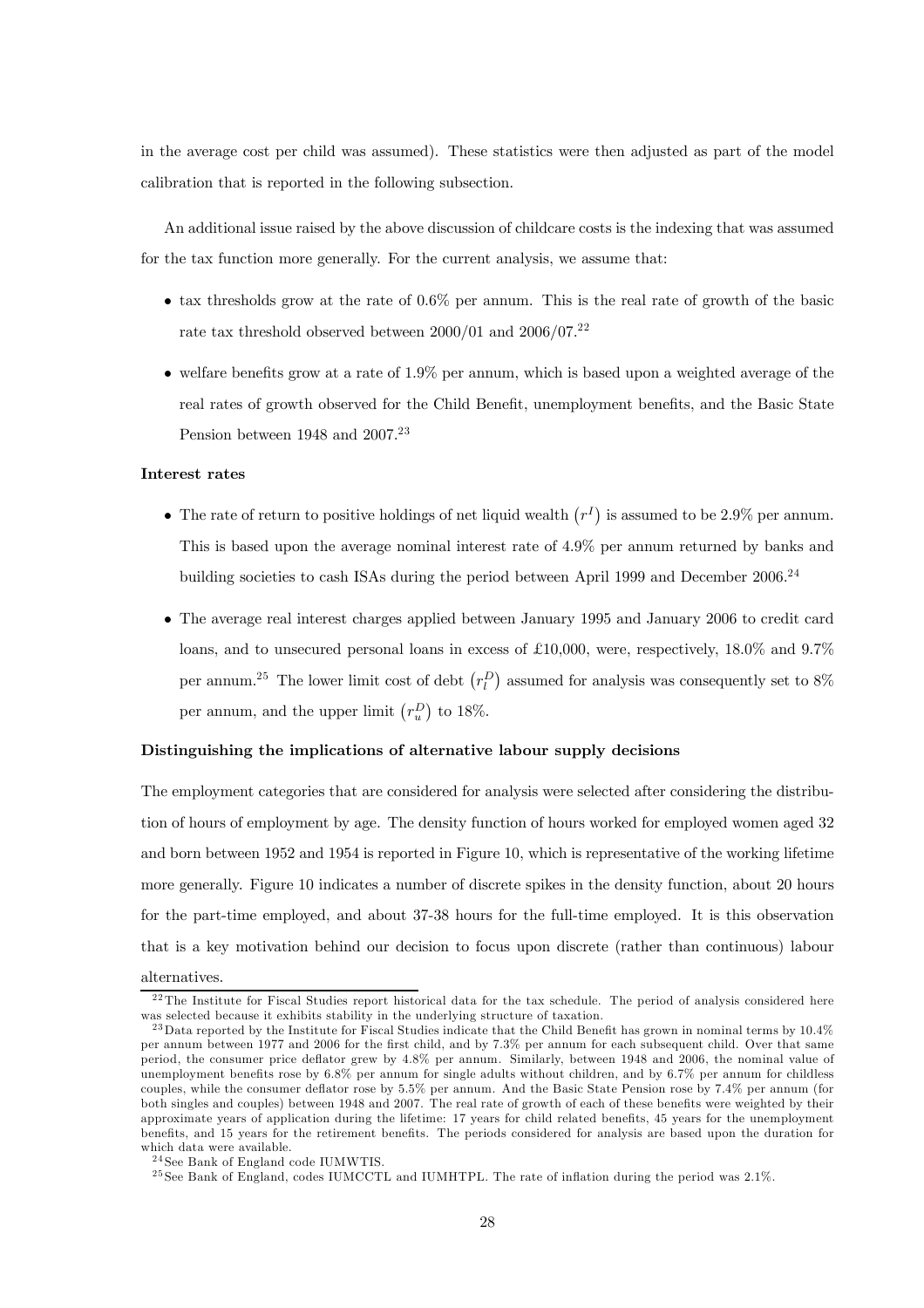

Notes: A uthors' calculations using data from the New Earnings Survey

Figure 10: Density Functions of Hours of Employment for Women Aged 32 and Born in 1952-54

We equate the hours of employment for full-time and part-time work in the model to population averages by age, sex and birth cohort that are described by NES data: these are reported in Table 2. It is of note, however, that this approach to modelling labour supply fails to capture the variation in hours of work that is described by the density function reported in Figure 10. An appreciation of the scale of this issue can be gained by considering the dispersion of hours of employment that underlie the population averages reported in Table 2, which are displayed graphically in Figure 11.

Figure 11 indicates that the dispersion of hours for the full-time employed is fairly tight around the sample mean, but is wider and expands with age for the part-time employed. This variation is not captured by the simulation model considered for analysis here.

#### The distribution of wages for women at age 21

When women are first introduced into the synthetic cohorts generated by the model, they are each allocated a value for human capital that is randomly drawn from a log-normal distribution. The parameters of the log-normal distribution for the 1953 and 1963 birth cohorts were each estimated from EFS data reported for 21 year old women in the five adjacent years spanning the respective cohorts of interest. After omitting observations for the self employed, this gave a population of 549 observations for the 1953 birth cohort, and 598 observations for the 1963 cohort.<sup>26</sup> In both cases just over half

 $^{26}$ Data for the self employed were not used to estimate the wage parameters reported here to maintain consistency with the NES data source that was used to estimate parameters for the dynamic wage processes that are discussed below.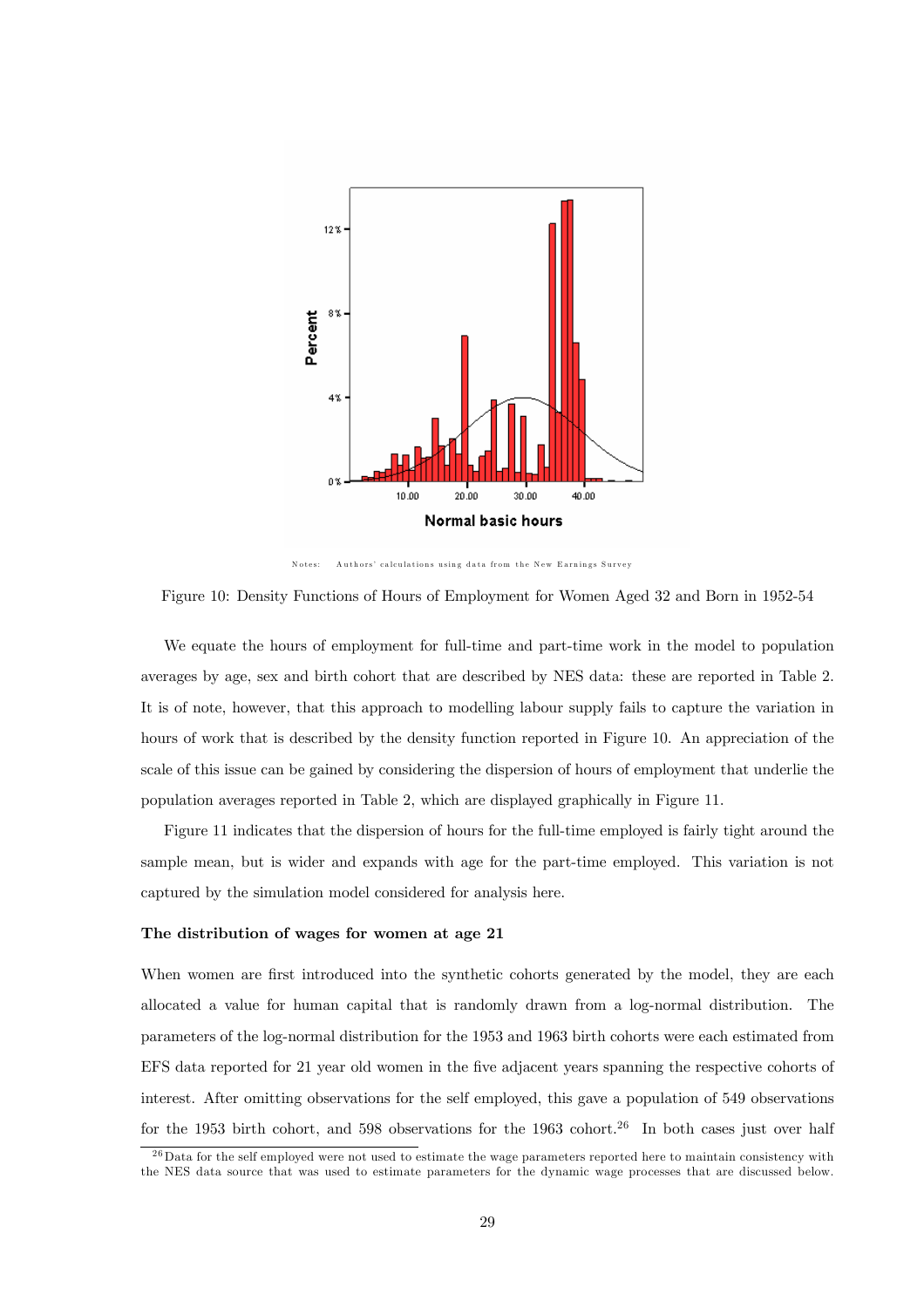| 1953 birth cohort<br>women<br>men<br>full-time<br>part-time<br>all<br>employed<br>employed<br>37.07<br>22.45<br>39.08<br>21.83<br>38.97<br>36.81<br>21.21<br>38.85<br>36.56<br>36.41<br>20.61<br>38.75<br>36.38<br>20.13<br>38.68<br>36.30<br>19.66<br>38.58<br>36.24<br>19.35<br>38.50<br>36.15<br>38.34<br>18.88<br>18.51<br>38.23<br>36.09<br>18.12<br>38.09<br>36.03<br>17.94<br>35.98<br>38.03 |       |          | 1963 birth cohort |           |          |  |
|-----------------------------------------------------------------------------------------------------------------------------------------------------------------------------------------------------------------------------------------------------------------------------------------------------------------------------------------------------------------------------------------------------|-------|----------|-------------------|-----------|----------|--|
|                                                                                                                                                                                                                                                                                                                                                                                                     |       |          | women             |           | men      |  |
|                                                                                                                                                                                                                                                                                                                                                                                                     |       |          | full-time         | part-time | all      |  |
|                                                                                                                                                                                                                                                                                                                                                                                                     |       | employed | employed          | employed  | employed |  |
|                                                                                                                                                                                                                                                                                                                                                                                                     |       |          | 37.10             | 19.49     | 38.52    |  |
|                                                                                                                                                                                                                                                                                                                                                                                                     |       |          | 37.02             | 19.35     | 38.44    |  |
|                                                                                                                                                                                                                                                                                                                                                                                                     |       |          | 36.91             | 19.29     | 38.40    |  |
|                                                                                                                                                                                                                                                                                                                                                                                                     |       |          | 36.87             | 19.01     | 38.40    |  |
|                                                                                                                                                                                                                                                                                                                                                                                                     |       |          | 36.83             | 18.77     | 38.40    |  |
|                                                                                                                                                                                                                                                                                                                                                                                                     |       |          | 36.80             | 18.42     | 38.39    |  |
|                                                                                                                                                                                                                                                                                                                                                                                                     |       |          | 36.75             | 18.06     | 38.35    |  |
|                                                                                                                                                                                                                                                                                                                                                                                                     |       |          | 36.68             | 17.77     | 38.31    |  |
|                                                                                                                                                                                                                                                                                                                                                                                                     |       |          | 36.64             | 17.69     | 38.28    |  |
|                                                                                                                                                                                                                                                                                                                                                                                                     |       |          | 36.63             | 17.64     | 38.28    |  |
|                                                                                                                                                                                                                                                                                                                                                                                                     |       |          | 36.70             | 17.63     | 38.36    |  |
| 35.97                                                                                                                                                                                                                                                                                                                                                                                               | 17.87 | 38.01    | 36.76             | 17.68     | 38.43    |  |
| 35.96                                                                                                                                                                                                                                                                                                                                                                                               | 17.75 | 38.00    | 36.77             | 17.85     | 38.50    |  |
| 36.05                                                                                                                                                                                                                                                                                                                                                                                               | 17.71 | 38.02    | 36.74             | 18.16     | 38.52    |  |
| 36.13                                                                                                                                                                                                                                                                                                                                                                                               | 17.73 | 38.05    | 36.69             | 18.43     | 38.55    |  |
| 36.21                                                                                                                                                                                                                                                                                                                                                                                               | 17.99 | 38.07    | 36.71             | 18.66     | 38.58    |  |
| 36.18                                                                                                                                                                                                                                                                                                                                                                                               | 18.33 | 38.04    | 36.72             | 18.93     | 38.56    |  |
| 36.13                                                                                                                                                                                                                                                                                                                                                                                               | 18.61 | 38.00    | 36.74             | 19.30     | 38.52    |  |
| 36.09                                                                                                                                                                                                                                                                                                                                                                                               | 18.77 | 37.98    | 36.74             | 19.33     | 38.52    |  |
| 36.09                                                                                                                                                                                                                                                                                                                                                                                               | 18.75 | 38.01    | 36.73             | 19.36     | 38.52    |  |
| 36.15                                                                                                                                                                                                                                                                                                                                                                                               | 18.79 | 38.13    | 36.73             | 19.39     | 38.53    |  |
| 36.21                                                                                                                                                                                                                                                                                                                                                                                               | 18.84 | 38.21    | 36.72             | 19.42     | 38.53    |  |
| 36.26                                                                                                                                                                                                                                                                                                                                                                                               | 19.01 | 38.28    | 36.72             | 19.45     | 38.54    |  |
| 36.30                                                                                                                                                                                                                                                                                                                                                                                               | 19.17 | 38.29    | 36.72             | 19.48     | 38.54    |  |
| 36.26                                                                                                                                                                                                                                                                                                                                                                                               | 19.36 | 38.28    | 36.71             | 19.51     | 38.54    |  |
| 36.26                                                                                                                                                                                                                                                                                                                                                                                               | 19.48 | 38.33    | 36.71             | 19.54     | 38.55    |  |
| 36.21                                                                                                                                                                                                                                                                                                                                                                                               | 19.71 | 38.29    | 36.70             | 19.57     | 38.55    |  |
| 36.23                                                                                                                                                                                                                                                                                                                                                                                               | 19.99 | 38.27    | 36.70             | 19.60     | 38.56    |  |
| 36.25                                                                                                                                                                                                                                                                                                                                                                                               | 20.14 | 38.27    | 36.70             | 19.69     | 38.56    |  |
| 36.26                                                                                                                                                                                                                                                                                                                                                                                               | 20.29 | 38.28    | 36.70             | 19.78     | 38.57    |  |
| 36.27                                                                                                                                                                                                                                                                                                                                                                                               | 20.44 | 38.29    | 36.70             | 19.86     | 38.57    |  |
| 36.28                                                                                                                                                                                                                                                                                                                                                                                               | 20.59 | 38.30    | 36.70             | 19.95     | 38.58    |  |
| 36.29                                                                                                                                                                                                                                                                                                                                                                                               | 20.75 | 38.31    | 36.70             | 20.04     | 38.58    |  |
| 36.31                                                                                                                                                                                                                                                                                                                                                                                               | 20.90 | 38.31    | 36.70             | 20.13     | 38.59    |  |
| 36.32                                                                                                                                                                                                                                                                                                                                                                                               | 21.05 | 38.32    | 36.70             | 20.21     | 38.59    |  |
| 36.33                                                                                                                                                                                                                                                                                                                                                                                               | 21.20 | 38.33    | 36.71             | 20.30     | 38.60    |  |
| 36.34                                                                                                                                                                                                                                                                                                                                                                                               | 21.43 | 38.34    | 36.71             | 20.53     | 38.61    |  |
| 36.36                                                                                                                                                                                                                                                                                                                                                                                               | 21.65 | 38.35    | 36.71             | 20.75     | 38.62    |  |
| 36.37                                                                                                                                                                                                                                                                                                                                                                                               | 21.88 | 38.36    | 36.71             | 20.98     | 38.62    |  |
| 36.39                                                                                                                                                                                                                                                                                                                                                                                               | 22.10 | 38.37    | 36.71             | 21.20     | 38.63    |  |
| 36.40                                                                                                                                                                                                                                                                                                                                                                                               | 22.33 | 38.37    | 36.71             | 21.43     | 38.64    |  |
| 36.42                                                                                                                                                                                                                                                                                                                                                                                               | 22.55 | 38.38    | 36.71             | 21.65     | 38.65    |  |
| 36.43                                                                                                                                                                                                                                                                                                                                                                                               | 22.78 | 38.39    | 36.71             | 21.88     | 38.66    |  |
| 36.45                                                                                                                                                                                                                                                                                                                                                                                               | 23.00 | 38.40    | 36.71             | 22.10     | 38.66    |  |

Table 2: Average Number of Hours Worked by Age, Sex, Employment Status, and Birth Cohort

Source: Authors' calculations using NES data - see the data appendix for details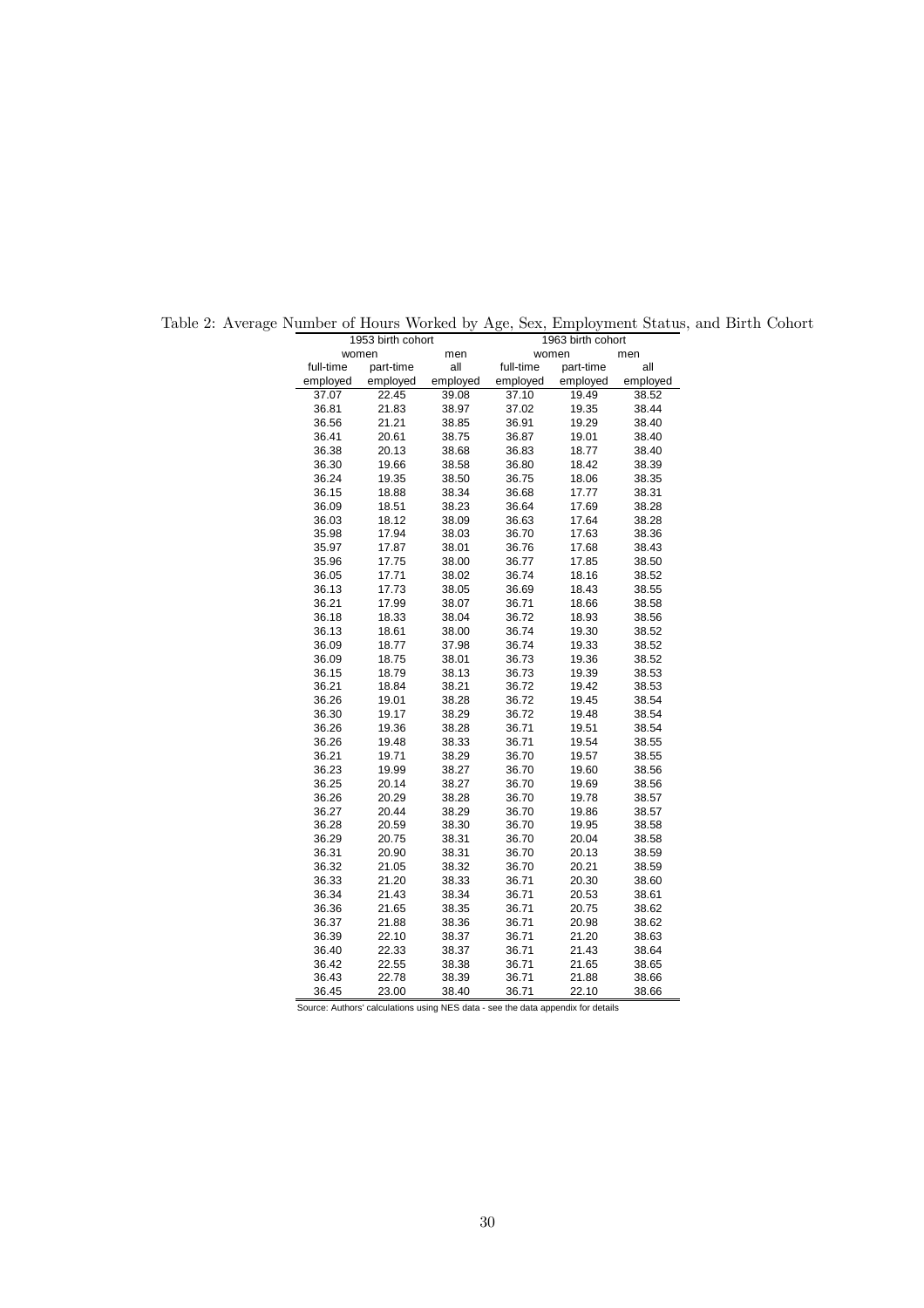

Notes: Authors' calculations using data from the New Earnings Survey

Figure 11: Mean Labour Hours +/- 1 Standard Deviation, by Age and Employment Status of Women Born in 1952-1954; left hand panel describes part-time employment and right hand panel describes full-time employment

of the respective population samples were reported as being full-time employed. To control for nonrandom censoring, a regression procedure that adjusts for sample selection was used to undertake the estimation.27 Regression statistics are reported in Table 3, which indicates that the mean of log fulltime weekly wages for women aged 21 in 1953 was 5.186, and that the standard deviation was 0.341 (implying an average income of £189.52 per week, or 41% of average gross earnings of all full-time employees in 2005).

#### Male wages at time of relationship formation

In view of the data that were available for estimation, we assume that male wages at the time of relationship formation are indistinguishable from male wages of the married population more generally. Equation (8) was estimated using EFS data and a sample selection regression model. Data were omitted for any household with an adult member identified as self-employed. To mitigate small sample issues,

Furthermore, casual observation of labour income data reported by the self employed revealed substantially more – and in many cases implausible — variation than observed for employees.

<sup>&</sup>lt;sup>27</sup>We used the "heckman" procedure in STATA 10.0; see Heckman (1979) for details. We also explored how far the estimates were likely to have been influenced by continued education: 15% of women born between 1952 and 1954 reported having completed their full-time education after age 20 in the 2001/02 to 2005/06 waves of the EFS. To check for selection bias in this respect, we calculated similar sample selection regression estimates to those reported here for women aged 22, 23, 24 and 25, and compared the age trend described by the estimates obtained for higher ages against the estimates reported here for age 21. As this analysis failed to reveal variation of qualitative importance we omit further discussion here.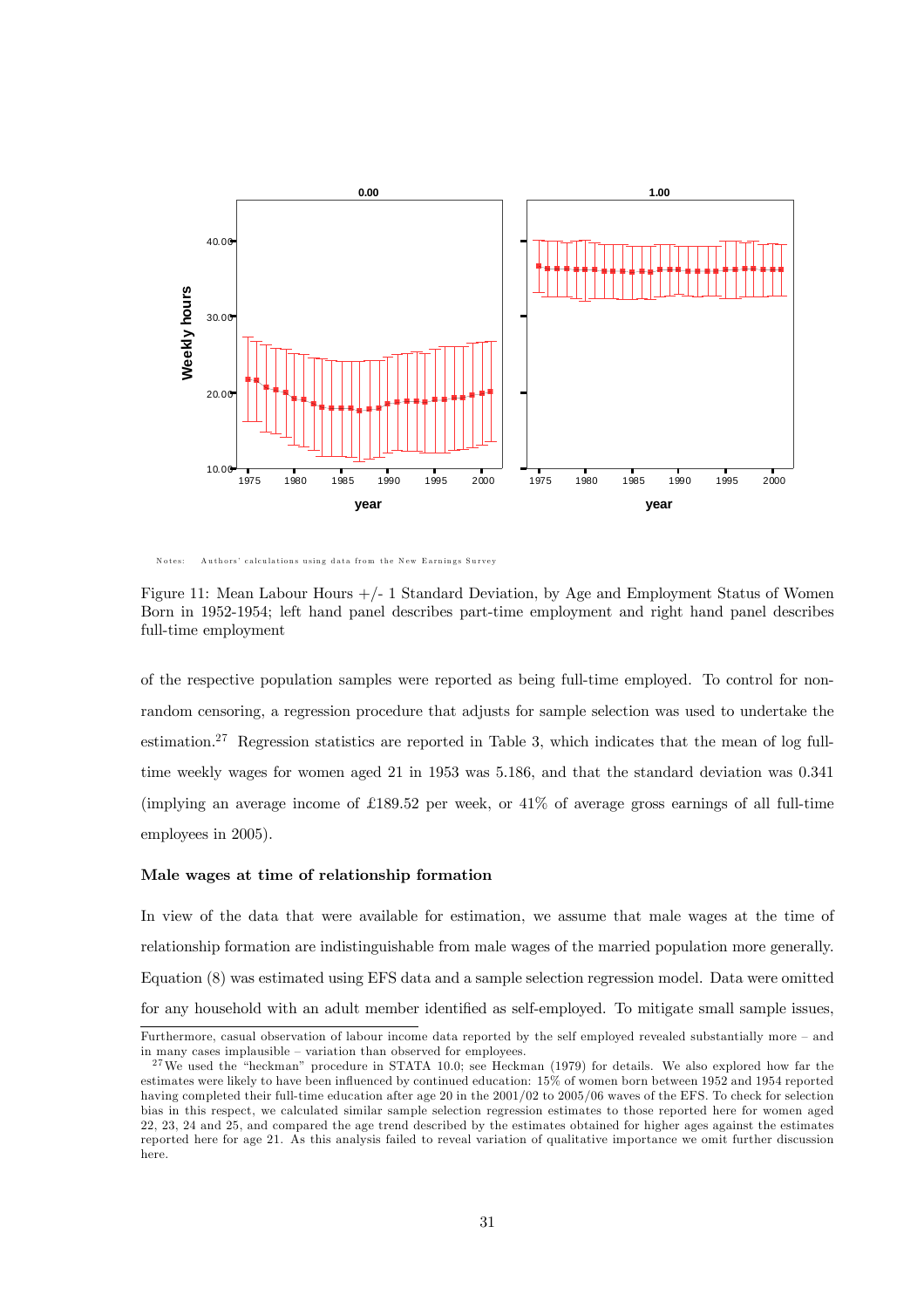|                    | 1953 Birth Cohort |           | 1963 Birth Cohort |           |  |
|--------------------|-------------------|-----------|-------------------|-----------|--|
| Observations       | 549               |           | 598               |           |  |
| Censored           | 239               |           | 285               |           |  |
| Uncensored         | 310               |           | 313               |           |  |
| Variable           | coef              | std error | coef              | std error |  |
| log wage           | 5.18649           | 0.02630   | 5.30416           | 0.03644   |  |
| Selection equation |                   |           |                   |           |  |
| children under 5   | $-2.23074$        | 0.22775   | $-1.91185$        | 0.21952   |  |
| consumption        | 0.00112           | 0.00052   | 0.00345           | 0.00067   |  |
| in relationship    | $-0.07581$        | 0.16224   | $-0.48549$        | 0.17679   |  |
| constant           | 0.49793           | 0.09932   | 0.03070           | 0.09943   |  |
| rho*               | $-0.70189$        | 0.09125   | $-0.48731$        | 0.17677   |  |
| sigma              | 0.34071           | 0.01883   | 0.29694           | 0.01797   |  |

Table 3: Estimates for the Distribution of Wages of Full-time Employed Women Aged 21, by Birth Cohort

Source: authors' calculations using EFS survey data

rho\* correlation between error terms of objective and sampling functions

sigma\*\* standard deviation of objective function error term

data for three female birth cohorts — 1952-1954 in the case of the 1953 birth cohort, and 1962-1964 for the 1963 birth cohort — were considered for estimation. Regression statistics are reported in Table 4.

The parameters reported in Table 4 indicate that the correlation between the full-time wages of cohabitating partners increased significantly from the 1953 to the 1963 female birth cohort, just as the importance of children on the relationship declined.<sup>28</sup> Furthermore, the estimated parameters reported for rho in Table 4 indicate that sample selection had a more pronounced influence on the parameter estimates reported for the 1953 birth cohort.

The model requires the parameters of equation (8) to be defined for all ages at which new relationships and employment are considered to be possible. Unfortunately the data that are currently available do not extend beyond age 52 for the 1953 cohort, and age 42 for the 1963 cohort. As employment is considered to be possible to age 64, it was consequently necessary to project age parameters forward for both cohorts. The coefficients reported in Table 4 for dummy variables by age describe an increasing trend, at a decreasing rate. This impression was reinforced by estimates obtained for eight alternative cohorts (not reported here). On the basis of these observations, we assumed that, for the 1953 cohort, the same age parameter applies for all women in excess of age 50. With regard to the 1963 cohort, we assumed that the age effects evolve with the same absolute changes as estimated for the 1953 birth cohort to age 50, and are flat thereafter. The parameters assumed for analysis of the 1953 birth cohort are reported in Table 13.

#### Wage dynamics

The specification of intertemporal wage dynamics was one of the most complex and fragile aspects of the model's specification. As noted in Section 3.3, computational limitations restricted the heterogeneity

 $^{28}$ A series of specification tests failed to reveal any systematic variation with age of the correlation term between spousal wages from full-time employment.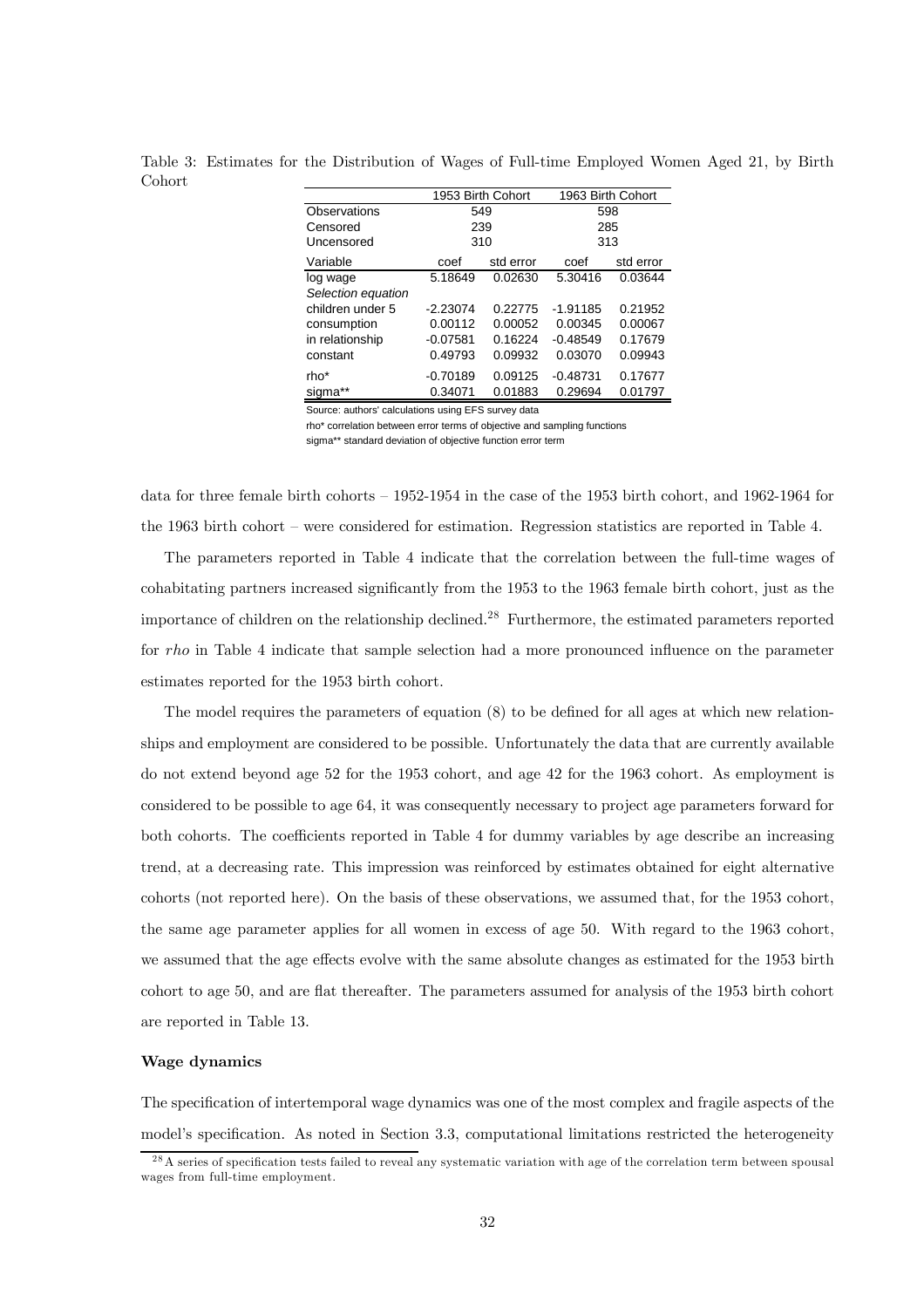|                           |            | 1953 Birth Cohort |            | 1963 Birth Cohort |  |
|---------------------------|------------|-------------------|------------|-------------------|--|
| Observations              |            | 10521             | 9601       |                   |  |
| Censored                  |            | 8389              |            | 7990              |  |
| Uncensored                | 2132       |                   | 1611       |                   |  |
| Variable                  | coef       | std error         | coef       | std error         |  |
| <b>Wage Equation</b>      |            |                   |            |                   |  |
| In(ft wage of wife)***    | 0.26245    | 0.02661           | 0.39952    | 0.04010           |  |
| wife's age group          |            |                   |            |                   |  |
| $21 - 25$                 | 0.06051    | 0.04652           | 0.14151    | 0.06785           |  |
| 26-30                     | 0.18635    | 0.04836           | 0.26602    | 0.06757           |  |
| 31-35                     | 0.27215    | 0.05077           | 0.33753    | 0.06810           |  |
| 36-40                     | 0.35467    | 0.05167           | 0.38176    | 0.06941           |  |
| 41-45                     | 0.38029    | 0.05110           | 0.34248    | 0.07347           |  |
| 46-50                     | 0.45623    | 0.05240           |            |                   |  |
| 51-55                     | 0.44115    | 0.06173           |            |                   |  |
| number of children        |            |                   |            |                   |  |
| aged 0-4                  | 0.10910    | 0.03626           | $-0.04558$ | 0.03406           |  |
| aged 5-13                 | 0.05656    | 0.01666           | $-0.00173$ | 0.02132           |  |
| aged 14-17                | 0.07517    | 0.01911           | $-0.09904$ | 0.03260           |  |
| constant                  | 4.29119    | 0.15786           | 3.45930    | 0.26916           |  |
| <b>Selection Equation</b> |            |                   |            |                   |  |
| male's age group          |            |                   |            |                   |  |
| $21 - 25$                 | 1.64662    | 0.18979           | 1.86715    | 0.22982           |  |
| 26-30                     | 1.27258    | 0.18769           | 1.83266    | 0.22885           |  |
| 31-35                     | 1.08682    | 0.18842           | 1.62905    | 0.22880           |  |
| 36-40                     | 0.90376    | 0.18874           | 1.50058    | 0.23058           |  |
| 41-45                     | 0.76343    | 0.18817           | 1.32931    | 0.23260           |  |
| 46-50                     | 0.54534    | 0.18764           | 1.15583    | 0.24544           |  |
| 51-55                     | 0.25705    | 0.19059           | 1.33712    | 0.29120           |  |
| 56-60                     | $-0.08123$ | 0.22205           | 1.04290    | 0.40668           |  |
| 61-65                     | $-0.86519$ | 0.31127           |            |                   |  |
| 66+                       | $-1.32513$ | 0.55004           |            |                   |  |
| married                   | 3.01539    | 0.25610           | 2.82336    | 0.26985           |  |
| number of children        |            |                   |            |                   |  |
| aged 0                    | $-0.40269$ | 0.10143           | $-0.03249$ | 0.07875           |  |
| aged 0-4                  | $-0.96415$ | 0.05991           | $-0.87761$ | 0.05219           |  |
| aged 5-13                 | $-0.46688$ | 0.02701           | $-0.45206$ | 0.03038           |  |
| aged 14-17                | $-0.16381$ | 0.04165           | $-0.18409$ | 0.06419           |  |
| consumption               | 0.00030    | 0.00008           | $-0.00019$ | 0.00010           |  |
| wife's wage               | 0.00344    | 0.00010           | 0.00409    | 0.00013           |  |
| constant                  | $-4.66425$ | 0.21932           | $-4.91562$ | 0.21945           |  |
| rho*                      | $-0.33763$ | 0.07563           | 0.10851    | 0.14243           |  |
| sigma**                   | 0.38903    | 0.00809           | 0.38853    | 0.00738           |  |

Table 4: Estimates for Parameters of Male Wages at the Time of Relationship Formation

Source: authors' calculations using EFS survey data

rho\* correlation between error terms of objective and sampling functions

sigma\*\* standard deviation of objective function error term

ln(ft wage of wife)\*\*\* log of wage of wife, where wife is full time employed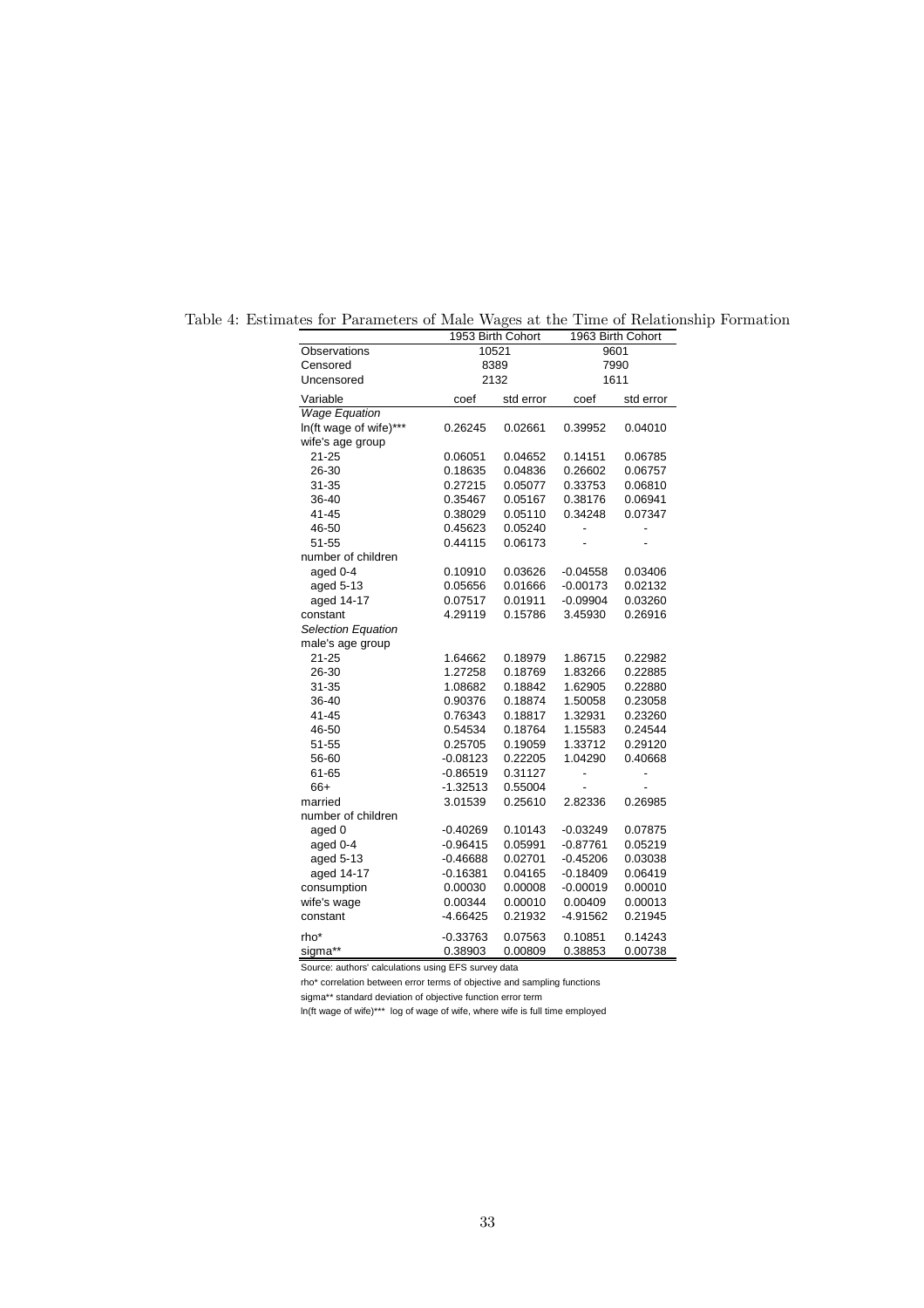that is explicitly taken into account by the wage generating process. Econometric estimation of the wage generating process is consequently likely to be affected by omitted variable bias, in addition to the sample selection issues that are well recognised to affect wage equations of this type (particularly for women). We consequently calculated econometric estimates of the wage generating procedures as a starting point from which to base associated model calibration, reported in Section 4.2.

Estimation of the wage process was undertaken in two discrete stages. In the first stage, we estimated the parameters of the (sex specific) dynamic equations for employment. Parameters of the dynamic equations assumed when individuals were not employed were then estimated, given the estimates obtained in the first stage for the 'employment parameters'.

Parameter estimates for wage dynamics during periods of continuous employment were based upon the following form of the full-time and part-time elements of equation  $(9)$ , with y substituted for h as defined by equation (7):

$$
\ln y_{i,t}^k = \beta^k \ln y_{i,t-1}^k + \lambda_{1,t}^k \cdot PT \, \text{d} \, \text{d} \, \text{d} \, \text{d} \, \text{d} \, \text{d} \, \text{d} \, \text{d} \, \text{d} \, \text{d} \, \text{d} \, \text{d} \, \text{d} \, \text{d} \, \text{d} \, \text{d} \, \text{d} \, \text{d} \, \text{d} \, \text{d} \, \text{d} \, \text{d} \, \text{d} \, \text{d} \, \text{d} \, \text{d} \, \text{d} \, \text{d} \, \text{d} \, \text{d} \, \text{d} \, \text{d} \, \text{d} \, \text{d} \, \text{d} \, \text{d} \, \text{d} \, \text{d} \, \text{d} \, \text{d} \, \text{d} \, \text{d} \, \text{d} \, \text{d} \, \text{d} \, \text{d} \, \text{d} \, \text{d} \, \text{d} \, \text{d} \, \text{d} \, \text{d} \, \text{d} \, \text{d} \, \text{d} \, \text{d} \, \text{d} \, \text{d} \, \text{d} \, \text{d} \, \text{d} \, \text{d} \, \text{d} \, \text{d} \, \text{d} \, \text{d} \, \text{d} \, \text{d} \, \text{d} \, \text{d} \, \text{d} \, \text{d} \, \text{d} \, \text{d} \, \text{d} \, \text{d} \, \text{d} \, \text{d} \, \text{d} \, \text{d} \, \text{d} \, \text{d} \, \text{d} \, \text{d} \, \text{d} \, \text{d} \, \text{d} \, \text{d} \, \text{d} \, \text{d} \, \text{d} \, \text{d} \, \text{d} \, \text{d} \, \text{d} \, \text{d} \, \text{d} \, \text{d} \, \text{d} \, \text{d} \, \text{d} \, \text{d} \, \text{d} \,
$$

$$
\therefore \quad \lambda_{2,t}^k = \ln \mu_t^k - \beta^k \ln \mu_{t-1}^k
$$
\n
$$
\therefore \quad \lambda_{3,t}^k = \alpha_{2,t-1}^k - \beta^k \ln \phi_{1,t-1}^k
$$
\n(11)

where  $P T dum$  are dummy variables that take the value 1 if individual k from household i is part-time employed at age t,  $TimeDum_t$  are dummy variables that take the value 1 at age  $t$ ,  $\xi_{i,t}^{1,k}$  is an error term, and all other terms are as defined previously. As the full-time / part-time employment distinction is considered only for women, the  $PTdum$  terms do not appear in the regressions undertaken for men. Full details of the regression procedure adopted for analysis are reported in Appendix A.

Interpretation of the regression results reported in Tables 5 and 6 is facilitated by re-specifying the results in the form of the model parameters described by equation( 9); associated statistics are reported for women in Table 7. These parameter values — which formed a starting point for the calibrations that are reported in the following subsection — indicate that the estimated model parameters do a good job of capturing the age profiles described by the geometric means of full-time employment income reported in the EFS, with a tendency for the  $\mu$ 's to understate the levels described by survey data. This later result is consistent with the bias that is commonly assumed to exist between the (conditional) mean described by survey data for (observed) wages, and the (unconditional) mean of the underlying distribution of human capital. The estimates for  $\beta$  indicate strong inter-temporal persistence of wages, particularly for the 1963 birth cohort. Similar estimates were obtained for  $\phi$  for the two birth cohorts, with a tendency for the proportion of full-time wages earned through part-time employment to increase with age.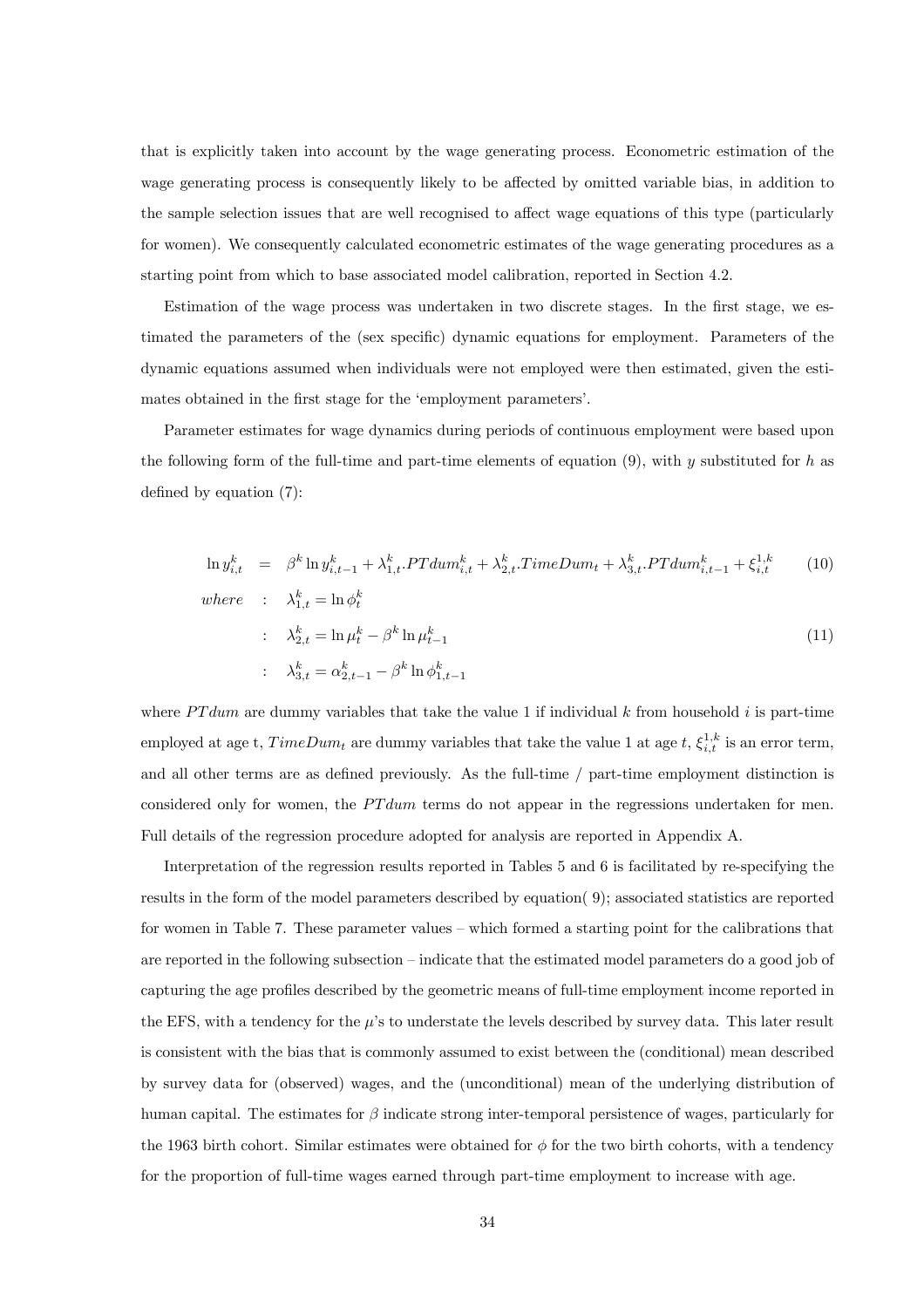|              |          | women 1953 cohort | men 1953 cohort |             | women 1963 cohort |             | men 1963 cohort |             |
|--------------|----------|-------------------|-----------------|-------------|-------------------|-------------|-----------------|-------------|
| Variables    | Coeffs   | robust std.       | Coeffs          | robust std. | Coeffs            | robust std. | Coeffs          | robust std. |
|              |          | error             |                 | error       |                   | error       |                 | error       |
| $ln(y t-1)$  | 0.728    | 0.028             | 0.880           | 0.040       | 0.863             | 0.028       | 0.925           | 0.023       |
| PTdum2 t-1   | 0.333    | 0.135             |                 |             |                   |             |                 |             |
| PTdum3 t-1   | 0.242    | 0.084             |                 |             |                   |             |                 |             |
| PTdum4 t-1   | 0.337    | 0.112             |                 |             |                   |             |                 |             |
| PTdum5 t-1   | 0.426    | 0.113             |                 |             |                   |             |                 |             |
| PTdum6 t-1   | 0.294    | 0.079             |                 |             |                   |             |                 |             |
| PTdum7 t-1   | 0.369    | 0.083             |                 |             |                   |             |                 |             |
| PTdum8 t-1   | 0.292    | 0.069             |                 |             |                   |             |                 |             |
| PTdum9 t-1   | 0.289    | 0.074             |                 |             |                   |             |                 |             |
| PTdum10 t-1  | 0.273    | 0.075             |                 |             | 0.714             | 0.197       |                 |             |
| PTdum11 t-1  | 0.325    | 0.065             |                 |             |                   |             |                 |             |
| PTdum12 t-1  | 0.410    | 0.068             |                 |             | 0.534             | 0.055       |                 |             |
| PTdum13 t-1  | 0.356    | 0.073             |                 |             |                   |             |                 |             |
| PTdum14 t-1  | 0.352    | 0.053             |                 |             |                   |             |                 |             |
| PTdum 15 t-1 | 0.421    | 0.062             |                 |             | 0.529             | 0.043       |                 |             |
| PTdum16 t-1  | 0.354    | 0.048             |                 |             |                   |             |                 |             |
| PTdum17 t-1  | 0.314    | 0.037             |                 |             |                   |             |                 |             |
| PTdum18 t-1  | 0.275    | 0.046             |                 |             | 0.496             | 0.034       |                 |             |
| PTdum19 t-1  | 0.266    | 0.046             |                 |             |                   |             |                 |             |
| PTdum20 t-1  | 0.292    | 0.044             |                 |             |                   |             |                 |             |
| PTdum21 t-1  | 0.238    | 0.041             |                 |             | 0.431             | 0.030       |                 |             |
| PTdum22 t-1  | 0.282    | 0.040             |                 |             |                   |             |                 |             |
| PTdum23 t-1  | 0.313    | 0.048             |                 |             |                   |             |                 |             |
| PTdum24 t-1  | 0.247    | 0.044             |                 |             | 0.380             | 0.028       |                 |             |
| PTdum25 t-1  | 0.251    | 0.042             |                 |             |                   |             |                 |             |
| PTdum26 t-1  | 0.338    | 0.049             |                 |             |                   |             |                 |             |
| PTdum27 t-1  | 0.283    | 0.070             |                 |             | 0.367             | 0.033       |                 |             |
| PTdum2 t     | $-0.540$ | 0.170             |                 |             |                   |             |                 |             |
| PTdum3 t     | $-0.389$ | 0.083             |                 |             |                   |             |                 |             |
| PTdum4 t     | $-0.589$ | 0.123             |                 |             |                   |             |                 |             |
| PTdum5t      | $-0.634$ | 0.115             |                 |             |                   |             |                 |             |
| PTdum6 t     | $-0.494$ | 0.083             |                 |             |                   |             |                 |             |
| PTdum7 t     | $-0.586$ | 0.089             |                 |             |                   |             |                 |             |
| PTdum8 t     | $-0.468$ | 0.072             |                 |             |                   |             |                 |             |
| PTdum9 t     | $-0.463$ | 0.077             |                 |             |                   |             |                 |             |
| PTdum10 t    | $-0.425$ | 0.075             |                 |             |                   |             |                 |             |
| PTdum11 t    | $-0.493$ | 0.067             |                 |             | $-0.595$          | 0.063       |                 |             |
| PTdum12 t    | $-0.563$ | 0.070             |                 |             |                   |             |                 |             |
| PTdum13 t    | $-0.522$ | 0.073             |                 |             |                   |             |                 |             |
| PTdum14 t    | $-0.484$ | 0.054             |                 |             | $-0.595$          | 0.042       |                 |             |
| PTdum15t     | $-0.588$ | 0.063             |                 |             |                   |             |                 |             |
| PTdum16 t    | $-0.465$ | 0.048             |                 |             |                   |             |                 |             |
| PTdum17t     | $-0.443$ | 0.038             |                 |             | $-0.561$          | 0.028       |                 |             |
| PTdum18 t    | $-0.415$ | 0.047             |                 |             |                   |             |                 |             |
| PTdum19 t    | $-0.411$ | 0.044             |                 |             |                   |             |                 |             |
| PTdum20 t    | $-0.427$ | 0.046             |                 |             | $-0.517$          | 0.025       |                 |             |
| PTdum21 t    | $-0.415$ | 0.042             |                 |             |                   |             |                 |             |
| PTdum22 t    | $-0.405$ | 0.042             |                 |             |                   |             |                 |             |
| PTdum23 t    | $-0.457$ | 0.050             |                 |             | $-0.424$          | 0.022       |                 |             |
| PTdum24 t    | $-0.377$ | 0.046             |                 |             |                   |             |                 |             |
| PTdum25 t    | $-0.394$ | 0.044             |                 |             |                   |             |                 |             |
| PTdum26 t    | $-0.475$ | 0.052             |                 |             | $-0.403$          | 0.026       |                 |             |
| PTdum27t     | $-0.429$ | 0.068             |                 |             |                   |             |                 |             |
| TimeDum2     | $-0.011$ | 0.008             | 0.038           | 0.036       |                   |             |                 |             |
| TimeDum3     | $-0.093$ | 0.007             | $-0.051$        | 0.033       |                   |             |                 |             |
| TimeDum4     | $-0.043$ | 0.007             | 0.019           | 0.033       |                   |             |                 |             |
| TimeDum5     | $-0.072$ | 0.006             | $-0.006$        | 0.032       |                   |             |                 |             |
| TimeDum6     |          | Dropped           | 0.048           | 0.030       |                   |             |                 |             |
| TimeDum7     | 0.015    | 0.007             | 0.039           | 0.027       |                   |             |                 |             |
| TimeDum8     | $-0.026$ | 0.008             | 0.019           | 0.025       |                   |             |                 |             |
| TimeDum9     | 0.007    | 0.009             | 0.026           | 0.025       |                   |             |                 |             |
| TimeDum10    | $-0.006$ | 0.010             | 0.025           | 0.022       | 0.005             | 0.008       | Dropped         |             |
| TimeDum11    | 0.001    | 0.010             | 0.024           | 0.022       | Dropped           |             | $-0.003$        | 0.010       |
| TimeDum12    | 0.032    | 0.011             | 0.043           | 0.020       | 0.027             | 0.007       | 0.020           | 0.010       |
| TimeDum13    | 0.020    | 0.012             | 0.041           | 0.018       | 0.027             | 0.008       | 0.000           | 0.011       |
| TimeDum14    | 0.053    | 0.013             | 0.058           | 0.017       | 0.048             | 0.010       | 0.018           | 0.012       |
| TimeDum15    | 0.056    | 0.015             | 0.044           | 0.015       | 0.032             | 0.012       | 0.006           | 0.014       |
| TimeDum16    | 0.057    | 0.016             | 0.047           | 0.014       | 0.019             | 0.014       | $-0.011$        | 0.015       |
| TimeDum17    | 0.051    | 0.016             | 0.032           | 0.012       | 0.011             | 0.015       | $-0.034$        | 0.016       |
| TimeDum18    | 0.056    | 0.017             | 0.036           | 0.011       | 0.000             | 0.016       | $-0.032$        | 0.017       |
| TimeDum19    | 0.047    | 0.018             | 0.027           | 0.011       | $-0.028$          | 0.017       | $-0.037$        | 0.017       |

Table 5: Regression Estimates for Dynamic Wage Equations of the Continuously Employed

Notes: Regression results split into two tables. See Table 6 for rem aining data.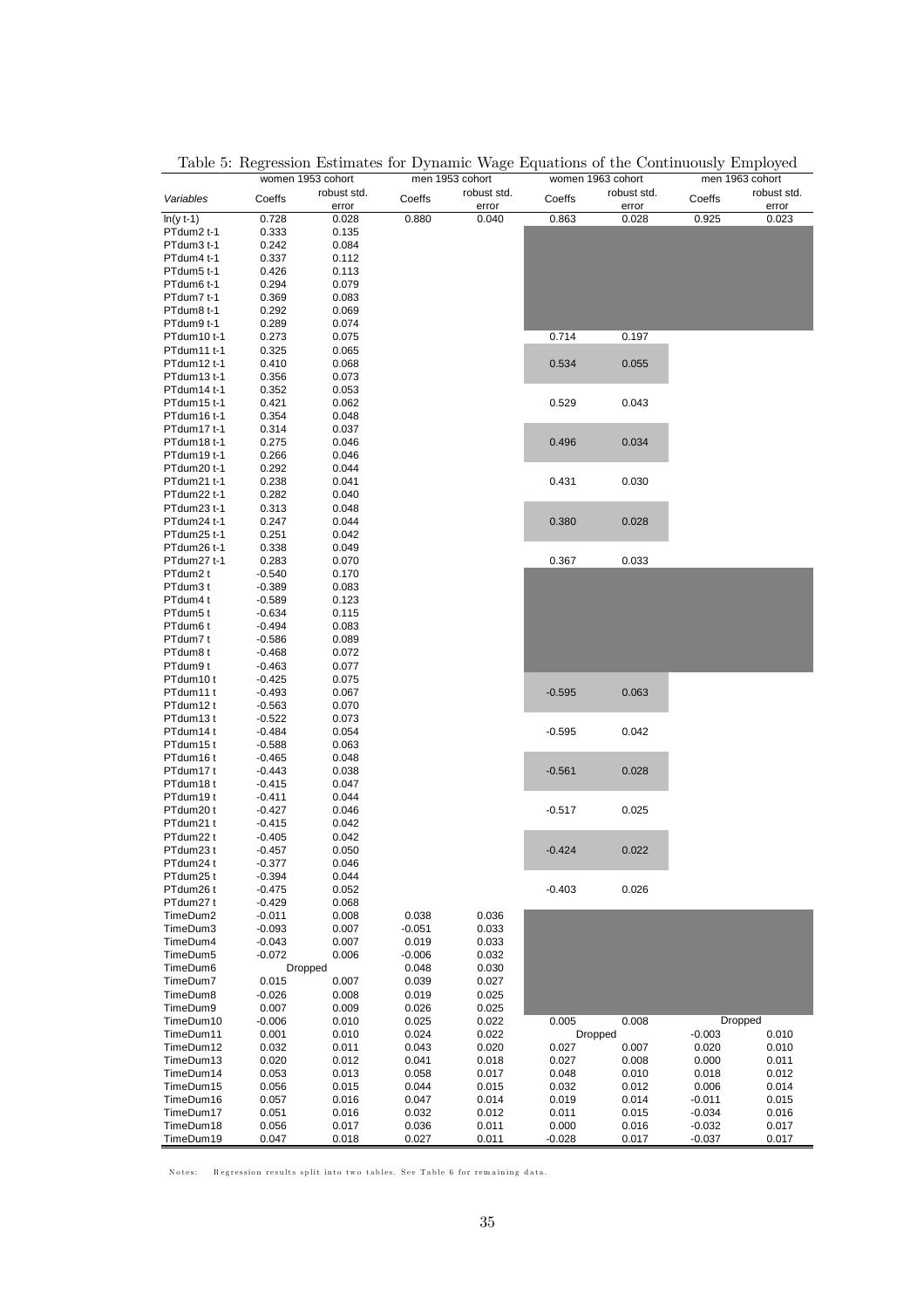|                  |        | women 1953 cohort |        | men 1953 cohort | women 1963 cohort |             | men 1963 cohort |             |
|------------------|--------|-------------------|--------|-----------------|-------------------|-------------|-----------------|-------------|
| Variables        | Coeffs | robust std.       | Coeffs | robust std.     | Coeffs            | robust std. | Coeffs          | robust std. |
|                  |        | error             |        | error           |                   | error       |                 | error       |
| TimeDum20        | 0.045  | 0.019             | 0.021  | 0.010           | 0.000             | 0.018       | $-0.036$        | 0.017       |
| TimeDum21        | 0.031  | 0.019             | 0.009  | 0.010           | $-0.038$          | 0.018       | $-0.052$        | 0.018       |
| TimeDum22        | 0.035  | 0.020             | 0.024  | 0.009           | $-0.057$          | 0.019       | $-0.034$        | 0.018       |
| TimeDum23        | 0.049  | 0.020             | 0.028  | 0.009           | $-0.018$          | 0.019       | $-0.026$        | 0.019       |
| TimeDum24        | 0.059  | 0.022             | 0.026  | 0.008           | $-0.021$          | 0.021       | $-0.027$        | 0.020       |
| TimeDum25        | 0.070  | 0.022             | 0.020  | 0.008           | $-0.026$          | 0.022       | $-0.019$        | 0.020       |
| TimeDum26        | 0.080  | 0.023             | 0.035  | 0.008           | $-0.003$          | 0.024       | $-0.020$        | 0.021       |
| TimeDum27        | 0.039  | 0.029             |        | Dropped         | $-0.073$          | 0.028       | $-0.049$        | 0.022       |
| constant         | 1.506  | 0.146             | 0.709  | 0.249           | 0.807             | 0.148       | 0.508           | 0.124       |
| $m1$ p           | 0.000  |                   | 0.000  |                 | 0.000             |             | 0.000           |             |
| m2 p             | 0.000  |                   | 0.000  |                 | 0.000             |             | 0.000           |             |
| m <sub>3</sub> p | 0.472  |                   | 0.330  |                 | 0.087             |             | 0.777           |             |
| Sargan p         | 0.002  |                   | 0.073  |                 | 0.586             |             | 0.016           |             |

Table 6: Regression Estimates for Dynamic Wage Equations of the Continuously Employed (continued)

Notes: The dependent variable is Inyt. All estimations by System GMM. Period 2 refers to 1976, etc up to period 27, which corresponds to 2001. Some time dummies were<br>dropped by STATA due to collinearity and are referred to second- and third-order serial correlation p-values are reported as m1, m2 and m3.

*Instrument sets:*

Women 1953 For differenced eqn - GMM-type: L(3/12).lny FT L(3/12).lny PT ; Standard: D.(PTdum) LD.(PTdum) D.(TimeDum) For level eqn - GMM-type: L2D.lny PT L2D.lny FT ; Standard: constant

Women 1963 For differenced eqn - GMM-type: L(3/10).lny; Standard: D.(3-year PTdum) LD.(3-year PTdum) D.(TimeDum) For level eqn - GMM-type: L2D.lny; Standard: constant

Men For differenced eqn - GMM-type: L(3/12).lny; Standard: D.(TimeDum)

For level eqn - GMM-type: L2D.lny; Standard: constant

Finally, values reported for  $\alpha_2$  based upon data from the 1953 birth cohort indicate a substantial amount of 'noise' in the associated econometric estimates. This noise is dampened by the three year average estimates that we consider for the 1963 cohort. The estimates obtained suggest that parttime employment does tend to have a negative influence on future wage potential, although the time profiles described by the estimates obtained for the two birth cohorts of women are quite different. The regression statistics reported above imply that part-time employment early in the simulated life tends to have a negative influence on future wage potential for the 1953 birth cohort, whereas a positive effect is identified for the 1963 cohort. By their late 30s the estimates obtained for the two female birth cohorts suggest a similar (negative) effect of that part-time employment on future wage potential. These observations can be attributed to a more pronounced influence of education on the wages earned by the 1963 female birth.

It remains to describe estimation of the  $\alpha_{3,t}^k$  parameters of equation (9). Given the parameter estimates that are described above, estimates for the  $\alpha_{3,t}^k$  parameters were obtained by undertaking a regression of the following specification:

$$
dif_{i,t}^{k} = \sum_{j=1}^{Z} \nu_{j}^{k} \cdot Gap(j)_{i,t} + \xi_{i,t}^{2,k}
$$
\n
$$
where \quad : \quad \widehat{\ln y_{i,t-z}^{k}} = \widehat{\beta}^{k} \ln y_{i,t-z-1}^{k} + \widehat{\lambda}_{2,t-z}^{k} + \widehat{\lambda}_{3,t-z}^{k} \cdot d_{i,t-z-1}^{k}
$$
\n
$$
: \quad \widehat{dif}_{i,t}^{k} = \ln y_{i,t}^{k} - \widehat{\lambda}_{1,t}^{k} \cdot d_{i,t}^{k} - (\widehat{\beta}^{k})^{z} \ln \widehat{y_{i,t-z}^{k}} - \sum_{j=1}^{z} (\beta^{k})^{z-j} \widehat{\lambda}_{2,t-z+j}^{k}
$$
\n
$$
: \quad \nu_{z}^{k} = \sum_{j=1}^{z} (\widehat{\beta}^{k})^{z-j} \alpha_{3,j}^{k}
$$
\n
$$
(12)
$$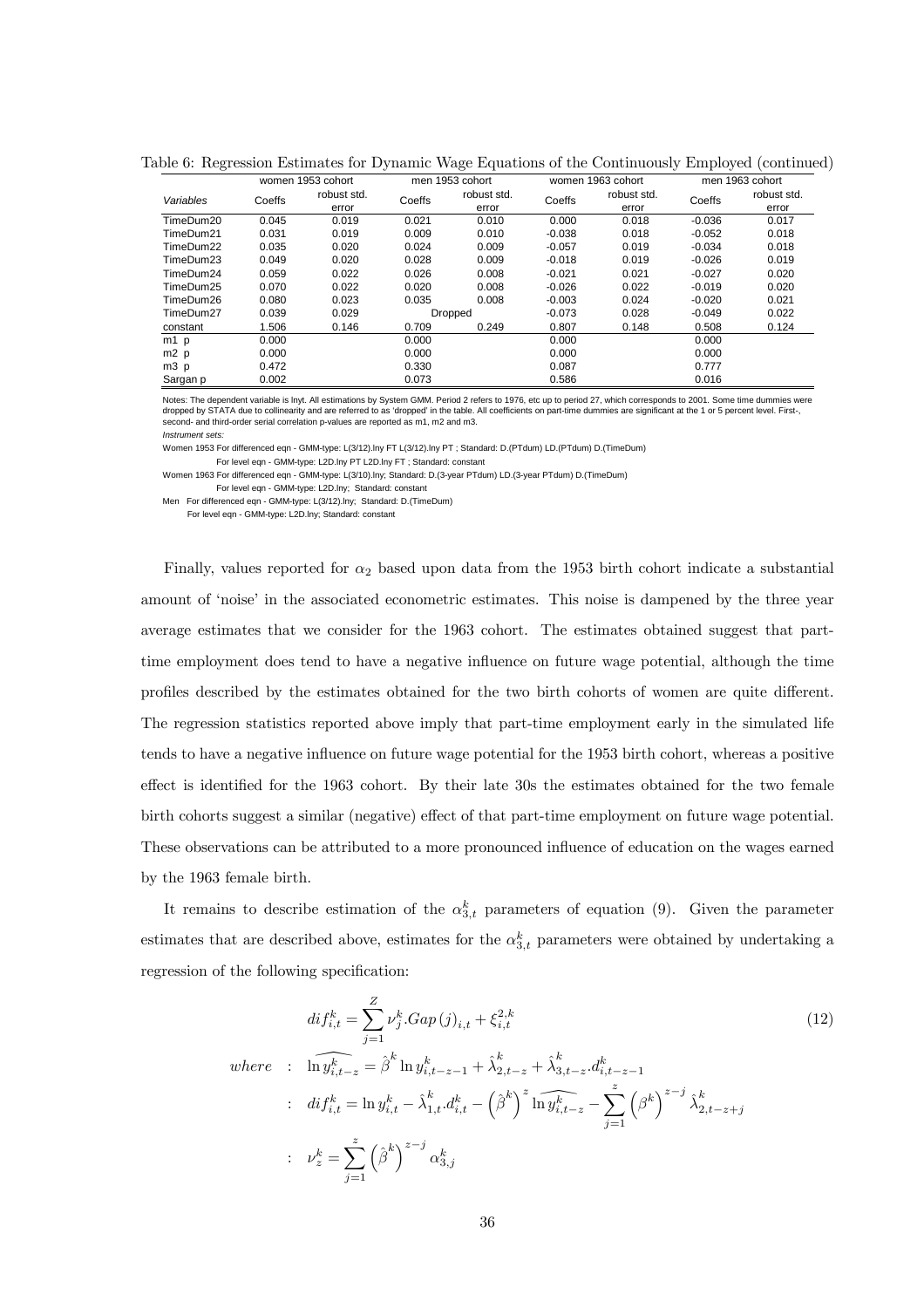|     |        | 1953 cohort |             |                             |        | 1963 cohort |            |                 |
|-----|--------|-------------|-------------|-----------------------------|--------|-------------|------------|-----------------|
|     |        | beta        | 0.7280      |                             |        | beta        | 0.8635     |                 |
|     |        | std error   | 0.2216      |                             |        | std error   | 0.2383     |                 |
| age | phi    | mu          | alpha(2)    | mean<br>income <sup>^</sup> | phi    | mu          | alpha(2)   | mean<br>income^ |
| 21  |        |             |             |                             | 0.5517 | 130.30      | $0.0228**$ | 183.10          |
| 22  | 0.5822 | 142.46      | $-0.0605**$ | 180.64                      | 0.5517 | 150.16      | 0.0209     | 199.95          |
| 23  | 0.6780 | 164.82      | $-0.1518$   | 195.46                      | 0.5516 | 170.57      | 0.0191     | 218.65          |
| 24  | 0.5550 | 168.79      | 0.0542      | 199.76                      | 0.5516 | 194.60      | 0.0173     | 242.02          |
| 25  | 0.5306 | 180.59      | $-0.0023$   | 199.34                      | 0.5516 | 218.03      | 0.0155     | 273.75          |
| 26  | 0.6102 | 184.29      | $-0.1674$   | 222.42                      | 0.5579 | 245.64      | 0.0042     | 277.13          |
| 27  | 0.5563 | 201.02      | 0.0094      | 231.57                      | 0.5643 | 268.05      | 0.0028     | 296.63          |
| 28  | 0.6263 | 217.40      | $-0.1351$   | 231.27                      | 0.5708 | 285.37      | 0.0014     | 300.85          |
| 29  | 0.6296 | 220.87      | $-0.0517$   | 254.66                      | 0.5791 | 298.64      | $-0.0103$  | 308.09          |
| 30  | 0.6537 | 230.97      | $-0.0640$   | 265.41                      | 0.5877 | 307.26      | $-0.0192$  | 324.23          |
| 31  | 0.6106 | 235.56      | 0.0151      | 248.65                      | 0.5963 | 306.39      | $-0.0281$  | 341.12          |
| 32  | 0.5698 | 240.66      | 0.0512      | 277.10                      | 0.6151 | 314.28      | $-0.0392$  | 315.54          |
| 33  | 0.5933 | 252.02      | $-0.0539$   | 285.19                      | 0.6344 | 309.26      | $-0.0361$  | 351.99          |
| 34  | 0.6162 | 257.65      | $-0.0280$   | 281.95                      | 0.6544 | 299.11      | $-0.0329$  | 355.71          |
| 35  | 0.5552 | 270.50      | 0.0690      | 304.22                      | 0.6590 | 302.27      | $-0.0145$  | 378.04          |
| 36  | 0.6279 | 281.18      | $-0.0743$   | 279.74                      | 0.6636 | 303.97      | $-0.0168$  | 366.31          |
| 37  | 0.6421 | 289.42      | $-0.0251$   | 289.89                      | 0.6682 | 304.17      | $-0.0191$  | 373.78          |
| 38  | 0.6603 | 293.93      | $-0.0480$   | 313.91                      | 0.6729 | 311.22      | $-0.0214$  | 367.44          |
| 39  | 0.6628 | 298.67      | $-0.0365$   | 305.47                      |        | 296.04*     |            | 388.34          |
| 40  | 0.6525 | 299.34      | $-0.0069$   | 325.26                      |        |             |            |                 |
| 41  | 0.6602 | 299.30      | $-0.0732$   | 313.26                      |        |             |            |                 |
| 42  | 0.6671 | 295.15      | $-0.0201$   | 343.88                      |        |             |            |                 |
| 43  | 0.6331 | 293.33      | 0.0187      | 340.04                      |        |             |            |                 |
| 44  | 0.6861 | 296.04      | $-0.0855$   | 319.78                      |        |             |            |                 |
| 45  | 0.6741 | 301.12      | $-0.0232$   | 297.54                      |        |             |            |                 |
| 46  | 0.6217 | 308.27      | 0.0512      | 366.03                      |        |             |            |                 |
| 47  | 0.6511 | 316.84      | $-0.0635$   | 360.99                      |        |             |            |                 |
| 48  |        | 310.25*     |             | 353.54                      |        |             |            |                 |

Table 7: Parameters of Intertemporal Wage Process Implied by Regression Estimates Reported for Continuously Employed Women

Notes: \* value assumed, and used to calculate values of mu for preceding ages

\*\* value based upon projected measure for lambda1 at age *t-1*

^ geometric means estimated from Expenditure and Food and Survey data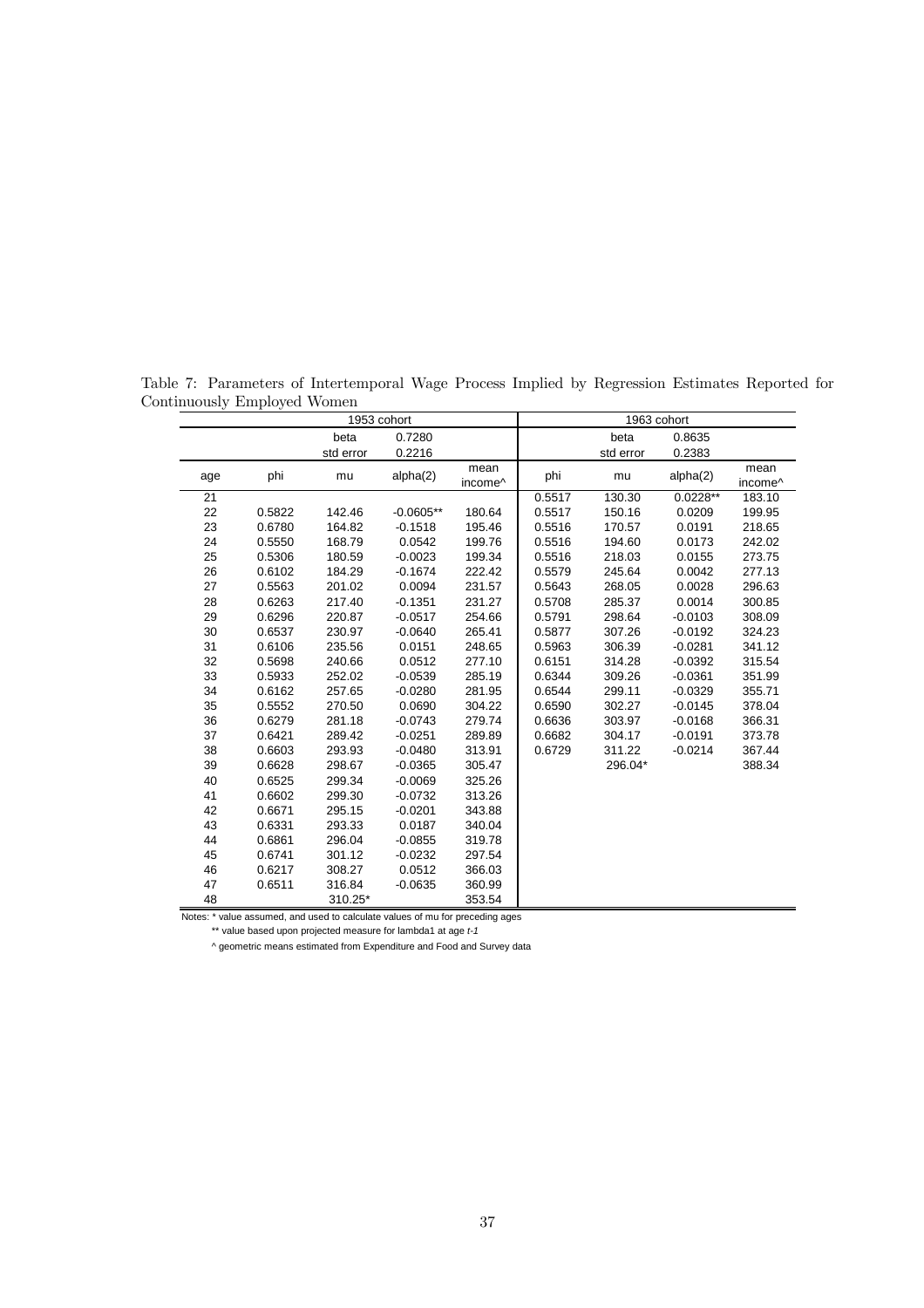| gap length       | women<br>1953 | men 1953 | women<br>1963 | men 1963 |
|------------------|---------------|----------|---------------|----------|
| Gap1             | 52.46         | 62.38    | 54.95         | 60.74    |
| Gap2             | 67.53         | 79.30    | 72.80         | 78.49    |
| Gap3             | 75.19         | 86.35    | 80.89         | 86.41    |
| Gap4             | 80.01         | 90.23    | 86.14         | 91.04    |
| Gap <sub>5</sub> | 83.46         | 92.55    | 89.75         | 93.88    |
| Gap6             | 86.02         | 94.09    | 92.53         | 96.05    |
| Gap7             | 88.31         | 95.41    | 94.72         | 97.25    |
| Gap8             | 90.45         | 96.48    | 96.40         | 98.10    |
| Gap9             | 92.42         | 97.30    | 97.67         | 98.77    |
| Gap10            | 93.83         | 97.95    | 98.43         | 99.27    |
| Gap11            | 95.15         | 98.40    | 99.18         | 99.62    |
| Gap12            | 96.22         | 98.80    | 99.63         | 99.86    |
| Gap13            | 97.17         | 99.03    | 99.83         | 99.92    |
| Gap14-24         | 100.00        | 100.00   | 100.00        | 100.00   |

Table 8: Distribution of Annual Employment Gap Length by Sex and Birth Cohort

G apX denotes that X years are observed between adiacent employment observations, as described by NES data Source: Authors' calculations based upon data from NES data; the authors' may be contacted for details

where  $Gap(j)$  is a dummy variable that takes the value 1 when individual i has returned from a labour market gap of  $j$  years at age  $t$ , and all terms specified under 'hats' take their respective estimates from the regression of (10). Note that the form of this regression equation implies that the  $\alpha_3$  parameters described by equation (9) vary with the duration of the labour market absence, and not with age. This form of the regression equation was arrived at after finding no significant effect by age.

Most of the employment gaps described by NES data do not extend beyond a year for all of the population sub-groups considered for analysis, as is indicated by the distributional statistics reported in Table 8. To avoid small sample issues, regression of equation (12) was undertaken on the sub-sample of individuals with gaps less than the 95th percentiles as described in Table 8. Associated regression statistics are reported in Table 9.

As in the case of the estimated parameters for continuous employment, it is easiest to interpret the regression results reported in Table 9, by deriving the implied values for the parameters described by equation (9). These statistics are reported in Table 10. The statistics reported in Table 10 indicate that the rate of depreciation of human capital tends to rise as the duration that an individual is out of the labour market increases. As the simulation model described in Section 3 is not sufficiently flexible to reflect this, we have adopted for analysis the weighted averages that are reported at the bottom of the table. These summary statistics weight the respective period costs that are reported in Table 10 by the frequencies of observation that are reported in Table 8.

#### The probability of a low wage offer

The insurance effect of spousal labour supply has been found to be a potentially important factor in motivating employment amongst married women. To reflect this effect, the model is specified to account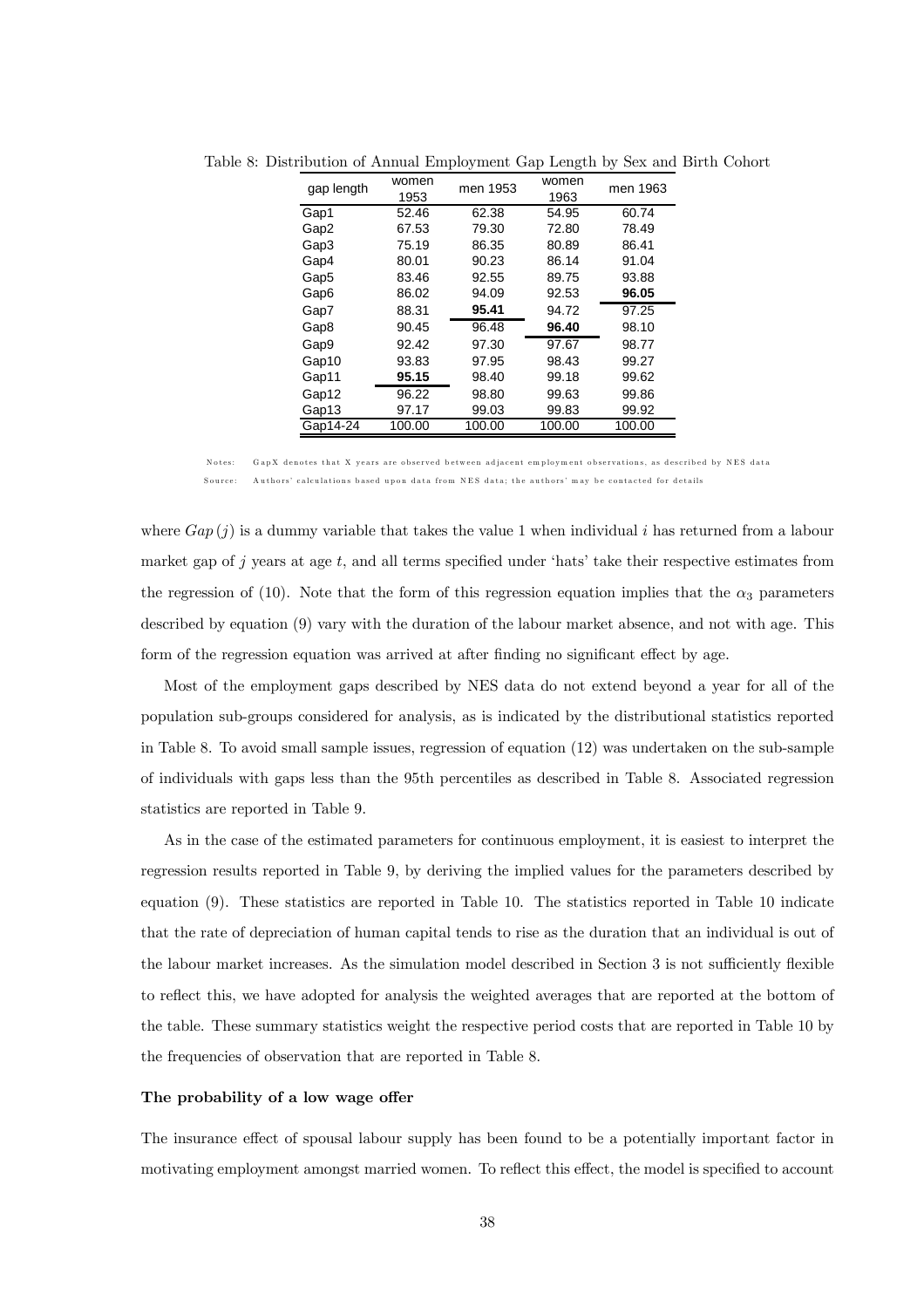| gap length | women<br>1953 | men 1953    | women<br>1963 | men 1963    |
|------------|---------------|-------------|---------------|-------------|
| Gap1       | $0.615***$    | $0.206***$  | 0.693***      | $0.157***$  |
|            | (0.066)       | (0.041)     | (0.096)       | (0.053)     |
| Gap2       | $0.515***$    | $0.171***$  | $0.543***$    | $0.111***$  |
|            | (0.068)       | (0.042)     | (0.098)       | (0.055)     |
| Gap3       | 0.390***      | $0.132***$  | $0.487***$    | 0.044       |
|            | (0.070)       | (0.044)     | (0.101)       | (0.058)     |
| Gap4       | $0.341***$    | 0.073       | $0.503***$    | $-0.024$    |
|            | (0.072)       | (0.046)     | (0.105)       | (0.062)     |
| Gap5       | 0.266***      | $-0.031$    | $0.373***$    | $-0.011$    |
|            | (0.075)       | (0.050)     | (0.109)       | (0.069)     |
| Gap6       | $0.190**$     | 0.004       | $0.332***$    |             |
|            | (0.078)       | (0.054)     | (0.117)       |             |
| Gap7       | $0.181**$     |             | 0.077         |             |
|            | (0.079)       |             | (0.123)       |             |
| Gap8       | 0.016         |             |               |             |
|            | (0.080)       |             |               |             |
| Gap9       | 0.007         |             |               |             |
|            | (0.083)       |             |               |             |
| Gap10      | 0.109         |             |               |             |
|            | (0.090)       |             |               |             |
| Constant   | $-0.678***$   | $-0.239***$ | $-0.734***$   | $-0.164***$ |
|            | (0.065)       | (0.040)     | (0.094)       | (0.052)     |

Table 9: Regression Estimates for Dynamic Wage Equations of Individuals with Employment Gaps

Notes: Dependent variable is *dif* 

\*\*\*, \*\*, \* indicates that the coefficient is significantly different from 0 at the 1, 5 and 10% significance levels, respectively.

Estimations by fixed effects.

| gap length | women<br>1953 | men 1953  | women<br>1963 | men 1963  |
|------------|---------------|-----------|---------------|-----------|
| Gap1       | $-0.0635$     | $-0.0332$ | $-0.0407$     | $-0.0064$ |
| Gap2       | $-0.1169$     | $-0.0391$ | $-0.1555$     | $-0.0466$ |
| Gap3       | $-0.1697$     | $-0.0468$ | $-0.0823$     | $-0.0714$ |
| Gap4       | $-0.1275$     | $-0.0720$ | $-0.0172$     | $-0.0763$ |
| Gap5       | $-0.1667$     | $-0.1231$ | $-0.1619$     | 0.0210    |
| Gap6       | $-0.1885$     | 0.0026    | $-0.0903$     |           |
| Gap7       | $-0.1418$     |           | $-0.3095$     |           |
| Gap8       | $-0.2997$     |           |               |           |
| Gap9       | $-0.1893$     |           |               |           |
| Gap10      | $-0.0801$     |           |               |           |
| wgt avgs   | $-0.1000$     | $-0.0380$ | $-0.0769$     | $-0.0221$ |

Table 10: Intercept Parameters of Intertemporal Wage Process for Employment Gaps  $(\alpha_3)$  Implied by Regression Estimates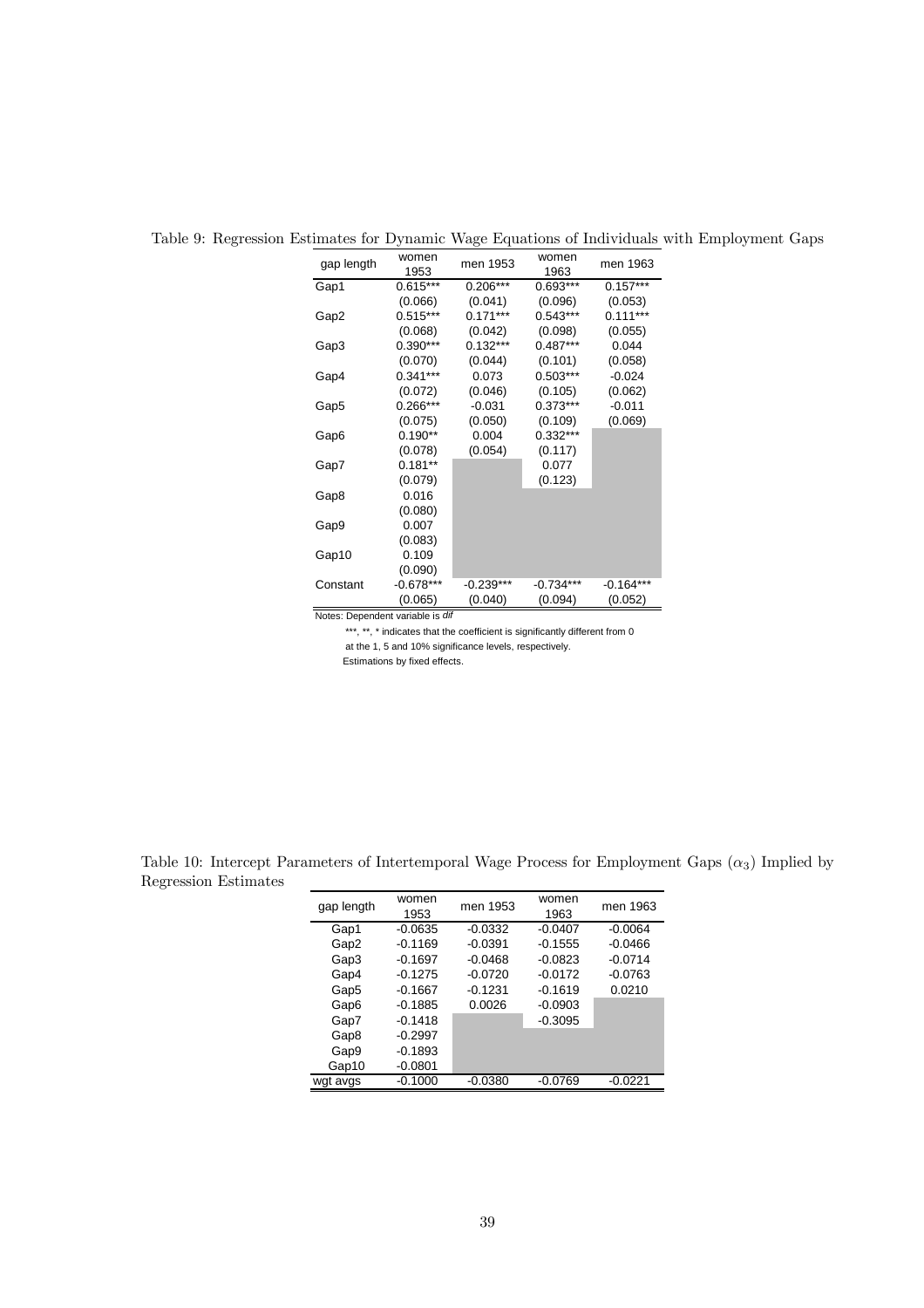for the probability that an individual may not receive a job offer in any given year. The probabilities of not receiving a job offer that are considered for analysis are assumed to be age and sex specific, with the probability that each member in a cohabitating relationship receiving a job offer independent of the labour success of their spouse. We have based the assumed probabilities of not receiving a wage offer on temporal variation observed for rates of unemployment in the UK. Figures 12 and 13 report unemployment rates by sex observed during the period of interest.

The statistics reported in Figure 12 indicate that unemployment rates for all men peaked at values in excess of 10% during the recessions of the early 1980's and 1990's, between troughs that were as low as 3% (at the beginning of the sample period). A similar temporal trend is reported for women in Panel B of the figure, with the exception that the labour opportunities of women appear to have been less adversely affected than those of men during the recession of the early 1990's. Within this historical context, the last ten years have seen low and stable rates of unemployment for both men and women. Panels A and B of Figure 13 report unemployment rates for age groups prior to retirement. These statistics indicate that the trends in the unemployment rates for population aggregates reported in Figure 12 carry over to the age-specific subgroups, with people in younger age groups tending to experience higher unemployment rates at any given time.

Figures 12 and 13 highlight two forms of uncertainty that are associated with finding a job in practice. On the one hand, individuals cannot be sure of finding a job given the prevailing labour market conditions, and on the other any forecast of future labour market conditions is subject to error. We simplify the analysis here by ignoring forecasting error regarding the state of the labour market. By assuming away forecasting error, the model is likely to overstate the precautionary response of individuals just prior to the recessionary periods discussed above, and understate precautionary behaviour prior to favourable periods in the labour market cycle. Sensitivity to these distortions remains an issue for further research.

The statistics reported in Figures 12 and 13 indicate a close correspondence between measures of unemployment derived from the ONS and EFS data sources. The largest disparities are between the labour statistics reported for all women in Panel B of Figure 12. This is a concern, given our current focus on the labour market opportunities of women, and the fact that age specific ONS data do not extend prior to 1992. Our initial concern in relation to this issue was that, particularly during the 1970's, women in the EFS may have tended to report not being in the labour market rather than unemployed. This concern was, however, allayed by the observation that estimates of labour market participation derived from the EFS overstated by around 3% those of the ONS to 1981. Hence, the problem is not that the EFS understates the incidence of unemployment described by the ONS statistics, but that it overstates the incidence of employment. And as statistics for labour income derived from the EFS were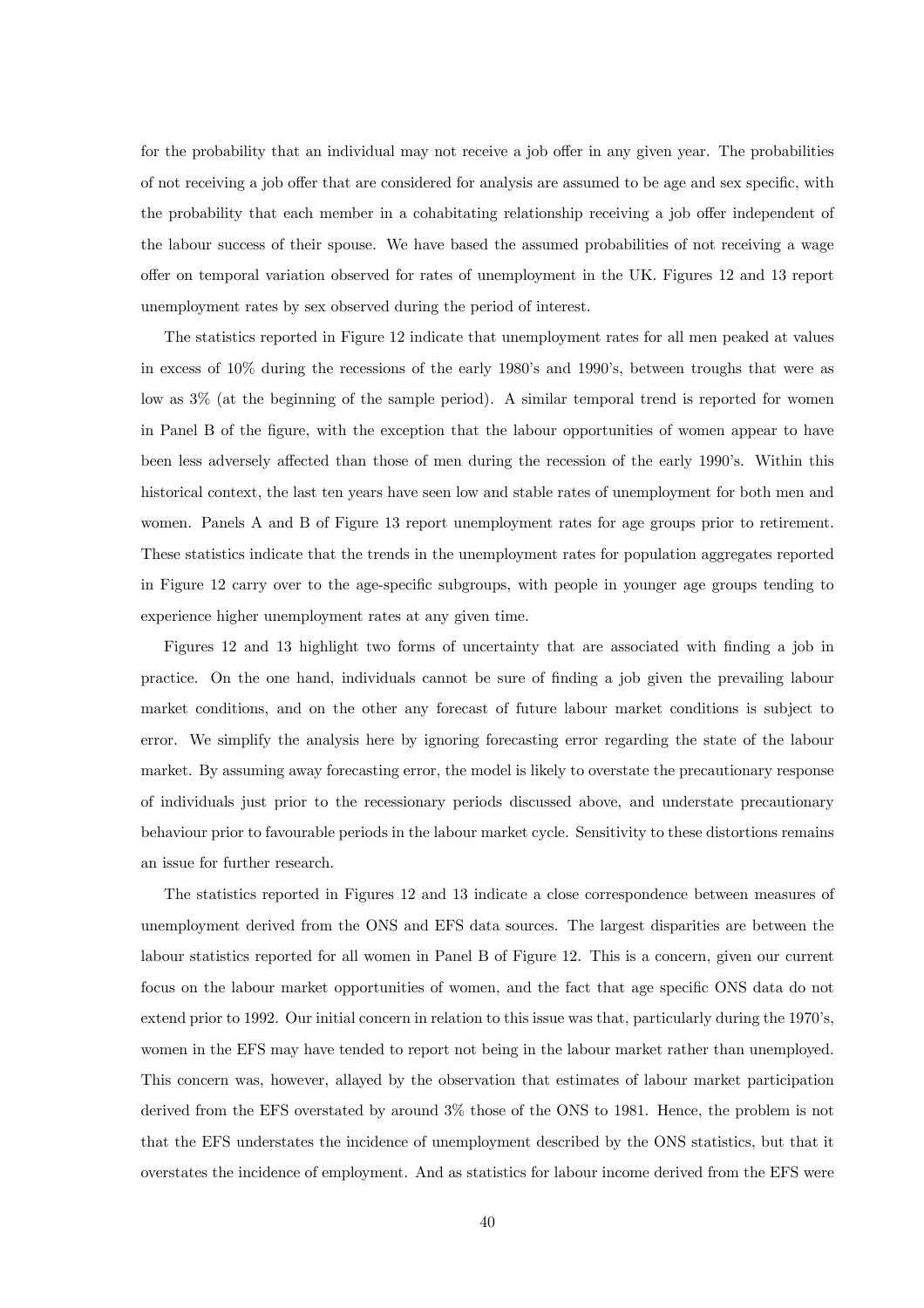

EFS statistics described in A ppendix A

Figure 12: Unemployment Rates by Sex and Year Reported for the UK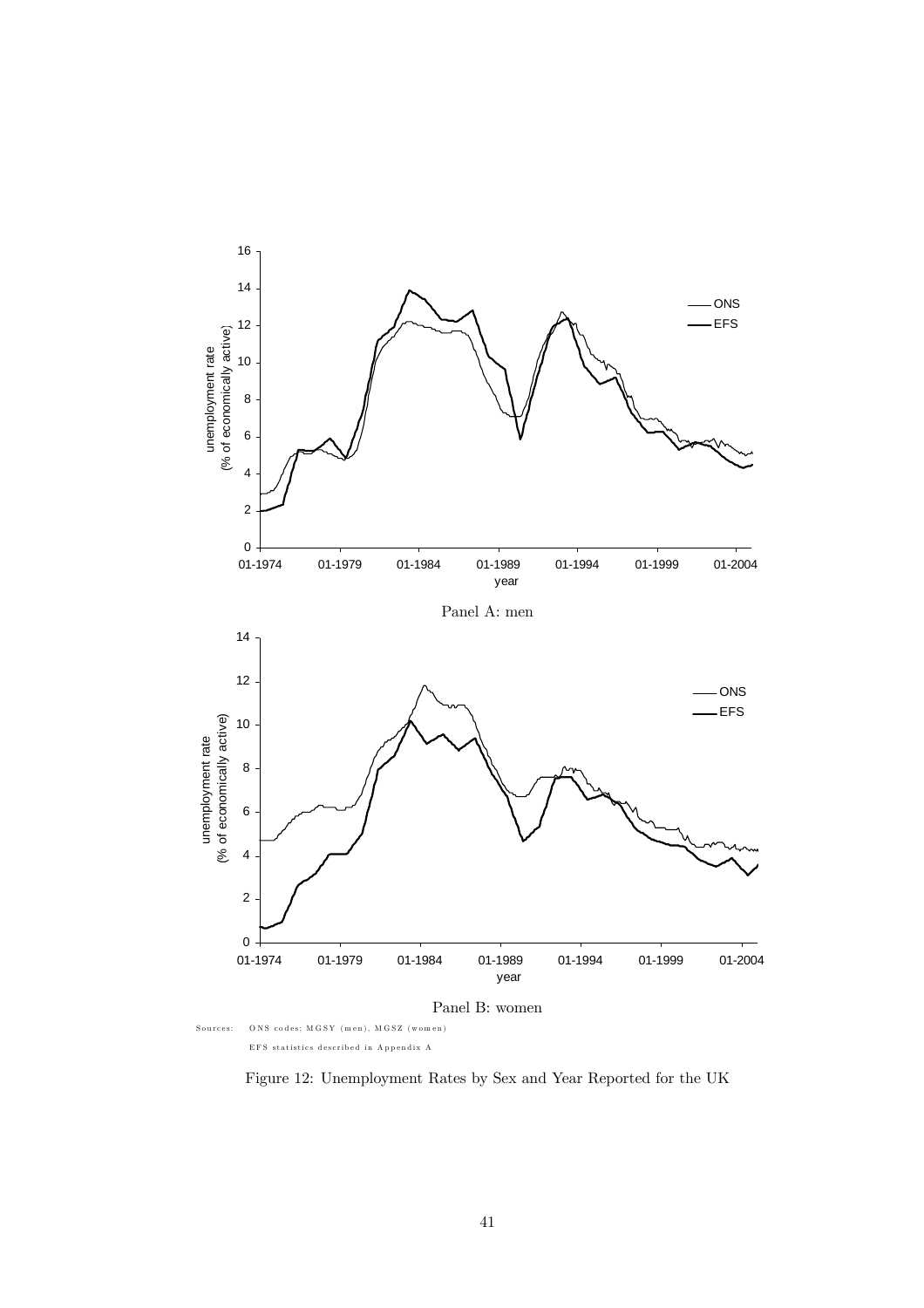

ONS codes for employment by age YBTS, YBTV, YBTY (men), YBTT, YBTW, YBTZ (women) EFS statistics described in A ppendix A

Figure 13: Unemployment Rates by Age, Sex, and Year Reported for the UK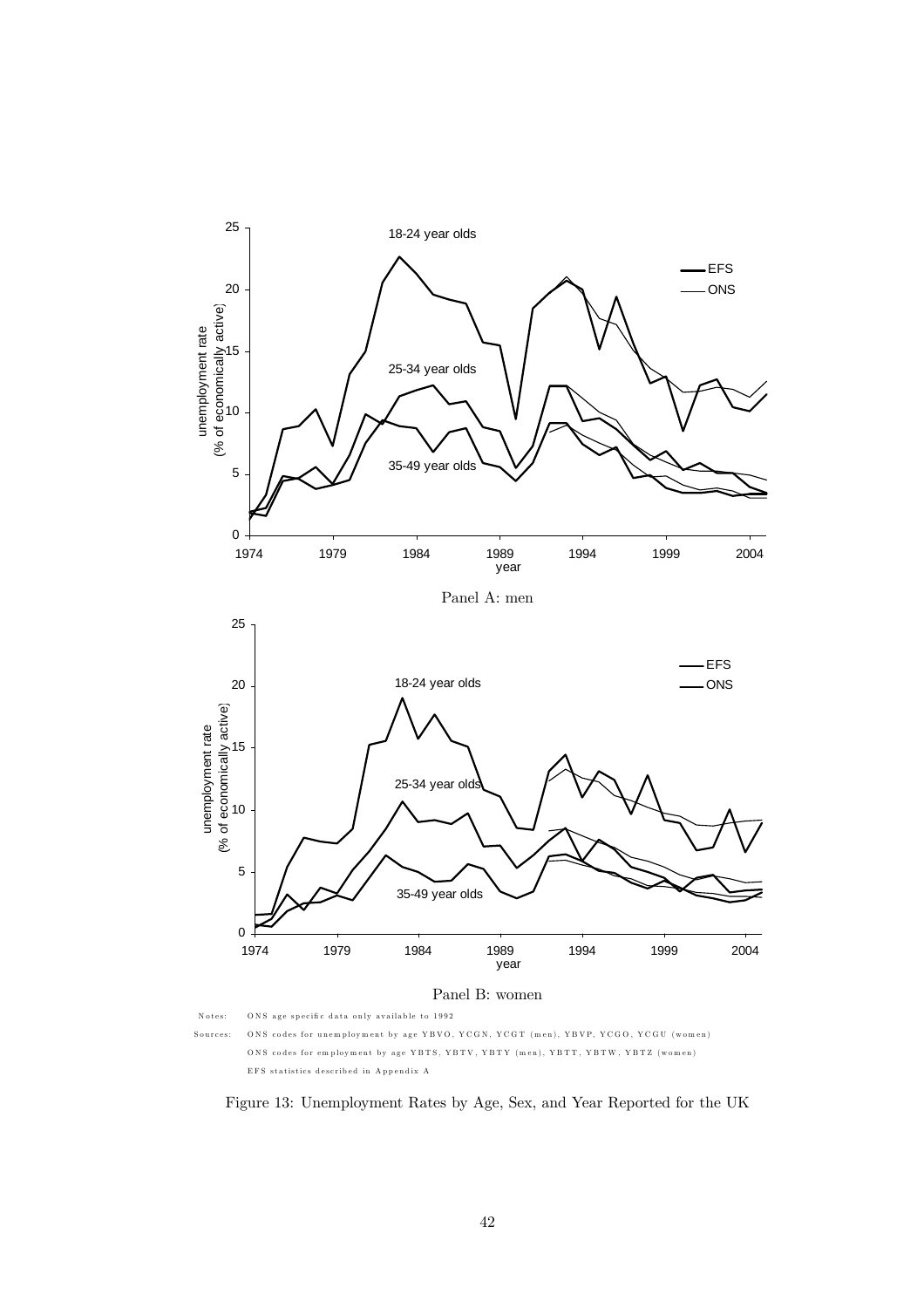validated against statistics derived from the NES, we could find no reason to reject the EFS statistics for employment that are reported here. The EFS data were consequently used to estimate the age and sex specific probabilities that are assumed for the model.

#### Parameters for relationship formation and dissolution

Households can be comprised of either one or two adults between ages 21 and 110, where relationship formation is stochastic and exogenous throughout. The model consequently requires age specific probabilities for relationship formation and dissolution. These probabilities were based upon ONS estimates for the total number of women by age and year, the number of marriages, the number of divorces, and the age specific probabilities of male mortality, on the assumption that marriages take place between same aged partners. Figure 14 displays the proportions of the female population married by age, as implied by three alternative data sources: ONS population projections distinguished by marital status, population projections implied by the rates of marriage and relationship dissolution considered for analysis, and population estimates calculated from the EFS pseudo panel data that are considered more generally for estimating the model.

Figure 14 is important in three respects. First, it provides an important check, confirming that the probabilities of relationship formation and dissolution calculated from population marriage, divorce, and death statistics (population flows) provide a close approximation to the associated population aggregates (stocks) produced by the ONS. Second, these population aggregates indicate substantially lower rates of marriage amongst the 1963 female birth cohort, relative to the 1953 cohort, consistent with the observations reported in Section 2. And third, the ONS statistics for marriage provide a close approximation to the statistics calculated from the EFS for the 1953 birth cohort, but understate the associated statistics for the 1963 cohort. This last observation reflects the changing nature of partner relationships in the UK, and the increasing importance of de facto relationships in particular.

The EFS began including cohabitation as a relationship classification from 1990, and the EFS statistics reported in Figure 14 include cohabitating relationships from that year. The two panels of Figure 1 indicate that this does not have a substantial influence on the statistics reported for the 1953 female birth cohort, but rates of cohabitation do appear to be non-trivial for women from the 1963 cohort. An adequate consideration of cohabitation in the current context is complicated by a number of factors. One is the paucity of data regarding relationship formation and dissolution where no marital contract is made. Another is empirical evidence, which suggests that it remains inappropriate to treat de facto relationships and formal marriages equivalently. Akerlof (1998), for example, states that "on getting married men tend to change their behaviour" (p. 290). This leads him to describe the ceremony associated with registered marital status as a rite of passage such that, "after the wedding the life of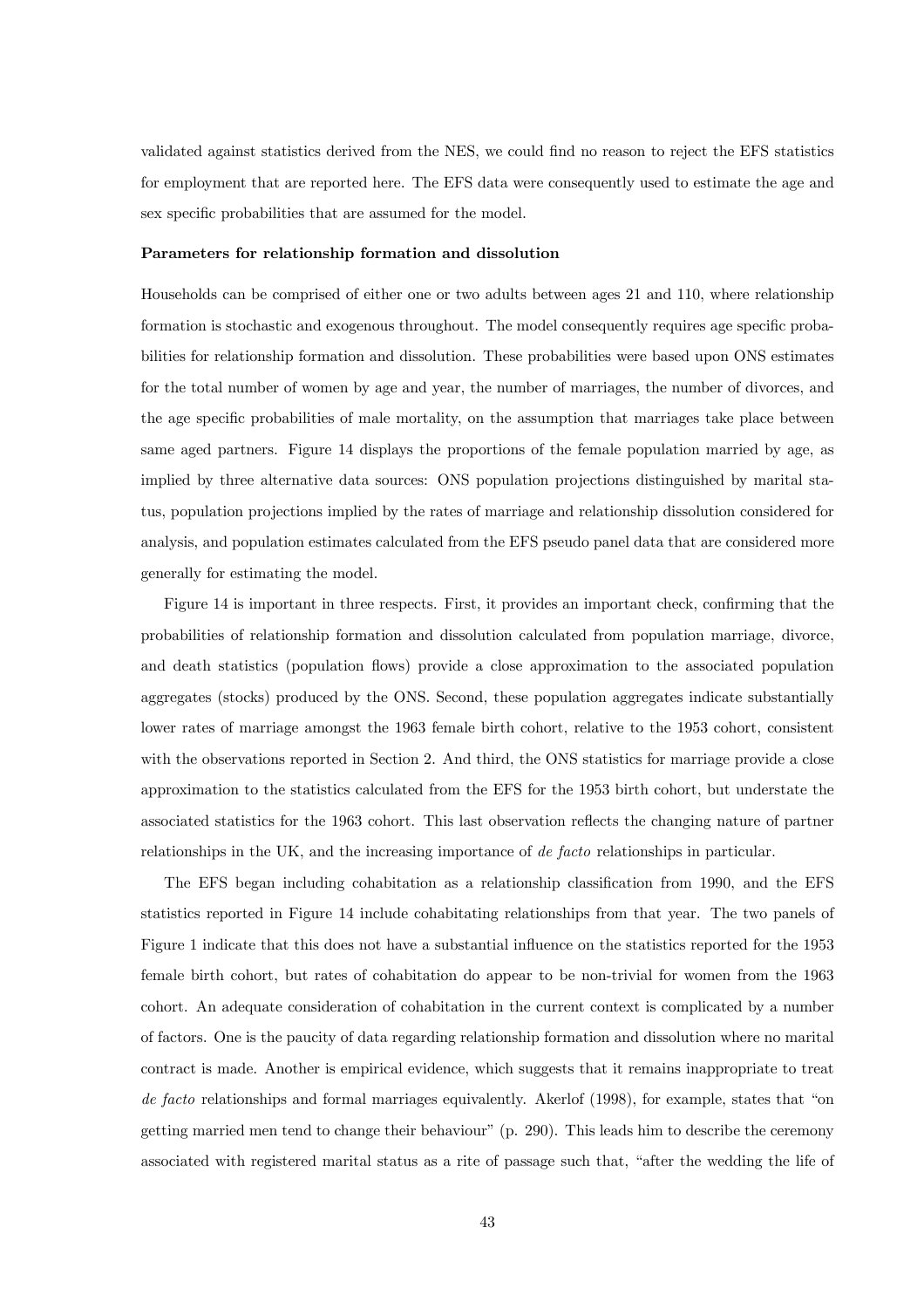

Figure 14: Proportions of Female Population Married by Age and Birth Cohort; alternative data sources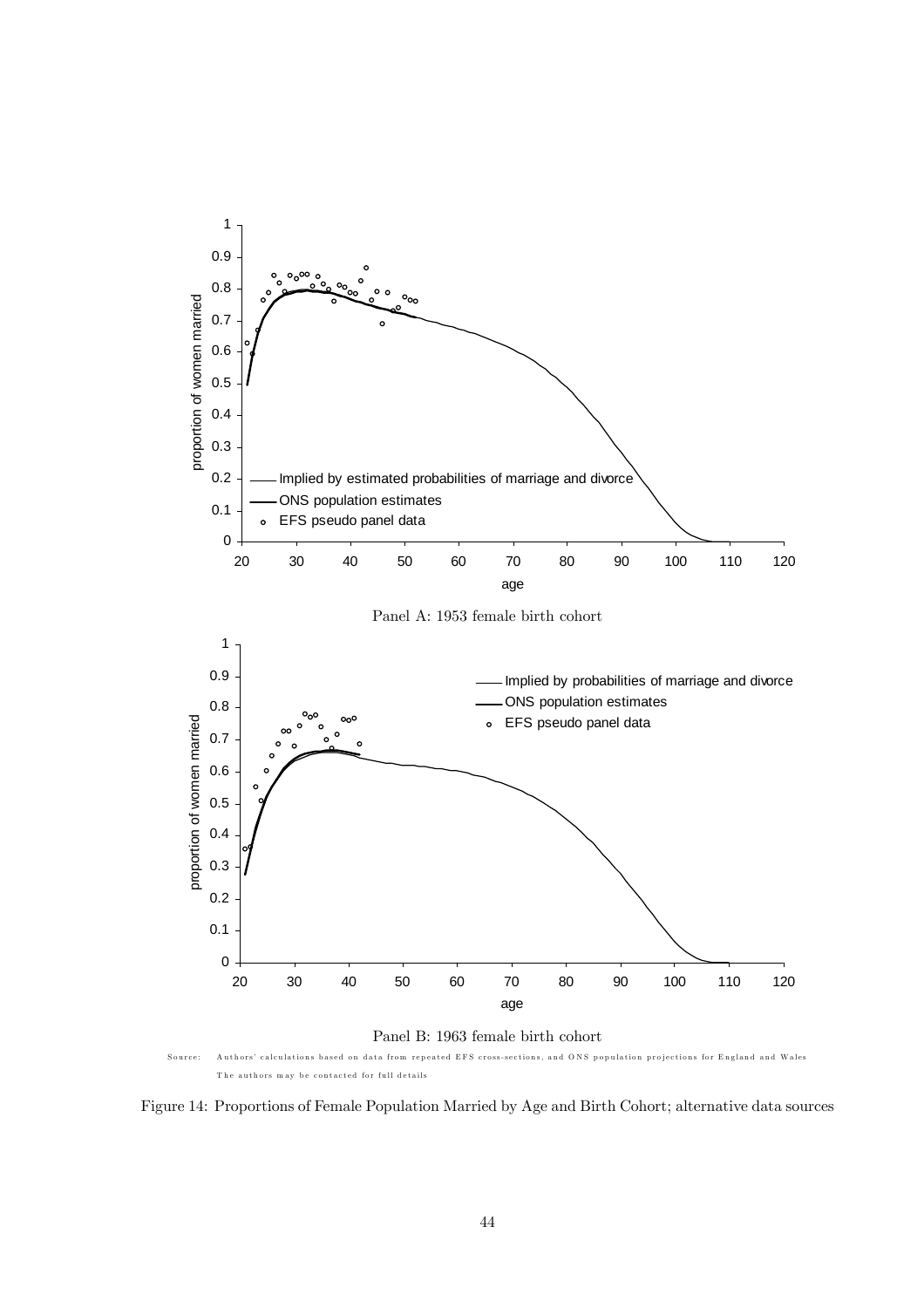the bride and of the groom will be changed. This can be modelled as a change in utility: with marriage the bride and the groom will have increased commitment toward each other, toward their offspring and, if religious, toward the Lord Himself." (p. 291).

In relation to this second issue, two extremes may be defined: one in which *de facto* couples are considered to act as though they are unattached in any formal respect, and another where de facto couples act as though they are 'registered married' in all respects. The current study adopts the first of these two extremes by focussing upon registered marital status. Sensitivity analysis with respect to the other extreme may be undertaken by adjusting the marital rates used to include all 'socially married' couples.

#### Fertility statistics

Fertility decisions are considered to be made at two discrete 'birth ages'. Each birth age was selected to approximately represent a 'fertility period' that included a half of all births, as described by fertility statistics for the 1953 cohort reported by the ONS, and reproduced in Table 11. Locating each birth age to the birth-weighted median of the respective fertility period involved referencing the 25th and 75th percentiles of the cumulative birth distribution reported in Table 11, resulting in the selection of ages 21 and 29 for analysis. We allow up to three children to be 'born' at each birth age, allowing for a maximum of six dependant children per household.

Calibration of the model involved matching three key sets of fertility statistics reported in Table 11 for the 1953 cohort. The first of these is the aggregate completed fertility rate, equal to 2.045 children per woman (the sum of the age specific fertility rates). The second is the timing of fertility, so that an average of 0.957 children per woman are born at the first birth age (the sum of the age specific fertility rates to age 25), and 1.088 children per woman are born at the second (the sum of age specific fertility rates from age 26). And the third is the distribution of fertility, as described in the bottom panel of Table 11.

### 4.2 Second stage calibration of preference parameters

The second stage calibration was concerned with the following model parameters (described in Section 3.1):

- the intertemporal elasticity of substitution (inverse of relative risk aversion),  $\gamma$
- the intratemporal elasticity between consumption and leisure,  $\varepsilon$
- the exponential rate of time discounting,  $\delta$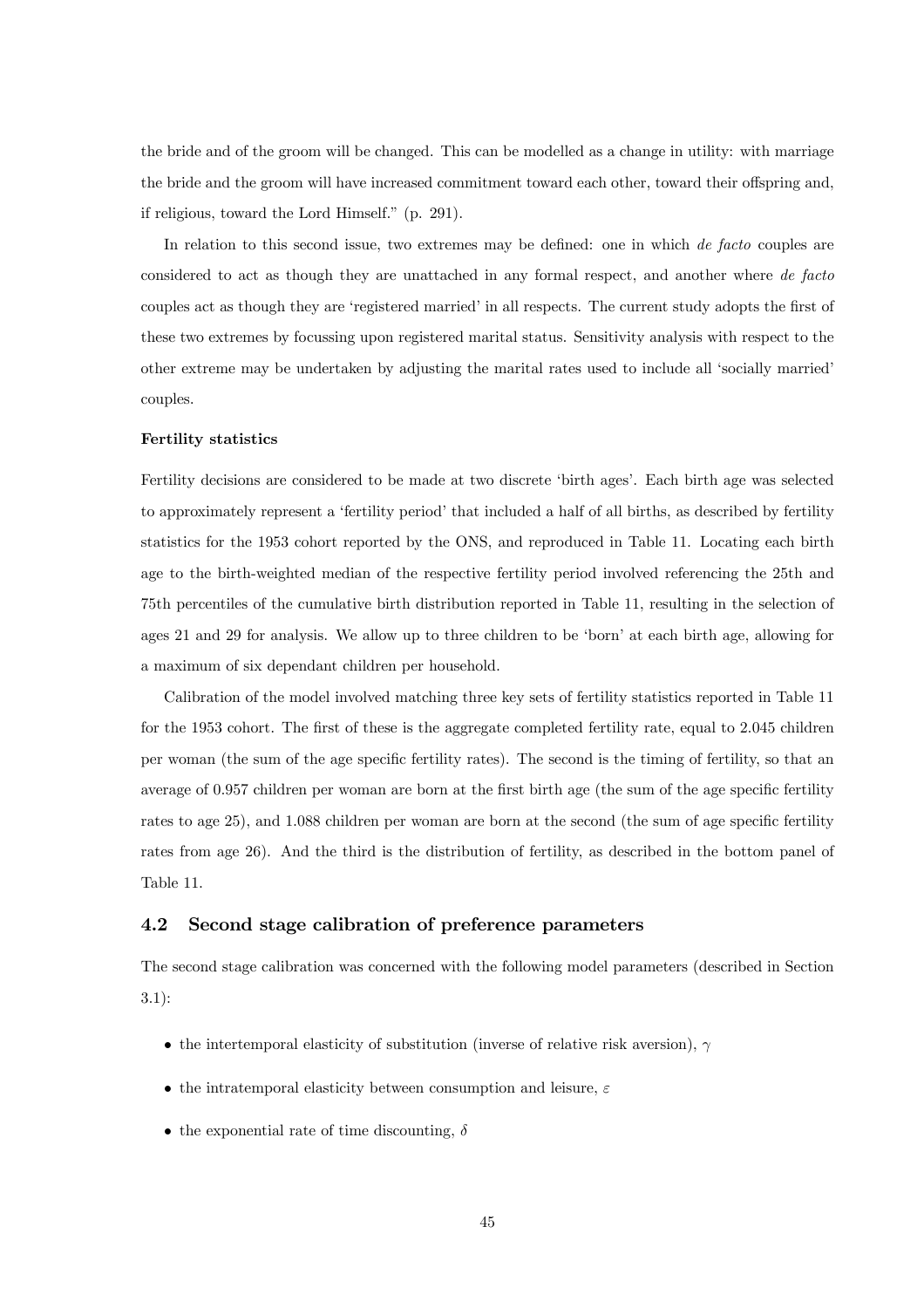|                         | 1953 birth cohort |            | 1963 birth cohort                                   |            |
|-------------------------|-------------------|------------|-----------------------------------------------------|------------|
| age                     | fertility rate    | <b>CDF</b> | fertility rate                                      | <b>CDF</b> |
| 17 and under            | 0.066             | 0.032      | 0.041                                               | 0.021      |
| 18                      | 0.078             | 0.070      | 0.042                                               | 0.043      |
| 19                      | 0.097             | 0.118      | 0.058                                               | 0.073      |
| 20                      | 0.107             | 0.170      | 0.071                                               | 0.110      |
| 21                      | 0.115             | 0.226      | 0.083                                               | 0.153      |
| 22                      | 0.118             | 0.284      | 0.096                                               | 0.203      |
| 23                      | 0.121             | 0.343      | 0.105                                               | 0.258      |
| 24                      | 0.122             | 0.403      | 0.114                                               | 0.317      |
| 25                      | 0.133             | 0.468      | 0.122                                               | 0.380      |
| 26                      | 0.141             | 0.537      | 0.122                                               | 0.444      |
| 27                      | 0.138             | 0.604      | 0.127                                               | 0.510      |
| 28                      | 0.125             | 0.666      | 0.122                                               | 0.573      |
| 29                      | 0.114             | 0.721      | 0.117                                               | 0.634      |
| 30                      | 0.102             | 0.771      | 0.109                                               | 0.691      |
| 31                      | 0.088             | 0.814      | 0.101                                               | 0.743      |
| 32                      | 0.076             | 0.851      | 0.089                                               | 0.790      |
| 33                      | 0.064             | 0.883      | 0.079                                               | 0.831      |
| 34                      | 0.054             | 0.909      | 0.069                                               | 0.866      |
| 35                      | 0.045             | 0.931      | 0.060                                               | 0.898      |
| 36                      | 0.037             | 0.949      | 0.049                                               | 0.923      |
| 37                      | 0.030             | 0.964      | 0.040                                               | 0.944      |
| 38                      | 0.023             | 0.975      | 0.031                                               | 0.960      |
| 39                      | 0.018             | 0.984      | 0.024                                               | 0.972      |
| 40                      | 0.013             | 0.990      | 0.019                                               | 0.982      |
| 41                      | 0.008             | 0.994      | 0.013                                               | 0.989      |
| 42                      | 0.005             | 0.997      | 0.009                                               | 0.994      |
| 43                      | 0.003             | 0.998      | 0.005                                               | 0.996      |
| 44                      | 0.002             | 0.999      | $0.003*$                                            | 0.998      |
| 45 and over             | 0.002             | 1.000      | $0.004*$                                            | 1.000      |
| number of children      |                   |            | Distributional Statistics for Completed Fertility** |            |
| 0 - childless           | 15                |            | 19                                                  |            |
| 1                       | 13                |            | 13                                                  |            |
| $\overline{\mathbf{c}}$ | 42                |            | 38                                                  |            |
| 3                       | 20                |            | 20                                                  |            |
| 4 or more               | 10                |            | 10                                                  |            |
| all                     | 100               |            | 100                                                 |            |

Table 11: Age Specific and Completed Fertility Statistics, by Year of Birth of Woman

Notes: \* imputed values from 1975 cohort

 \*\* statistics for 1953 cohort imputed from statistics for 1950 and 1955 cohorts \*\* statistics for 1963 cohort taken to equal statistics reported for 1961 cohort

Source: Age specific fertility rates reported in Table 10.1, *Birth Statistics,* ONS Distribution of completed fertility reported in Table 10.5, *Birth Statistics* , ONS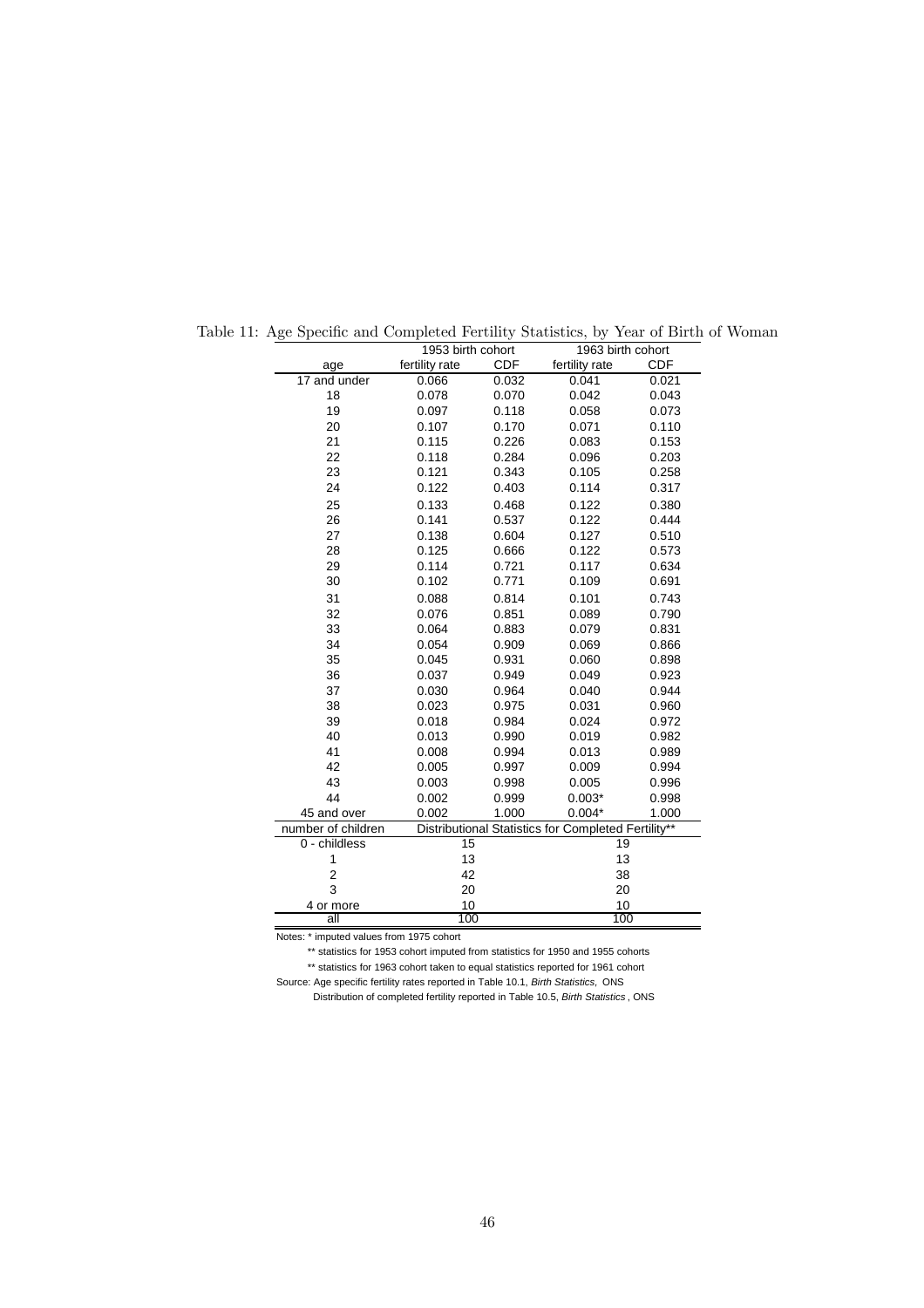- the parameters of the function that describes the intertemporal dynamics of women's human capital
- the utility price of leisure,  $\alpha$
- the assumed costs of childcare
- $\bullet\,$  the preference parameters for dependant children,  $\alpha_c\left(n_{i,t}^c,t\right)$
- the distribution of the wealth endowment to women at age 21

For the current analysis, we set  $\gamma$  to 2.0, and  $\varepsilon$  to 0.4, which are broadly consistent with estimates reported in the econometric literature.  $\delta$  was adjusted to reflect trend variation in the geometric mean of consumption by age. The parameters that describe female wage dynamics were adjusted to match geometric means for gross labour income by employment status and age, in view of the probable sample selection biases that are associated with the econometric estimates reported in Section 4.1.  $\alpha$  and the costs of childcare were adjusted to match population average sample statistics for female labour supply, and the parameters  $\alpha_c$  were adjusted to reflect statistics regarding the timing and distribution of fertility decisions. Calibration of the model was complicated by the fact that most women who were reported as being single and in their early 20's between 1972 and 1974, were also reported as living with their parents.29 It is reasonable to suppose that these women received a measure of financial support from their parents during this period, which is not explicitly accounted for by the model described in Section 3. The wealth endowment received by women at age 21 was adjusted to reflect this support.

The sample moments for the 1953 female birth cohort against which the model parameters were calibrated are plotted in Figures 15 to 17 and Table 12, alongside their simulated counterparts. The calibrated model parameters considered for analysis are reported in Table 13.

The model calibration was an exercise in trial-and-error. We began with a coarse grid structure for the model, comprised of 11 points on each of the wealth, female human capital, and male human capital axes to age 64, and 151 points on each of the wealth and pension income axes from age 65. This implied 3,444,664 utility maximisations for the simulated lifetime, and the associated model solution was used to project the life history for the households of a simulated cohort of 10,000 women. To limit computation time, we also did not perform non-concavity checks in the first instance, so that each model iteration was completed in 15 minutes on an Intel Core2 X6800 processor with 4GB of RAM. We used this coarse specification of the model to obtain a broad match to survey data, which was achieved after testing 157 alternative parameter combinations. The number of grid points was then increased to 16 points on each of the wealth and human capital axes during the working lifetime, and 257 points on each of the

 $2968\%$  of single women between the ages of 21 and 25 were reported as living with their parents between 1972 and 1974.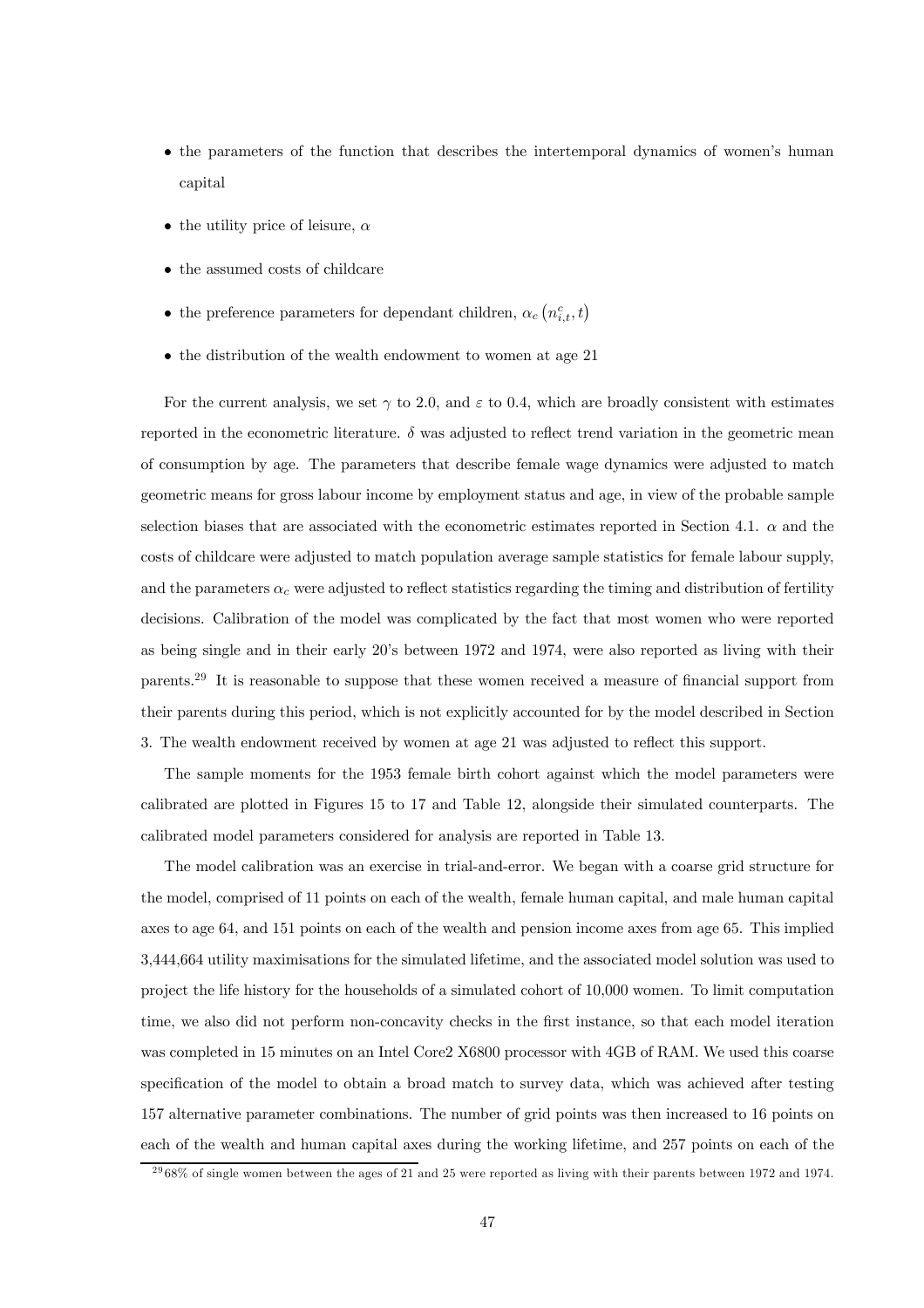

Figure 15: Simulated and Sample Statistics for Geometric Mean Female Gross Labour Incomes by Age and Birth Cohort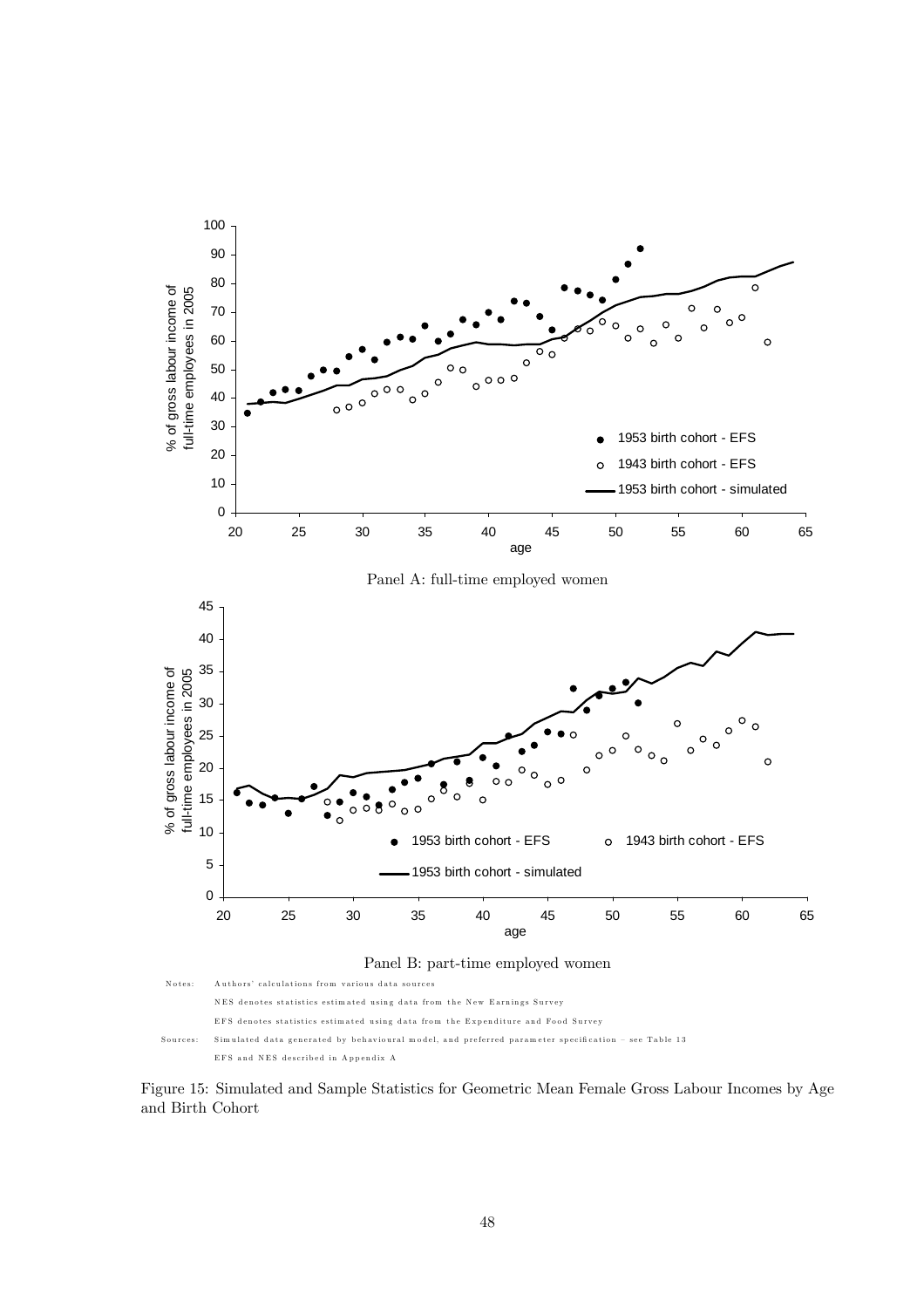wealth and pension axes from age 65 (9,884,924 utility maximisations). This, in addition to undertaking non-concavity checks resulted in a model run time of just over two hours. An additional 23 parameter combinations were considered using this specification of the model. We then increased the number of grid points to 19 on each of the wealth and human capital axes (12,610,328 utility maximisations), which resulted in a model run time of just over 5 hours. This model specification was used to test five alternative parameter combinations, before settling on the preferred specification that we report here. A further test was run, using a model with 24 grid points on each of the wealth and human capital axes (19,456,508 utility maximisations undertaken in 18 hours) to check that no substantive differences in simulated behaviour were obtained at higher levels of model accuracy. The simulated statistics that are reported in the remainder of this paper are based upon model solutions using 19 points on each of the wealth and human capital axes, and the life-histories generated for a cohort of 10,000 women.

Adjustment of the model parameters focussed first upon the process considered for the evolution of women's human capital. Specifically, given the assumed values for  $\gamma$  and  $\varepsilon$ , we adjusted the age specific parameters that define the proportion of the full-time wage that is received by women who choose to work part-time. Although a substantial downward revision of these wage parameters was made – reported in Table  $13$  – we did not find it necessary to alter any other of the wage parameters from their respective estimates reported in Section 4.1. We found that the simulated moments for the mean full-time and part-time wages of women were not sensitive to the adjustment of the remaining model parameters, which facilitated calibration of other aspects of the model. Associated simulated and sample moments for the wages of women are reported in Figure 15.<sup>30</sup> These statistics indicate that the wage parameters adopted for analysis generate simulated moments that track the associated sample moments fairly closely, with a slight tendency to understate the wages of full-time employed women and vice versa for part-time employed women.

Having specified the wage parameters, we proceeded to adjust the exponential rate of time discounting,  $\delta$  to match the time trend observed for consumption. The assumption that all households have their children at the same ages gives rise to discontinuities in consumption that are not evident in survey data. To control for these effects, we considered for calibration 9 point moving averages of consumption by age, centred about ages of fertility transition assumed for the model. Simulated and sample statistics for consumption are reported in Figure 16. This figure indicates that, although simulated measures of consumption capture the general upward trend with age described by survey data, the rate of increase is slightly understated. The obvious implication is that the rates of time discounting assumed for the model are too high. This conclusion is, however, complicated by the fact that — as is indicated in Table

<sup>3 0</sup>Associated moments for men are reported in Appendix C.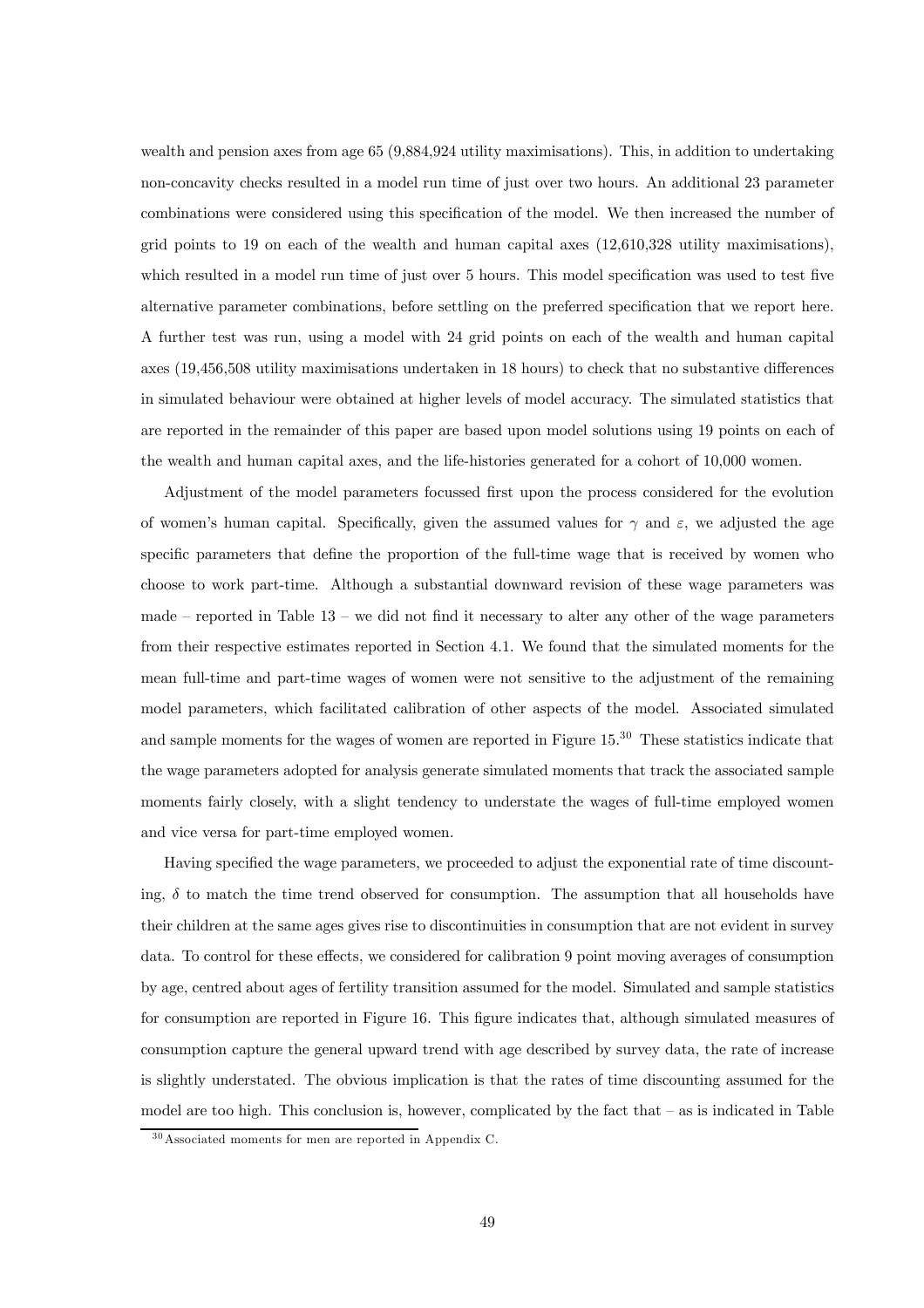



Figure 16: Simulated and Sample Statistics for Geometric Mean Consumption by Woman's Age — 1953 Birth Cohort

 $13$  – we reduced the rate of time discounting to just 0.5% per annum.<sup>31</sup>

The disparity observed for consumption can be explained principally by our assumption that all men work to age 65. Sensitivity analysis regarding this issue remains a subject for further research. Nevertheless, it is important not to read too much into the consumption statistics that are reported here. As our analysis is primarily concerned with the effects of alternative counterfactuals that are based upon the same assumptions regarding male labour supply, associated distortions are likely to be differenced out.

We found that, as a consequence of the childcare costs that were assumed for analysis, stronger preferences for leisure tended to also motivate a stronger preference for children, and vice versa. Similarly, increasing the childcare costs considered for analysis tended to reduce both the number of children that women chose to have, and the average female labour supply of households with dependant children. As a consequence, the model parameters for labour supply and fertility were jointly determined. Our calibration of these parameters started by adjusting the utility price of leisure,  $\alpha_l$ , to broadly match rates of employment participation described by survey data. We then adjusted the child preference parameters to capture aggregate measures of completed fertility. Childcare costs were next adjusted to

 $31$ Although we opted not to reduce the discount rate below  $+0.5\%$ , there does exist econometric evidence in support of negative rates of time discounting. See, for example, Hurd (1989).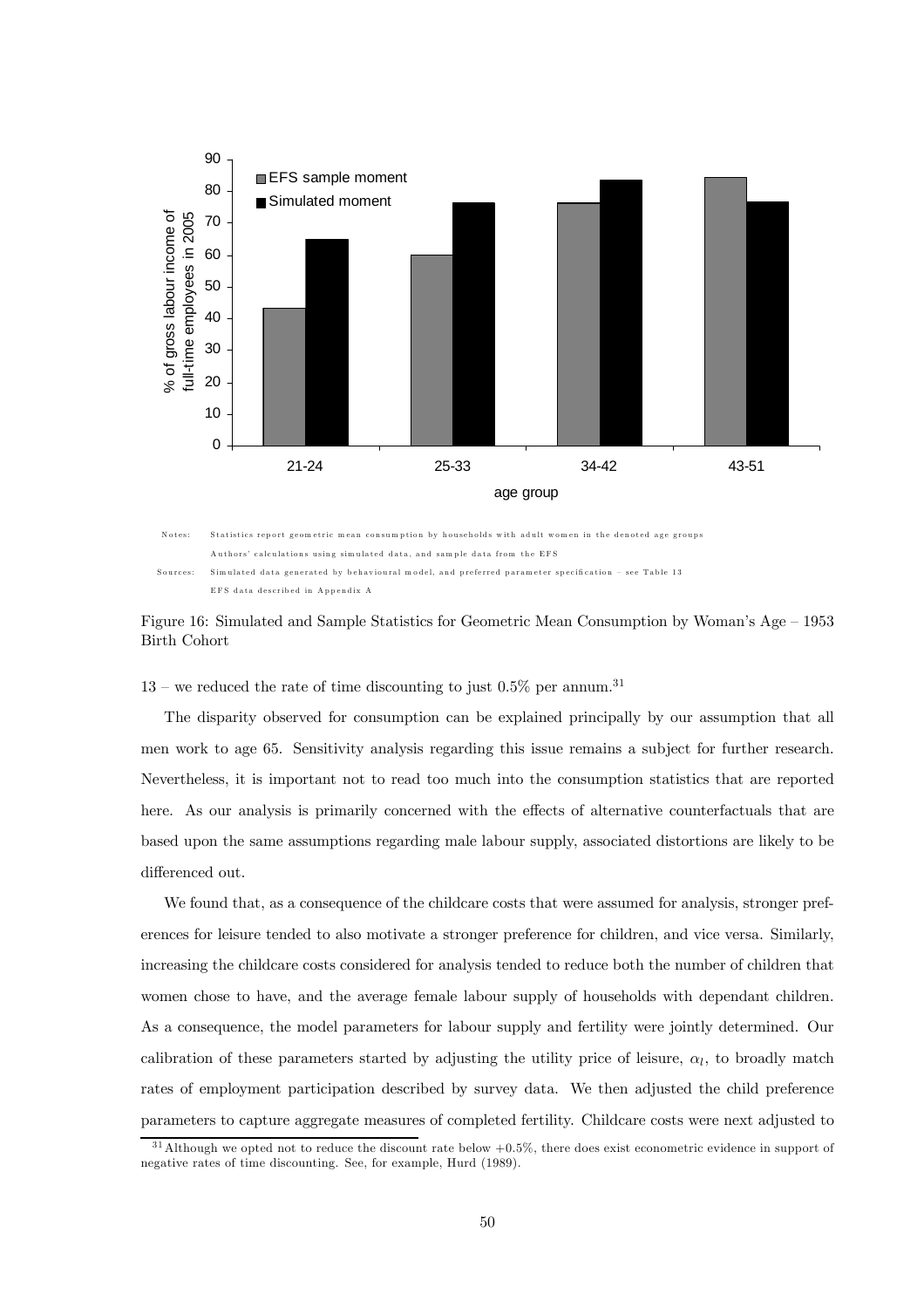better reflect observed rates of full-time and part-time employment. And finally, the full set of parameters were jointly fine-tuned. Simulated and sample moments are reported in Table 12 for fertility, and Figure 17 for employment.

The statistics reported in Table 12 indicate that a very close reflection was obtained by the model to both the timing of aggregate fertility, and the distribution of the number of offspring per woman. This is primarily because of the flexible specification assumed for child preferences, as described by the statistics reported for  $\alpha_c$  (.) in Table 13. The calibrated parameters for  $\alpha_c$  monotonically increase with the number of dependant children, with the rate of increase increasing to a peak at two children, and declining smoothly thereafter. We also found it necessary to apply higher child preference parameters in the period prior to the second birth age, in order to capture the timing of retirement.

Like the consumption statistics that are referred to above, the labour supply statistics by age are influenced by the discrete nature of the timing that is considered for fertility decisions in the model. As the labour supply statistics by age indicate some interesting interactions with the associated fertility statistics, we present a full set of age specific statistics in Figure 17. A number of broad trends are exhibited by the sample statistics that are reported in Figure 17. Early in the working lifetime, rates of full-time employment are relatively high, and associated rates of part-time and non employment are low. Rates of full-time employment fall to low levels during peak child rearing ages, as women move into part-time or non employment. Following peak child rearing years, women on average were observed to increase their employment participation, moving out of non-employment, and into either full-time or part-time employment. Later in the working life, the effects of retirement become evident, with rates of full-time and part-time employment declining and non-employment rising.

The simulated statistics reported in Figure 17 reveal that the model does a good job of capturing the absolute magnitudes of variation described by the alternative employment statistics against which it was calibrated, and that the underlying behavioural framework is sufficiently detailed to capture the stylised trends referred to above. Simulated rates of full-time employment are high until the second child birth age considered for analysis (29), when just over 20% of women are observed to move out of full-time employment into either part-time or non-employment. Rates of employment are then observed to pick up again slightly from age 34, as the costs of childcare for children born at the second birth age are considered to fall. The next substantive shift in simulated employment is observed about age 39, when children from the first child birth age (21) are assumed to leave the parental home. At this time, simulated households are relieved of the financial strain of supporting a child, and women are seen to move from full-time to part-time employment as a consequence. Later in the simulated working lifetime, the employment statistics generated for women describe a credible trend for their respective migration into retirement, relative to the respective sample statistics reported for the 1953 and 1943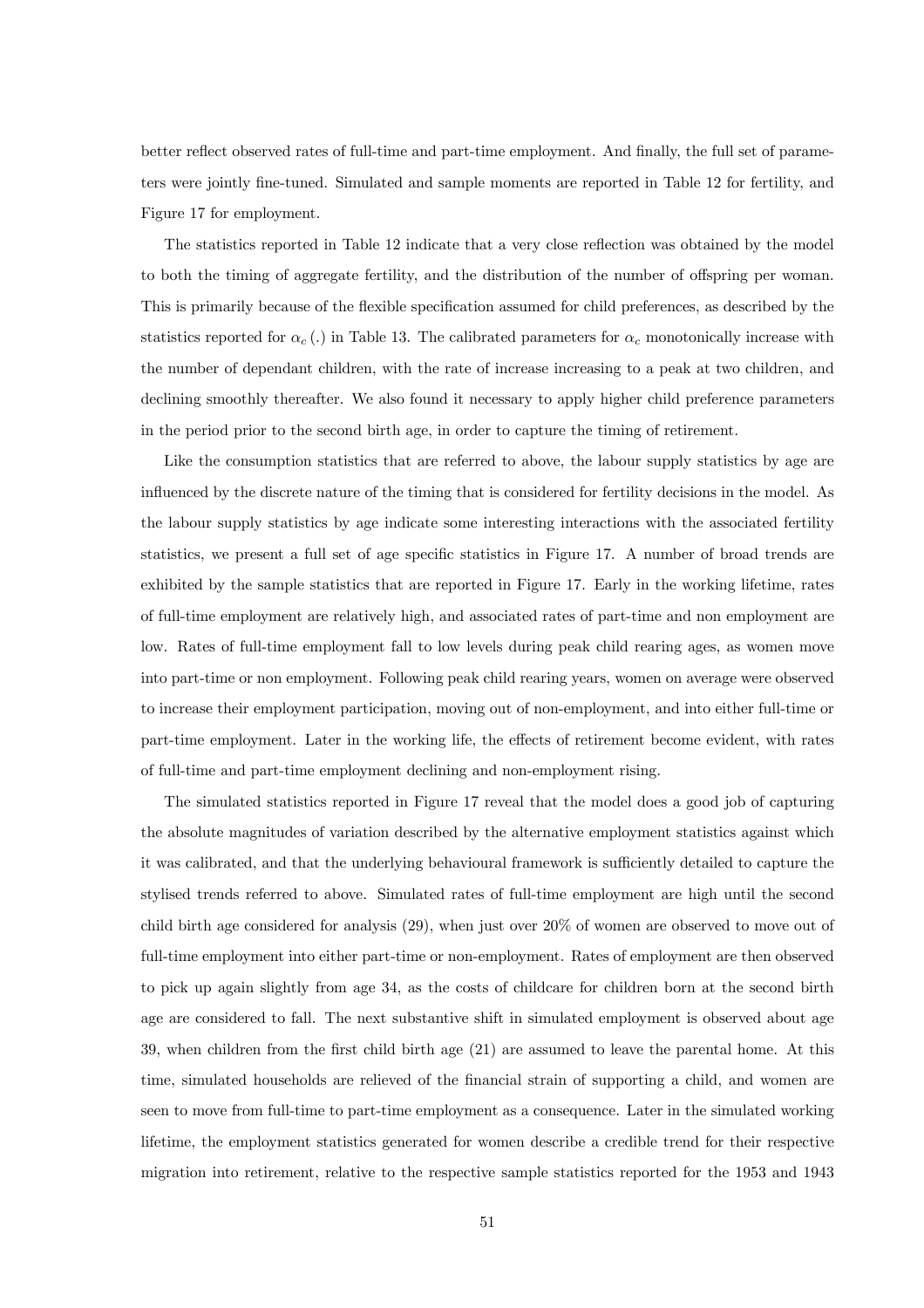| aggregate fertility rates                    | <b>ONS</b> statistics | simulated statistics |  |  |  |  |  |
|----------------------------------------------|-----------------------|----------------------|--|--|--|--|--|
| fertility rate to age 25                     | 0.957                 | 0.930                |  |  |  |  |  |
| fertility rate from age 26                   | 1.088                 | 1.131                |  |  |  |  |  |
| completed fertility rate                     | 2.045                 | 2.061                |  |  |  |  |  |
| % of population by total number of offspring |                       |                      |  |  |  |  |  |
| childless women                              | 15                    | 19                   |  |  |  |  |  |
| 1 child                                      | 13                    | 7                    |  |  |  |  |  |
| 2 children                                   | 42                    | 41                   |  |  |  |  |  |
| 3 children                                   | 20                    | 20                   |  |  |  |  |  |
| 4 or more children                           | 10                    | 13                   |  |  |  |  |  |

Table 12: Simulated and Sample Statistics for Fertility — 1953 Female Birth Cohort

Source: ONS statistics derived from tables 10.1 and 10.5 of *Birth Statistics*

birth cohorts.

It is clear that the simulation model misses much of the detail in the evolution of female employment statistics that is described by survey data. One of the most important aspects of this is that the model fails to capture the extent of the fall in full-time employment during peak child rearing years, or the associated recovery to age 50. This mis-match can be attributed to the way in which childcare is taken into consideration by the simulation model. Our analytical model focuses upon demand side decisions, and abstracts from associated supply side effects. It is reasonable to suppose, however, that affordable childcare simply was not available to many women during the early  $1970's.^32$  We have made allowance for this complication by increasing the costs of childcare early in the simulated lifetime, relative to the estimate of costs derived from EFS data. Nevertheless, as the disparities between the simulated and sample statistics reported in Figure 17 make clear, the increase in childcare costs that we considered plausible (reported in Appendix C) were insufficient to account for the fall in rates of full-time employment described by survey data. This issue warrants further investigation, and remains a subject for future research.

# 5 Interpreting Trends in Fertility and Female Labour Supply

The current section is based upon data generated for a cohort of 10,000 households under three alternative environmental scenarios:

- the 1953 scenario using the model parameters calibrated to the 1953 female birth cohort as described in the preceding section
- the 1963-marriage scenario using the same stochastic innovations and model parameters as considered for the 1953 scenario, but exchanging the age specific probabilities of marriage and relationship dissolution estimated for the 1953 birth cohort with probabilities estimated for the 1963 birth cohort

 $32$ As noted by Joshi (1990, p. 42), there was very little recourse to paid childcare in Britain during the period of interest.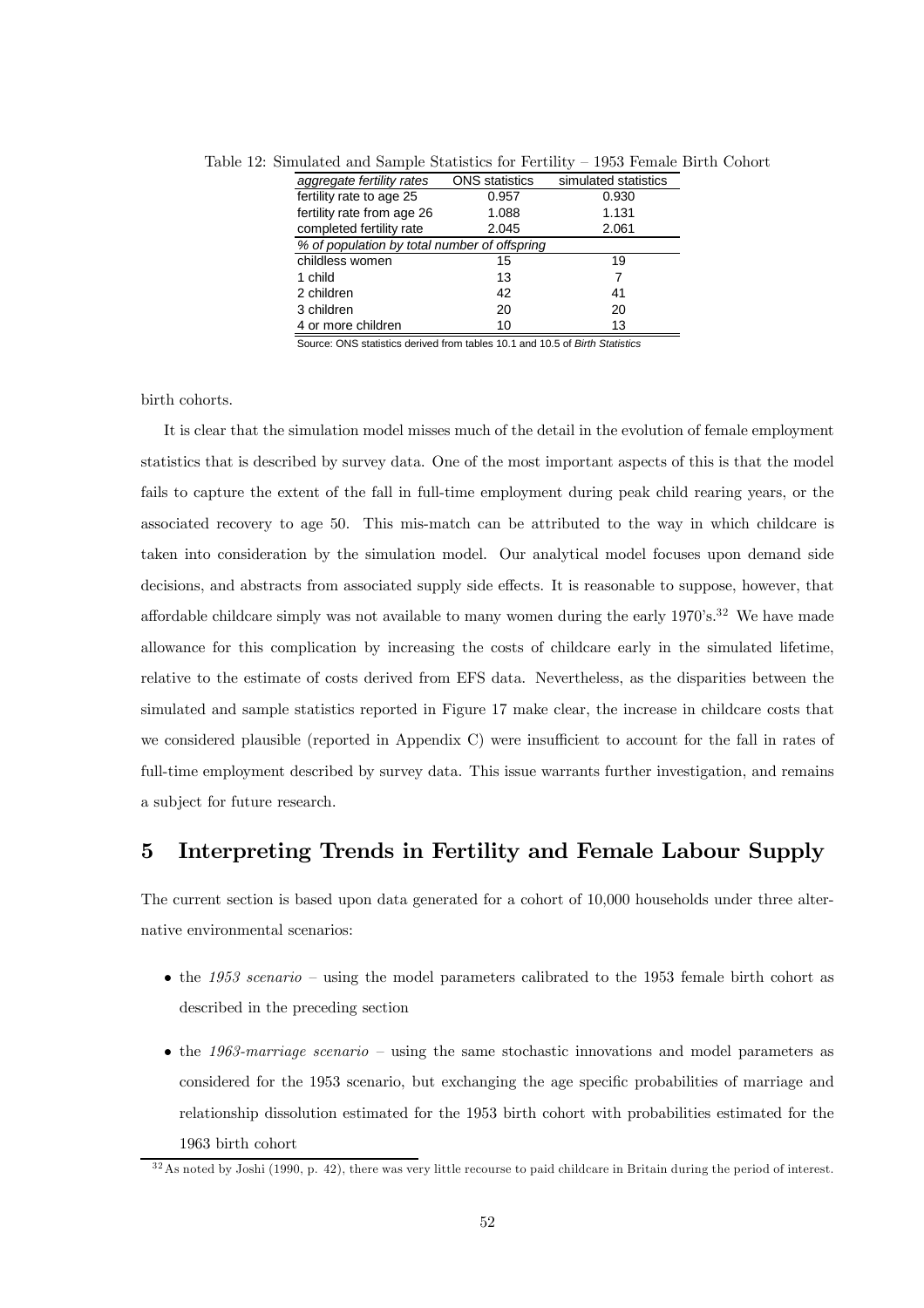

Figure 17: Simulated and Sample Statistics for Employment Participation by Age and Birth Cohort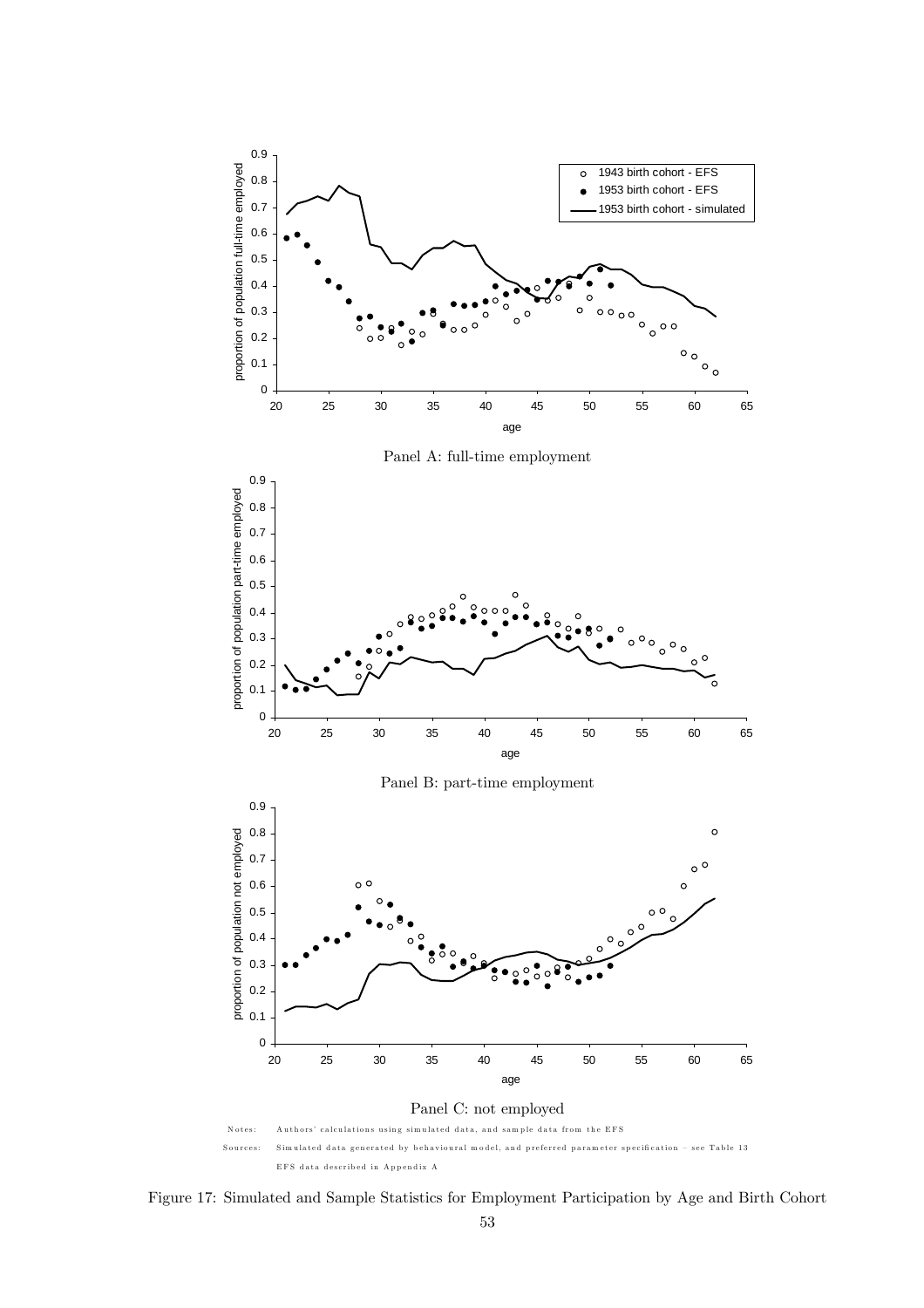|                              |                  |                  |                                         | <b>GENERAL MODEL PARAMETERS</b>  |                   |          |                  |                           |
|------------------------------|------------------|------------------|-----------------------------------------|----------------------------------|-------------------|----------|------------------|---------------------------|
| women married at age 21      |                  | 49.35%           | wage distn women aged 21                |                                  |                   |          | max no. births   |                           |
| tax threshold growth rate    |                  | 0.60%            | mean of logs                            | 5.1865                           | 1st birth age     | 21       | 3                |                           |
| welfare benefits growth rate |                  | 1.90%            | std dev of logs                         | 0.3407                           | 2nd birth age     | 29       | 3                |                           |
| rate of return to assets     |                  | 2.90%            |                                         |                                  | start age         | 21       |                  |                           |
| min cost of debt             |                  | 8.00%            |                                         |                                  | max age           | 110      |                  |                           |
| max cost of debt             |                  | 18.00%           |                                         |                                  |                   |          |                  |                           |
|                              |                  |                  | CHILD PREFERENCE PARAMETERS             |                                  |                   |          |                  |                           |
| number of children           |                  | 0                | 1                                       | 2                                | 3                 | 4        | 5                | 6                         |
| ages 21-28                   |                  | 0.3241           | 0.3355                                  | 0.3545                           | 0.3701            | 0.3835   | 0.3950           | 0.4052                    |
| ages 29 and over             |                  | 0.2995           | 0.3100                                  | 0.3276                           | 0.3420            | 0.3544   | 0.3649           | 0.3744                    |
|                              |                  |                  | CHILD CARE COSTS (£ per week per child) |                                  |                   |          |                  |                           |
| marrital status              |                  |                  | Singles                                 |                                  |                   |          | Couples          |                           |
| employment                   |                  | full-time        | part-time                               |                                  | full-time         |          |                  | part-time                 |
| child age                    | under 5          | 5 to 13          | under 5                                 | 5 to 13                          | under 5           | 5 to 13  | under 5          | 5 to 13                   |
| cost in 1974                 | 21.31            | 2.38             | 6.57                                    | 0.84                             | 16.54             | 2.38     | 6.02             | 0.85                      |
| growth rate                  | 2.85%            | 4.43%            | 3.79%                                   | 3.93%<br>AGE SPECIFIC PARAMETERS | $0.58*$           | 2.82%    | 4.07%            | 2.41%                     |
|                              | prob             | prob marrital    | part-time to                            |                                  |                   |          |                  | female prob prob marrital |
| age                          | marriage         | dissolution      | full-time wage                          | unemp rate<br>women              | unemp rate<br>men | age      | of death         | dissolution               |
| 21                           | 0.2070           | 0.0179           | 0.4578                                  | 0.0211                           | 0.0472            | 65       | 0.0037           | 0.0253                    |
| 22                           | 0.1991           | 0.0219           | 0.4658                                  | 0.0244                           | 0.0421            | 66       | 0.0031           | 0.0253                    |
| 23                           | 0.1806           | 0.0235           | 0.4492                                  | 0.0321                           | 0.0371            | 67       | 0.0024           | 0.0253                    |
| 24                           | 0.1708           | 0.0256           | 0.4438                                  | 0.0410                           | 0.0328            | 68       | 0.0023           | 0.0253                    |
| 25                           | 0.1610           | 0.0273           | 0.4388                                  | 0.0475                           | 0.0375            | 69       | 0.0021           | 0.0253                    |
| 26                           | 0.1488           | 0.0274           | 0.4194                                  | 0.0547                           | 0.0439            | 70       | 0.0097           | 0.0170                    |
| 27                           | 0.1323           | 0.0266           | 0.4041                                  | 0.0607                           | 0.0516            | 71       | 0.0101           | 0.0118                    |
| 28                           | 0.1170           | 0.0256           | 0.4056                                  | 0.0694                           | 0.0574            | 72       | 0.0105           | 0.0181                    |
| 29                           | 0.1080           | 0.0246           | 0.3968                                  | 0.0763                           | 0.0629            | 73       | 0.0110           | 0.0187                    |
| 30                           | 0.0996           | 0.0226           | 0.3746                                  | 0.0805                           | 0.0685            | 74       | 0.0171           | 0.0256                    |
| 31                           | 0.0910           | 0.0227           | 0.3818                                  | 0.0864                           | 0.0714            | 75       | 0.0120           | 0.0202                    |
| 32                           | 0.0821           | 0.0223           | 0.3857                                  | 0.0867                           | 0.0740            | 76       | 0.0188           | 0.0278                    |
| 33                           | 0.0739           | 0.0215           | 0.3863                                  | 0.0858                           | 0.0737            | 77       | 0.0196           | 0.0220                    |
| 34                           | 0.0699           | 0.0211           | 0.3940                                  | 0.0738                           | 0.0697            | 78       | 0.0205           | 0.0303                    |
| 35                           | 0.0656           | 0.0204           | 0.3983                                  | 0.0594                           | 0.0601            | 79       | 0.0216           | 0.0318                    |
| 36                           | 0.0575           | 0.0207           | 0.4041                                  | 0.0436                           | 0.0546            | 80       | 0.0227           | 0.0333                    |
| 37                           | 0.0497           | 0.0195           | 0.3990                                  | 0.0382                           | 0.0521            | 81       | 0.0317           | 0.0433                    |
| 38                           | 0.0469           | 0.0204           | 0.4013                                  | 0.0423                           | 0.0577            | 82       | 0.0252           | 0.0366                    |
| 39                           | 0.0441           | 0.0216           | 0.3955                                  | 0.0504                           | 0.0599            | 83       | 0.0354           | 0.0477                    |
| 40                           | 0.0384           | 0.0201           | 0.4124                                  | 0.0501                           | 0.0638            | 84       | 0.0374           | 0.0501                    |
| 41                           | 0.0358           | 0.0191           | 0.4145                                  | 0.0431                           | 0.0639            | 85       | 0.0396           | 0.0426                    |
| 42                           | 0.0349           | 0.0173           | 0.4290                                  | 0.0356                           | 0.0643            | 86       | 0.0521           | 0.0667                    |
| 43                           | 0.0319           | 0.0162           | 0.4412                                  | 0.0363                           | 0.0632            | 87       | 0.0444           | 0.0588                    |
| 44                           | 0.0293           | 0.0169           | 0.4527                                  | 0.0395                           | 0.0579            | 88       | 0.0588           | 0.0741                    |
| 45                           | 0.0285           | 0.0159           | 0.4720                                  | 0.0405                           | 0.0494            | 89       | 0.0741           | 0.0779                    |
| 46                           | 0.0262           | 0.0168           | 0.4843                                  | 0.0357                           | 0.0395            | 90       | 0.0658           | 0.0822                    |
| 47                           | 0.0241           | 0.0161           | 0.4966                                  | 0.0296                           | 0.0363            | 91       | 0.0833           | 0.0870<br>0.0923          |
| 48<br>49                     | 0.0222           | 0.0143           | 0.5054                                  | 0.0245                           | 0.0383            | 92       | 0.0882           |                           |
| 50                           | 0.0230<br>0.0217 | 0.0141<br>0.0156 | 0.5200<br>0.5040                        | 0.0190<br>0.0253                 | 0.0366<br>0.0366  | 93<br>94 | 0.0938<br>0.1148 | 0.1129<br>0.1186          |
| 51                           | 0.0193           | 0.0149           | 0.5063                                  | 0.0253                           | 0.0366            | 95       | 0.1314           | 0.1356                    |
| 52                           | 0.0184           | 0.0127           | 0.5087                                  | 0.0253                           | 0.0366            | 96       | 0.1504           | 0.1549                    |
| 53                           | 0.0164           | 0.0151           | 0.5087                                  | 0.0253                           | 0.0366            | 97       | 0.1722           | 0.1769                    |
| 54                           | 0.0140           | 0.0105           | 0.5101                                  | 0.0253                           | 0.0366            | 98       | 0.1972           | 0.2022                    |
| 55                           | 0.0133           | 0.0133           | 0.5231                                  | 0.0253                           | 0.0366            | 99       | 0.2257           | 0.2310                    |
| 56                           | 0.0118           | 0.0128           | 0.5315                                  | 0.0253                           | 0.0366            | 100      | 0.2584           | 0.2639                    |
| 57                           | 0.0106           | 0.0088           | 0.5363                                  | 0.0253                           | 0.0366            | 101      | 0.2959           | 0.3015                    |
| 58                           | 0.0088           | 0.0120           | 0.5434                                  | 0.0253                           | 0.0366            | 102      | 0.3388           | 0.3444                    |
| 59                           | 0.0092           | 0.0119           | 0.5459                                  | 0.0253                           | 0.0366            | 103      | 0.3879           | 0.3935                    |
| 60                           | 0.0092           | 0.0116           | 0.5476                                  | 0.0253                           | 0.0366            | 104      | 0.4441           | 0.4496                    |
| 61                           | 0.0063           | 0.0109           | 0.5518                                  | 0.0253                           | 0.0366            | 105      | 0.5084           | 0.5137                    |
| 62                           | 0.0055           | 0.0108           | 0.5559                                  | 0.0253                           | 0.0366            | 106      | 0.5821           | 0.5869                    |
| 63                           | 0.0051           | 0.0108           | 0.5599                                  | 0.0253                           | 0.0366            | 107      | 0.6664           | 0.6705                    |
| 64                           | 0.0043           | 0.0108           | 0.5641                                  | 0.0253                           | 0.0366            | 108      | 0.7630           | 0.7661                    |
|                              |                  |                  |                                         |                                  |                   | 109      | 0.8735           | 0.8753                    |
|                              |                  |                  |                                         |                                  |                   | 110      | 1.0001           | 1.0000                    |

Table 13: Calibrated Model Parameters for 1953 Female Birth Cohort

Notes: \* specified as absolute change per year in £ per week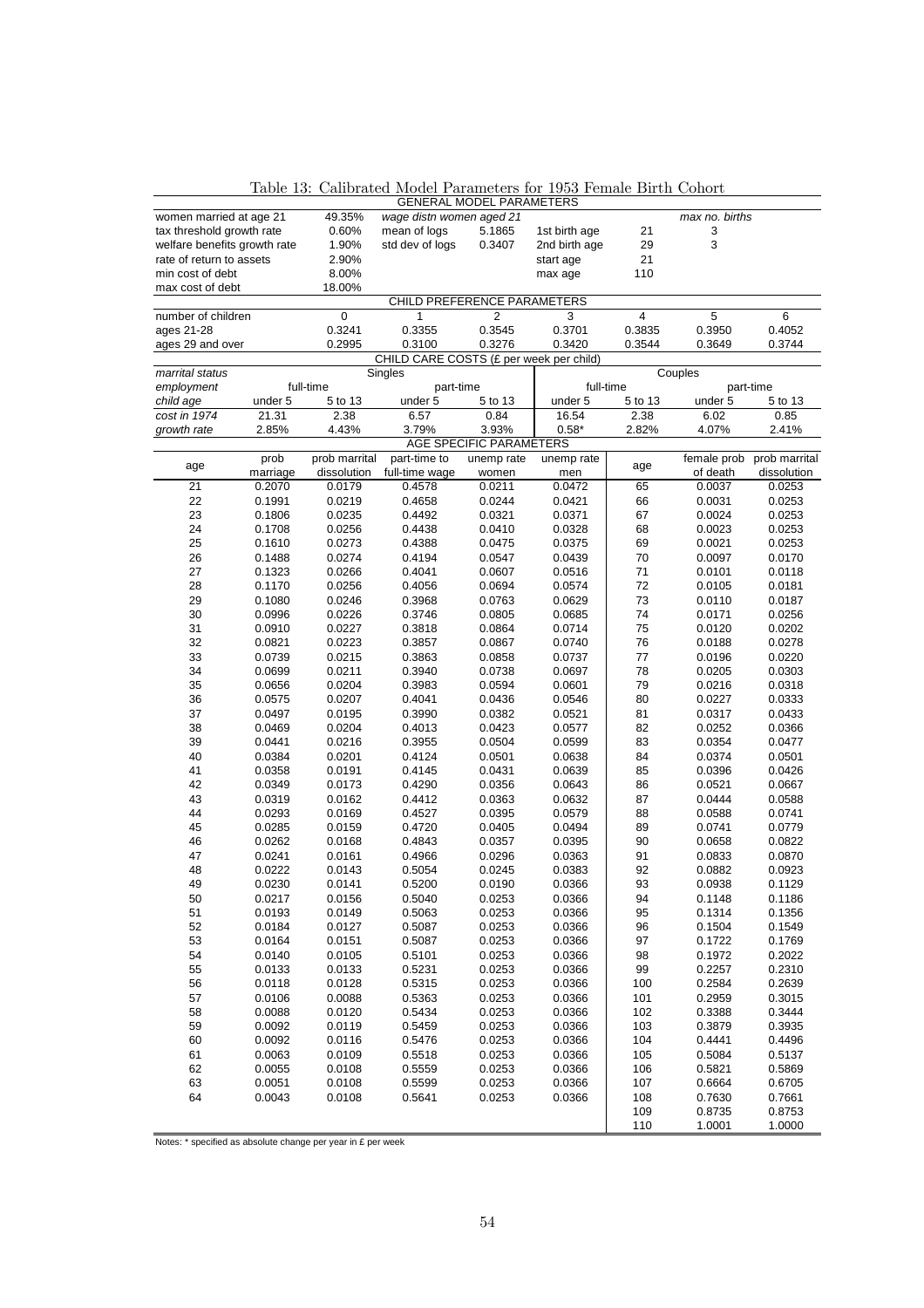• the 1963 scenario – using the same stochastic innovations and model parameters as considered for the 1953 scenario, but exchanging both the wage parameters, and the age specific probabilities of marriage and relationship dissolution estimated for the 1953 birth cohort with estimates for the 1963 birth cohort

Discussion is divided into two subsections. The first subsection focuses upon differences in female labour supply and fertility generated under the 1953 and 1963-marriage scenarios. This counterfactual consequently explores how differences in the probabilities of relationship formation and dissolution between the 1953 and 1963 female birth cohorts affect the decisions generated by our behavioural model. Similarly, in the second subsection we explore differences in the simulated behaviour generated under the 1953 and 1963 scenarios, thereby extending the analysis to take into account differences in the wage rates estimated for the 1953 and 1963 birth cohorts.

#### 5.1 Behavioural responses to the changing nature of partner relations

The probabilities of marriage and marital dissolution that were assumed for the 1953 and 1963-marriage scenarios are reported in Table 14. The statistics reported in Table 14 reflect the key observations regarding trends in formal marriages that are discussed at length in Section 2: the proportion of women identified as married at age 21 under the 1963-marriage scenario is approximately half that identified for the 1953 scenario; marital rates of women aged 50 and under are approximately 20% lower in the 1963-marriage scenario; and rates of marital dissolution are approximately 25% higher.

The effects on female labour supply of the changes considered to the probabilities of marriage are displayed in Figure 18. The two panels of this figure suggest that the lower probabilities of marriage associated with the 1963-marriage scenario, relative to the 1953 scenario, motivate similar labour supply responses over both the extensive and intensive margins. The 1963-marriage scenario encourages women to enter the labour market sooner, and to retire later, relative to the 1953 scenario. Furthermore, a larger proportion of women choose to work full-time at the extremes of the working lifetime under the 1963-marriage simulation. In contrast, higher rates of part-time and non-employment are generated under the 1963-marriage scenario in the middle of the working lifetime, particularly about the second child bearing age considered for analysis.

The effects on simulated fertility decisions are reported in Table 15. This table indicates that adjusting the probabilities of marriage to reflect data for the 1963 female birth cohort, and holding all other model parameters fixed at their values calibrated to the 1953 birth cohort, does a good job of capturing the stylised facts regarding recent trends in fertility that were identified in Section 2. Women choose to have fewer children, and to have those children later in their lifetimes in the context of the lower probabilities of marriage and higher probabilities of marital dissolution that were estimated for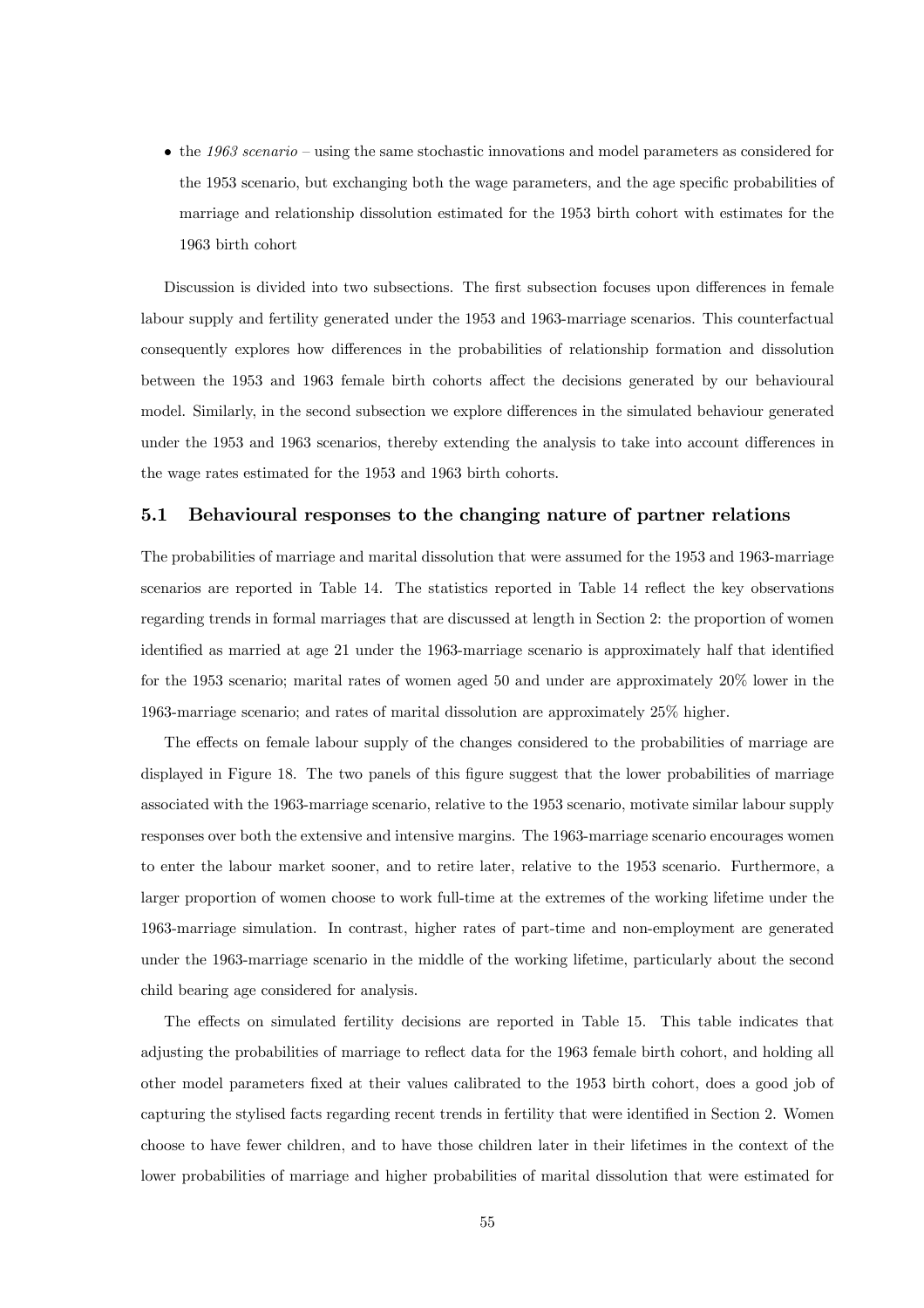|     |          | 1953 scenario                           |          | 1963-marriage scenario | 1953 scenario<br>1963-marriage scenario |        |                           |          |             |
|-----|----------|-----------------------------------------|----------|------------------------|-----------------------------------------|--------|---------------------------|----------|-------------|
|     |          | proportion population married at age 21 |          |                        |                                         |        |                           |          |             |
|     |          | 0.4935                                  |          | 0.2768                 |                                         |        |                           |          |             |
|     |          | age specific probabilites               |          |                        |                                         |        | age specific probabilites |          |             |
| age | marriage | dissolution                             | marriage | dissolution            | age                                     |        | marriage dissolution      | marriage | dissolution |
| 21  | 0.2070   | 0.0179                                  | 0.1123   | 0.0339                 | 65                                      | 0.0037 | 0.0153                    | 0.0037   | 0.0147      |
| 22  | 0.1991   | 0.0219                                  | 0.1165   | 0.0400                 | 66                                      | 0.0031 | 0.0109                    | 0.0031   | 0.0105      |
| 23  | 0.1806   | 0.0235                                  | 0.1200   | 0.0340                 | 67                                      | 0.0024 | 0.0158                    | 0.0024   | 0.0106      |
| 24  | 0.1708   | 0.0256                                  | 0.1156   | 0.0328                 | 68                                      | 0.0023 | 0.0111                    | 0.0023   | 0.0155      |
| 25  | 0.1610   | 0.0273                                  | 0.1105   | 0.0319                 | 69                                      | 0.0021 | 0.0162                    | 0.0021   | 0.0107      |
| 26  | 0.1488   | 0.0274                                  | 0.1034   | 0.0316                 | 70                                      | 0.0017 | 0.0170                    | 0.0017   | 0.0164      |
| 27  | 0.1323   | 0.0266                                  | 0.0937   | 0.0315                 | 71                                      | 0.0013 | 0.0118                    | 0.0013   | 0.0114      |
| 28  | 0.1170   | 0.0256                                  | 0.0882   | 0.0291                 | 72                                      | 0.0011 | 0.0181                    | 0.0011   | 0.0174      |
| 29  | 0.1080   | 0.0246                                  | 0.0836   | 0.0290                 | 73                                      | 0.0009 | 0.0187                    | 0.0009   | 0.0179      |
| 30  | 0.0996   | 0.0226                                  | 0.0753   | 0.0300                 | 74                                      | 0.0008 | 0.0256                    | 0.0008   | 0.0185      |
| 31  | 0.0910   | 0.0227                                  | 0.0676   | 0.0283                 | 75                                      | 0.0007 | 0.0202                    | 0.0007   | 0.0194      |
| 32  | 0.0821   | 0.0223                                  | 0.0628   | 0.0275                 | 76                                      | 0.0006 | 0.0278                    | 0.0006   | 0.0266      |
| 33  | 0.0739   | 0.0215                                  | 0.0586   | 0.0262                 | 77                                      | 0.0004 | 0.0220                    | 0.0004   | 0.0210      |
| 34  | 0.0699   | 0.0211                                  | 0.0567   | 0.0240                 | 78                                      | 0.0003 | 0.0303                    | 0.0003   | 0.0288      |
| 35  | 0.0656   | 0.0204                                  | 0.0499   | 0.0245                 | 79                                      | 0.0004 | 0.0318                    | 0.0004   | 0.0301      |
| 36  | 0.0575   | 0.0207                                  | 0.0443   | 0.0234                 | 80                                      | 0.0003 | 0.0333                    | 0.0003   | 0.0314      |
| 37  | 0.0497   | 0.0195                                  | 0.0403   | 0.0226                 | 81                                      | 0.0002 | 0.0433                    | 0.0002   | 0.0330      |
| 38  | 0.0469   | 0.0204                                  | 0.0376   | 0.0238                 | 82                                      | 0.0001 | 0.0366                    | 0.0001   | 0.0347      |
| 39  | 0.0441   | 0.0216                                  | 0.0375   | 0.0235                 | 83                                      | 0.0001 | 0.0477                    | 0.0001   | 0.0451      |
| 40  | 0.0384   | 0.0201                                  | 0.0343   | 0.0235                 | 84                                      | 0.0002 | 0.0501                    | 0.0002   | 0.0382      |
| 41  | 0.0358   | 0.0191                                  | 0.0302   | 0.0237                 | 85                                      | 0.0000 | 0.0426                    | 0.0000   | 0.0500      |
| 42  | 0.0349   | 0.0173                                  | 0.0286   | 0.0233                 | 86                                      | 0.0000 | 0.0667                    | 0.0000   | 0.0526      |
| 43  | 0.0319   | 0.0162                                  | 0.0291   | 0.0226                 | 87                                      | 0.0000 | 0.0588                    | 0.0000   | 0.0556      |
| 44  | 0.0293   | 0.0169                                  | 0.0275   | 0.0189                 | 88                                      | 0.0000 | 0.0741                    | 0.0000   | 0.0698      |
| 45  | 0.0285   | 0.0159                                  | 0.0257   | 0.0206                 | 89                                      | 0.0000 | 0.0779                    | 0.0000   | 0.0617      |
| 46  | 0.0262   | 0.0168                                  | 0.0253   | 0.0193                 | 90                                      | 0.0000 | 0.0822                    | 0.0000   | 0.0779      |
| 47  | 0.0241   | 0.0161                                  | 0.0237   | 0.0179                 | 91                                      | 0.0000 | 0.0870                    | 0.0000   | 0.0822      |
| 48  | 0.0222   | 0.0143                                  | 0.0237   | 0.0192                 | 92                                      | 0.0000 | 0.0923                    | 0.0000   | 0.0870      |
| 49  | 0.0230   | 0.0141                                  | 0.0231   | 0.0154                 | 93                                      | 0.0000 | 0.1129                    | 0.0000   | 0.0923      |
| 50  | 0.0217   | 0.0156                                  | 0.0206   | 0.0145                 | 94                                      | 0.0000 | 0.1186                    | 0.0000   | 0.1129      |
| 51  | 0.0193   | 0.0149                                  | 0.0193   | 0.0135                 | 95                                      | 0.0000 | 0.1356                    | 0.0000   | 0.1294      |
| 52  | 0.0184   | 0.0127                                  | 0.0178   | 0.0155                 | 96                                      | 0.0000 | 0.1549                    | 0.0000   | 0.1483      |
| 53  | 0.0164   | 0.0151                                  | 0.0164   | 0.0120                 | 97                                      | 0.0000 | 0.1769                    | 0.0000   | 0.1700      |
| 54  | 0.0140   | 0.0105                                  | 0.0140   | 0.0104                 | 98                                      | 0.0000 | 0.2022                    | 0.0000   | 0.1948      |
| 55  | 0.0133   | 0.0133                                  | 0.0133   | 0.0131                 | 99                                      | 0.0000 | 0.2310                    | 0.0000   | 0.2232      |
| 56  | 0.0118   | 0.0128                                  | 0.0118   | 0.0093                 | 100                                     | 0.0000 | 0.2639                    | 0.0000   | 0.2558      |
| 57  | 0.0106   | 0.0088                                  | 0.0106   | 0.0120                 | 101                                     | 0.0000 | 0.3015                    | 0.0000   | 0.2932      |
| 58  | 0.0088   | 0.0120                                  | 0.0088   | 0.0118                 | 102                                     | 0.0000 | 0.3444                    | 0.0000   | 0.3360      |
| 59  | 0.0092   | 0.0119                                  | 0.0092   | 0.0081                 | 103                                     | 0.0000 | 0.3935                    | 0.0000   | 0.3851      |
| 60  | 0.0092   | 0.0116                                  | 0.0092   | 0.0114                 | 104                                     | 0.0000 | 0.4496                    | 0.0000   | 0.4413      |
| 61  | 0.0063   | 0.0109                                  | 0.0063   | 0.0107                 | 105                                     | 0.0000 | 0.5137                    | 0.0000   | 0.5058      |
| 62  | 0.0055   | 0.0108                                  | 0.0055   | 0.0105                 | 106                                     | 0.0000 | 0.5869                    | 0.0000   | 0.5797      |
| 63  | 0.0051   | 0.0108                                  | 0.0051   | 0.0105                 | 107                                     | 0.0000 | 0.6705                    | 0.0000   | 0.6643      |
| 64  | 0.0043   | 0.0108                                  | 0.0043   | 0.0105                 | 108                                     | 0.0000 | 0.7661                    | 0.0000   | 0.7614      |
|     |          |                                         |          |                        | 109                                     | 0.0000 | 0.8753                    | 0.0000   | 0.8726      |
|     |          |                                         |          |                        | 110                                     | 0.0000 | 1.0000                    | 0.0000   | 1.0000      |

Table 14: Counterfactual Probabilities of Marriage and Divorce Estimated for the 1953 and 1963 Female Birth Cohorts in the United Kingdom

Notes: Authors' calculations using population projections produced by the Office for National Statistics

the authors' may be contacted for full details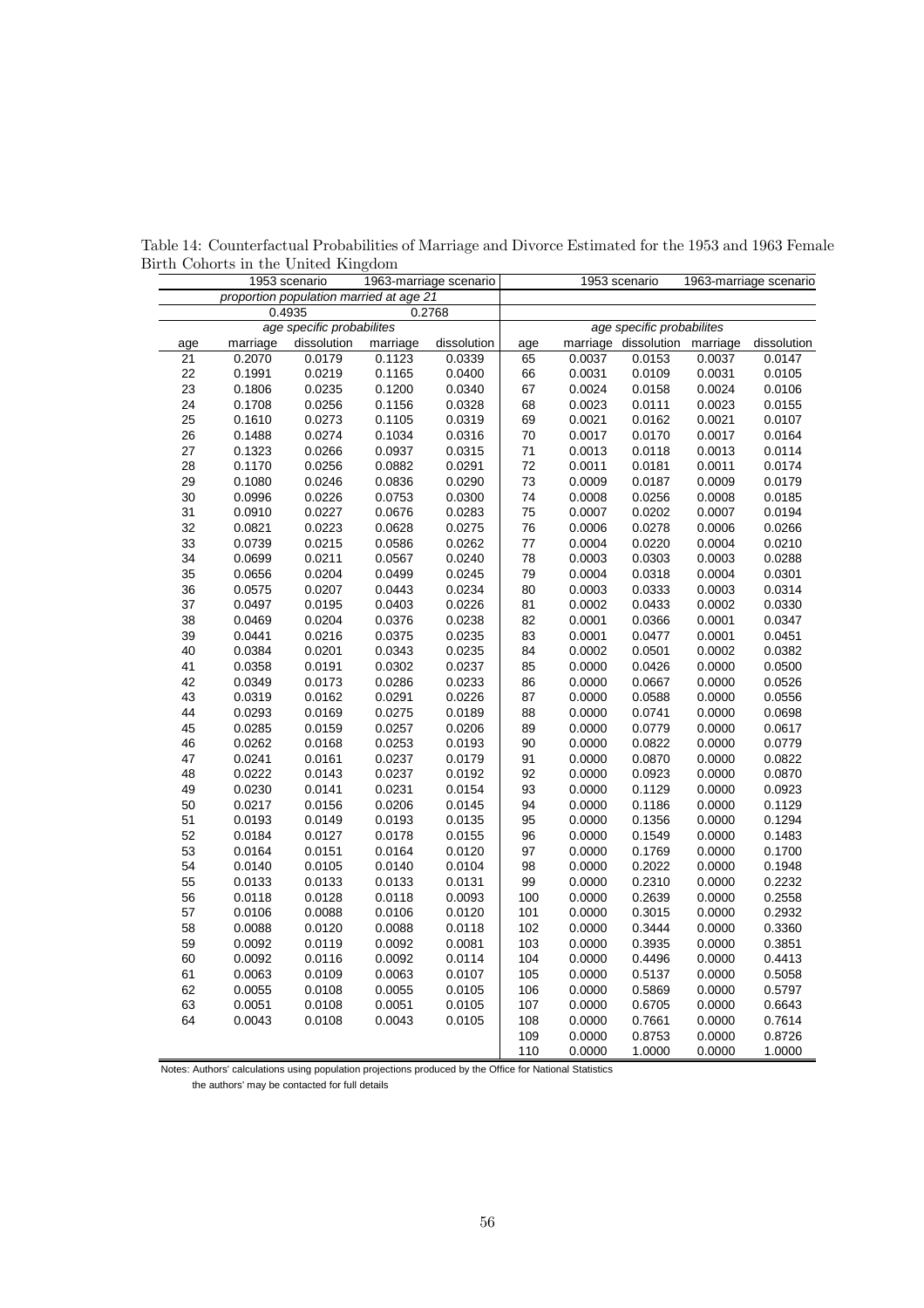

N otes: Figure rep orts age specifi c em ploym ent rates calculated under the 1963-m arriage scenario less associated statistics calculated under the 1953 scenario. Source: Authors' calculations using simulated data for '1963-m arriage' and '1953' counterfactual p olicy environm ents. See Tables 13 and 14 for a summ ary of the param eters considered for analysis.

Figure 18: Effects on Simulated Female Labour Supply of Moving From Rates of Marriage and Relationship Dissolution Estimated for the 1953 Female Birth Cohort to those Estimated for the 1963 Birth Cohort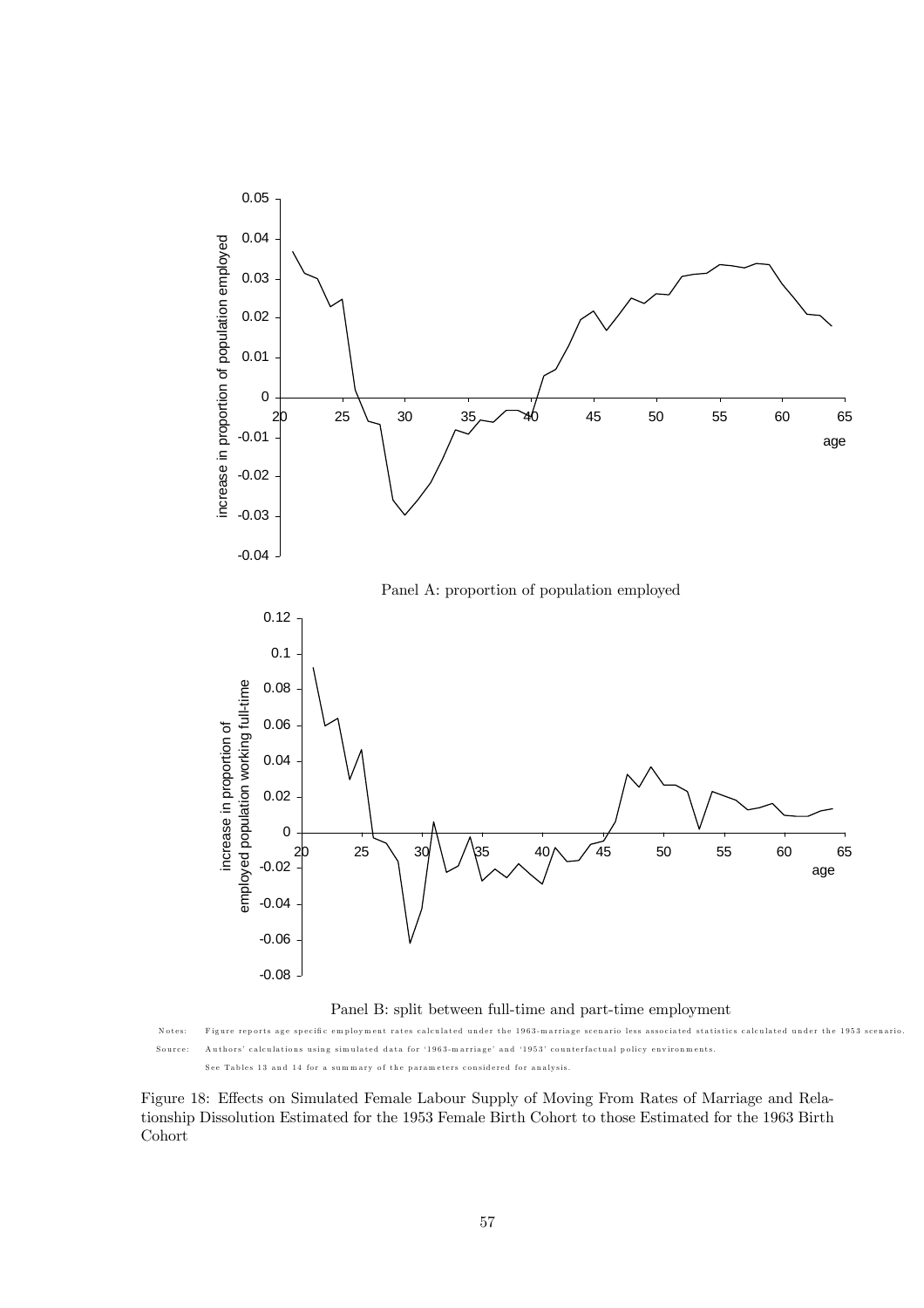the 1963 female birth cohort. The simulated fertility responses reported in Table 15, however, tend to overstate those reported in survey data, with too few births simulated at the first birth age, too many births at the last birth age, and too few births simulated in aggregate.

We can now draw together the observations reported here for simulated labour supply and fertility responses to the probabilities of marriage estimated for the 1953 and 1963 birth cohorts. A lower proportion of women married at age 20, lower probabilities of marital formation, and higher probabilities of marital dissolution under the 1963-marriage scenario, gives young women a stronger incentive to work, relative to the 1953 scenario. It also means that women in their 20's are less well placed to meet the financial burden associated with child rearing, relative to women simulated under the 1953 scenario. Furthermore, the lower fertility rate that is generated at the first child bearing age under the 1963 marriage scenario, reduces the cost of employment to women in their early 20's, providing an added incentive to work.

Many of the women who put off having children at the first birth age under the 1963-marriage scenario, relative to the 1953 scenario, choose to increase their number of children at the second birth age. The sharply higher rates of fertility associated with the second birth age represent a disincentive to female labour supply, which motivates the coincident decline in the proportion of women moving out of full-time employment and into part-time or non-employment, relative to the 1953 scenario. After children from the second birth age exceed 4 years of age, women re-enter full-time employment at the expense of part-time and non-employment. Toward the end of the working lifetime, women in the 1963-marriage scenario are not as financially well-off as women under the 1953 scenario, and consequently choose to delay their retirement. Finally, Table 15 indicates a 4% increase in the proportion of households that choose to have the maximum number of children at the second birth age under the 1963-marriage scenario, relative to the 1953 scenario. This suggests that one of the reasons for the lower average total fertility rate generated under the 1963-marriage scenario is the associated delay in fertility.

The two scenarios that are considered here, and which differ only over the assumed probabilities of marriage and relationship dissolution, consequently do a very good job of capturing the broad empirical observations for trends in fertility that are reported in Section 2. The analysis is extended in the next subsection to take into account the incentive effects of wage growth.

### 5.2 The incentive effects of wage growth

The 1963 scenario is based upon the same model parameters that were assumed for the 1963-marriage scenario, but with the description of human capital adjusted to reflect survey data reported for the 1963, rather than the 1953 female birth cohort. Differences between the parameters adopted for the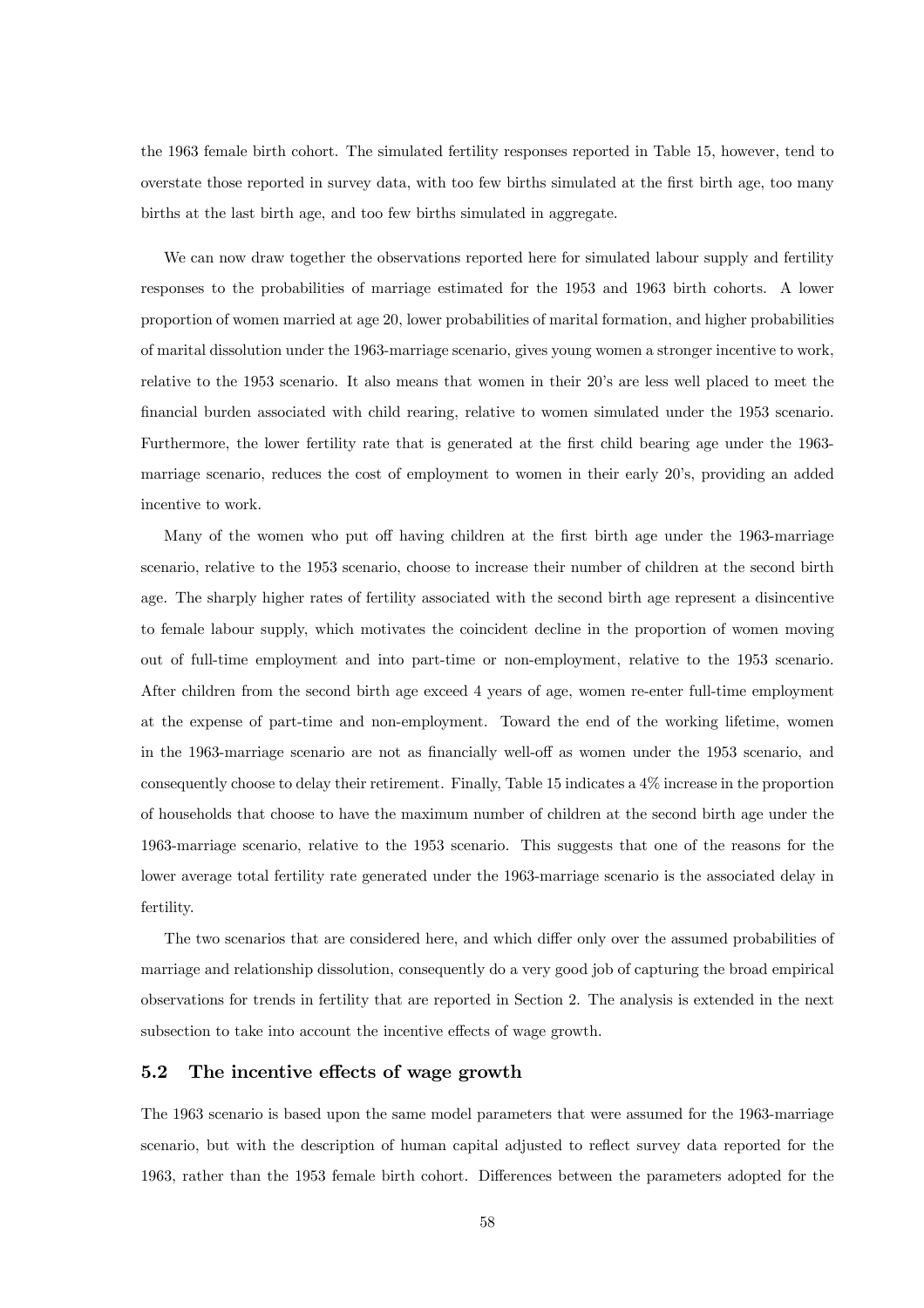Table 15: Effects on Simulated Fertility Decisions of Moving From Rates of Marriage and Relationship Dissolution Estimated for the 1953 Female Birth Cohort to those Estimated for the 1963 Birth Cohort

| fertility decision | ONS stats for<br>1953 cohort | 1953 scenario | 1963-marriage<br>scenario | effects  | ONS stats for<br>1963 cohort |
|--------------------|------------------------------|---------------|---------------------------|----------|------------------------------|
| first birth age    |                              |               |                           |          |                              |
| 0 children         |                              | 56.05         | 76.47                     | 20.42    |                              |
| 1 child            |                              | 5.10          | 4.36                      | $-0.74$  |                              |
| 2 children         |                              | 28.68         | 16.87                     | $-11.81$ |                              |
| 3 children         |                              | 10.17         | 2.30                      | $-7.87$  |                              |
| $(\%)$<br>total    |                              | 100.00        | 100.00                    | 0.00     |                              |
| average (no.)      | 0.957                        | 0.930         | 0.450                     | $-0.480$ | 0.732                        |
| second birth age   |                              |               |                           |          |                              |
| 0 children         |                              | 47.25         | 34.60                     | $-12.65$ |                              |
| 1 child            |                              | 7.19          | 13.54                     | 6.35     |                              |
| 2 children         |                              | 30.73         | 33.20                     | 2.47     |                              |
| 3 children         |                              | 14.83         | 18.66                     | 3.83     |                              |
| $(\% )$<br>total   |                              | 100.00        | 100.00                    | 0.00     |                              |
| average (no.)      | 1.088                        | 1.131         | 1.359                     | 0.228    | 1.192                        |
| aggregate          |                              |               |                           |          |                              |
| 0 children         | 15.00                        | 18.83         | 23.19                     | 4.36     | 19.00                        |
| 1 child            | 13.00                        | 7.49          | 8.83                      | 1.34     | 13.00                        |
| 2 children         | 42.00                        | 40.94         | 38.88                     | $-2.06$  | 38.00                        |
| 3 children         | 20.00                        | 19.90         | 24.47                     | 4.57     | 20.00                        |
| 4 children         | 10.00*                       | 8.77          | 3.06                      | $-5.71$  | $10.00*$                     |
| 5 children         |                              | 2.46          | 0.74                      | $-1.72$  |                              |
| 6 children         |                              | 1.61          | 0.83                      | $-0.78$  |                              |
| (% )<br>total      |                              | 100.00        | 100.00                    | 0.00     | 100.00                       |
| average (no.)      | 2.045                        | 2.061         | 1.809                     | $-0.252$ | 1.924                        |

Notes: \* aggregate for 4 or more children

Source: Authors' calculations using simulated data for 1953 and 1963-marriage scenarios

ONS statistics reported from tables 10.1 and 10.5 of ONS publication, *Birth Statistics*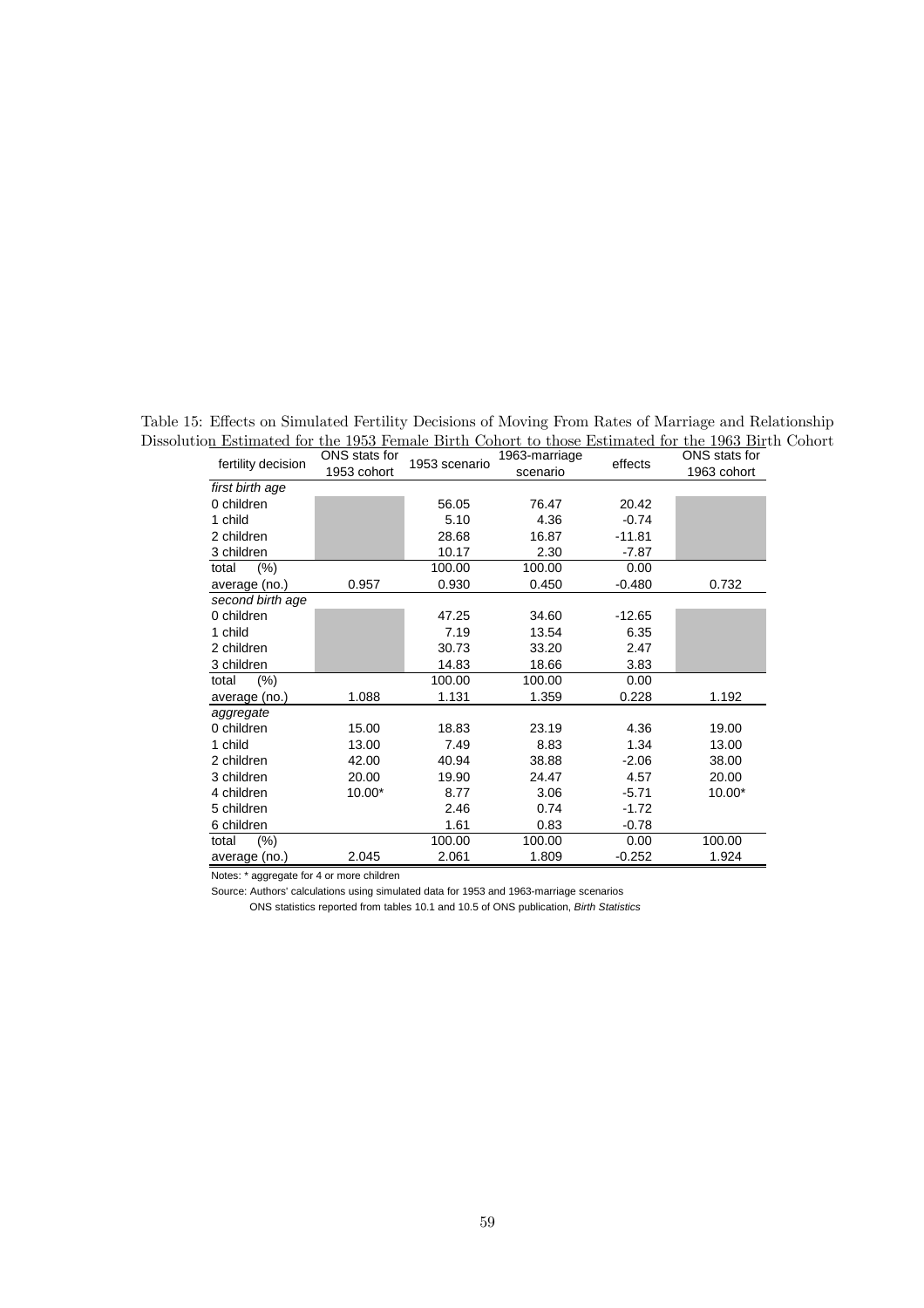1963-marriage and 1963 scenarios are reported in Tables 2, 3, and 4 in Section 4, and Tables 16 and 17 here. In summary, the parameters that are reported in these tables indicate the extent to which wage growth observed for men and women improved the circumstances of the 1963 female birth cohort relative to the 1953 cohort.

The wages of women under the 1963 scenario start out slightly higher, and grow faster with age, relative to those of women in the 1953 / 1963-marriage scenarios. This variation in the age trend considered for wages is also described by the  $\mu$  parameters that are reported for men in Table 17. The correlation between spousal wages is stronger in the 1963 scenario than the 1953 / 1963-marriage scenarios, as is the intertemporal persistence of wages  $(\beta)$  considered for both men and women. The strengthening of the experience effect implied by the increase in the intertemporal persistence of wages is slightly off-set by the reduction considered for the cost of non-employment, as described by the  $\alpha_3$ parameters in Tables 16 and 17. And the associated costs considered for part-time employment,  $\alpha_2$ , reflect the increasing importance of education in later birth cohorts as discussed in section 4. Finally, the parameter values for  $\phi$  that are reported in Table 16 indicate that the proportion of the full-time wage earned through part-time employment by women is lower in the 1963 scenario than the 1953 / 1963 marriage scenarios, reflecting the observation that the wages of women who were full-time employed grew faster than those of women who were part-time employed between the 1953 and 1963 female birth cohorts.

A complex interaction of incentive effects underly the behavioural responses reported here for the 1963 scenario, as the income effects of lower marital rates combine with the coincident income and substitution effects of higher wage rates, relative to the 1953 scenario. Figure 19 reports the effects on simulated female labour supply of moving from the policy environment described by the 1953 scenario to that described by the 1963 scenario, and the associated effects on fertility are reported in Table 18. To help disentangle the incentives that underly the behavioural responses that are reported here, we also include in Table 18 the fertility statistics that were obtained for the 1963-marriage scenario that are explored in the preceding subsection.

Panel A of Figure 19 indicates that, when our model is based upon marital and wage rates estimated for the 1963 female birth cohort, it suggests that women tend to start work later, with a larger proportion choosing to work between the ages of 25 and 45, relative to when the model is based upon estimates for the 1953 cohort. These projected labour supply responses closely match observations drawn from repeated cross-sections of the Expenditure and Food Survey (EFS) for the 1953 and 1963 female birth cohorts. In this regard, it is of particular note that our model also predicts that fewer women from the 1963 female birth cohort will choose to be employed beyond age 45, relative to the 1953 cohort. In the model, women choose to take retirement earlier under the 1963 scenario, relative to the 1953 scenario,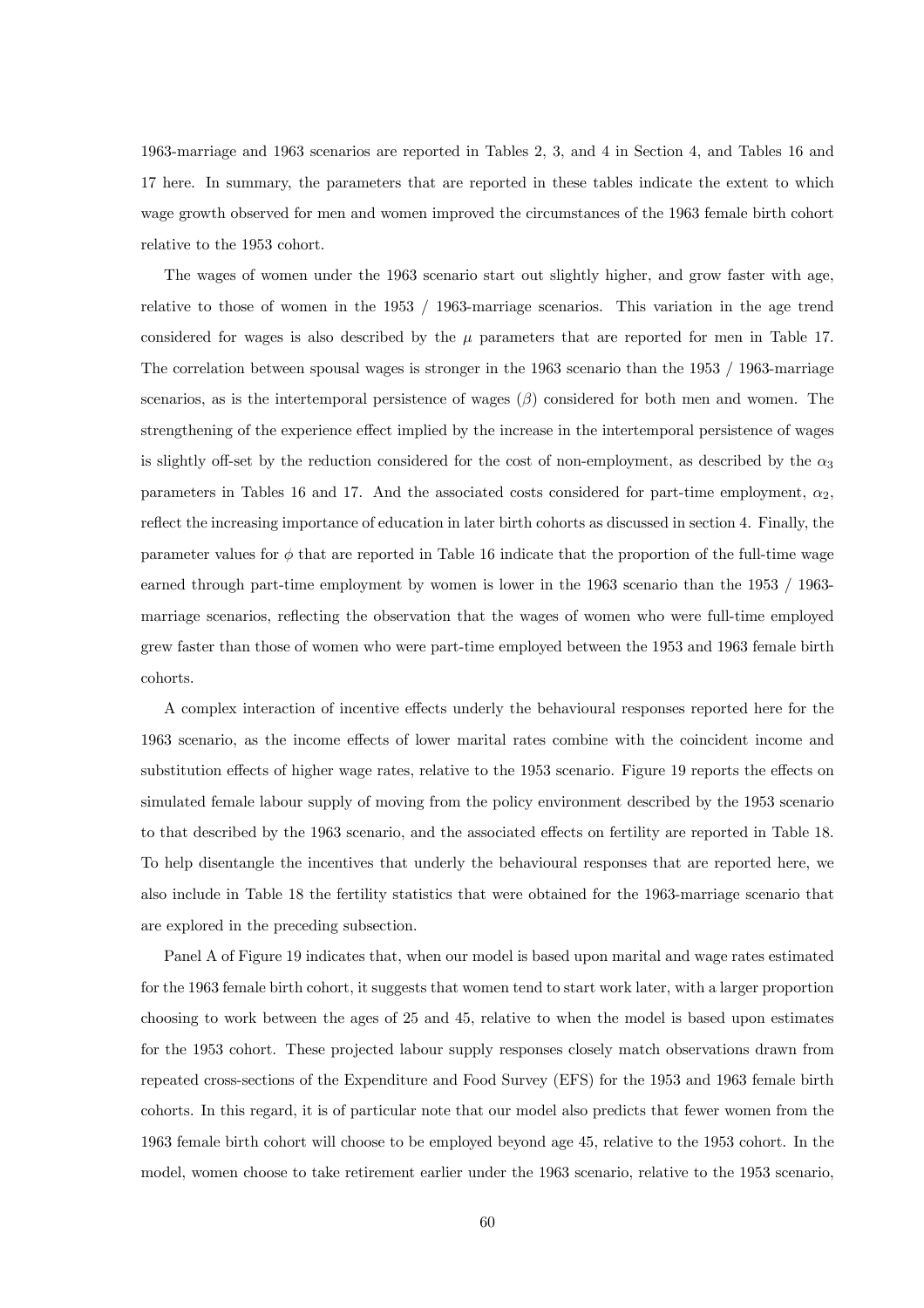|                      |                        |        | 1953 scenario |           |            |        |        | 1963 scenario |           |            |
|----------------------|------------------------|--------|---------------|-----------|------------|--------|--------|---------------|-----------|------------|
| beta                 |                        |        | 0.7280        |           |            |        |        | 0.8635        |           |            |
|                      | std dev full-time work |        | 0.2216        |           |            |        |        | 0.2383        |           |            |
|                      | std dev part-time work |        | 0.3000        |           |            |        |        | 0.3000        |           |            |
| std dev not employed |                        |        | 0.3430        |           |            |        |        | 0.3348        |           |            |
| age                  | phi                    | mu     | alpha(2)      | alpha(3)  | unemp rate | phi    | mu     | alpha(2)      | alpha(3)  | unemp rate |
| 21                   | 0.4578                 | 143.11 | $-0.0524$     | $-0.1037$ | 0.0191     | 0.2928 | 130.30 | 0.0209        | $-0.0769$ | 0.1634     |
| 22                   | 0.4658                 | 153.64 | $-0.0524$     | $-0.1037$ | 0.0191     | 0.3092 | 147.18 | 0.0200        | $-0.0769$ | 0.1511     |
| 23                   | 0.4492                 | 164.16 | $-0.0518$     | $-0.1037$ | 0.0306     | 0.3306 | 173.66 | 0.0191        | $-0.0769$ | 0.1338     |
| 24                   | 0.4438                 | 168.19 | $-0.0512$     | $-0.1037$ | 0.0390     | 0.3379 | 195.83 | 0.0154        | $-0.0769$ | 0.1037     |
| 25                   | 0.4388                 | 179.90 | $-0.0498$     | $-0.1037$ | 0.0472     | 0.3363 | 220.43 | 0.0118        | $-0.0769$ | 0.0891     |
| 26                   | 0.4194                 | 190.42 | $-0.0480$     | $-0.1037$ | 0.0526     | 0.3275 | 240.56 | 0.0082        | $-0.0769$ | 0.0792     |
| 27                   | 0.4041                 | 200.84 | $-0.0458$     | $-0.1037$ | 0.0646     | 0.3045 | 260.42 | 0.0027        | $-0.0769$ | 0.0765     |
| 28                   | 0.4056                 | 210.91 | $-0.0433$     | $-0.1037$ | 0.0755     | 0.2820 | 276.58 | $-0.0042$     | $-0.0769$ | 0.0722     |
| 29                   | 0.3968                 | 221.17 | $-0.0406$     | $-0.1037$ | 0.0877     | 0.2687 | 295.48 | $-0.0107$     | $-0.0769$ | 0.0750     |
| 30                   | 0.3746                 | 229.09 | $-0.0379$     | $-0.1037$ | 0.0884     | 0.2565 | 305.81 | $-0.0177$     | $-0.0769$ | 0.0831     |
| 31                   | 0.3818                 | 236.02 | $-0.0352$     | $-0.1037$ | 0.0866     | 0.2510 | 322.58 | $-0.0226$     | $-0.0769$ | 0.0858     |
| 32                   | 0.3857                 | 243.37 | $-0.0328$     | $-0.1037$ | 0.0836     | 0.2526 | 335.90 | $-0.0232$     | $-0.0769$ | 0.0835     |
| 33                   | 0.3863                 | 251.28 | $-0.0308$     | $-0.1037$ | 0.0829     | 0.2523 | 351.50 | $-0.0232$     | $-0.0769$ | 0.0688     |
| 34                   | 0.3940                 | 260.40 | $-0.0290$     | $-0.1037$ | 0.0786     | 0.2593 | 361.24 | $-0.0232$     | $-0.0769$ | 0.0577     |
| 35                   | 0.3983                 | 270.15 | $-0.0277$     | $-0.1037$ | 0.0633     | 0.2805 | 377.50 | $-0.0232$     | $-0.0769$ | 0.0423     |
| 36                   | 0.4041                 | 278.53 | $-0.0268$     | $-0.1037$ | 0.0454     | 0.2955 | 385.85 | $-0.0232$     | $-0.0769$ | 0.0467     |
| 37                   | 0.3990                 | 286.74 | $-0.0261$     | $-0.1037$ | 0.0339     | 0.3148 | 398.09 | $-0.0232$     | $-0.0769$ | 0.0456     |
| 38                   | 0.4013                 | 292.51 | $-0.0257$     | $-0.1037$ | 0.0376     | 0.3338 | 409.72 | $-0.0232$     | $-0.0769$ | 0.0447     |
| 39                   | 0.3955                 | 296.13 | $-0.0253$     | $-0.1037$ | 0.0484     | 0.3426 | 424.75 | $-0.0232$     | $-0.0769$ | 0.0345     |
| 40                   | 0.4124                 | 297.28 | $-0.0251$     | $-0.1037$ | 0.0522     | 0.3497 | 431.27 | $-0.0232$     | $-0.0769$ | 0.0348     |
| 41                   | 0.4145                 | 297.16 | $-0.0248$     | $-0.1037$ | 0.0491     | 0.3555 | 440.71 | $-0.0232$     | $-0.0769$ | 0.0375     |
| 42                   | 0.4290                 | 296.63 | $-0.0245$     | $-0.1037$ | 0.0404     | 0.3621 | 446.63 | $-0.0232$     | $-0.0769$ | 0.0440     |
| 43                   | 0.4412                 | 296.99 | $-0.0242$     | $-0.1037$ | 0.0381     | 0.3665 | 442.89 | $-0.0232$     | $-0.0769$ | 0.0440     |
| 44                   | 0.4527                 | 298.78 | $-0.0239$     | $-0.1037$ | 0.0369     | 0.3728 | 444.02 | $-0.0232$     | $-0.0769$ | 0.0440     |
| 45                   | 0.4720                 | 303.12 | $-0.0237$     | $-0.1037$ | 0.0388     | 0.3753 | 453.83 | $-0.0232$     | $-0.0769$ | 0.0440     |
| 46                   | 0.4843                 | 308.74 | $-0.0235$     | $-0.1037$ | 0.0357     | 0.3795 | 460.93 | $-0.0232$     | $-0.0769$ | 0.0440     |
| 47                   | 0.4966                 | 316.84 | $-0.0234$     | $-0.1037$ | 0.0301     | 0.3793 | 467.40 | $-0.0232$     | $-0.0769$ | 0.0440     |
| 48                   | 0.5054                 | 328.79 | $-0.0234$     | $-0.1037$ | 0.0236     | 0.3822 | 482.72 | $-0.0232$     | $-0.0769$ | 0.0440     |
| 49                   | 0.5200                 | 337.56 | $-0.0234$     | $-0.1037$ | 0.0187     | 0.3835 | 493.59 | $-0.0232$     | $-0.0769$ | 0.0440     |
| 50                   | 0.5040                 | 346.59 | $-0.0234$     | $-0.1037$ | 0.0173     | 0.3711 | 503.62 | $-0.0232$     | $-0.0769$ | 0.0440     |
| 51                   | 0.5063                 | 352.68 | $-0.0234$     | $-0.1037$ | 0.0172     | 0.3644 | 517.24 | $-0.0232$     | $-0.0769$ | 0.0440     |
| 52                   | 0.5087                 | 357.80 | $-0.0234$     | $-0.1037$ | 0.0172     | 0.3581 | 526.87 | $-0.0232$     | $-0.0769$ | 0.0440     |
| 53                   | 0.5087                 | 358.46 | $-0.0234$     | $-0.1037$ | 0.0172     | 0.3505 | 533.43 | $-0.0232$     | $-0.0769$ | 0.0440     |
| 54                   | 0.5101                 | 361.09 | $-0.0234$     | $-0.1037$ | 0.0172     | 0.3492 | 535.60 | $-0.0232$     | $-0.0769$ | 0.0440     |
| 55                   | 0.5231                 | 362.03 | $-0.0234$     | $-0.1037$ | 0.0172     | 0.3576 | 536.96 | $-0.0232$     | $-0.0769$ | 0.0440     |
| 56                   | 0.5315                 | 364.69 | $-0.0234$     | $-0.1037$ | 0.0172     | 0.3656 | 534.55 | $-0.0232$     | $-0.0769$ | 0.0440     |
| 57                   | 0.5363                 | 368.17 | $-0.0234$     | $-0.1037$ | 0.0172     | 0.3715 | 535.30 | $-0.0232$     | $-0.0769$ | 0.0440     |
| 58                   | 0.5434                 | 372.50 | $-0.0234$     | $-0.1037$ | 0.0172     | 0.3754 | 531.85 | $-0.0232$     | $-0.0769$ | 0.0440     |
| 59                   | 0.5459                 | 374.69 | $-0.0234$     | $-0.1037$ | 0.0172     | 0.3729 | 534.85 | $-0.0232$     | $-0.0769$ | 0.0440     |
| 60                   | 0.5476                 | 377.10 | $-0.0234$     | $-0.1037$ | 0.0172     | 0.3742 | 530.35 | $-0.0232$     | $-0.0769$ | 0.0440     |
| 61                   | 0.5518                 | 375.61 | $-0.0234$     | $-0.1037$ | 0.0172     | 0.3788 | 522.32 | $-0.0232$     | $-0.0769$ | 0.0440     |
| 62                   | 0.5559                 | 374.65 | $-0.0234$     | $-0.1037$ | 0.0172     | 0.3938 | 503.25 | $-0.0232$     | $-0.0769$ | 0.0440     |
| 63                   | 0.5599                 | 373.48 | $-0.0234$     | $-0.1037$ | 0.0172     | 0.4124 | 483.00 | $-0.0232$     | $-0.0769$ | 0.0440     |
| 64                   | 0.5641                 | 375.63 | $-0.0234$     | $-0.1037$ | 0.0172     | 0.4473 | 441.17 | $-0.0232$     | $-0.0769$ | 0.0440     |

Table 16: Counterfactual Parameters of Wage Dynamics of Women, Calibrated to Data for the 1953 and 1963 Birth Cohorts in the United Kingdom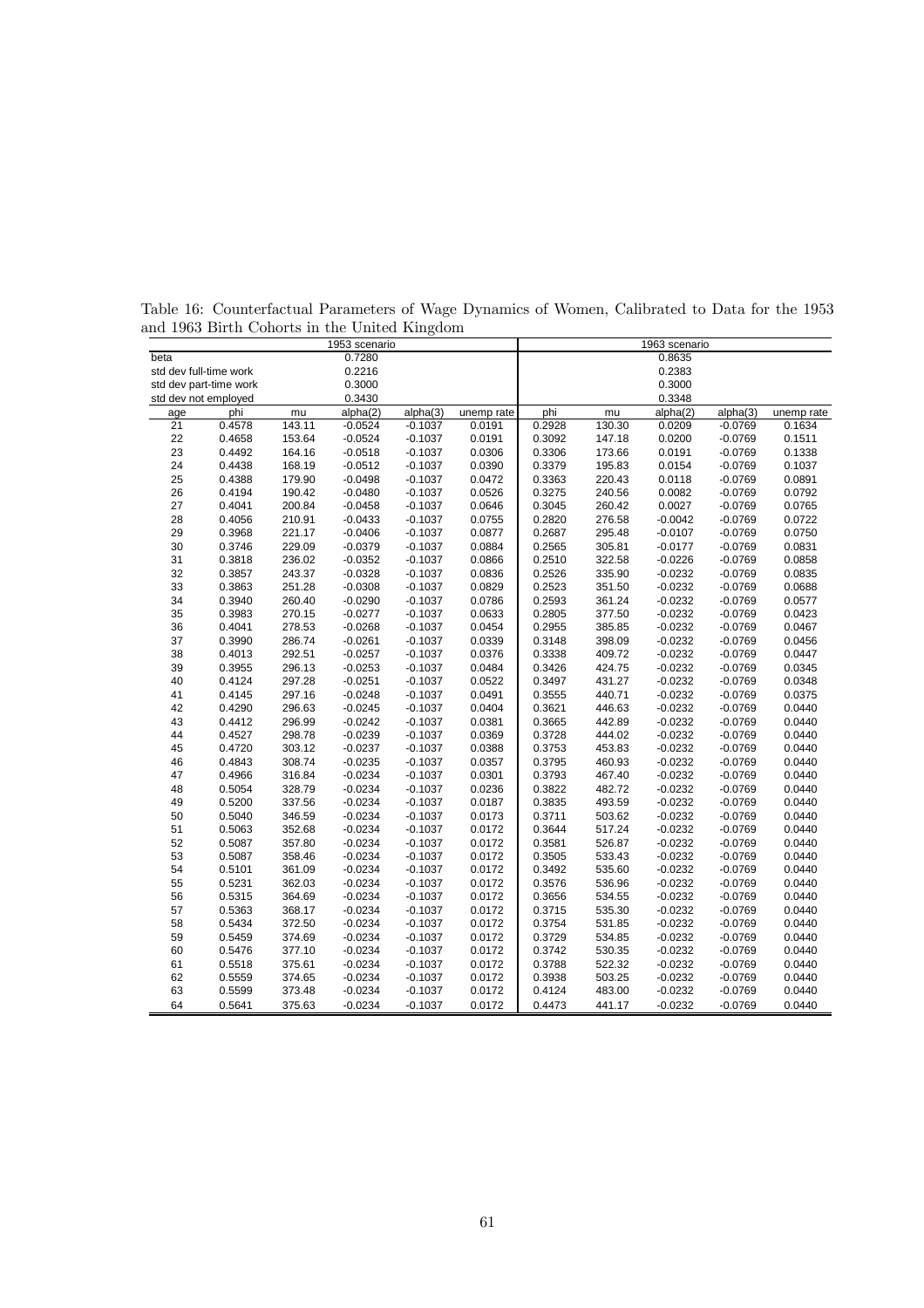|                  |                      | 1953 scenario |            |        | 1963 scenario |            |
|------------------|----------------------|---------------|------------|--------|---------------|------------|
| beta             |                      | 0.8803        |            |        | 0.9247        |            |
| std dev employed |                      | 0.2417        |            |        | 0.2536        |            |
|                  | std dev not employed | 0.2883        |            |        | 0.2832        |            |
| age              | mu                   | alpha(3)      | unemp rate | mu     | alpha(3)      | unemp rate |
| $\overline{21}$  | 186.26               | $-0.0384$     | 0.0443     | 247.45 | $-0.0221$     | 0.2955     |
| 22               | 210.20               | $-0.0384$     | 0.0443     | 271.01 | $-0.0221$     | 0.2265     |
| 23               | 226.58               | $-0.0384$     | 0.0443     | 297.03 | $-0.0221$     | 0.1642     |
| 24               | 239.52               | $-0.0384$     | 0.0443     | 324.33 | $-0.0221$     | 0.1062     |
| 25               | 255.33               | $-0.0384$     | 0.0443     | 351.49 | $-0.0221$     | 0.0807     |
| 26               | 270.54               | $-0.0384$     | 0.0457     | 377.60 | $-0.0221$     | 0.0657     |
| 27               | 288.12               | $-0.0384$     | 0.0476     | 399.04 | $-0.0221$     | 0.0858     |
| 28               | 304.94               | $-0.0384$     | 0.0514     | 417.25 | $-0.0221$     | 0.0806     |
| 29               | 322.22               | $-0.0384$     | 0.0606     | 430.40 | $-0.0221$     | 0.0876     |
| 30               | 336.78               | $-0.0384$     | 0.0721     | 439.45 | $-0.0221$     | 0.0722     |
| 31               | 350.66               | $-0.0384$     | 0.0796     | 444.40 | $-0.0221$     | 0.0680     |
| 32               | 364.97               | $-0.0384$     | 0.0793     | 449.05 | $-0.0221$     | 0.0671     |
| 33               | 380.64               | $-0.0384$     | 0.0780     | 453.99 | $-0.0221$     | 0.0673     |
| 34               | 396.36               | $-0.0384$     | 0.0767     | 459.55 | $-0.0221$     | 0.0637     |
| 35               | 412.50               | $-0.0384$     | 0.0697     | 466.43 | $-0.0221$     | 0.0546     |
| 36               | 426.27               | $-0.0384$     | 0.0573     | 475.93 | $-0.0221$     | 0.0442     |
| 37               | 438.31               | $-0.0384$     | 0.0483     | 483.38 | $-0.0221$     | 0.0401     |
| 38               | 446.50               | $-0.0384$     | 0.0544     | 492.33 | $-0.0221$     | 0.0318     |
| 39               | 451.79               | $-0.0384$     | 0.0593     | 493.23 | $-0.0221$     | 0.0381     |
| 40               | 453.11               | $-0.0384$     | 0.0631     | 513.58 | $-0.0221$     | 0.0395     |
| 41               | 453.53               | $-0.0384$     | 0.0669     | 526.19 | $-0.0221$     | 0.0444     |
| 42               | 453.14               | $-0.0384$     | 0.0664     | 542.70 | $-0.0221$     | 0.0404     |
| 43               | 452.62               | $-0.0384$     | 0.0643     | 556.72 | $-0.0221$     | 0.0404     |
| 44               | 452.12               | $-0.0384$     | 0.0516     | 561.67 | $-0.0221$     | 0.0404     |
| 45               | 454.04               | $-0.0384$     | 0.0473     | 567.99 | $-0.0221$     | 0.0404     |
| 46               | 453.54               | $-0.0384$     | 0.0391     | 574.35 | $-0.0221$     | 0.0404     |
| 47               | 450.65               | $-0.0384$     | 0.0407     | 569.42 | $-0.0221$     | 0.0404     |
| 48               | 448.53               | $-0.0384$     | 0.0427     | 564.31 | $-0.0221$     | 0.0404     |
| 49               | 438.65               | $-0.0384$     | 0.0419     | 557.05 | $-0.0221$     | 0.0404     |
| 50               | 448.33               | $-0.0384$     | 0.0419     | 565.28 | $-0.0221$     | 0.0404     |
| 51               | 443.35               | $-0.0384$     | 0.0419     | 559.68 | $-0.0221$     | 0.0404     |
| 52               | 449.72               | $-0.0384$     | 0.0419     | 566.84 | $-0.0221$     | 0.0404     |
| 53               | 447.95               | $-0.0384$     | 0.0419     | 564.85 | $-0.0221$     | 0.0404     |
| 54               | 452.54               | $-0.0384$     | 0.0419     | 570.01 | $-0.0221$     | 0.0404     |
| 55               | 441.89               | $-0.0384$     | 0.0419     | 558.04 | $-0.0221$     | 0.0404     |
| 56               | 437.33               | $-0.0384$     | 0.0419     | 552.91 | $-0.0221$     | 0.0404     |
| 57               | 429.13               | $-0.0384$     | 0.0419     | 543.68 | $-0.0221$     | 0.0404     |
| 58               | 421.96               | $-0.0384$     | 0.0419     | 535.62 | $-0.0221$     | 0.0404     |
| 59               | 413.92               | $-0.0384$     | 0.0419     | 526.59 | $-0.0221$     | 0.0404     |
| 60               | 407.70               | $-0.0384$     | 0.0419     | 519.59 | $-0.0221$     | 0.0404     |
| 61               | 402.42               | $-0.0384$     | 0.0419     | 512.00 | $-0.0221$     | 0.0404     |
| 62               | 397.17               | $-0.0384$     | 0.0419     | 504.42 | $-0.0221$     | 0.0404     |
| 63               | 394.62               | $-0.0384$     | 0.0419     | 496.84 | $-0.0221$     | 0.0404     |
| 64               | 392.98               | $-0.0384$     | 0.0419     | 489.25 | $-0.0221$     | 0.0404     |

Table 17: Counterfactual Parameters of Wage Dynamics of Men, Calibrated to Data for the 1953 and 1963 Birth Cohorts in the United Kingdom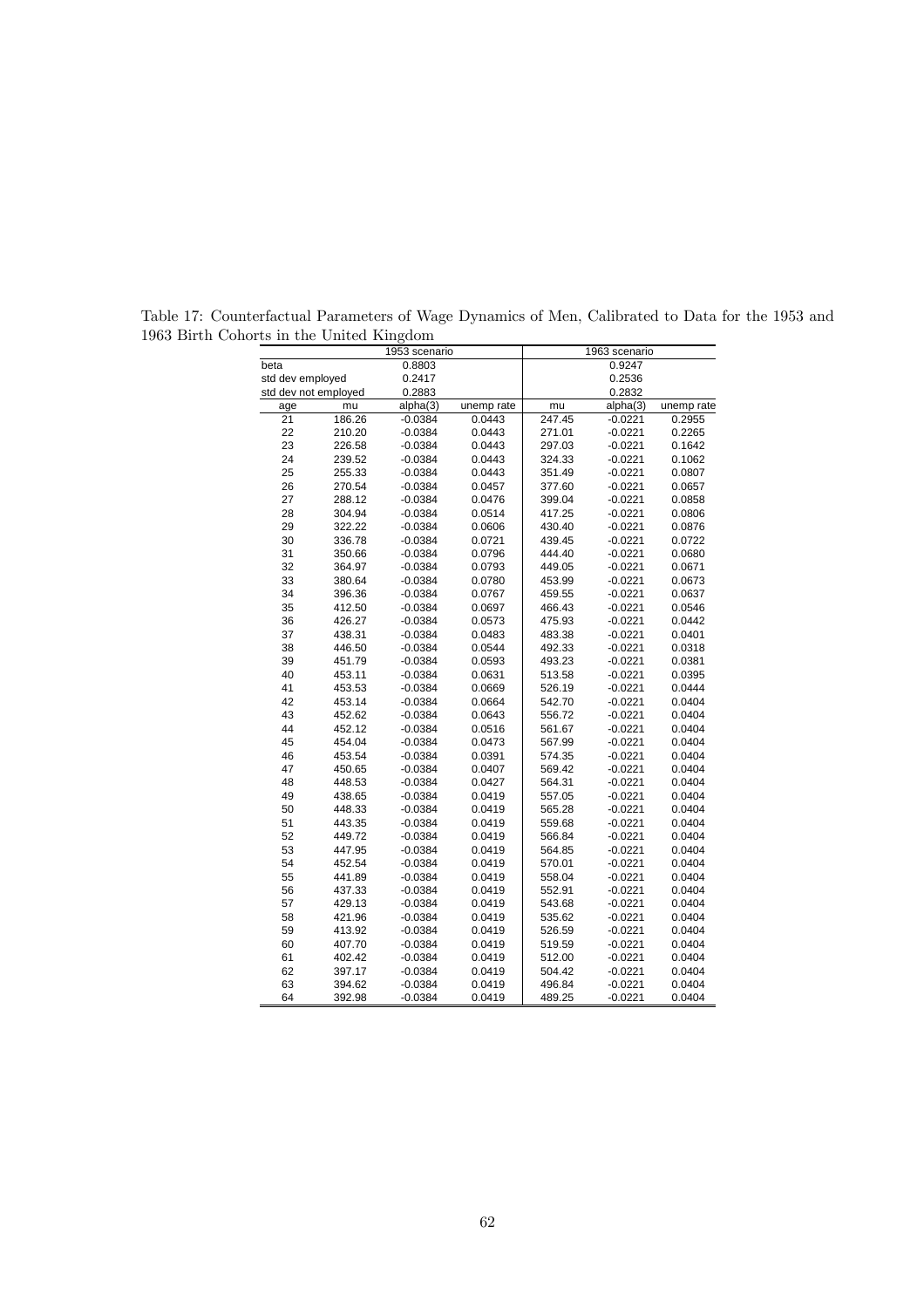as they choose to take some of their financial advantage in the form of increased leisure. It will be interesting to observe whether this projection matches the practical reality.

Panel B of Figure 19 reveals that the simulation model over-states the incidence of part-time employment amongst the 1963 female birth cohort, relative to data described by the EFS. This reflects the fact that women under 28 years of age receive a positive return in terms of future wage potential to part-time work under the 1963 simulation. The experience effect of working part-time rather than full-time becomes negative in the 1963 scenario from age 28. This experience effect, combined with the higher full-time wages that are paid under the 1963 simulation, motivate a larger proportion of women between the ages of 28 and 40 to choose full-time employment, relative to either of the alternative counterfactuals that are considered for analysis. It also encourages a larger proportion of the employed female population to choose to work full-time, from age 28 to the end of the simulated working lifetime.

The 1963 scenario differs from the 1963-marriage scenario only insofar as the wages of men and women that are considered for the 1963 scenario tend to exceed those of the 1963-marriage scenario. The higher wages paid under the 1963 scenario relative to the 1963-marriage scenario imply off-setting income and substitution effects in relation to fertility decisions. Households with higher labour incomes are better able to afford the costs of dependant children; but  $-$  due to the proportional nature of the equivalence scale adjustment that is assumed for the preference relation — the 'price' of having children also increases with the scale of desired consumption. The statistics reported at the bottom of Table 18 for rates of completed fertility indicate that the income effects referred to here dominate the price effects, so that women under the 1963 scenario choose to have 0.1 more children on average (1.907 c.f. 1.809), relative to the marital simulation.

This finding is in direct contrast to the standard Barro-Becker analysis, in which the price effects associated with improved female labour market opportuities are considered to be a possible explaination of the general decline observed in fertility rates. The analysis that we report here suggests that focussing exclusively on women's labour market opportunities to explain fertility trends risks understating the associated income effect in the context of a coincident rise in marital instability; a form of omitted variable bias. This observation high-lights the potential difficulties associated with partial analyses of what is a complex, and highly endogenous, behavioural phenomenon.

In the preceding subsection, we observed that reducing the probabilities of marriage from estimates that reflect the 1953 female birth cohort to estimates for the 1963 birth cohort reduced the total fertility rate from 2.06 to 1.809; a fall of 0.26 that exceeds the associated empirically observed fall of 0.12. The analysis of the current section suggests that at least part of this difference can be attributed to wage growth. The simulations reported here suggest that allowing for wage growth between the 1953 and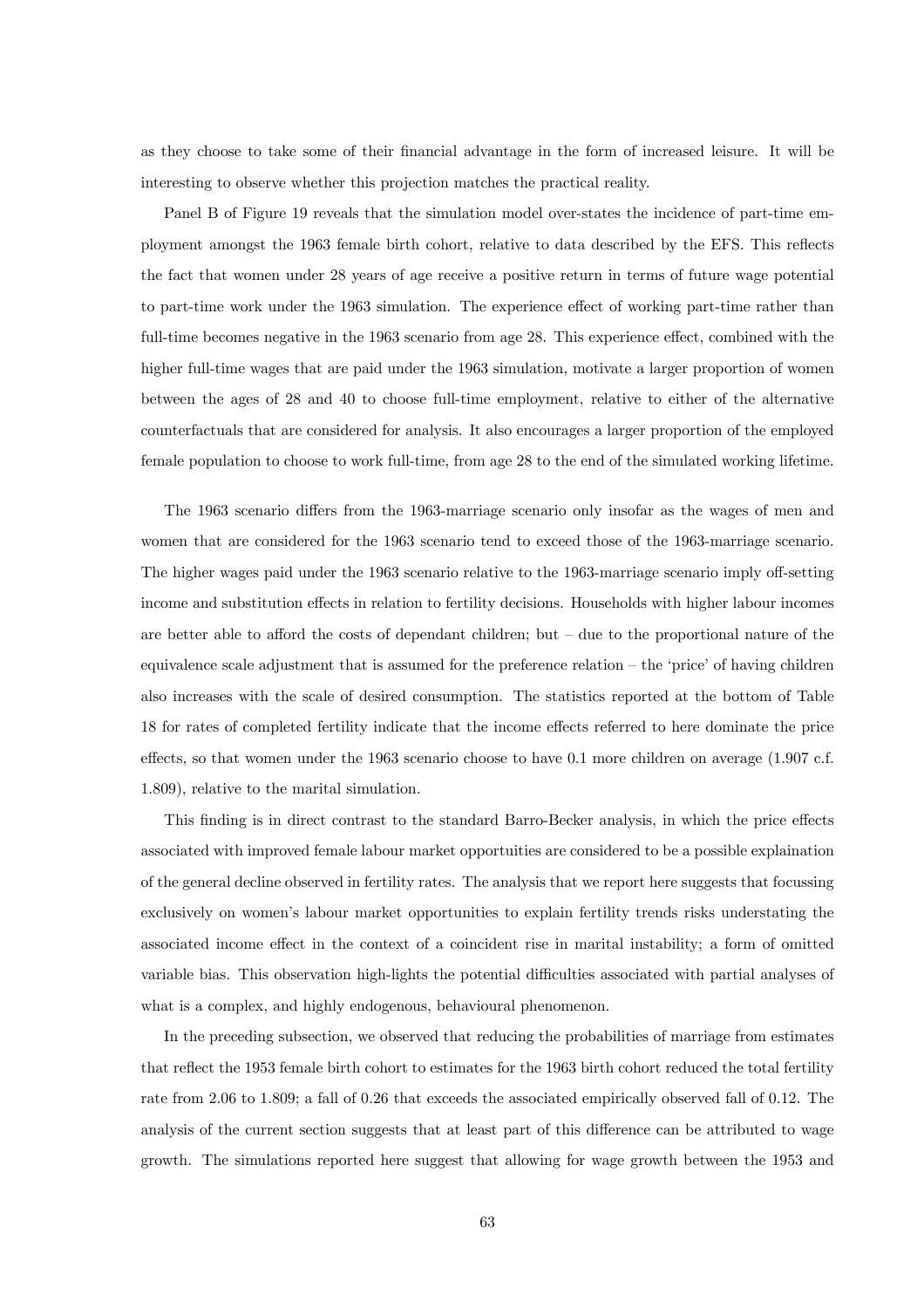1963 female birth cohorts obtains a fall in the total fertility rate of 0.15, which is very similar to the empirical observation.

The simulations that are reported here must, however, be treated with some caution when attempting to draw implications regarding the practical reality. The difficulties involved are made clear by digging under the aggregate measures of total fertility, and focussing upon the timing of the fertility decision. It will be recalled from the preceding subsection that, not only did the 1963-marriage scenario exaggerate the fall in the total fertility rate described by ONS data between the 1953 and 1963 female birth cohorts, but it also exaggerated the delay in fertility — average fertility at the first birth age exhibited a larger fall, and at the second birth age exhibited a larger rise than described by the survey data. The top two panels of Table 18 indicate that women under the 1963 scenario tend to delay fertility still further, a response that is driven by the stronger wage growth with age that is assumed for the 1963 scenario. It is consequently interesting to ask what aspects of the policy environment could explain the dampened responses in relation to the timing of fertility that are described by survey data, relative to the simulations that are reported here.

One of the key difficulties with which we have had to contend in the current analysis is the paucity of reliable estimates for the costs and availability of childcare. The allowance that we have made for childcare costs was formulated on the belief that it is preferable to adopt a simplified analytical structure when there is insufficient data to motivate a more complex specification. Nevertheless, at least some of the differences that are identified here between the simulated and sample fertility statistics could be mitigated by adopting a more complex (and potentially realistic) specification for childcare.

A related issue is the tax function that is considered for analysis. To limit heterogeneity between simulated scenarios, we have held the tax function fixed for the analysis that is presented here. This could be relaxed to recognise policy initiatives that have been undertaken to facilitate labour market participation of women. Furthermore, as previously noted, the fall in rates of formal marriages has been off-set in part by a rise in rates of informal cohabitation. Allowing for de facto relationships is consequently likely to dampen the behavioural responses reported in the preceding subsection, and might thereby obtain a closer reflection of reality. These issues remain subjects for further research.

## 6 Behavioural Responses to Fertility Related Transfers

Many countries have considered introducing family friendly policies in response to the declining fertility rates observed during recent decades. One controversial reform that was proposed in Portugal, for example, was to inversely relate pension contributions to the number of children of an employee.<sup>33</sup>

 $33$  Described in by the then Portuguese Prime Minister José Sócrates in an interview with the Financial Times, published 15 May 2006. The proposal was not included as part of wider reforms to the pension system that were enacted in October of 2006.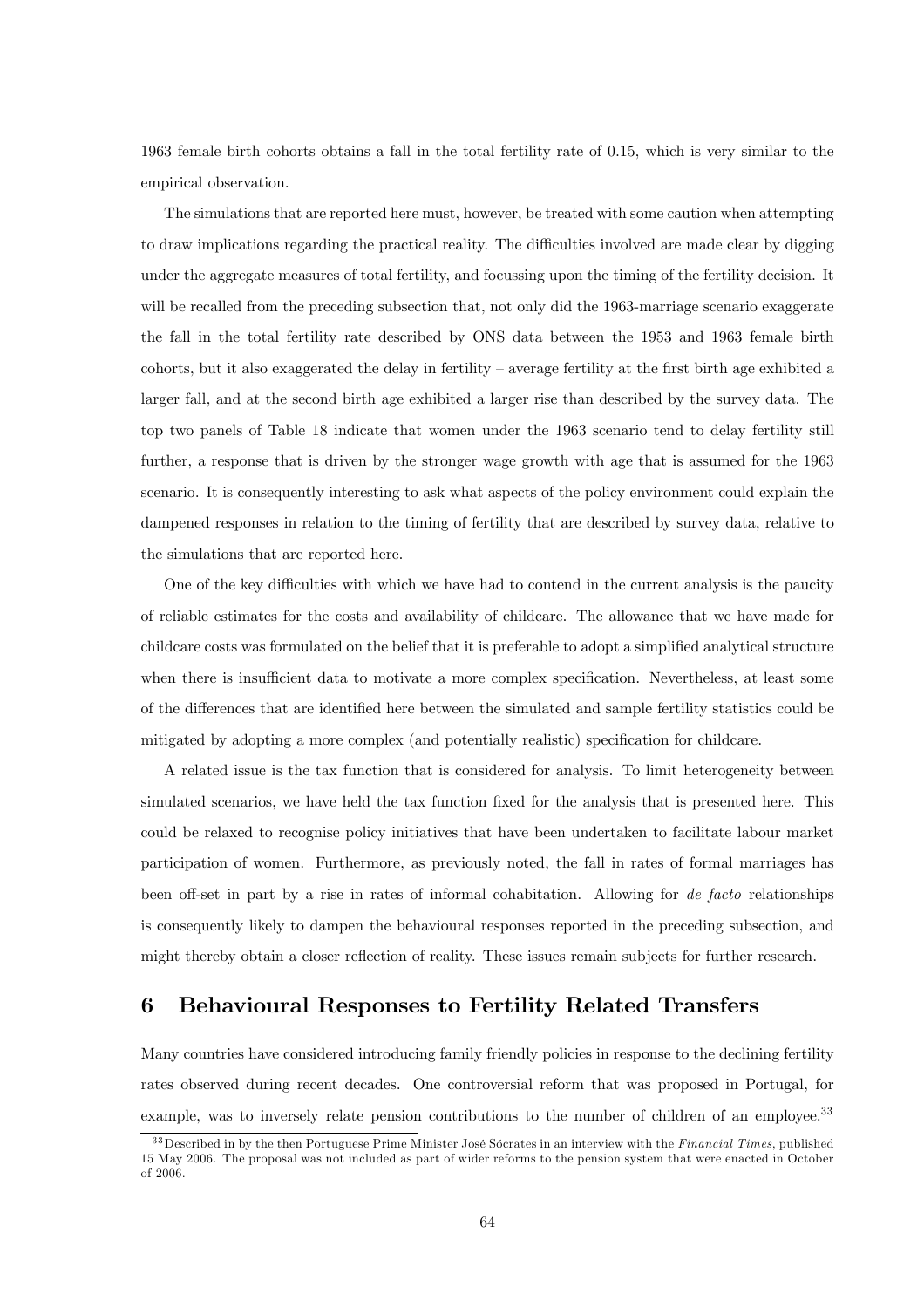

Figure 19: Effects on Simulated Female Labour Supply of Replacing Wage Rates and Rates of Marriage and Relationship Dissolution Estimated for the 1953 Female Birth Cohort with Rates Estimated for the 1963 Birth Cohort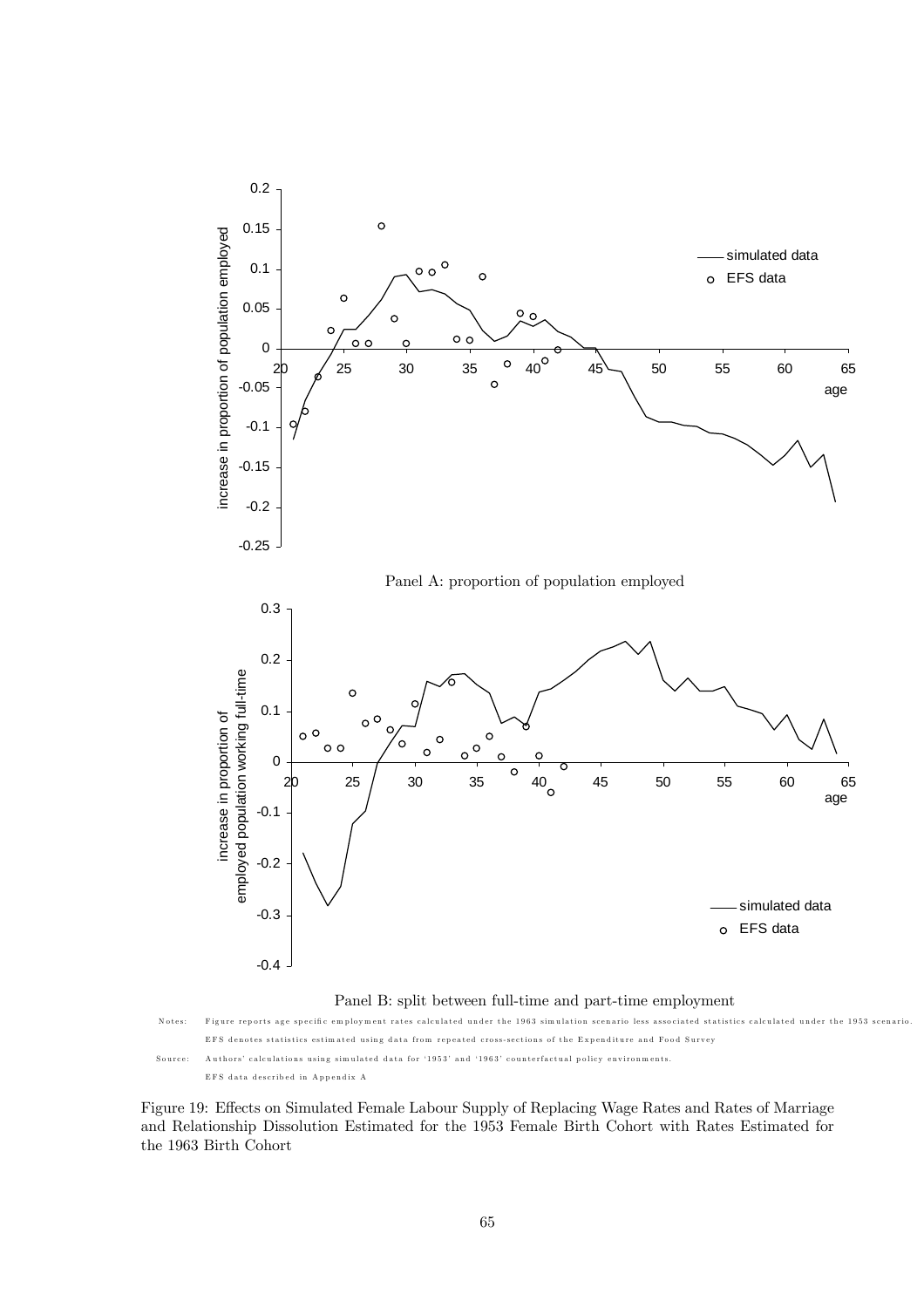|         | Table 18: Effects on Simulated Fertility of Replacing Wage Rates and Rates of Marriage and Relation- |  |  |
|---------|------------------------------------------------------------------------------------------------------|--|--|
|         | ship Dissolution Estimated for the 1953 Female Birth Cohort with Rates Estimated for the 1963 Birth  |  |  |
| Cohort. |                                                                                                      |  |  |

| fertility decision            | ONS stats for | 1953 scenario | 1963-marriage<br>scenario | 1963 scenario | effects  | ONS stats for |
|-------------------------------|---------------|---------------|---------------------------|---------------|----------|---------------|
|                               | 1953 cohort   |               |                           |               |          | 1963 cohort   |
| first birth age<br>0 children |               | 56.05         | 76.47                     | 70.85         | 14.80    |               |
|                               |               |               |                           |               |          |               |
| 1 child                       |               | 5.10          | 4.36                      | 17.97         | 12.87    |               |
| 2 children                    |               | 28.68         | 16.87                     | 11.18         | $-17.50$ |               |
| 3 children                    |               | 10.17         | 2.30                      | 0.00          | $-10.17$ |               |
| (%)<br>total                  |               | 100.00        | 100.00                    | 100.00        | 0.00     |               |
| average (no.)                 | 0.957         | 0.930         | 0.450                     | 0.403         | $-0.526$ | 0.732         |
| second birth age              |               |               |                           |               |          |               |
| 0 children                    |               | 47.25         | 34.60                     | 29.44         | $-17.81$ |               |
| 1 child                       |               | 7.19          | 13.54                     | 14.87         | 7.68     |               |
| 2 children                    |               | 30.73         | 33.20                     | 31.60         | 0.87     |               |
| 3 children                    |               | 14.83         | 18.66                     | 24.09         | 9.26     |               |
| (%)<br>total                  |               | 100.00        | 100.00                    | 100.00        | 0.00     |               |
| average (no.)                 | 1.088         | 1.131         | 1.359                     | 1.503         | 0.372    | 1.192         |
| aggregate                     |               |               |                           |               |          |               |
| 0 children                    | 15.00         | 18.83         | 23.19                     | 18.33         | $-0.50$  | 19.00         |
| 1 child                       | 13.00         | 7.49          | 8.83                      | 17.00         | 9.51     | 13.00         |
| 2 children                    | 42.00         | 40.94         | 38.88                     | 28.15         | $-12.79$ | 38.00         |
| 3 children                    | 20.00         | 19.90         | 24.47                     | 29.35         | 9.45     | 20.00         |
| 4 children                    | 10.00*        | 8.77          | 3.06                      | 6.53          | $-2.24$  | 10.00*        |
| 5 children                    |               | 2.46          | 0.74                      | 0.64          | $-1.82$  |               |
| 6 children                    |               | 1.61          | 0.83                      | 0.00          | $-1.61$  |               |
| $(\% )$<br>total              |               | 100.00        | 100.00                    | 100.00        | 0.00     | 100.00        |
| average (no.)                 | 2.045         | 2.061         | 1.809                     | 1.907         | $-0.154$ | 1.924         |

Notes: \* aggregate for 4 or more children

Source: Authors' calculations using simulated data for 1953, 1963-marriage, and 1963 simulation scenarios

ONS statistics reported from tables 10.1 and 10.5 of ONS publication, *Birth Statistics*

The political rationale for such a policy reform is clear: in a society where public pensions are funded through a PAYG system, and where child rearing incurs a financial cost, people who choose to have children and thereby supply the next generation of workers have a stronger claim on public pensions than those who do not. In a similar vein, studies that explore the decline in fertility observed at the end of the 1800's have high-lighted the role played by the coincident fall in the contribution of children to family income, or the perceived relative cost of children more generally.<sup>34</sup> Here we explore how the cost of child rearing affects the fertility behaviour generated by our model.

Our analysis is framed in terms of a tax-free benefit of constant absolute value that is received by a woman at the time of birth, for each child to whom she gives birth. The choice to focus upon a benefit of constant absolute value per child — rather than, for example, a benefit that is proportional to the financial means of a household — was made because it is similar to other child related benefits that are currently payable in the UK.<sup>35</sup> An analysis of the sensitivity of the current results to the structure of benefits considered here remains an issue for further research.

 $34$  See Szreter (1996) for an excellent account of the British context. See also Guest & Tolnay (1983) for a study using U.S. data, and Caldwell (1978) for a wider European view.

<sup>3 5</sup>Child related benefits in relation to infants less than a year old were payable in 2005 through the (means-tested) Child Tax Credit. Proportional tax adjustments in respect of children are made through the Quotient Familial applied in France.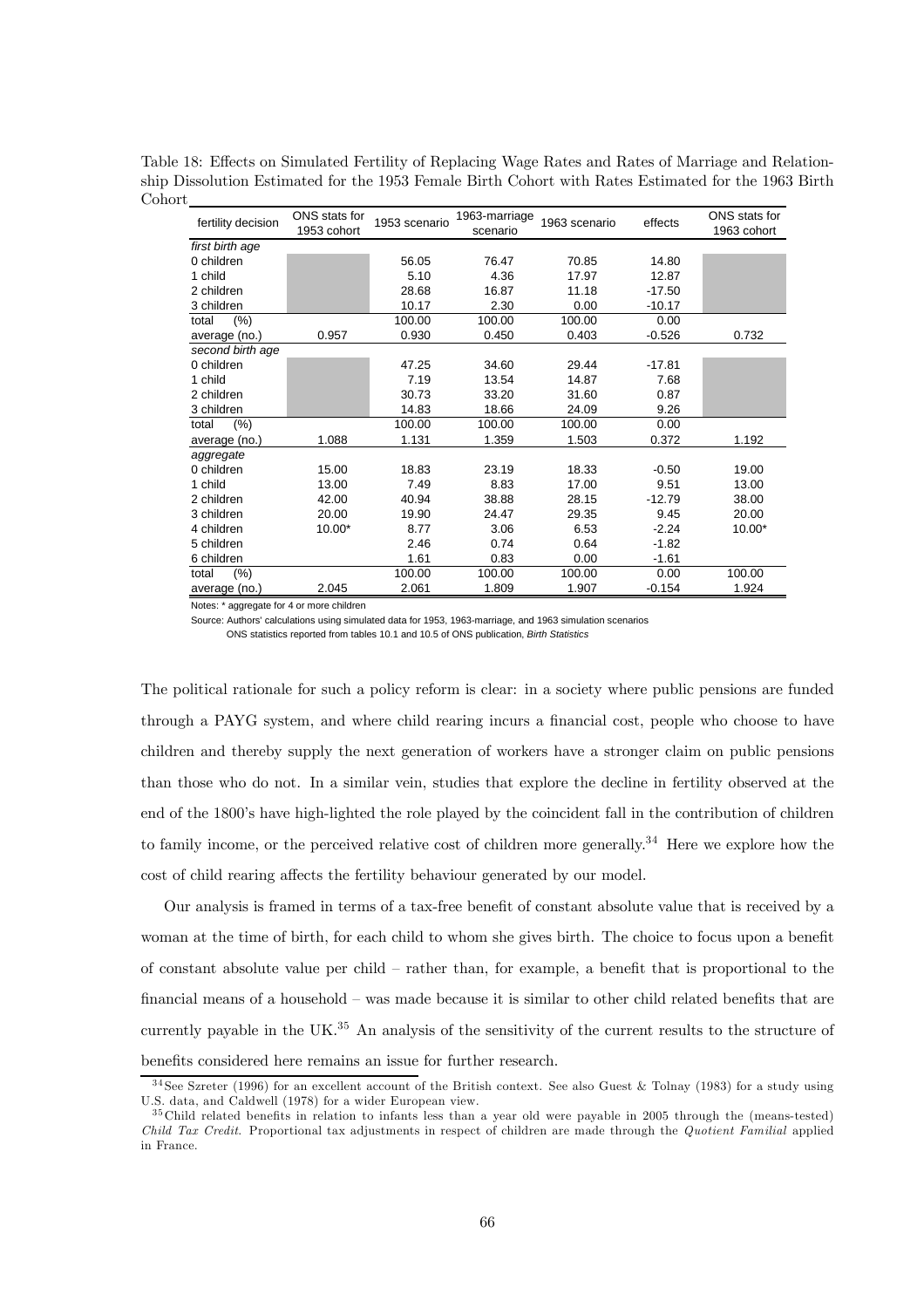The parameter specification of the model that was calibrated against data for the 1953 female birth cohort, as described in Section 4, was used to conduct the analysis. This model was used to generate six population cohorts of 10,000 women, where the only environmental difference between the simulated cohorts was the value of the per child benefit considered for analysis. Discussion is divided into two subsections. In the first subsection, we focus on population aggregates, contrasting the cost of the respective benefits with the associated influence on fertility decisions. In the second subsection, we explore behavioural responses disaggregated by the financial circumstances of the household. As in the preceding section, we summarise the results that are reported here in the conclusion.

### 6.1 The influence of birth credits on population aggregates

The effects of the fertility payments considered for analysis on population aggregates are summarised in Table 19. One of the most striking impressions that is made by the statistics reported in Table 19 is the sensitivity of fertility decisions to fertility related transfers. In return for a once off transfer per child equal to a fifth of average annual gross full-time employment income at age 52 (the right-most column in the table) — holding all other aspects of the simulated environment fixed — households choose to have more than twice the number of children than they do in the absence of such a payment (the leftmost column). Note that this does not require a child to bring in a net financial gain to their parents' household: children still impose a financial burden through the equivalence scale that is considered for analysis, and through the influence of childcare costs when mothers choose to work. All that is required is that a child provides a financial benefit to their parents over the course of their life, gross of the costs of their upbringing. This benefit could be in the form of a government transfer, or some unrequited transfer later in life.

To put the statistics reported in Table 19 into perspective, 20% of average annual gross full-time employment income is approximately equivalent to 30% of average annual disposable income of fulltime employees. The analysis reported here suggests that, if a child could contribute this sum, in net present value terms, to their parents over the course of their entire lifetime, then the completed fertility rate would exceed four children per woman, thereby recovering the decline in fertility projected to have occurred during the last 150 years (reported in Figure 4). The sensitivity of simulated fertility decisions that is reported here consequently goes some way toward supporting hypotheses that attach significance to the changing economic role of children in explaining the fertility trends exhibited by survey data. Nevertheless it will be necessary to explore the robustness of the results that are reported here to the model specification, before they can be used to inform the structure of family friendly welfare payments, or be cited as part of the wider literature that is concerned with understanding observed fertility trends.

The top two panels of Table 19 indicate similar responses to the birth credits at each of the two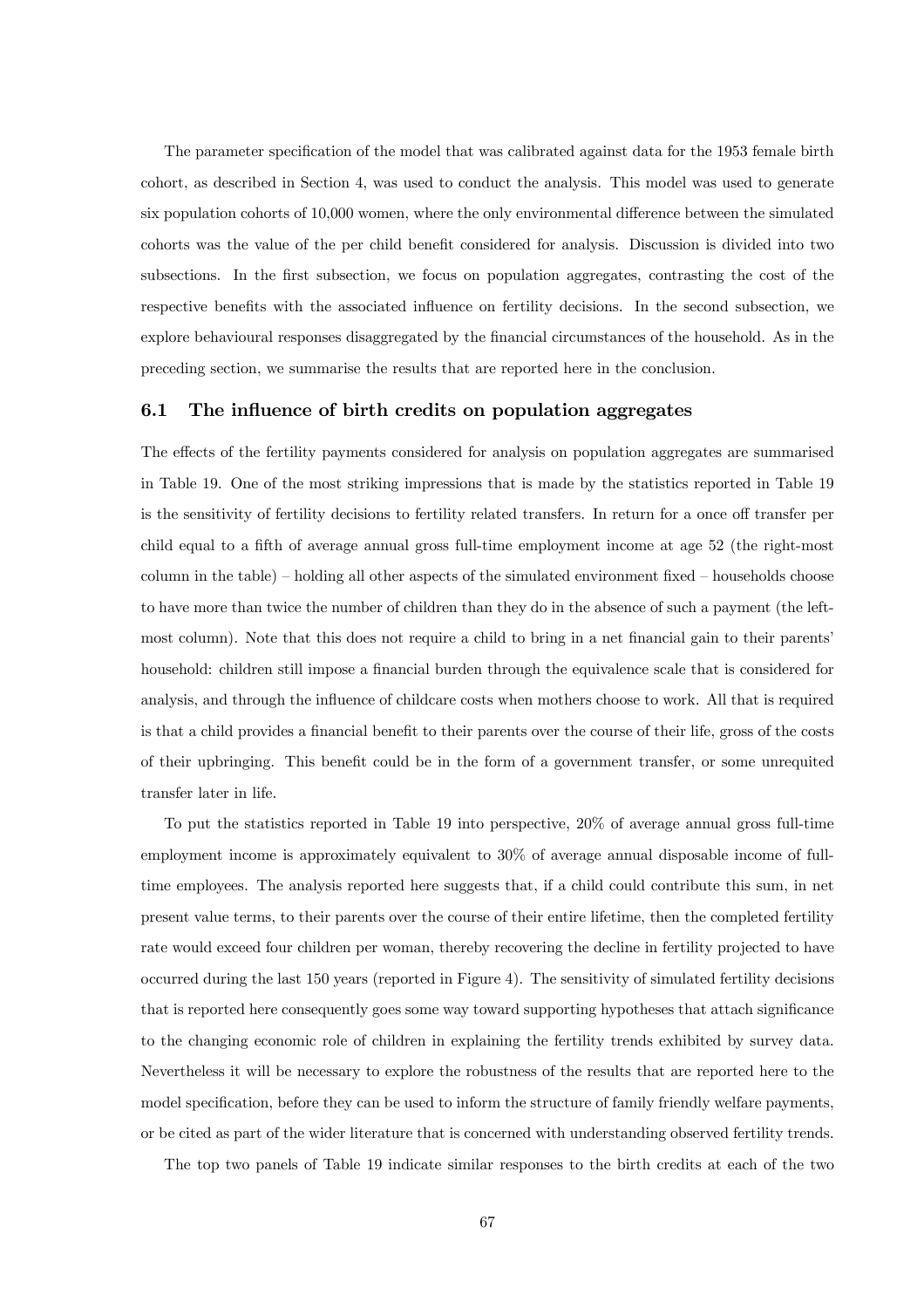|                       | per crilla berlefit (70 or arritidal gross fur-drile employment income) |        |        |        |        |        |        |
|-----------------------|-------------------------------------------------------------------------|--------|--------|--------|--------|--------|--------|
|                       | 0.0                                                                     | 0.4    | 1.0    | 2.1    | 4.1    | 10.3   | 20.6   |
| first birth age (21)  |                                                                         |        |        |        |        |        |        |
| 0 children            | 56.05                                                                   | 55.98  | 55.98  | 55.37  | 51.38  | 49.13  | 38.28  |
| 1 child               | 5.10                                                                    | 4.99   | 4.91   | 4.18   | 1.27   | 1.13   | 3.67   |
| 2 children            | 28.68                                                                   | 26.35  | 26.30  | 21.39  | 5.54   | 2.47   | 3.72   |
| 3 children            | 10.17                                                                   | 12.68  | 12.81  | 19.06  | 41.81  | 47.27  | 54.33  |
| (% )<br>total         | 100.00                                                                  | 100.00 | 100.00 | 100.00 | 100.00 | 100.00 | 100.00 |
| average (no.)         | 0.930                                                                   | 0.957  | 0.959  | 1.041  | 1.378  | 1.479  | 1.741  |
| second birth age (29) |                                                                         |        |        |        |        |        |        |
| 0 children            | 47.25                                                                   | 46.62  | 46.21  | 45.29  | 42.68  | 28.72  | 11.99  |
| 1 child               | 7.19                                                                    | 6.79   | 6.81   | 6.61   | 5.42   | 5.03   | 4.69   |
| 2 children            | 30.73                                                                   | 29.80  | 26.62  | 20.39  | 20.66  | 18.60  | 10.17  |
| 3 children            | 14.83                                                                   | 16.79  | 20.36  | 27.71  | 31.24  | 47.65  | 73.15  |
| (% )<br>total         | 100.00                                                                  | 100.00 | 100.00 | 100.00 | 100.00 | 100.00 | 100.00 |
| average (no.)         | 1.131                                                                   | 1.168  | 1.211  | 1.305  | 1.405  | 1.852  | 2.445  |
| aggregate             |                                                                         |        |        |        |        |        |        |
| 0 children            | 18.83                                                                   | 18.19  | 18.03  | 16.74  | 11.46  | 2.80   | 0.00   |
| 1 child               | 7.49                                                                    | 7.46   | 7.28   | 6.84   | 4.54   | 2.73   | 0.00   |
| 2 children            | 40.94                                                                   | 39.17  | 38.52  | 33.36  | 23.08  | 15.42  | 1.81   |
| 3 children            | 19.90                                                                   | 21.85  | 22.51  | 28.80  | 44.43  | 54.68  | 49.63  |
| 4 children            | 8.77                                                                    | 8.18   | 6.73   | 2.37   | 1.28   | 3.74   | 8.06   |
| 5 children            | 2.46                                                                    | 2.48   | 3.28   | 6.12   | 2.13   | 3.29   | 9.17   |
| 6 children            | 1.61                                                                    | 2.67   | 3.65   | 5.77   | 13.08  | 17.34  | 31.33  |
| (% )<br>total         | 100.00                                                                  | 100.00 | 100.00 | 100.00 | 100.00 | 100.00 | 100.00 |
| average (no.)         | 2.061                                                                   | 2.125  | 2.171  | 2.347  | 2.782  | 3.331  | 4.186  |
| avg cost per woman*   | 0.000                                                                   | 0.877  | 2.239  | 4.842  | 11.482 | 34.362 | 86.369 |

Table 19: The Influence on Fertility Rates of Child Related Transfers in Addition to Existing Benefits *per child benefit\* (% of annual gross full-time employment income)*

Notes: \* benefit specified as percentage of annual gross labour income of full-time employees in 2005 (equivalent to £466 per week) Source: Authors' calculations using simulated data. The authors may be contacted for details

birth ages considered for analysis. As the value of the birth credit increases, there is a reasonably smooth decline in the proportion of households that choose to have no children at each of the two birth ages. Few households choose to have a single child at either of the two birth ages, regardless of the considered transfer, and the proportion of households choosing to have two children falls sharply as the birth credit increases from zero. As a residual, the proportion of households that choose to have the maximum number of children at each of the birth ages increases sharply as the birth credit increases from zero, and increases at a smooth, more gradual rate thereafter. In aggregate the bi-modal distribution of household size shifts from zero and two children per household, to three and six children as the birth credit increases. This last observation emphasises the influence that the upper bound considered for the number of births at each birth age has on the distribution of household size that is simulated by the model.

### 6.2 Distributional Responses

The influence of financial circumstances on simulated fertility decisions in the context of alternative birth credits is reported in Table 20. The statistics reported in left-most column of the top panel of Table 20 indicate that, in the absence of a birth credit, children tend to be concentrated at the extremes of the wealth distribution, with completed fertility rates highest amongst households in the top and bottom wealth quintiles, and lowest amongst households in the third quintile. This is an intuitive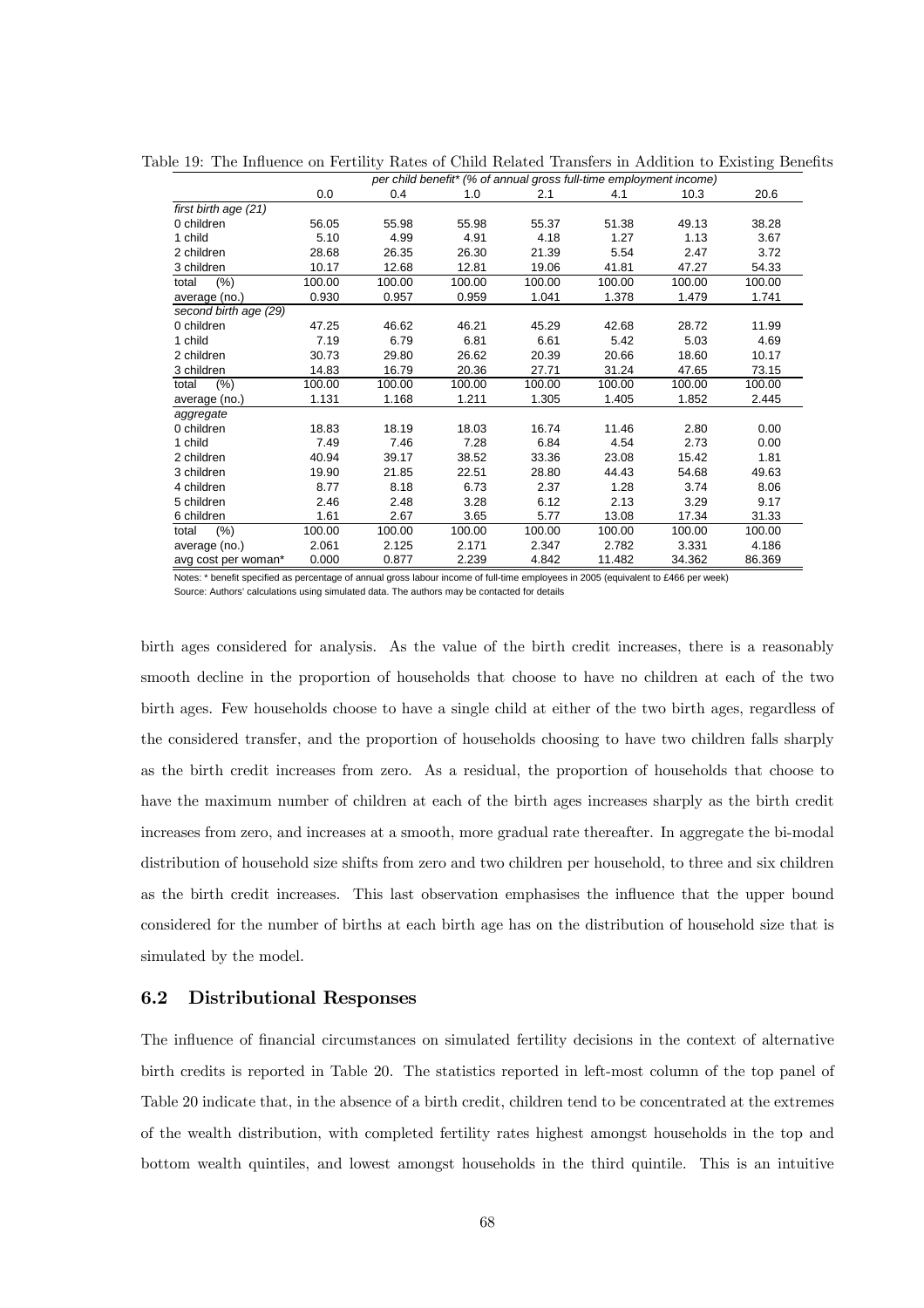| $\cdot$          | per child benefit* (% of annual gross full-time employment income) |       |       |       |       |       |       |  |
|------------------|--------------------------------------------------------------------|-------|-------|-------|-------|-------|-------|--|
|                  | 0.0                                                                | 0.4   | 1.0   | 2.1   | 4.1   | 10.3  | 20.6  |  |
| lowest quintile  | 2.986                                                              | 3.039 | 3.123 | 3.398 | 3.755 | 4.174 | 5.059 |  |
| 2nd quintile     | 1.852                                                              | 1.981 | 2.070 | 2.395 | 3.204 | 3.781 | 4.633 |  |
| 3rd quintile     | 1.356                                                              | 1.426 | 1.442 | 1.540 | 1.951 | 2.759 | 3.768 |  |
| 4th quintile     | 1.698                                                              | 1.739 | 1.750 | 1.864 | 2.355 | 2.731 | 3.633 |  |
| highest quintile | 2.412                                                              | 2.437 | 2.467 | 2.536 | 2.648 | 3.208 | 3.837 |  |
|                  | effect of benefit on completed fertility rate**                    |       |       |       |       |       |       |  |
| lowest quintile  |                                                                    | 0.054 | 0.138 | 0.412 | 0.769 | 1.188 | 2.073 |  |
| 2nd quintile     |                                                                    | 0.129 | 0.218 | 0.543 | 1.351 | 1.929 | 2.781 |  |
| 3rd quintile     |                                                                    | 0.070 | 0.086 | 0.184 | 0.595 | 1.403 | 2.411 |  |
| 4th quintile     |                                                                    | 0.041 | 0.052 | 0.166 | 0.657 | 1.033 | 1.935 |  |
| highest quintile |                                                                    | 0.026 | 0.055 | 0.124 | 0.236 | 0.796 | 1.425 |  |

Table 20: Effects on Completed Fertility Rates of Child Related Transfers, by Wealth Quintile at Age 30

Notes: \* benefit specified as percentage of annual gross labour income of full-time employees in 2005 (equivalent to £466 per week) \*\* effect of benefit = completed fertility with benefit less completed fertility with zero benefit (left-most column)

Source: Authors' calculations using simulated data. The authors may be contacted for details

observation in context of the incentives that are embodied by our behavioural model. Households in the top of the wealth distribution tend to have more children than those in the middle of the distribution because they are better able to afford the associated financial burden. Meanwhile, households at the bottom of the wealth distribution tend to have more children because associated government transfers in respect of children represent a greater share of their aggregate financial resources, relative to more affluent households. This last observation points toward the behavioural responses that were generated in response to the birth credit with which the current section is concerned.

As the statistics reported in the bottom panel of Table 20 make clear, introducing a birth credit in respect to each child to whom a woman gives birth increases fertility rates throughout the wealth distribution, with the largest responses observed amongst households in the second least wealthy quintile. The disproportionate responses of households toward the bottom of the wealth quintile is a direct consequence of the fact that the analysis focuses upon a birth credit of constant absolute value per child. As this benefit is valued more by poorer households, it is the poorer households that respond most strongly to it's introduction. That the largest increases in completed fertility are observed amongst households in the second wealth quintile, as opposed to the bottom wealth quintile is attributable to the second quintile's relatively low average fertility rate in the absence of a birth credit.

# 7 Conclusions

The importance of contemporary trends in fertility and female labour supply is well recognised. Women are now having fewer children than ever before, choosing to delay fertility in preference of increased labour market participation. It is difficult to overstate the social and economic importance of these trends; the changing nature of fertility is one of the key factors that underlie the aging of populations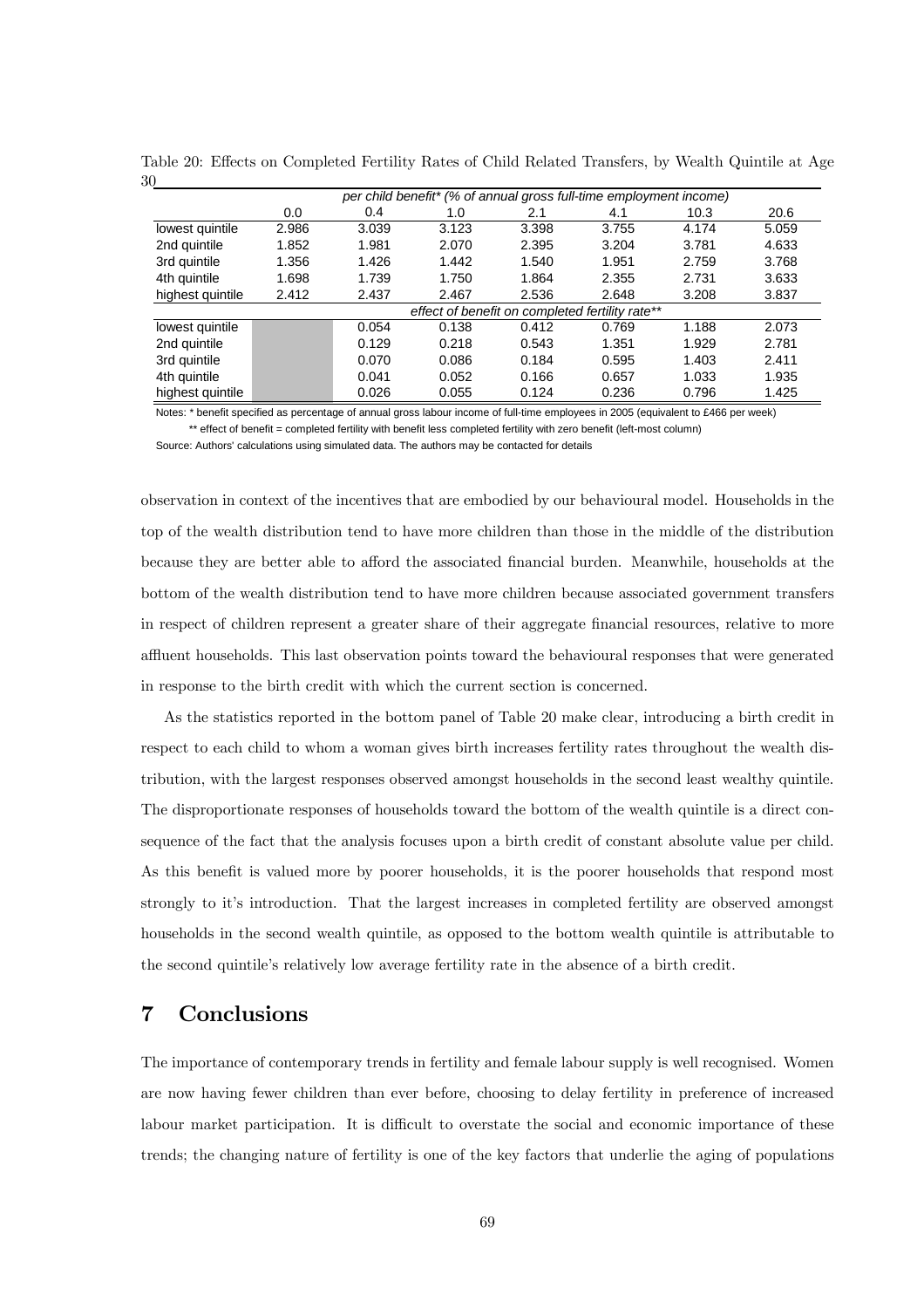that has been observed in countries throughout the economically developed world, and women now constitute a much more important fraction of the aggregate labour force than was the case just a few decades ago. Unfortunately, our understanding of these inter-related phenomena has been hampered by the difficulties that are associated with formulating a structural model of behaviour that reflects the joint nature of the fertility and labour supply decisions in the context of an uncertain future. In this paper we describe a model that we have developed to address this analytical challenge.

Our model is based upon the premise that recent trends in fertility and female labour supply can be attributed to the changing nature of partner relations, and to the labour market opportunities available to women. The trend away from formal marital contracts during the last half century in the United Kingdom is clearly described by survey data, with rates of marriage falling, and rates of marital dissolution rising to previously unobserved levels. At the same time, the wages paid to women have grown strongly, both in absolute terms and relative to those of men. The model that we have developed is calibrated to survey data for the cohort of women born in the United Kingdom in 1953, and its out-of-sample properties are explored with reference to data reported for the cohort of women born in 1963.

Our model does a good job at capturing data reported for the 1953 female birth cohort against which it was calibrated. The out-of-sample analyses that we conduct also reflect the key stylised facts that are referred to above; adjusting our model parameters to reflect rates of marriage, marital dissolution, and wages estimated for the 1963 female birth cohort results in higher rates of full-time labour market participation, a delay in the timing of births, and a fall in completed fertility rates. In regard to labour market participation and completed fertility rates, our model obtains a close match to the trends that are described by associated survey data. In relation to the timing of fertility, however, the model exaggerates the fertility delay that has been observed in practice. We conjecture that the reflection that our model obtains to the practical reality could be improved by a number of measures. These include making a more realistic allowance for the costs and particularly the availability of childcare; an allowance for the effects of wider policy initiatives to facilitate female labour market participation; and accounting for the increasing importance of de facto cohabitation. These issues remain topics for further research.

We use our model to explore fertility responses to a benefit of constant absolute value that is received by a woman at the time of birth, for each child to whom she gives birth. To the extent that our behavioural model can be taken as representative of the practical reality, our findings have at least two important policy implications. First, the analysis suggests that the population average completed fertility rate can be quite sensitive to fertility related transfers: a constant absolute transfer of £250 per child measured in 2005 money generates an increase in the population average completed fertility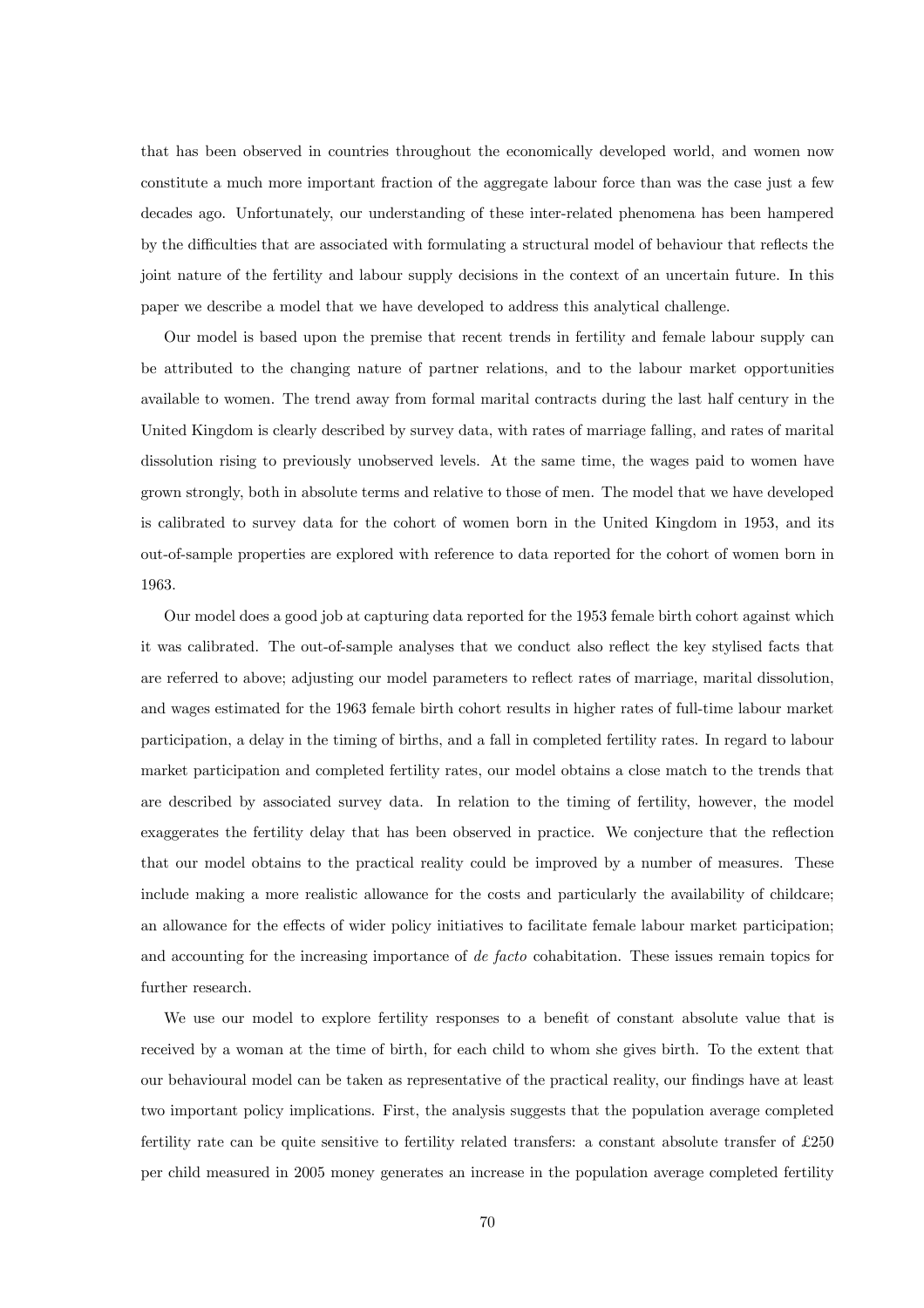rate simulated for the 1953 birth cohort of women of 0.11 children; and a transfer of £5000 per child generates a completed fertility rate that has not been seen since the first fertility transition at the end of the 1800's. Second, the design of birth credits can be very important in determining the incidence of behavioural responses. In the context of the constant absolute payments per child that are considered for analysis, simulated fertility responses are concentrated toward the bottom of the wealth distribution. Such a policy may obviously bring with it social concerns, that are beyond the scope of our current analysis.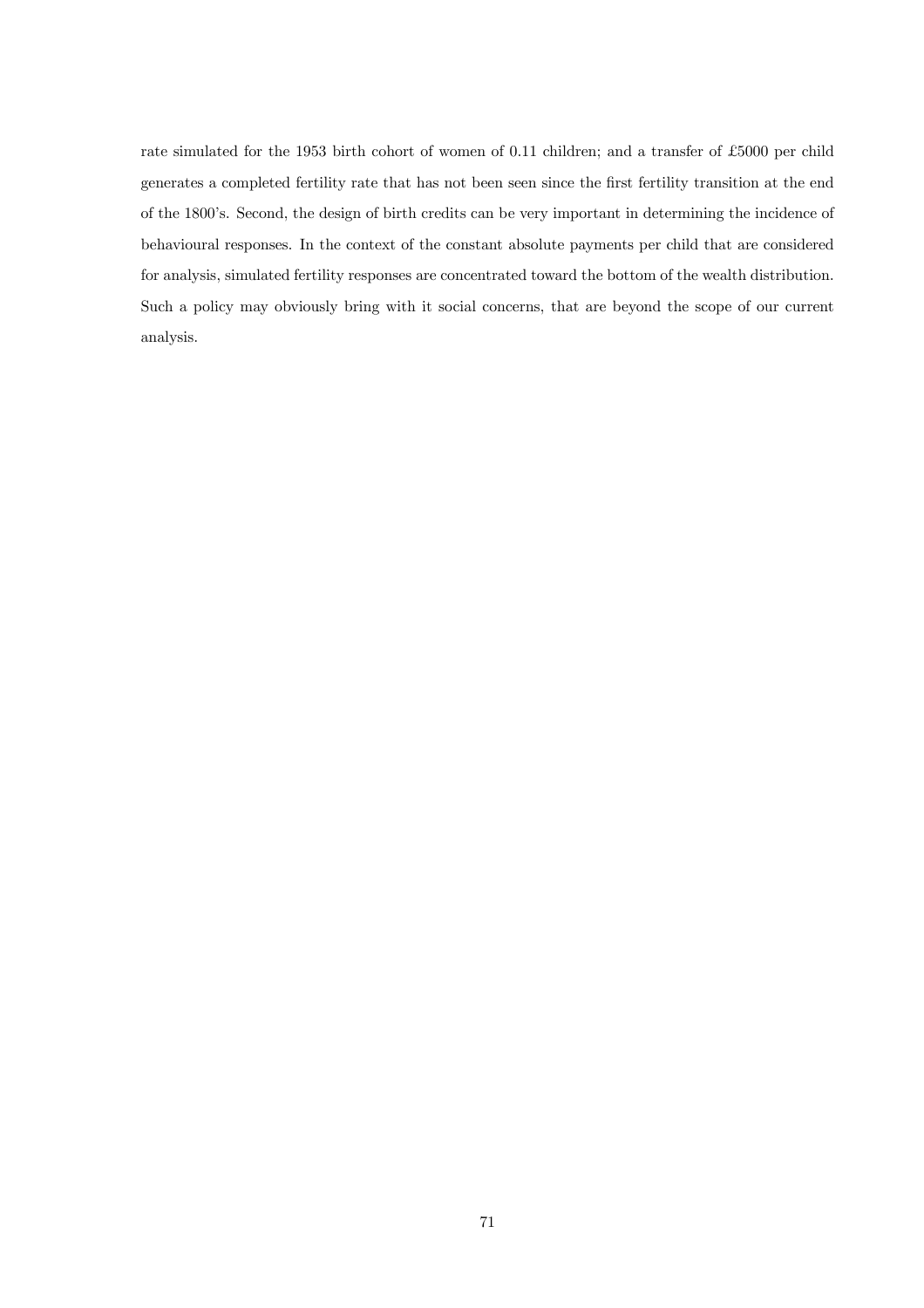# References

- Adsera, A. (2005), Wher are the babies? Labor market conditi0ons and fertility in Europe. IZA Discussion Paper 1576.
- Akerlof, G. A. (1998), 'Men without children', The Economic Journal 108, 287—309.
- Arellano, M. & Bond, S. (1991), 'Some tests of specification for panel data: Monte Carlo evidence and an application to employment equations', Review of Economic Studies 56, 1—20.
- Arellano, M. & Bover, O. (1995), 'Another look at the instrumental variable estimation of errorcomponents models', Journal of Econometrics 68, 29—51.
- Arroyo, C. & Zhang, J. (1997), 'Dynamic microeconomic models of fertility choice: a survey', Journal of Population Economics 10, 23—65.
- Attanasio, O. P. & Weber, G. (1995), 'Is consumption growth consistent with intertemporal optimization?', Journal of Political Economy 103, 1121—1157.
- Attansio, O., Low, H. & Sanchez-Marcos, V. (2008), 'Explaining changes in female labor supply in a life-cycle model', American Economic Review 98, 1517—1552.
- Balcer, Y. & Sadka, E. (1986), 'Equivalence scales, horizontal equity and optimal taxation under utilitarianism', Journal of Public Economics 29, 79—97.
- Banks, J. & Johnson, P. (1998), How Reliable is the Family Expenditure Survey? The Institute for Fiscal Studies, London.
- Becker, G. S. (1988), 'Family economics and macro behaviour', American Economic Review 78, 1—13.
- Berrington, A. (2004), 'Perpetual postponers? WomenŠs, menŠs and coupleŠs fertility intentions and subsequent fertility behaviour', Population Trends 3, 9—19.
- Blundell, R. & Bond, S. R. (1998), 'Initial conditions and moment restrictions in dynamic panel data models', Journal of Econometrics 87, 115—143.
- Blundell, R., Browning, M. & Meghir, C. (1994), 'Consumer demand and the life cycle allocation of household expenditure', Review of Economic Studies 61, 57-80.
- Boldrin, M. & Jones, L. (2002), 'Mortality, fertility and saving in a malthusian economy', Review of Economic Dynamics 5, 775—814.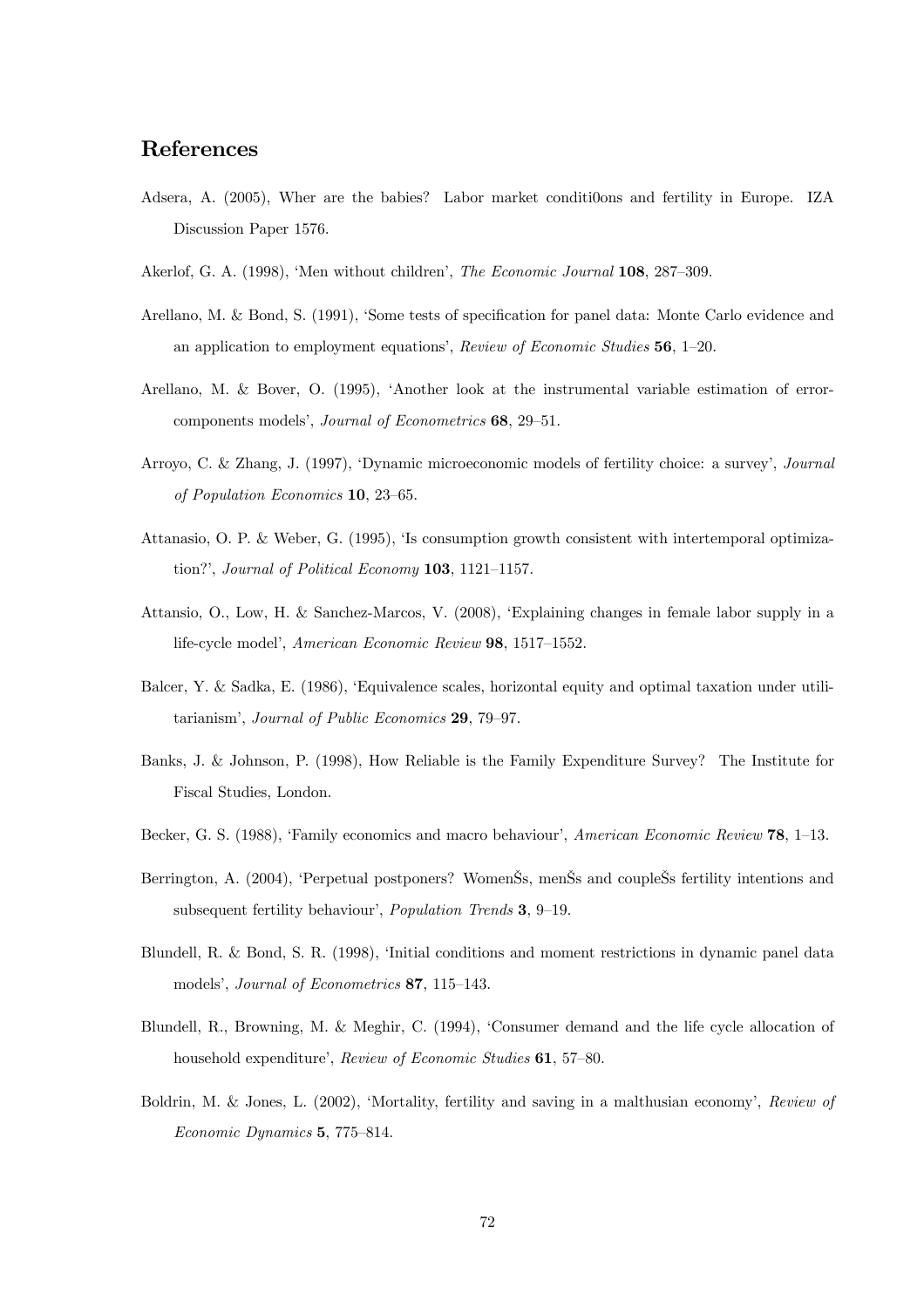- Bond, S. R., Hoeffler, A. & Temple, J. (2001), GMM estimation of empirical growth models. Centre for Economic Policy Research (London) Discussion Paper No. 3048.
- Brewer, M. & Shaw, J. (2004), Childcare use and mothersŠ employment: a review of British data sources. Department for Work and Pensions Working Paper 16.
- Bus, J. C. P. & Dekker, T. (1975), 'Two efficient algorithms with guaranteed convergence for finding a zero of a function', ACM Trans. Math. Software 1, 330—345.
- Caldwell, J. C. (1978), 'A theory of fertility: from high plateau to destabilization', Popoulation and Development Review 4, 553—577.
- Deaton, A. & Muellbauer, J. (1980), Economics and Consumer Behavior, Cambridge University Press, Cambridge.
- Diamond, P. & Köszegi, B. (2003), 'Quasi-hyperbolic discounting and retirement', Journal of Public Economics 87, 1839—1872.
- Fernandez-Villaverde, J. & Krueger, D. (2006), Consumption over the life cycle: facts from Consumer Expenditure Survey Data. Working Paper, University of Pennsylvania.
- Foster, K. (1996), 'A comparison of the Census characteristics of respondents and non-respondents to the 1996 FES', ONS Survey Methodology Bulletin 38.
- French, E. (2005), 'The effects of health, wealth, and wages on labour supply and retirement behaviour', Review of Economic Studies 72, 395—427.
- Guest, A. M. & Tolnay, S. E. (1983), 'Children's roles and fertility: late nineteenth-century United States', Social Science History 7, 355—380.
- Gustman, A. L. & Steinmeier, T. L. (2005), 'The social security early entitlement age in a structural model of retirement and wealth', Journal of Public Economics 89, 441—464.
- Heckman, J. (1979), 'Sample Bias as Specification Error', Econometrica 47, 153—162.
- Hicks, J. R. (1939), Value and Capital, Clarendon Press, Oxford.
- Hurd, M. (1989), 'Mortality risk and bequests', Econometrica 57, 779—813.
- Joshi, H. (1990), 'The cash opportunity costs of childbearing: an approach to estimation using British data', Population Studies 44, 41—60.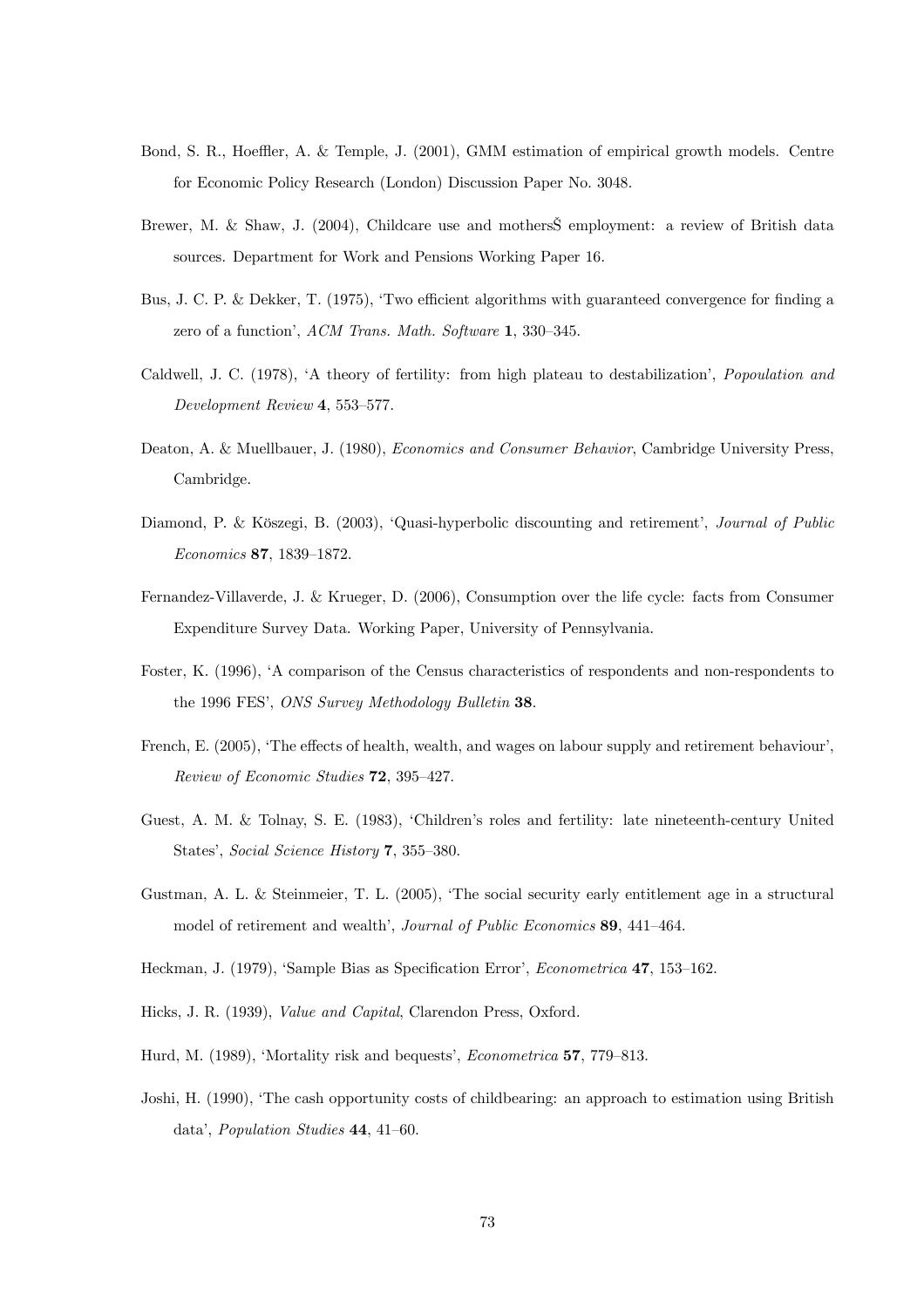- Kogel, T. (2004), 'Did the association between fertility and female employment within OECD countries really change its sign?', Journal of Population Economics 17, 45—65.
- Laibson, D. (1997), 'Golden eggs and hyperbolic discounting', *Quarterly Journal of Economics* 112, 443– 477.
- Macunovich, D. J. (1996), Relative income and price of time: Exploring their effects on U.S. fertility and femal labor force particpation, 1963-1993. Williams College Department of Economics Working Paper 174.
- Muellbauer, J. & van de Ven, J. (2004), Estimating Equivalence Scales for Tax and Benefits Systems. NIESR Working Paper, 229.
- ONS (2002a), NESPD documentation for the 2001 Panel. Office for National Statistics, London.
- ONS (2002b), Review of Distribution and Earnings Statistics. National Statistics Quality Review Series, Report no 14, Office for National Statistics, London.
- Sefton, J. & van de Ven, J. (2004), 'Simulating household savings and labour supply: an application of dynamic programming', National Institute Economic Review 188, 56—72.
- Sefton, J., van de Ven, J. & Weale, M. (2008), 'Means testing retirement benefits: fostering equity or discouraging savings?', Economic Journal 118, 556—590.
- Szreter, S. (1996), Fertility, Class, and Gender in Britain 1860 1940, Cambridge University Press, Cambridge.
- Weston, R., Qu, L., Parker, R. & Alexander, M. (2004), Its not for lack of wanting kids ... Report no. 11, Australian Institute of Family Studies, Melbourne.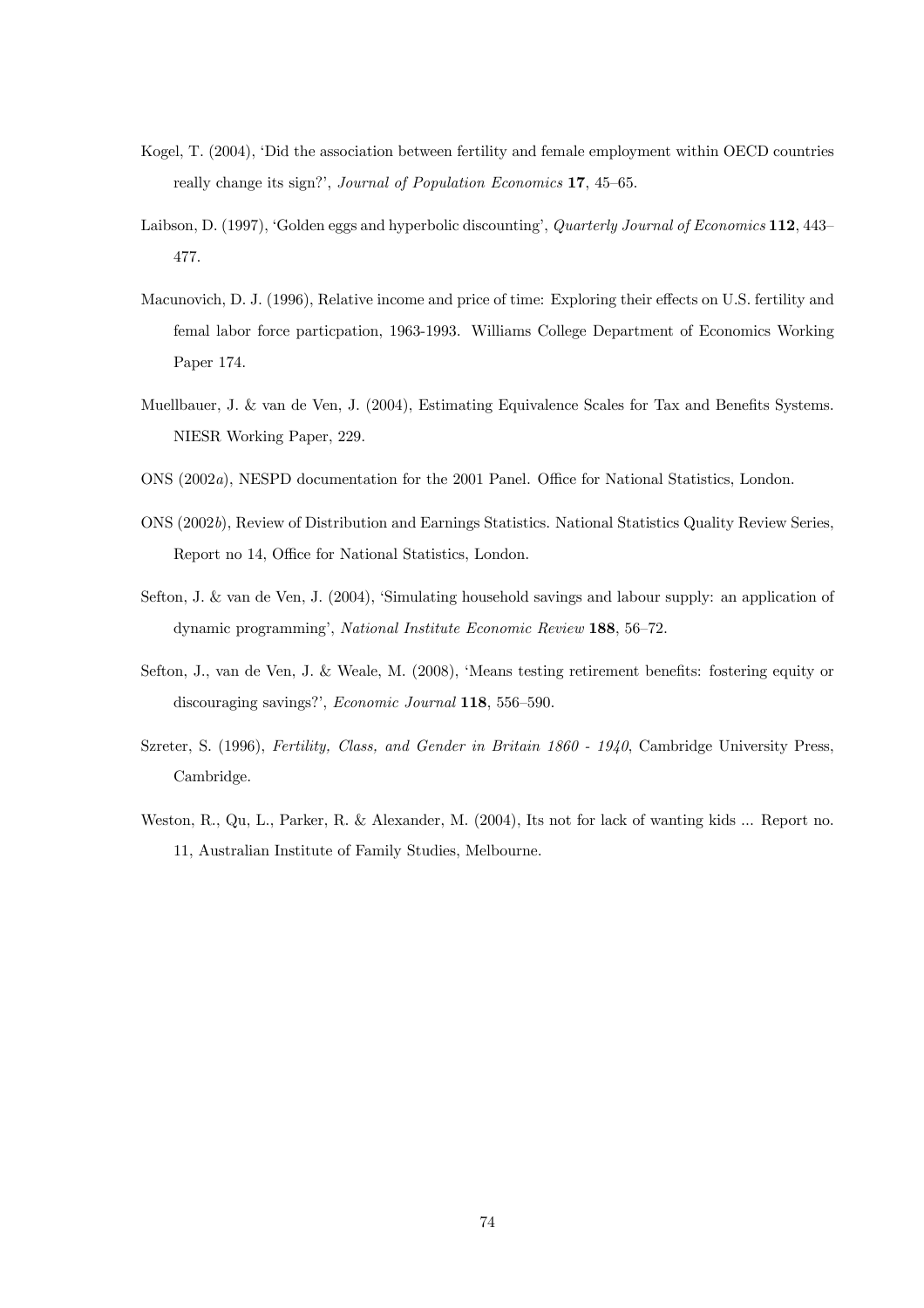# A Data Appendix

The current paper uses statistics calculated from two key data sources. The New Earnings Survey (NES), and the Expenditure and Food Survey (previously the Family Expenditure Survey). It also refers sporadically to statistics calculated from the Family Resources Survey. Each of these data sources are described separately below, with particular attention paid to the variables considered for analysis.

## A.1 Expenditure and Food Survey

The Expenditure and Food Survey (EFS) was introduced in 2001, as an amalgamation of the Family Expenditure Survey (FES — introduced in 1957) and the National Food Survey. The structure of the EFS is based upon the FES, and the survey reports detailed information regarding demographics, income, and expenditure for a sample of approximately 6,500 households in the United Kingdom. The basic unit in the survey is the household, with households being selected at random from the Post Office's list of addresses (for Great Britain, excluding the Scottish Isles and the Isles of Scilly; Northern Ireland is sampled through the Valuations and Lands Agency list), and participation being voluntary. The EFS defines a household as: "a group of people living at the same address with common housekeeping that is sharing household expenses such as food and bills, or sharing a living room." All individuals aged 16 and over in participating households are asked to keep a diary of expenditure covering a two week period, with children aged 7 to 15 also being asked to keep a simplified diary since 1998. Regular expenditure, demographic, and income data are recorded at a household interview, and retrospective information is collected on expenditure of selected large and infrequent purchases. The survey is collected on a continuous basis, and reported at annual intervals.

The representative nature of the EFS for the UK population is affected by a number of factors. Firstly, people in institutions — such as retirement homes, the military, or prison — are omitted from the survey. Also, people with no fixed address (the homeless) are not surveyed. Furthermore, the voluntary nature of the survey typically obtains a response rate of those initially approached in the region of 50-60 per cent, and has been found in the past to be not uniformly distributed across the population. Foster (1996) compared the characteristics of households responding to the 1991 FES with information derived from the 1991 Census, and found that response was lower than average in Greater London, higher in rural areas, and that the response rate tended to increase with the age of the household reference person. Low response rates were also found for ethnic minorities, the lower educated, self employed, and the manual social class.<sup>36</sup> Nevertheless, data from the EFS appear to provide a reasonably comprehensive picture of household income and expenditure in the UK, accounting for approximately 90 per cent

 $36$ This issue is partially corrected for by weights that are supplied with the EFS.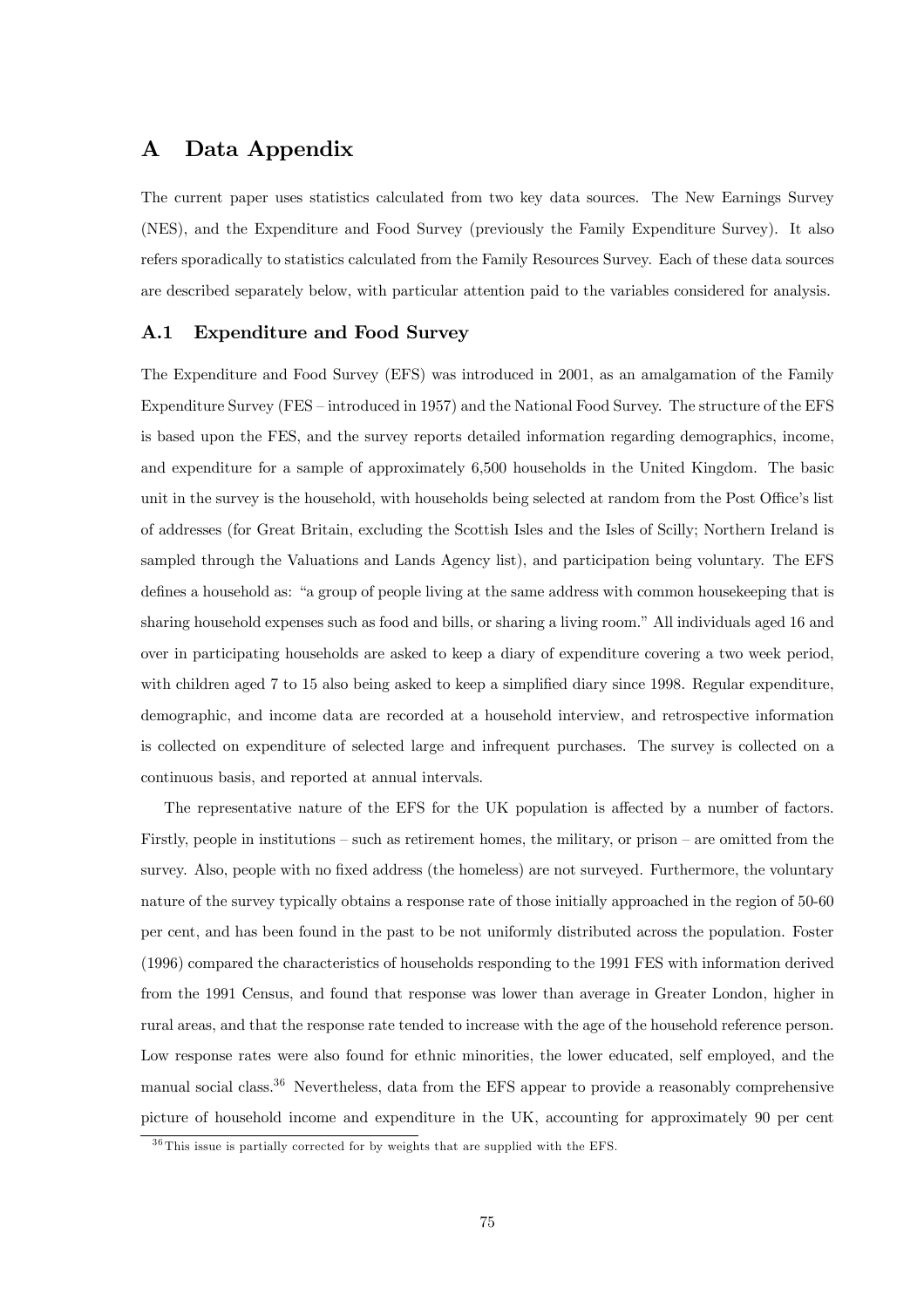of income and 85 per cent of expenditure estimated in the National Accounts.37 The EFS does not, however, adequately report income for the self-employed or from investments.

The current analysis uses FES survey data reported at annual intervals from 1972 to 2000/01, and EFS survey data from 2001/02 to 2005/06. The following text makes reference only to the EFS, though the same details apply to FES data.

## Units for analysis

The EFS reports data at the household level. As implied by the definition of a household that is quoted above, this can include a group of disparate adults sharing the same residence. The model considered for analysis in this study focuses upon decisions made at the level of the family unit, and so it was necessary to adjust for this when calculating sample statistics from the EFS. We defined a family unit as a household comprised of a single adult, or partner couple, plus their dependant children. Dependant children were defined as any child under the age of 16, or any individual under the age of 18 and in full-time education. This definition is consistent with the model considered for analysis.

The EFS defines the household reference person as:

the householder, i.e. the person who:

a. owns the household accommodation, or

b. is legally responsible for the rent of the accommodation, or

c. has the household accommodation as an emolument or perquisite, or

d. has the household accommodation by virtue of some relationship to the owner who is not a member of the household.

If there are joint householders the household reference person will be the one with the higher income. If the income is the same, then the eldest householder is taken.

We analysed the demographics of each household reported by the EFS, and excluded from analysis any household comprised of:38

- family units not including the reference person, but including dependant children
- partner couples that did not include the reference person
- more than five family units

This selection reduced the sample size for the 2005/06 EFS by 2.4%, from 7473 family units to 7297.

 $37$  See Banks & Johnson (1998) and Foster (1996) for detailed discussion.

 $38$ Prior to the 2001/02 survey, reference was made to the "household head".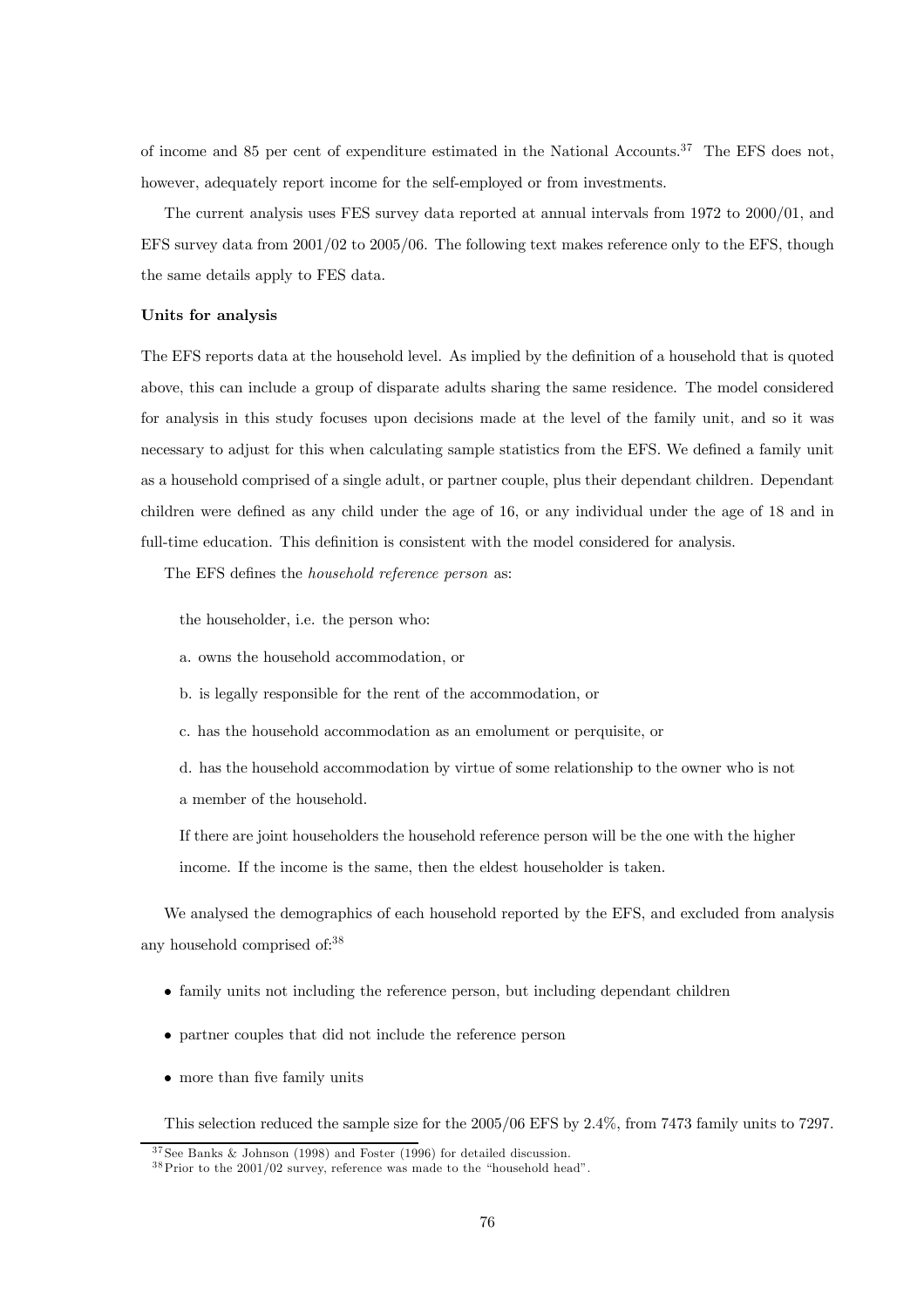## Consumption

One of the key reasons for consulting EFS data was to obtain sample statistics for consumption. The composite consumption variable with which the model is concerned is best interpreted as expenditure on all goods and services, including rent and mortgage interest on the family's residence, but excluding any mortgage capital repayment. The EFS reports two measures of aggregate consumption: the ONS definition,  $p550tp$ , and the National Accounts definition,  $p560tp$ . These two variables differ mainly in that the ONS definition includes expenditure on various taxes, charges, and fines (e.g. Council Tax, Stamp Duty, motoring fines), and unrequited domestic transfers that are not included in the National Accounts definition. As the taxes and charges that are included in the ONS definition are not explicitly allowed for by the model considered here (i.e. are not taken into account by the tax function considered for analysis), we have adopted the ONS definition for analysis.

Where multiple family units are identified in a household, we have allocated rental costs not attributed to individual household members on a proportional basis in relation to the number of adults sharing the common address.

### Coding changes of importance

The current section provides a list of the coding changes to the EFS that are of potential importance for the current study, reported in revers chronological order:

- We focus wherever possible on usual weekly gross wages from employment. Prior to 1993, usual weekly gross wages from subsidiary employment were not reported. During the period affected, we replaced this by the associated statistic reported for the week preceding the interview.
- Prior to 1992, the costs of childcare were not reported separately from other domestic help, including housekeeping, gardening, etc. In the absence of an alternative data source, the figure reported for aggregate domestic help was interpreted as the costs of childcare for the period preceding 1992.
- Prior to 1991, the consumption code  $p550tp$  was not reported. During the affected period, this was replaced in the analysis by code  $p508$ , which differs from  $p550$  as it does not include data derived through retrospective recall. Similarly, net housing expenditure – defined by code  $p536$ between 1991 and  $2005/06$  – was replaced by code p367 prior to 1991

#### Fertility statistics

The pseudo panel data derived from the EFS/FES are the principal basis against which the model is calibrated, and the out of sample comparisons are made. Here we report fertility statistics derived for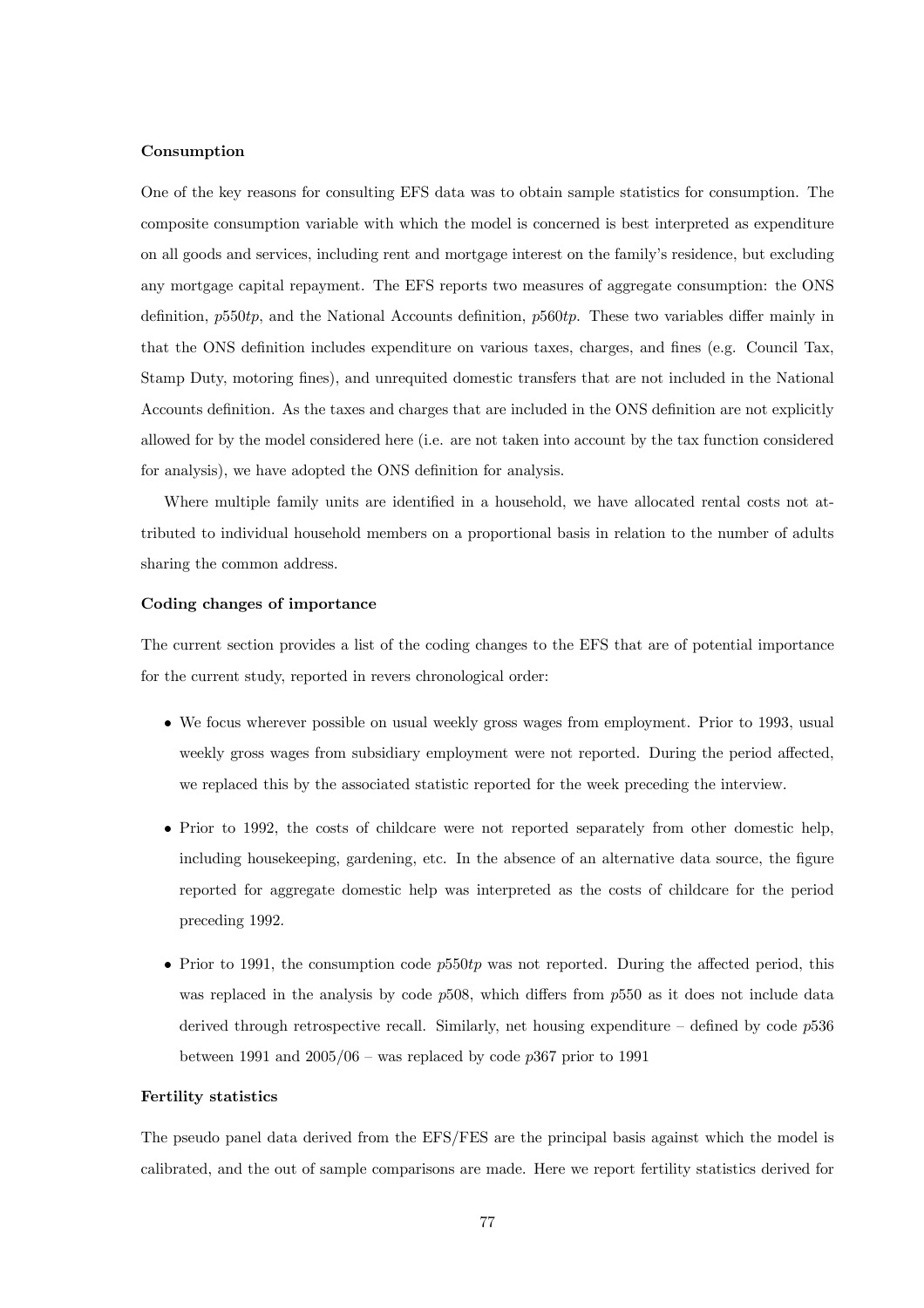the 1953 and 1963 female birth cohorts with which the report is principally concerned, plotted against associated data derived from Table 10.1 of the ONS publication Birth Statistics. The data confirm that the FES data considered for analysis provide a close match to the associated ONS data, with a slight tendency to over-state fertility rates estimated for the population in general.

## A.2 New Earnings Survey<sup>39</sup>

The New Earnings Survey Panel Data (NESPD, commonly abbreviated to the New Earnings Survey, NES) is described at length in the "NESPD documentation for the 2001 Panel" booklet.<sup>40</sup> The current section uses extracts from the introduction of that publication.

The NES is a survey of the earning of employees in employment in Great Britain carried out in April of each year by the Office for National Statistics (ONS) under the Statistics of Trade Act, 1947. The main purpose of the survey is to obtain annual information about the levels, distribution and make-up of earnings and employees in all industries and occupation. The questionnaire is directed to the employer, who completes is on the basis of payroll records for the employee. The earnings, hours of work and other information relate to a specified week in April of each year.

The survey has been held in broadly the same format every year since 1970 and has changed very little since 1975 ... The NESPD contains the NES survey information in panel since 1975.

Individuals are included in the survey on the basis of their National Insurance Number.

Since [these numbers are] issued to each individuals at minimum school leaving age, the sampling frame of the survey should be a random sample of all employees in employment, irrespective of employment status, occupation, size or type of employer or type of job. Also as there is a legal obligation on employers to complete the Survey questionnaire, and as it is based on the employer's payroll records, a high response rate and accuracy of earnings information is obtained. Moreover, should an individual not be included in the NES in any year, due for example to unemployment, temporal withdrawal of the labour force, or a failure of sample location, the sampling frame ensures that he should be located for the Survey in any future year when in employment. Consequently, absences from the survey or failures of sample location do not lead to cumulative attrition.  $(\dots)$ .

[The NES sampling frame] implies that, conditional on a 100% response rate, the NES is a 1% sample of employees in employment.

<sup>3 9</sup>We thank the ONS for making these data available.  $40 \text{ See}$ , ONS  $(2002a)$ .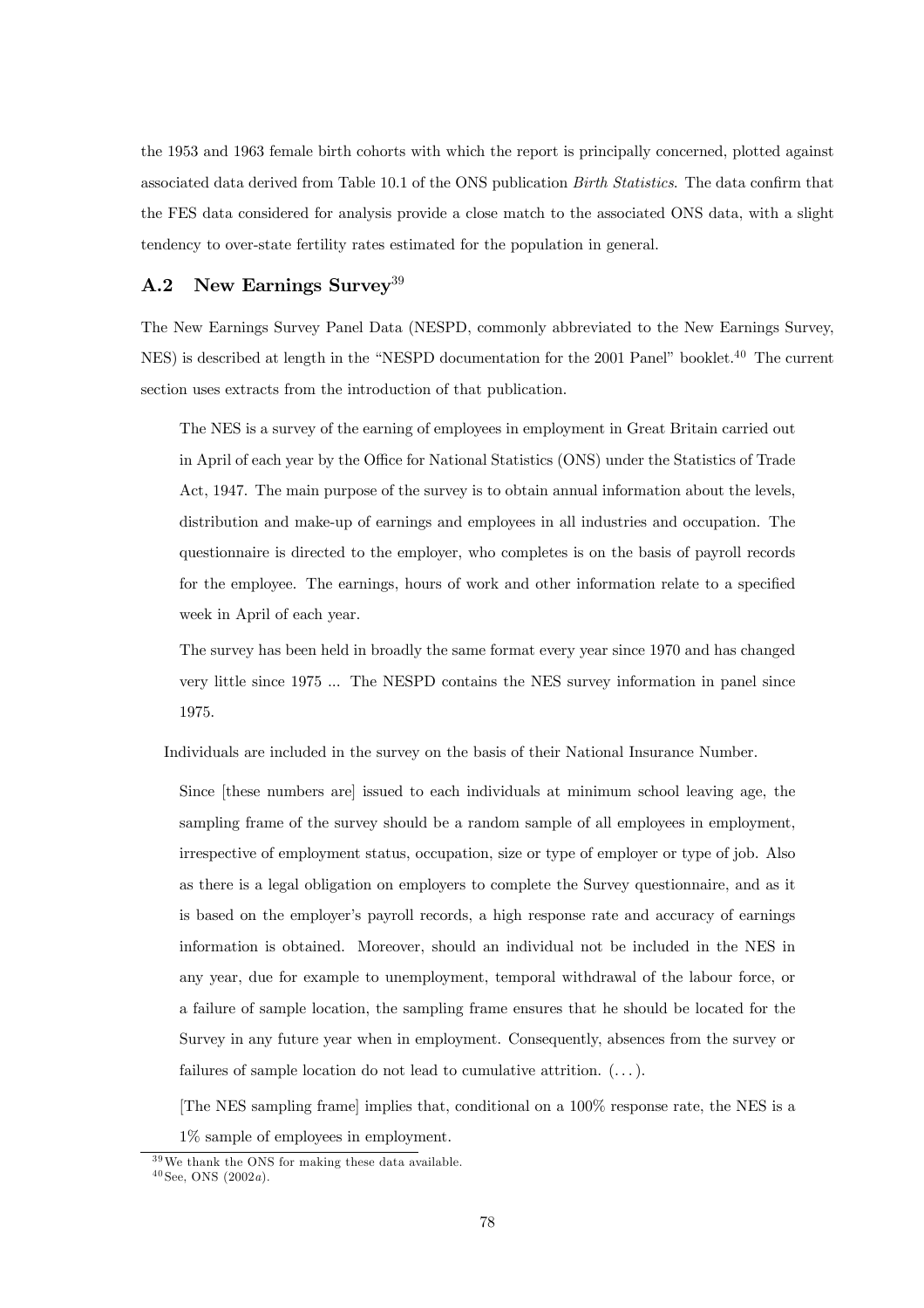

Figure 20: Children Aged Under 2 Years by Age and Birth Cohort of Mother, FES and ONS data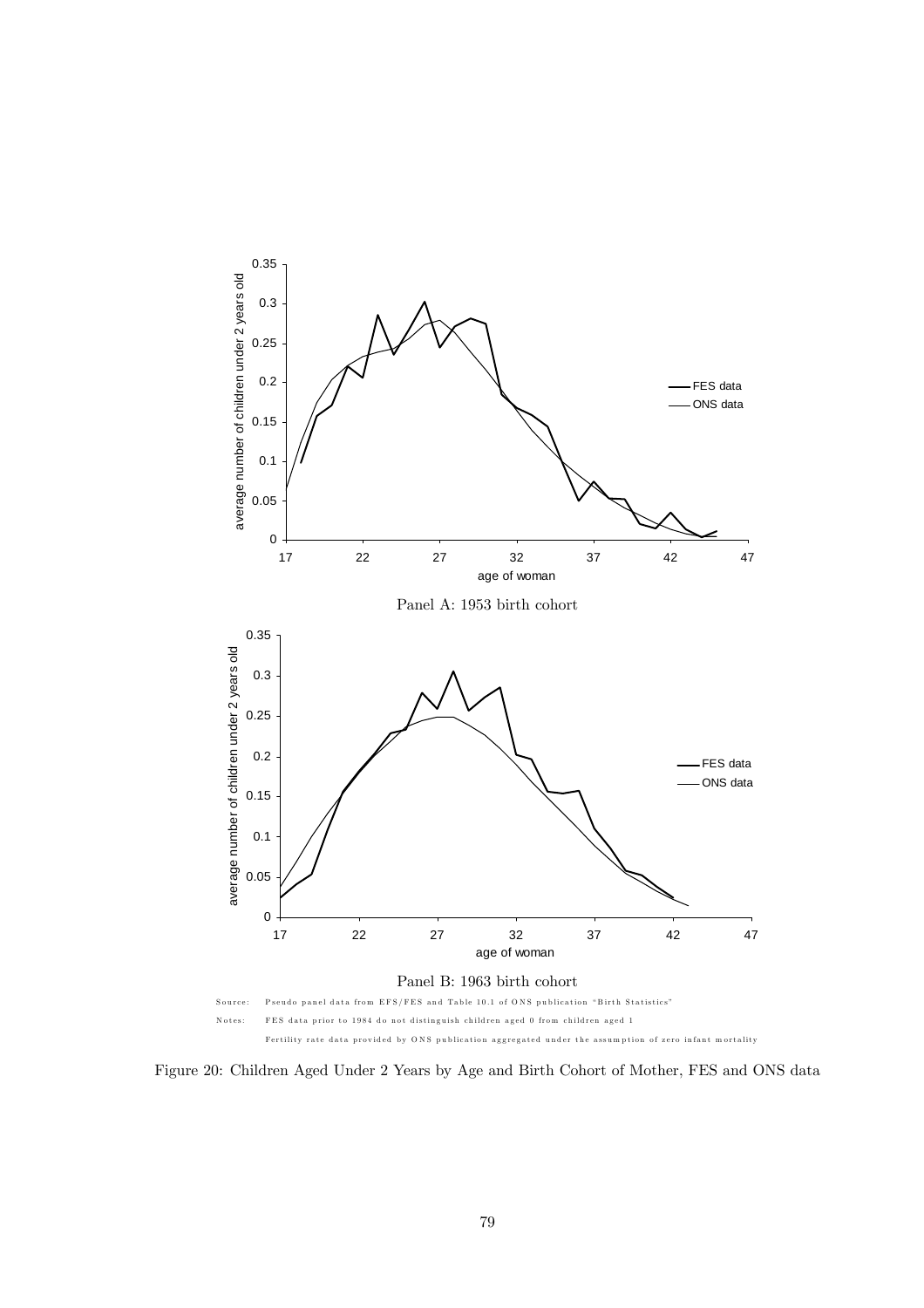Nevertheless, since the individuals identified by the NES sampling frame are located on the basis of their payroll records, from companies who run a PAYE scheme, it is likely to under-represent employees who are below the tax threshold or who are in firms that do not run a PAYE scheme. According to the ONS (2002b), this category is mostly composed of low paid jobs, which we can expect to be disproportionately weighted amongst part-time employed women. To explore the extent of this sample bias on the NES data considered for analysis, we compare the incidence of part-time employment among employed women, and associated geometric means of income as measured by the NES and EFS.

The highest point described for the EFS series in Figure 21 – with a ratio of 193.5 at age 33 – corresponds to the end of the peak out of employment period for this cohort in the EFS sample. At age 33, 45 percent of these women were not employed, 36 percent were employed part-time and 19 percent were working full-time.

While the general trends of part-time to full-time ratios reported in Figure 21 for the NES and EFS are comparable, the NES data clearly understates the incidence of part-time employment among women, consistent with our a priori expectations. The gap, however, seems to decline slightly over time, and is smaller on average for the 1963 cohort. Assuming the sampling of EFS households is comparable between periods, this convergence could be attributed to increased use of part-time labour amongst larger companies, which tend to run PAYE schemes. Another possibility is that bracket creep has seen more part-time workers captured by the income tax system.

Figure 22 indicates that the NES and EFS both report very similar geometric means for the wages of full-time employed women. Consistent with the suspected biases that we describe above, however, Figure 22 indicates that the geometric mean wages of part-time workers is overstated by the NES, relative to the EFS, although the disparity is less pronounced by the end of the 1990s — i.e. after 45 in the 1953 cohort and 35 in the 1963 cohort. Hence, the data reported here suggest that the NES data are likely to be affected by sample selection bias, particularly in relation to the part-time employed. This observation highlights the need to adjust for selection bias in the regression statistics that are estimated using the NES. We undertake this adjustment in the calibration stage of the parameter specification for the model, adjusting the estimated wage parameters to match conditional sample moments calculated from EFS survey data.

### A.2.1 Data preparation

In the raw NESPD dataset, a small number of individuals are coded as changing gender, and or display inconsistent shifts in age, over the period of observation. As individuals recorded as changing gender are likely to be subject to greater degrees of measurement error, they were dropped from the sample. Age was recoded for all remaining individuals according to their first observation in the sample. This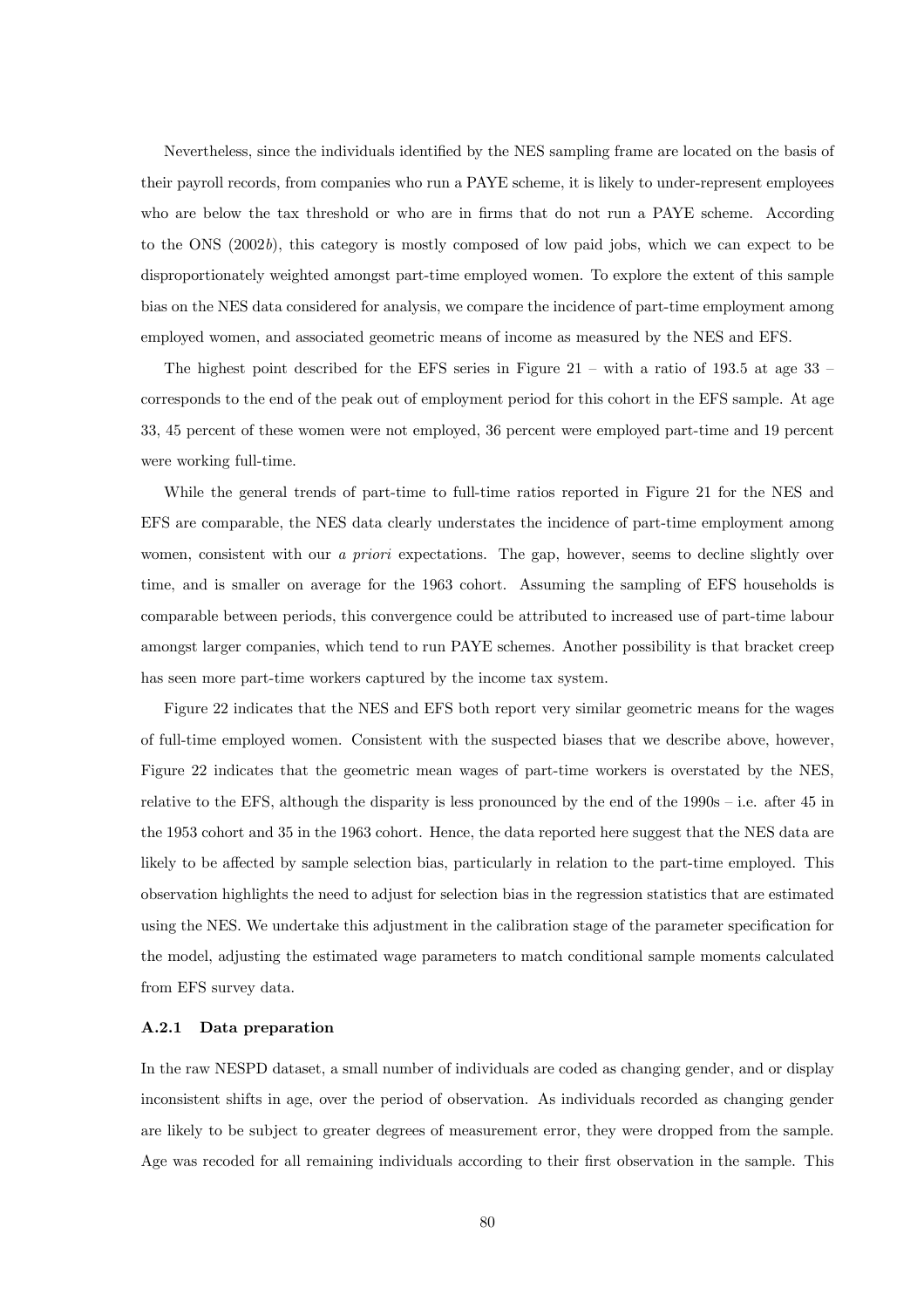

Figure 21: Part-time to Full-time Employment Ratios by Age of Women and Birth Cohort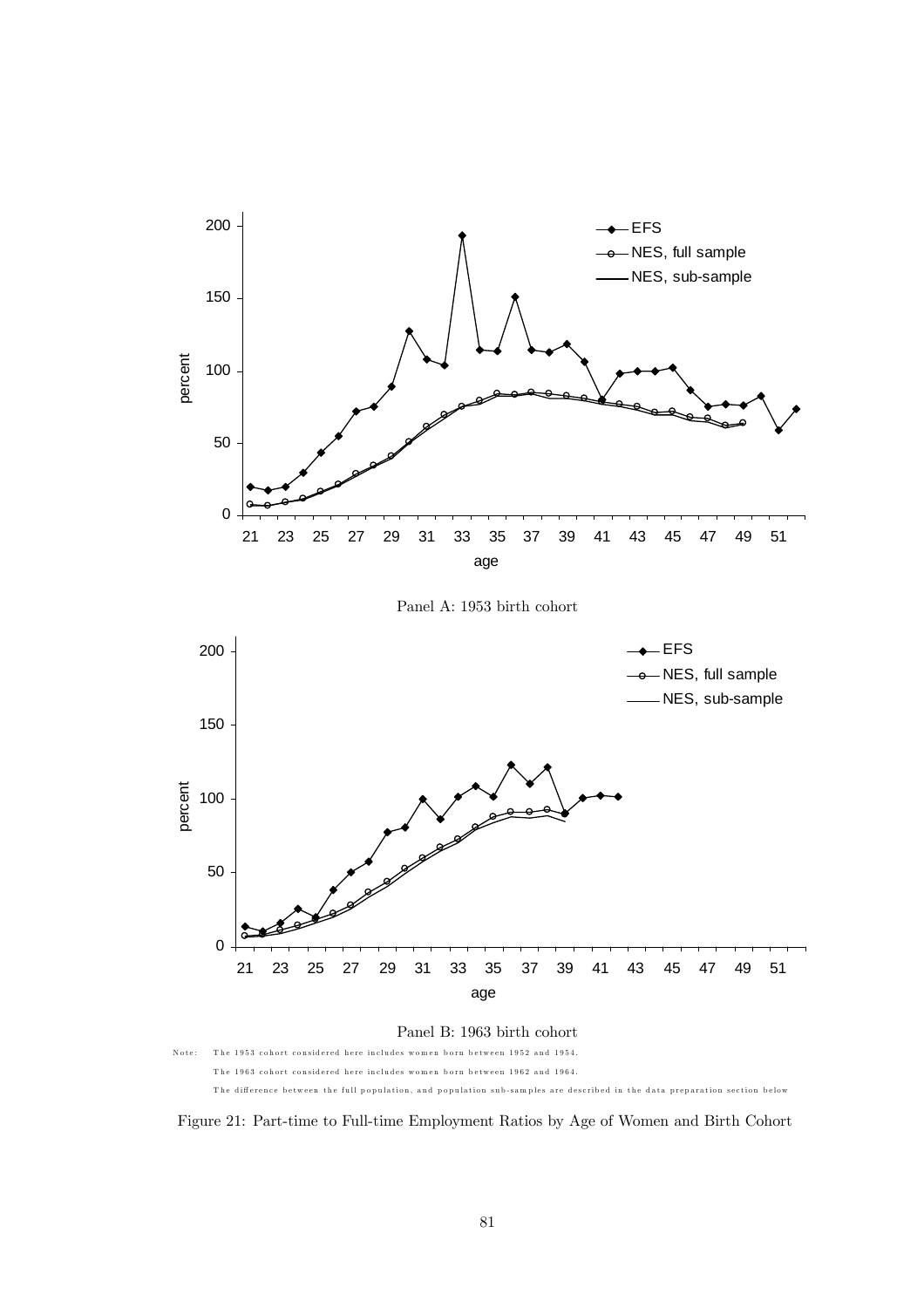

Figure 22: Mean of log Income, by Employment Status, Age Birth Cohort of Women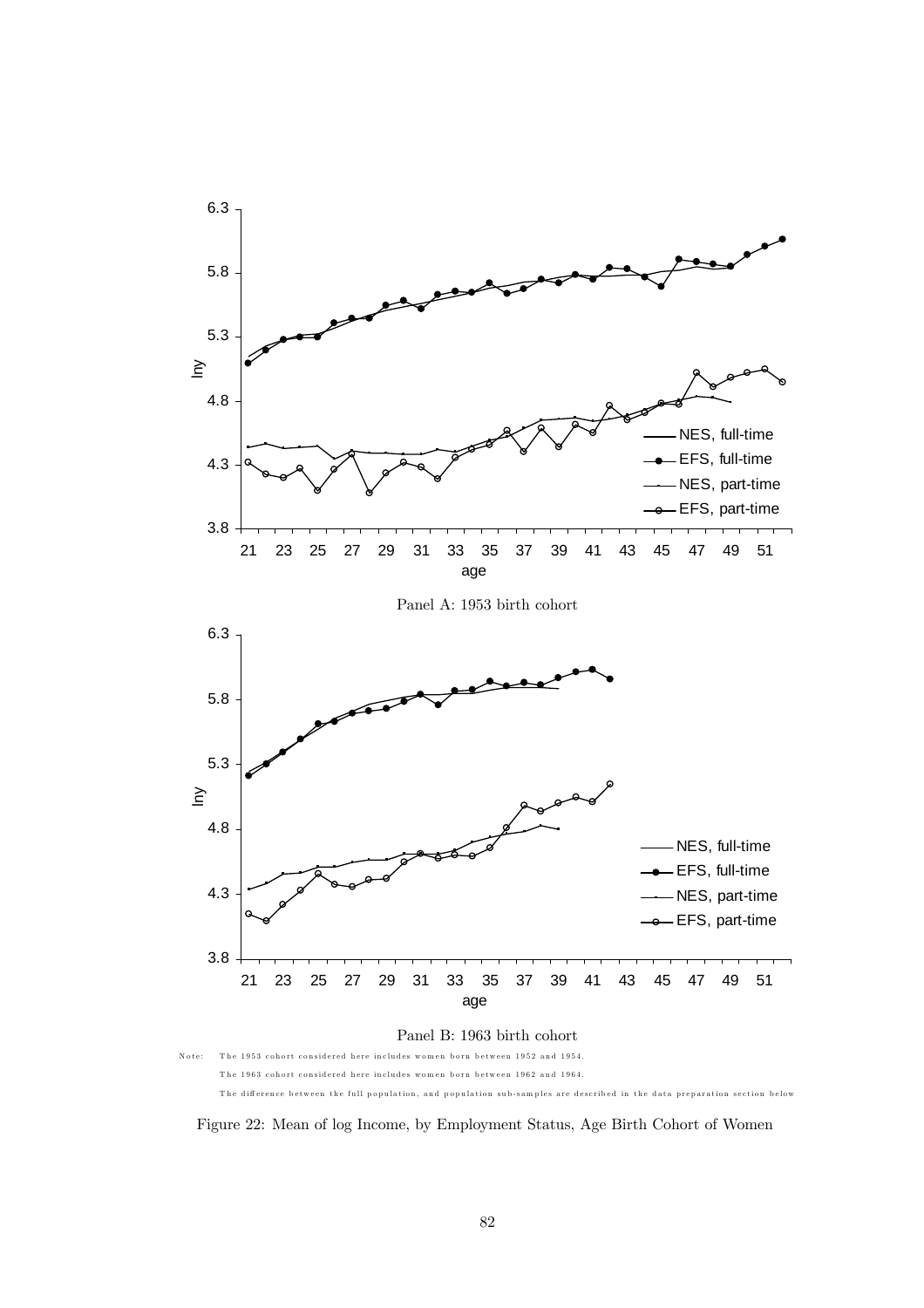| Description                                | PT           | FT          |  |  |  |
|--------------------------------------------|--------------|-------------|--|--|--|
| Number of observations in full sample      | 43806        | 79444       |  |  |  |
| Observations affected by absence           | 5515         | 6062        |  |  |  |
| Observations with missing or zero wage     | $2157^{(1)}$ | $956^{(2)}$ |  |  |  |
| affected by absence                        | 2139         | 940         |  |  |  |
| Observations with missing normal basic     | 7192         | 5178        |  |  |  |
| affected by absence                        | 2250         | 634         |  |  |  |
| and same job marker missing                | 50           | 20          |  |  |  |
| Obs with missing (or zero) wage and normal |              |             |  |  |  |
| basic hours                                | $1537^{(3)}$ | $204^{(4)}$ |  |  |  |
| affected by absence                        | 1529         | 203         |  |  |  |
| Observations with missing YBAS             |              | $28^{(5)}$  |  |  |  |

Table 21: Description of Data for Women, Full Sample, 1953 Birth Cohort

Notes:

(1) 18 obs unaffected by absence: 1 obs in 2000 and 17 obs in 2001

(2) 16 obs unaffected by absence: 16 obs in 2001

(3) 8 obs unaffected by absence: 1 obs in 2000 and 7 obs in 2001

(4) 1 obs unaffected by absence, in 2001

(5) all missing YBAS observations are found between 1996 and 2001

sample is referred to here as the full-sample. Furthermore, individuals that never appeared more than 2 subsequent years in employment were dropped from the sample, in the empirical analysis. These observations could not be used in the GMM wage estimation discussed below. Nevertheless, as these individual were mainly working part-time, eliminating them slightly reinforces the under-statement of part-timers in the sample, see Figure 22. This sample is referred to as the sub-sample.

Note that the NES cohorts considered in the analysis include people born in a 3 year band around the year of interest, that is, the 1953 cohorts include people born between 1952 and 1954 and the 1963 cohort consist of people born between 1962 and 1964.

Due to the constraints imposed by the simulation part of our analysis, we model weekly wages rather than hourly wages and only weakly control for the number of hours worked in the female wage process by including a part-time wage adjustment. Consequently, in the wage estimation analysis below, we opted for the basic weekly pay (excluding overtime pay) as our measure of weekly wage. Similarly, we consider normal basic hours, (excluding overtime), as our individual hour reference.

Observations are labelled as full-time or part-time, however, according the YBAS (Year Basis Employment Status) marker in the sample, which is filled in by the employer and is only missing in a handful number of observations; see Table 21. We chose this full-time/part-time categorisation rather a split based on the number of hours worked in a week for two reasons. First, a job can be recorded as part-time up to 30 hours worked a week while full-time job can start at 25 hours a week (e.g. teachers). Second, and importantly, the exact number of hours worked is sometimes missing, and the proportion of missing hours is greater among part-time records; see Table 21.

Nevertheless, below we consider a measure of weekly hours — based on 'normal basic hours' — where missing observations have been imputed. This measure of hours is then used in the sensitivity analysis.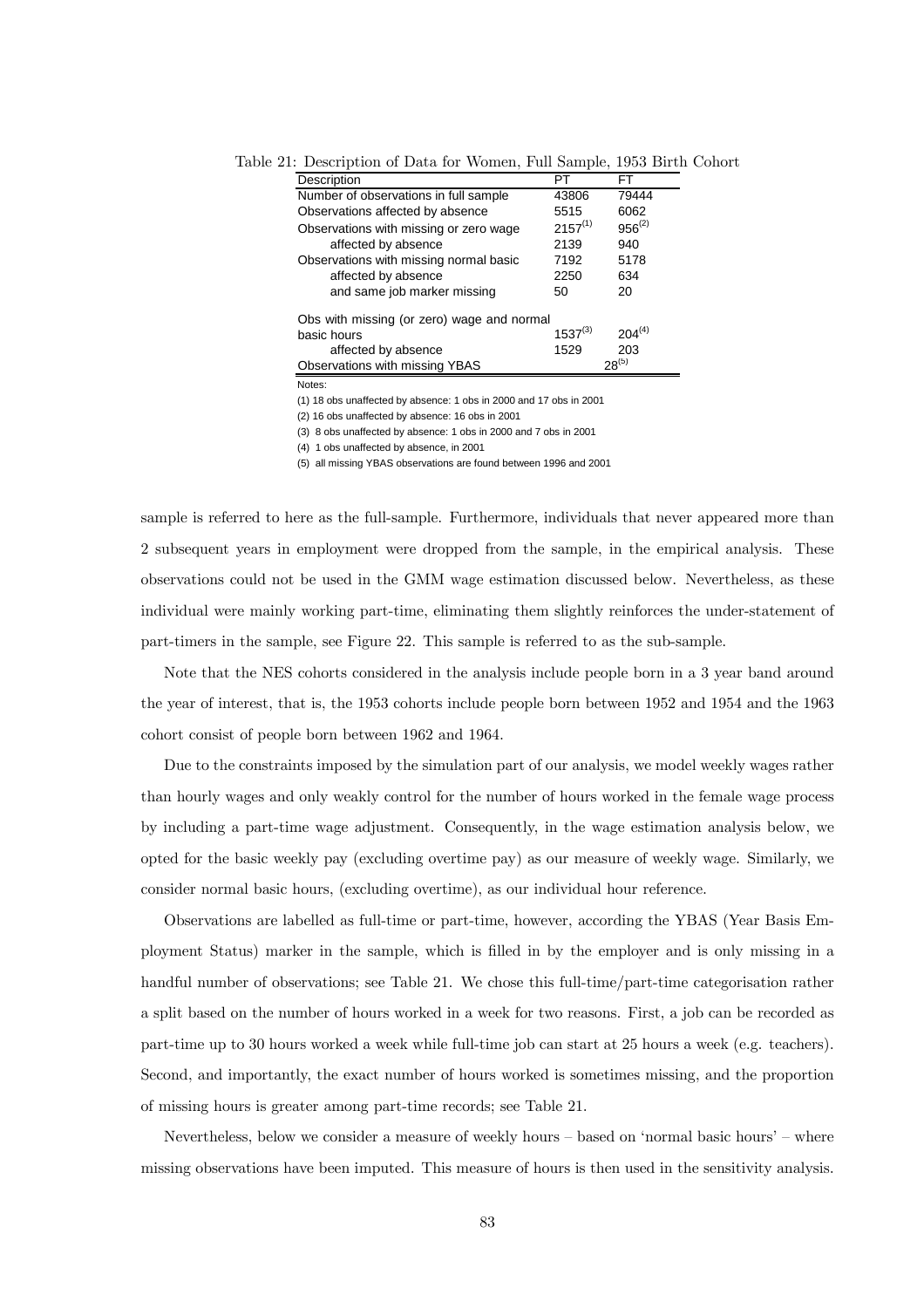|      | Part time    |         | Full-time |         |
|------|--------------|---------|-----------|---------|
|      | Normal basic | hours   | hours     | hours   |
| year | hours        | imputed | imputed   | imputed |
| 1975 | 21.70        | 21.76   | 36.72     | 36.67   |
| 1976 | 21.64        | 21.57   | 36.40     | 36.34   |
| 1977 | 20.61        | 20.61   | 36.51     | 36.31   |
| 1978 | 20.34        | 20.29   | 36.46     | 36.27   |
| 1979 | 19.99        | 19.95   | 36.38     | 36.23   |
| 1980 | 19.17        | 19.18   | 36.39     | 36.15   |
| 1981 | 19.10        | 18.99   | 36.27     | 36.16   |
| 1982 | 18.66        | 18.47   | 36.18     | 36.05   |
| 1983 | 18.20        | 18.05   | 36.10     | 35.98   |
| 1984 | 18.21        | 17.92   | 36.15     | 35.97   |
| 1985 | 18.13        | 17.90   | 36.01     | 35.89   |
| 1986 | 17.91        | 17.79   | 36.07     | 35.97   |
| 1987 | 17.81        | 17.56   | 36.10     | 35.91   |
| 1988 | 17.93        | 17.73   | 36.24     | 36.11   |
| 1989 | 18.15        | 17.89   | 36.27     | 36.16   |
| 1990 | 18.71        | 18.43   | 36.30     | 36.19   |
| 1991 | 18.98        | 18.71   | 36.15     | 36.07   |
| 1992 | 19.03        | 18.73   | 36.15     | 36.06   |
| 1993 | 19.05        | 18.82   | 36.17     | 36.08   |
| 1994 | 19.02        | 18.70   | 36.30     | 36.10   |
| 1995 | 19.04        | 18.91   | 36.25     | 36.23   |
| 1996 | 19.22        | 19.04   | 36.23     | 36.23   |
| 1997 | 19.63        | 19.24   | 36.18     | 36.26   |
| 1998 | 19.48        | 19.32   | 36.36     | 36.36   |
| 1999 | 19.71        | 19.58   | 36.11     | 36.12   |
| 2000 | 19.99        | 19.83   | 36.22     | 36.23   |
| 2001 | 20.30        | 20.16   | 36.16     | 36.17   |

Table 22: Mean Weekly Hours of Employment — women 1953 birth cohort

Similarly, the average of full-time and part-time weekly hours from imputed hour measure are used in the simulation to reflect the number of hours worked when in full-time or part-time, in all cohorts.

Hours are imputed in the following way: in the first stage, the number of hours is copied forward or backward if the individual stays with the same employer, has the same full-time or part-time status, and the year with the missing hours to be replaced is not further than one year immediately before or after the year where the number of hours is recorded. Moreover, it was imposed that hours can only be copied forward or backward if the observation of origin is not affected by absence. In the second stage, all the remaining missing observations were imputed by the average number of hours, by status and age.

As a large proportion of the part-time hours replaced in the first stage of imputation consists of low part time hours. As a result, average part-time imputed hours are slightly below the average of non-missing part-time normal basic hours especially in the main childbearing period; see Table 22.

The wage of observations affected by absence was not recorded in a systematic way; they can be reported as missing or zero, for example. For consistency, the weekly wage of observations affected by absence was set as missing but kept in the sample.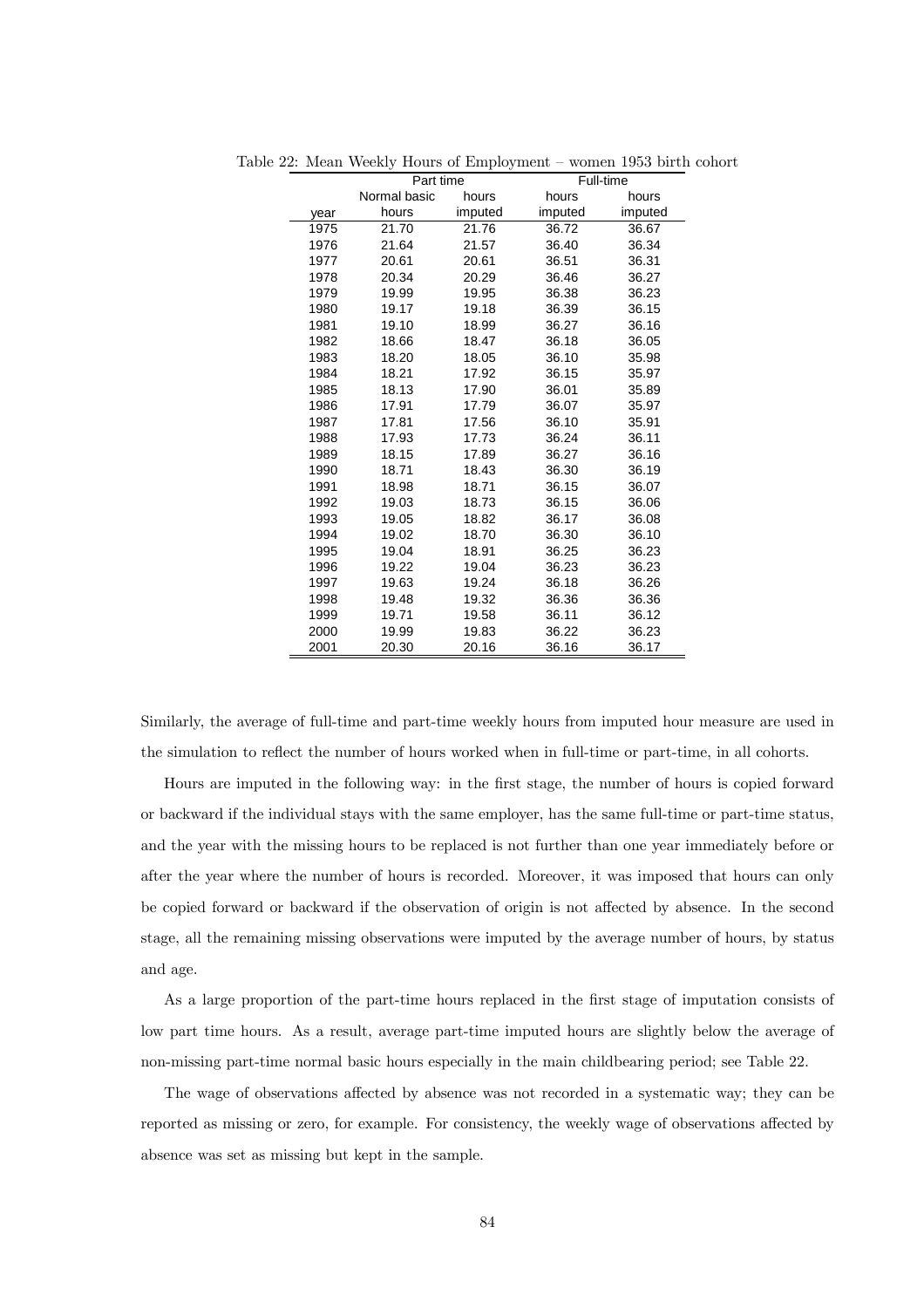### A.2.2 Wage Estimation

The wage process used in the simulation is estimated from the NESPD data in two distinct steps. First, an estimation of the evolution of weekly wage for men and women, in the 1953 and 1963 cohorts is obtained based on the 'spells' of employment in the sub-sample. In a second stage, wages are imputed over the 'gaps' using estimated coefficients from the spell estimation. The cost of being out of employment is then obtained by comparing the actual wage received by individuals at the end of the gap, with the imputed one.

As observations affected by absence have been recoded to missing but have not been dropped form the sample, they will not be included in the 'spells' estimation but will not be identified as a 'gap' out of employment either.

For the estimation of spells, the usual OLS and fixed effects estimation methods for panel data are unlikely to be appropriate in the current context. This is because omitted variable bias is likely to affect the OLS coefficient estimates, due to the presence of unobserved individual-specific effects. Although this bias can be addressed by using the fixed effects estimation technique, neither method would allow for potential endogeneity with the error term, or the influence of measurement errors. The model considered here is dynamic by construction, and it is well-known that in this context the OLS and fixed effects techniques provide biased estimates of the coefficient on the lagged dependent variable  $(\beta^k)$  described in equation (9). The bias on the lagged dependent variable will typically be positive in the OLS case, as a result of the correlation between the individual effects and the lagged dependent variable. The fixed effects estimator will tend to suffer from a downward bias in finite samples (see e.g. Bond et al. (2001) for discussion). Furthermore, the coefficients of the other explanatory variables may also be biased as a consequence of their correlation with the lagged dependent variable. To address the issue of omitted variable bias and to account for endogeneity, some studies have employed the first-difference GMM technique developed notably by Arellano & Bond (1991). The differencing of the model removes the unobserved time-invariant effects, and appropriate instruments (sufficiently lagged values in levels) can then control for endogeneity and measurement error.

However, when the autoregressive parameter value is close to unity, or when the variance of the individual effect increases relative to the variance of the time varying error term, the first-differenced GMM estimator is likely to suffer from a finite sample bias, particularly when the time dimension of the sample is small. This weak instrument bias is expected to be in the direction of the fixed effect, that the estimated coefficient of the lagged dependent variable should be biased towards zero. This appears to be the case with our data.

This study consequently focuses on the system GMM estimator developed by Arellano & Bover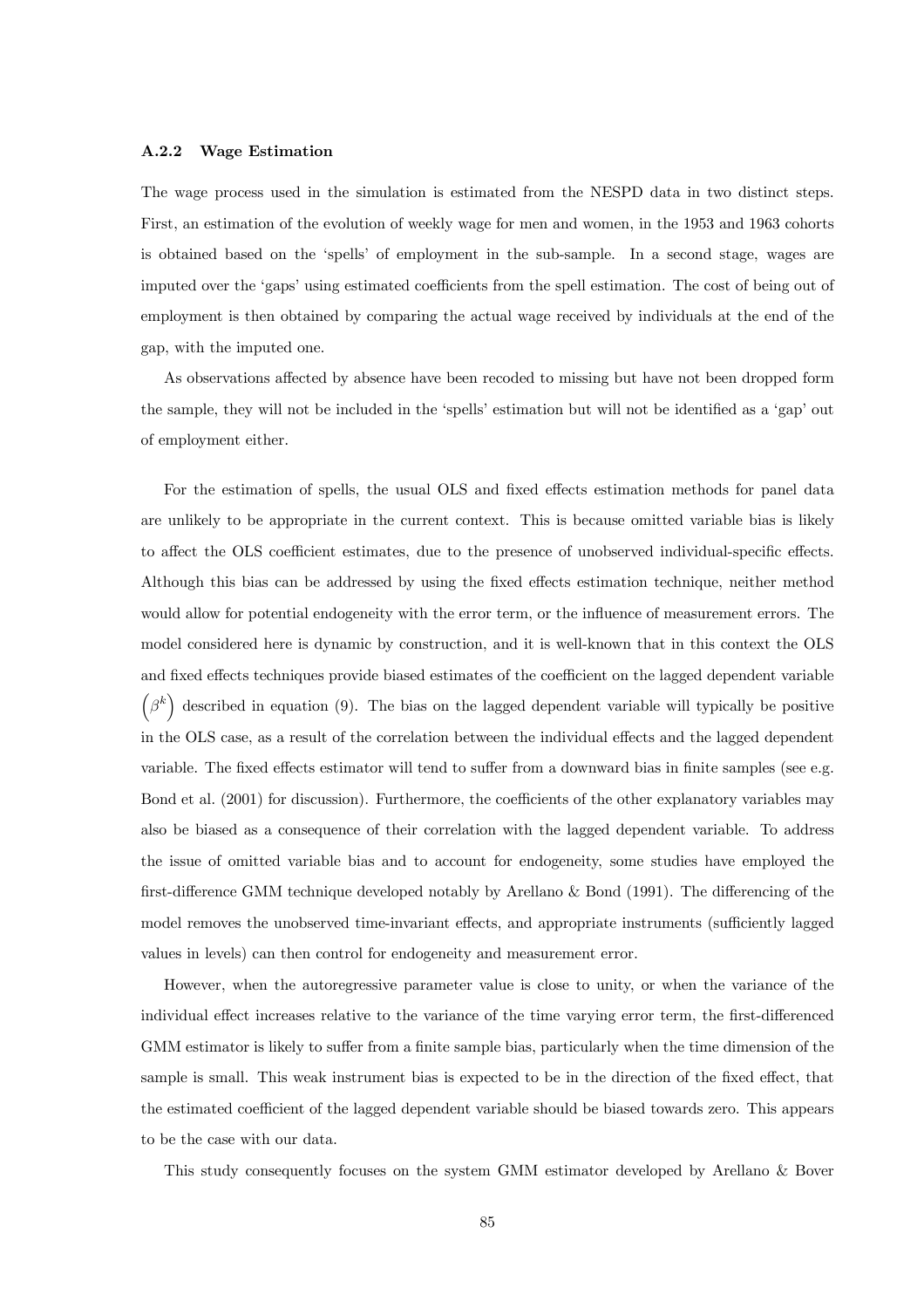(1995) and Blundell & Bond (1998). The system GMM estimator can be seen as an extended version of the first-differenced GMM estimator that provides a way of retaining some of the information in the equations in levels. Provided the additional instruments used are valid, then the system GMM estimator tends to have better finite sample properties compared with the first-differenced GMM estimator, since it more efficiently exploits the time-series dimension; see e.g. Bond et al. (2001). In this context, the system GMM estimator is expected to provide more precise and less biased estimates than the first-differenced GMM estimator.

The gaps are then estimated using fixed-effects.

## A.3 Family Resources Survey

The Family Resources Survey (FRS) was introduced in 1992, and reports data regarding the demographic, employment, income and financial circumstances of households in the United Kingdom (Great Britain prior to 2002). Like the EFS, data for the FRS are collected on a continuous basis from a sample of voluntary participating households that is designed to be representative of the wider United Kingdom population. The FRS sample is, however, just over 4 times as large as that of the EFS. Information is collected at both the household and individual level. Household level questions are asked of one adult (usually the household reference person / head), and individual level data are collected from all non-dependant people aged in excess of 16 years. The FRS also includes a 'benefit unit' identifier, which is very similar to the family unit identifier constructed for analysis of EFS data, and was used for calculating the associated sample statistics reported in the study.<sup>41</sup>

In the current study, FRS data are consulted primarily to obtain measures for the costs of childcare provision. Information regarding childcare costs have been solicited from all parents since 2003/04. Prior to that year, questions regarding childcare were only asked if one of the adults responsible for children reported being in paid work (or if it was noted that childcare was paid for on a regular basis for the 2001/02 and 2002/03 surveys). Furthermore

## B Tax Treatment of Households

The tax function considered for analysis divides the lifetime into two discrete periods: the working lifetime (households under state pension age), and retirement. The treatment of taxes and benefits in each of these periods is treated separately below.

<sup>&</sup>lt;sup>41</sup>The definition of a "benefit unit" reported by the FRS differs to our assumed definition of the family unit, by identifying 18 year old offspring in full-time education as dependant children.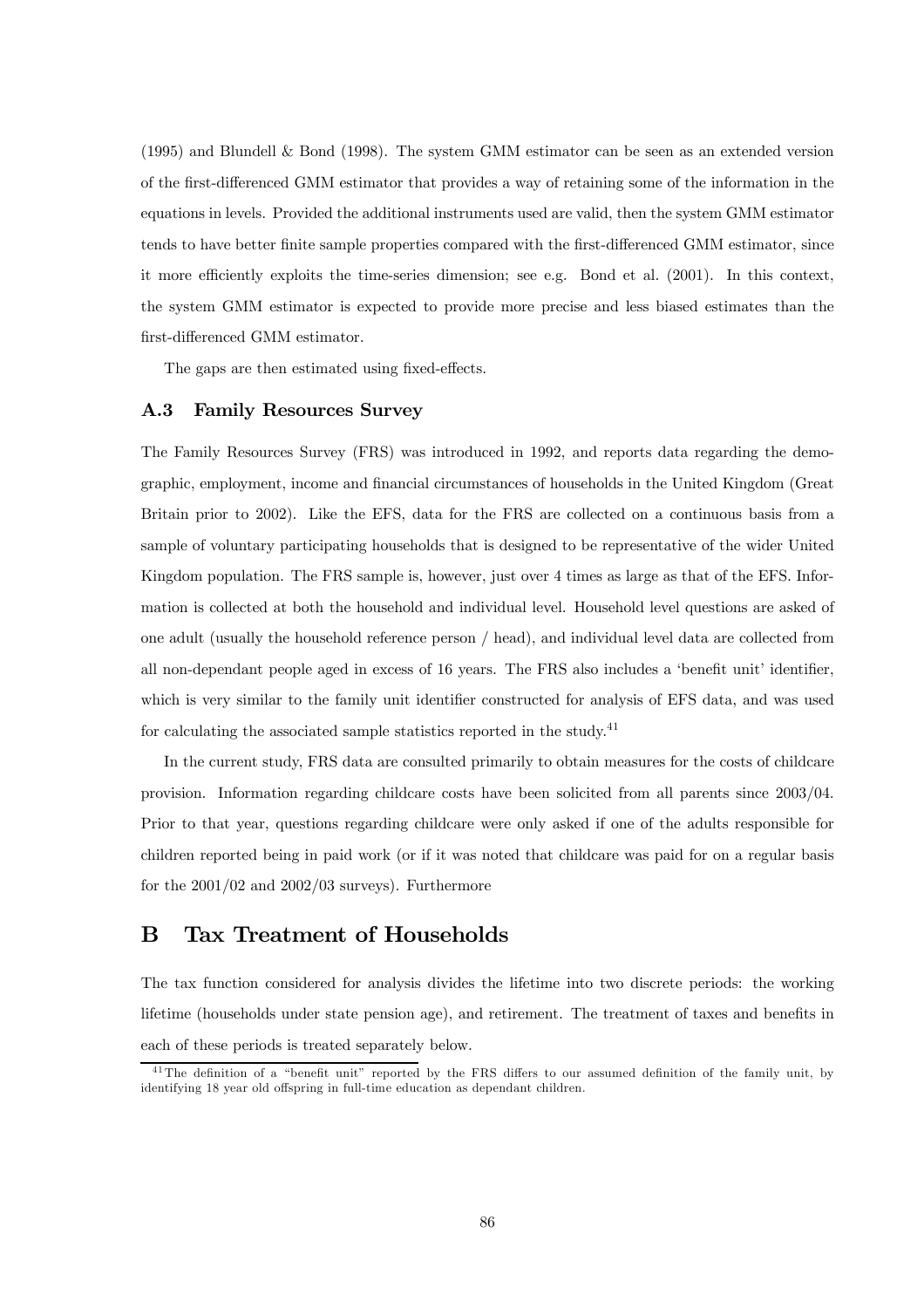

Table 23: Tax rates and thresholds applied by analysis, specified for year 2005/06

## B.1 Tax treatment during the working lifetime

Tax treatment prior to state pensionable age,  $\tau(.)$ ,  $t < t_{SPA} = 65$  is specified to reflect income taxes, National Insurance Contributions, Income Support payments, Child Benefits, the Child Tax Credit, and the Working Tax Credit, as these schemes were applied in the UK in 2005/06.

### Income Taxes and National Insurance

Income taxes and National Insurance Contributions are levied on individual incomes in the UK. The model takes this explicitly into account, separately evaluating the tax burden of each adult in a household. This is facilitated by the fact that the model separately identifies the labour income of each adult household member. Property income during the working lifetime is allocated on the assumption that household wealth is shared equally between adult members. Income taxes take a standard progressive step-wise form, comprised of four marginal rates in 2005/06. National Insurance Contributions, which are ostensibly levied to pay for a number of contributory welfare schemes (including the National Health Service), are also calculated with regard to a step-wise function, albeit one that is regressive at higher incomes. The rates and thresholds considered for analysis are reported in Table 23.

### Income Support

Income support includes a number benefits that were designed specifically to provide for households with little or no private financial resources. Benefits provided under Income Support depended upon the number of adults and number of children in a household, with an additional family element payable to households with dependant children. These benefits were withdrawn  $\pounds 1$  for  $\pounds 1$  against any private income received by the household. Rates of Income Support benefits for 2005/06 are reported in Table 24.

## Child Benefit

The Child Benefit provided a non-means tested benefit to all households with children. A higher rate of benefit was paid for the first child, and a lower fixed rate was applied for each child after the first. Table 24 reports rates of the benefit paid in 2005/06.

Child Tax Credit and the Working Tax Credit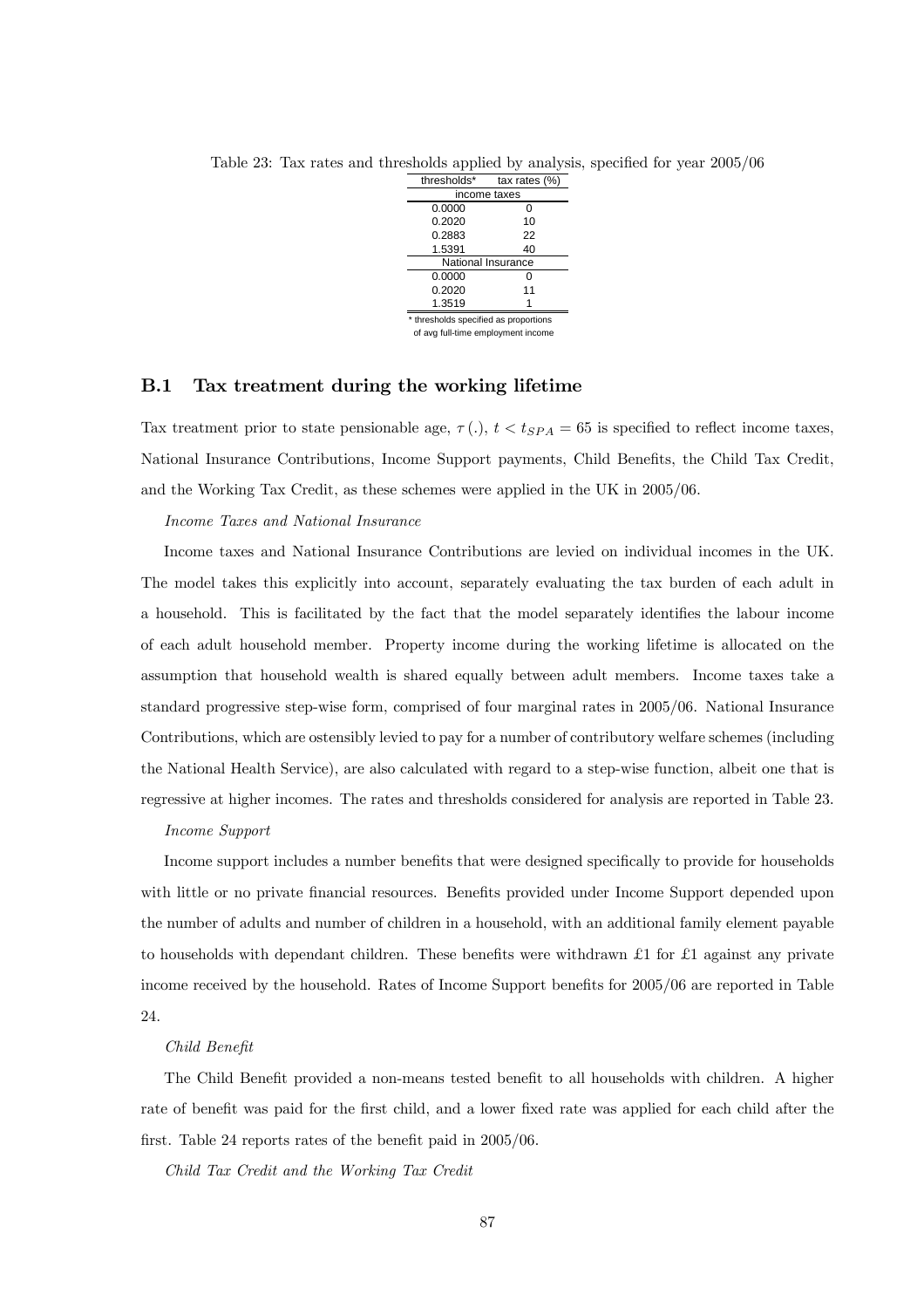| Benefit                   | Values /    | Withdrawal |  |  |  |
|---------------------------|-------------|------------|--|--|--|
|                           | Thresholds* | Rates      |  |  |  |
| Income Support            |             |            |  |  |  |
| single adult              | 0.12060     | 100.0%     |  |  |  |
| couple                    | 0.18916     | 100.0%     |  |  |  |
| each child                | 0.10354     | 100.0%     |  |  |  |
| family element            | 0.03455     | 100.0%     |  |  |  |
| <b>Child Tax Credit</b>   |             |            |  |  |  |
| family element            | 0.02253     |            |  |  |  |
| benefit per child         | 0.06970     |            |  |  |  |
| <b>Working Tax Credit</b> |             |            |  |  |  |
| base rate                 | 0.06670     |            |  |  |  |
| couple / lone parent      | 0.06564     |            |  |  |  |
| 30 hour element           | 0.02719     |            |  |  |  |
| Tax Credits means testing |             |            |  |  |  |
| zero                      | 0.00000     | 0.0%       |  |  |  |
| threshold 1               | 0.21483     | 37.0%      |  |  |  |
| threshold 2               | 2.05783     | 6.7%       |  |  |  |
| <b>Child Benefit</b>      |             |            |  |  |  |
| first child               | 0.03648     | NA         |  |  |  |
| each additional child     | 0.02446     | NA         |  |  |  |

Table 24: Benefit rates and thresholds applied by analysis, specified for year 2005/06

\* thresholds specified as proportions of average full-time

employment income, equal to £466 per week in 2005/06

The Child Tax Credit (CTC) was a benefit payable to all households with dependant children. It was comprised of two elements: a fixed benefit paid for each dependant child, and a separate family element. Working Tax Credit (WTC) was a benefit payable to low income households with some employment. Where the household included at least one dependant child, then an adult household member was required to work at least 16 hours per week to be eligible for WTC. In the absence of dependant children, an adult household member was required to work at least 30 hours per week to be eligible for the WTC. Benefits payable under the WTC were comprised of four elements: a base rate payable to all recipients, a couple / lone parent addition in relation to household demographics, a bonus where an adult household member was reported as working at least 30 hours per week, and 70% of 'registered' childcare costs.

The WTC and CTC were subject to the same thresholds and rates of benefits withdrawal in response to private household income, with CTC only being reduced after any eligible benefit under the WTC had been exhausted. Furthermore, the family element of the CTC was only withdrawn after all other benefits had been exhausted, and only then in response to household private income in excess of the highest threshold rate considered for the benefits means-testing. Rates of benefits receipt, means testing thresholds, and rates of benefits withdrawal are reported in Table 24.

#### Childcare costs assumed for analysis

Childcare costs are adjusted as part of the second stage of the model's calibration. The relationship between the estimated costs derived from EFS / FRS survey data, and the costs obtained following the model's calibration are reported in Figure 23.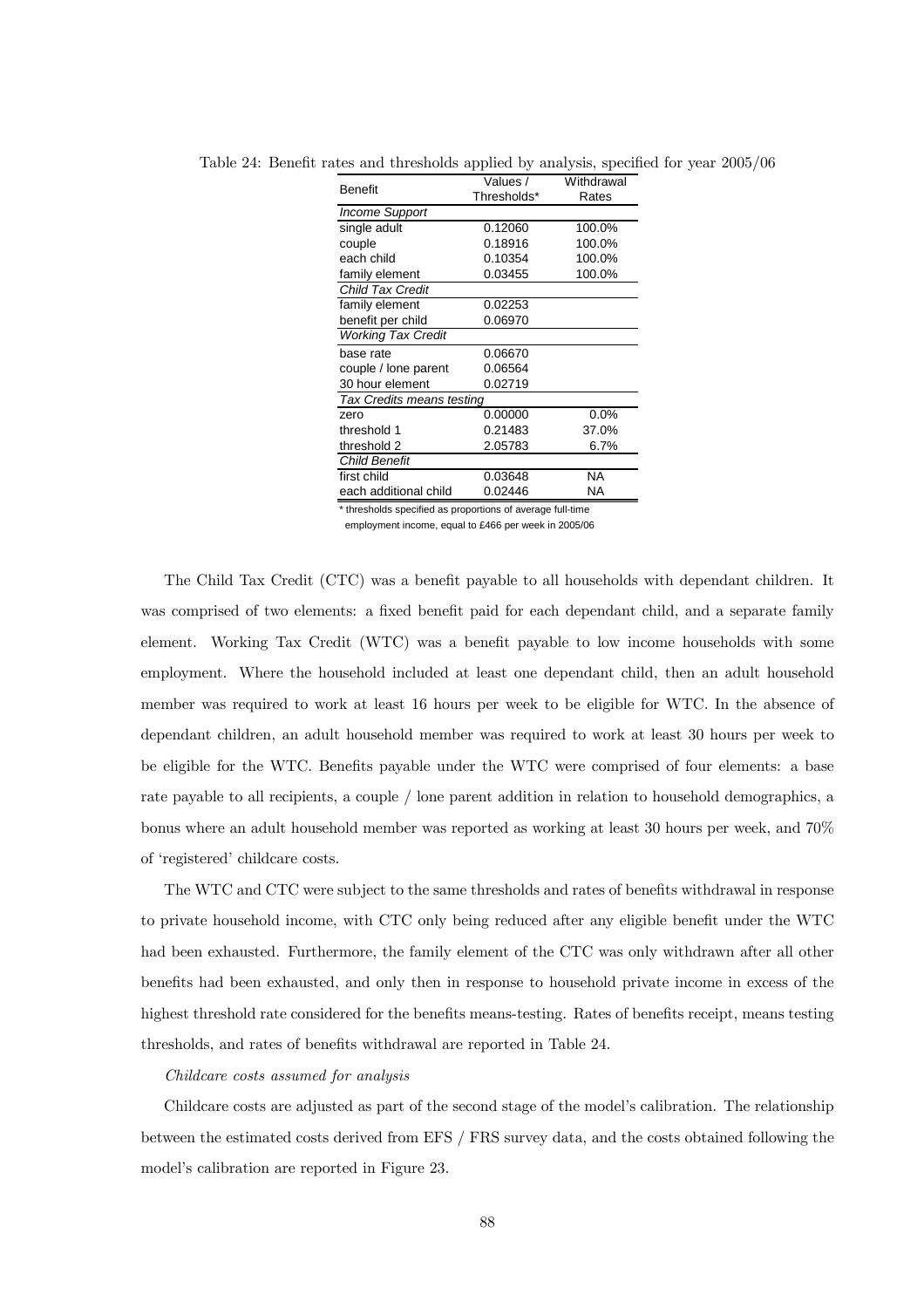

Figure 23: Childcare Costs by Year, Child Age, and Mother's Employment Status: simulated and sample statistics